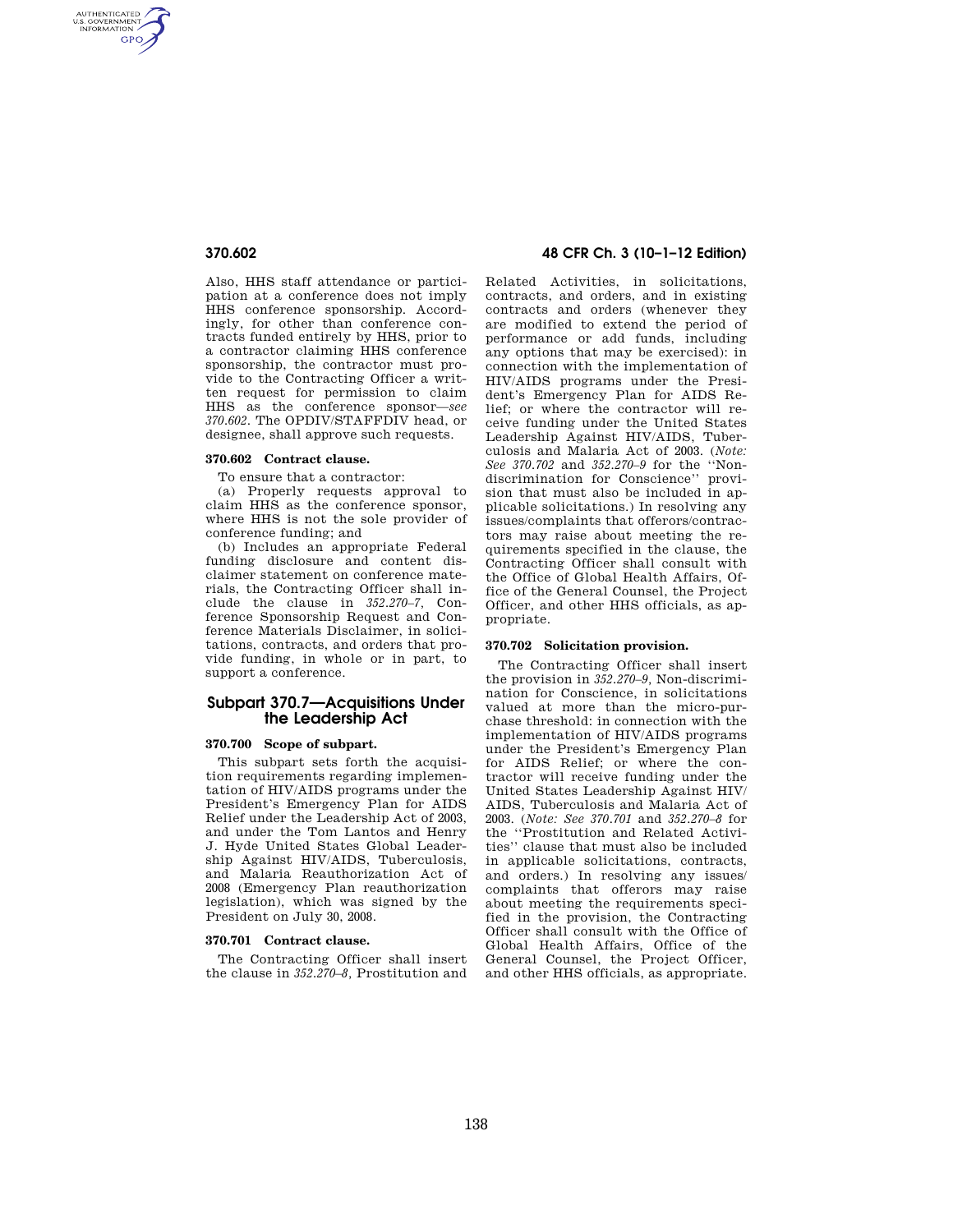# CHAPTER 4—DEPARTMENT OF AGRICULTURE

## SUBCHAPTER A—GENERAL

| Part      |                                                     | Page |
|-----------|-----------------------------------------------------|------|
| 401       | Agriculture Acquisition Regulation System           | 141  |
| 402       |                                                     | 146  |
| 403       | Improper business practices and personal conflicts  |      |
|           |                                                     | 146  |
| 404       |                                                     | 148  |
|           | SUBCHAPTER B-COMPETITION AND ACQUISITION PLANNING   |      |
| 405       |                                                     | 150  |
| 406       |                                                     | 150  |
| 407       |                                                     | 151  |
| 408       | Required sources of supplies and services           | 152  |
| 409       |                                                     | 154  |
| 410       |                                                     | 156  |
| 411       |                                                     | 156  |
| 412       |                                                     | 157  |
|           | SUBCHAPTER C-CONTRACTING METHODS AND CONTRACT TYPES |      |
| 413       | Simplified acquisition procedures                   | 159  |
| 414       |                                                     | 159  |
| 415       |                                                     | 160  |
| 416       |                                                     | 162  |
| 417       |                                                     | 163  |
| 418       | [Reserved]                                          |      |
|           | SUBCHAPTER D-SOCIOECONOMIC PROGRAMS                 |      |
|           |                                                     |      |
| 419       |                                                     | 164  |
| 420 - 421 | [Reserved]                                          |      |
| 422       | Application of labor laws to Government acquisi-    | 165  |
| 423       | Environment, energy and water efficiency, renew-    |      |
|           | able energy technologies, occupational safety,      |      |
|           |                                                     | 167  |
| 424       | Protection of privacy and freedom of information    | 169  |
| 425       |                                                     | 170  |
|           |                                                     |      |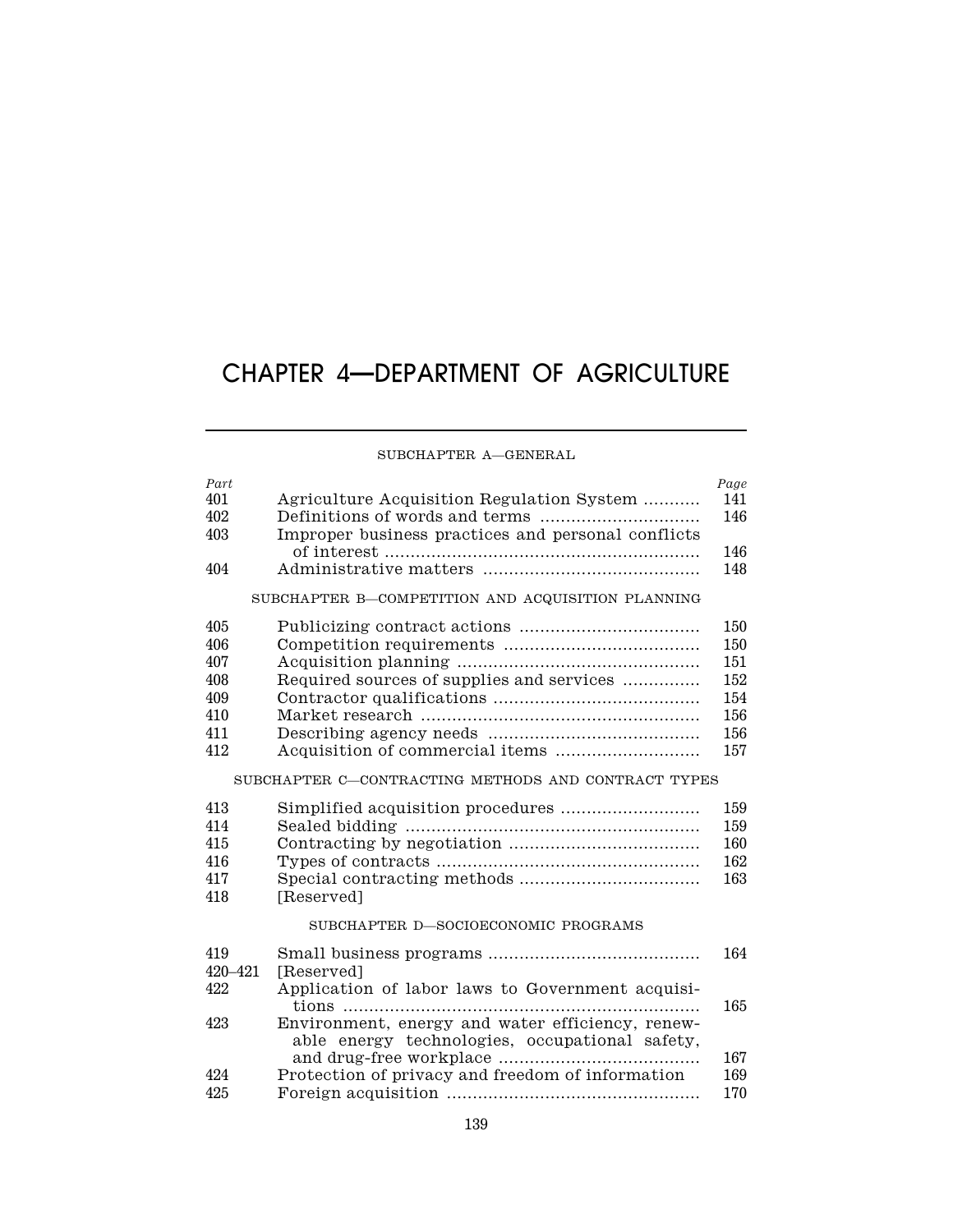# **48 CFR Ch. 4 (10–1–12 Edition)**

| Part<br>426                     |                                                                                                     | Page<br>171              |
|---------------------------------|-----------------------------------------------------------------------------------------------------|--------------------------|
|                                 | SUBCHAPTER E-GENERAL CONTRACTING REQUIREMENTS                                                       |                          |
| 427<br>428<br>429               | [Reserved]                                                                                          | 172<br>172               |
| 430<br>431<br>432<br>433        | Cost accounting standards administration<br>Contract cost principles and procedures                 | 173<br>174<br>174<br>178 |
|                                 | SUBCHAPTER F-SPECIAL CATEGORIES OF CONTRACTING                                                      |                          |
| 434<br>435<br>436<br>437<br>438 | Research and development contracting<br>Construction and architect-engineer contracts<br>[Reserved] | 180<br>181<br>181<br>184 |
| 439                             | Acquisition of information technology                                                               | 185                      |
| 440<br>441                      | [Reserved]                                                                                          | 186                      |
|                                 | SUBCHAPTER G-CONTRACT MANAGEMENT                                                                    |                          |
| 442<br>443-444                  | [Reserved]                                                                                          | 187                      |
| 445<br>446<br>447<br>448        | [Reserved]                                                                                          | 187<br>188<br>188        |
| 449<br>450<br>451               | [Reserved]                                                                                          | 189<br>189               |
|                                 | SUBCHAPTER H-CLAUSES AND FORMS                                                                      |                          |
| 452<br>453                      | Solicitation provisions and contract clauses                                                        | 191<br>201               |
|                                 | SUBCHAPTER I-FOOD ASSISTANCE PROGRAMS                                                               |                          |
| 470                             |                                                                                                     | 203                      |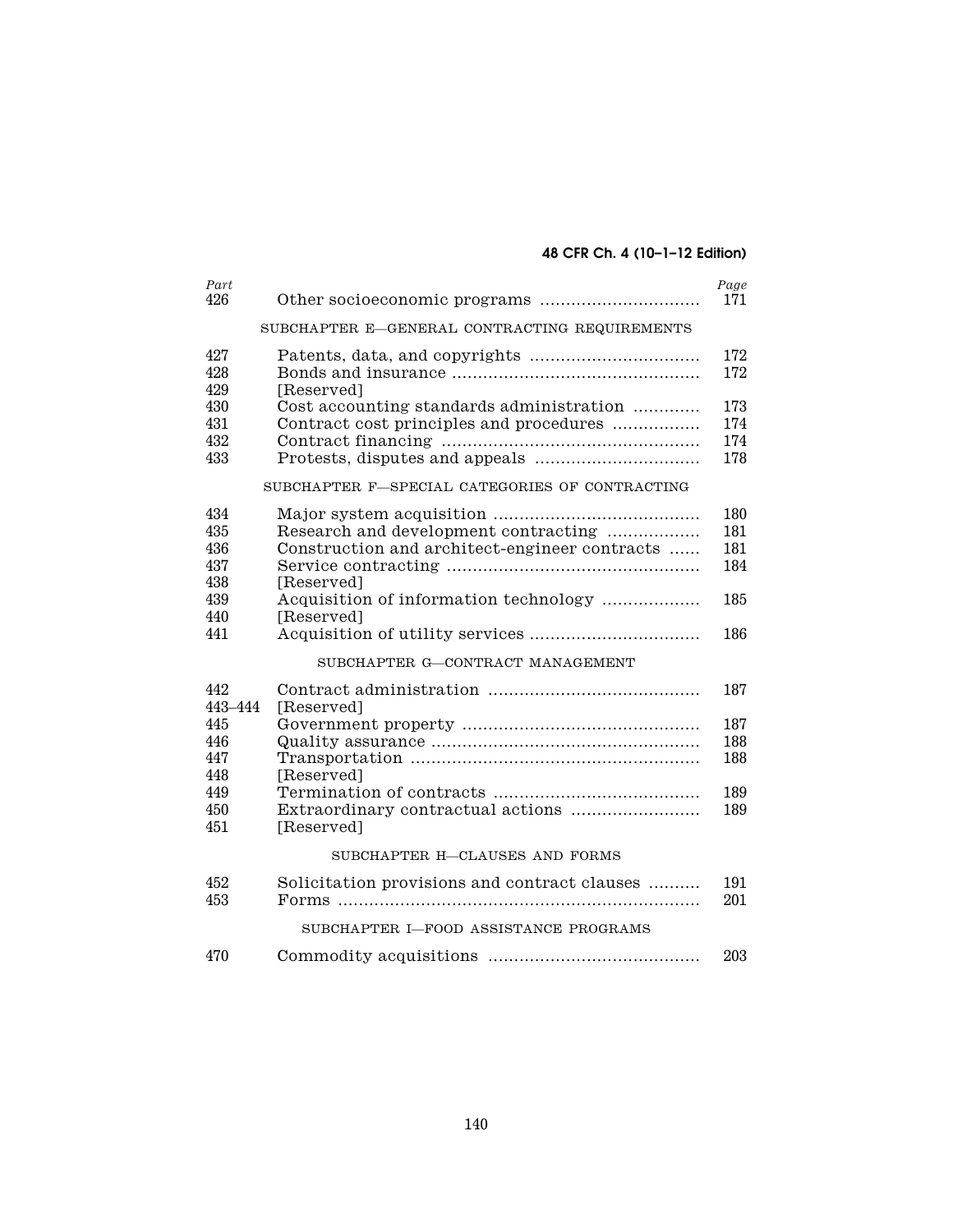# **SUBCHAPTER A—GENERAL**

## **PART 401—AGRICULTURE ACQUISITION REGULATION SYSTEM**

Sec.

## 401.000 Scope of part.

## **Subpart 401.1—Purpose, Authority, Issuance**

- 401.101 Purpose.
- 401.103 Authority.
- 401.104 Applicability.
- 401.105 Issuance.
- 401.105–1 Publication and code arrangement. 401.105–2 Arrangement of regulations.
- 401.105–3 Copies.
- 401.106 OMB approval under the Paperwork
- Reduction Act. 401.170 Electronic access to regulatory in-
- formation.

### **Subpart 401.2—Administration**

- 401.201 Maintenance of the FAR.
- 401.201–1 The two councils.

#### **Subpart 401.3—Agency Acquisition Regulations**

- 401.301 Policy.
- 401.304 Agency control and compliance procedures.
- 401.370 Exclusions.
- 401.371 AGAR Advisories.
- 401.372 Departmental directives.

## **Subpart 401.4—Deviations From the FAR and AGAR**

- 401.402 Policy.
- 401.403 Individual deviations.
- 401.404 Class deviations.

#### **Subpart 401.6—Contracting Authority and Responsibilities**

- 401.601 General.
- 401.602 Contracting officers.
- 401.602–3 Ratification of unauthorized commitments.
- 401.603 Selection, appointment, and termination of appointment.

401.603–1 General.

AUTHORITY: 5 U.S.C. 301 and 40 U.S.C. 486(c).

SOURCE: 61 FR 53646, Oct. 15, 1996, unless otherwise noted.

#### **401.000 Scope of part.**

This part presents basic policies and general information about the Department of Agriculture's (USDA) Acquisition Regulation, subsequently referred to as the AGAR. The AGAR is an integral part of the Federal Acquisition Regulations System.

## **Subpart 401.1—Purpose, Authority, Issuance**

## **401.101 Purpose.**

(a) The AGAR provides for the codification and publication of uniform policies and procedures for acquisitions by contracting activities within USDA.

(b) The purpose of the AGAR is to implement the Federal Acquisition Regulation (FAR), where further implementation is needed, and to supplement the FAR when coverage is needed for subject matter not covered in the FAR. The AGAR is not by itself a complete document, as it must be used in conjunction with the FAR.

### **401.103 Authority.**

The AGAR and amendments thereto are issued under 5 U.S.C. 301 and 40 U.S.C. 486(c). The Senior Procurement Executive (SPE) has the delegated authority to promulgate Departmental acquisition regulations.

#### **401.104 Applicability.**

The FAR and AGAR apply to all USDA acquisitions of supplies and services (including construction) which obligate appropriated funds, unless otherwise specified in this chapter or excepted by law.

### **401.105 Issuance.**

#### **401.105–1 Publication and code arrangement.**

(a) The AGAR is codified in the Code of Federal Regulations (CFR) as Chapter 4 of Title 48, Federal Acquisition Regulations System, to implement and supplement Chapter 1 which constitutes the FAR. Parts 400 through 499 have been assigned to USDA by the Office of the Federal Register.

(b) The AGAR and its subsequent changes are published in: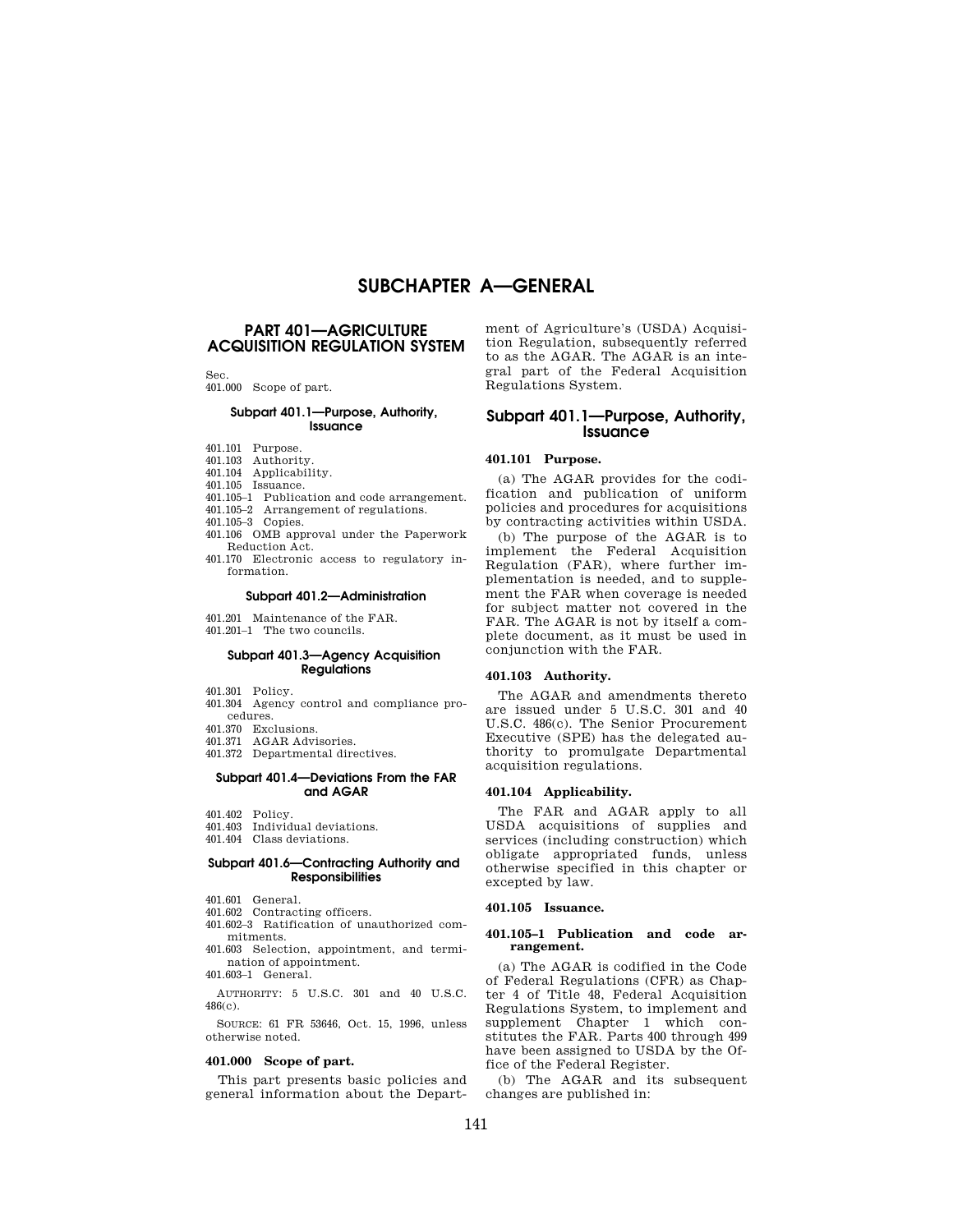(1) Daily issues of the FEDERAL REG-ISTER,

(2) Cumulative form in the CFR, and, (3) Electronic form on the USDA Departmental Administration Procurement Homepage (see 401.170).

(c) Section 553(a)(2) of the Administrative Procedure Act, 5 U.S.C. 553, provides an exception from the standard public rulemaking procedures to the extent that the rule involves a matter relating to agency management or personnel or to public property, loans, grants, benefits, or contracts. In 1971, Secretary of Agriculture Hardin announced a voluntary partial waiver from the Administrative Procedure Act exception, and USDA agencies generally are required to provide notice and an opportunity for public comment on proposed rules (36 FR 13804, July 24, 1971). The AGAR has been promulgated and may be revised from time to time in accordance with the rulemaking procedures of the Administrative Procedure Act. The USDA also is required to publish for public comment procurement regulations in the FEDERAL REG-ISTER, pursuant to the Office of Federal Procurement Policy Act (41 U.S.C. 418b), and FAR 1.301.

[61 FR 53646, Oct. 15, 1996, as amended at 70 FR 44, Jan. 3, 2005]

## **401.105–2 Arrangement of regulations.**

AGAR coverage parallels the FAR in format, arrangement, and numbering system. However, subdivisions below the section and subsection levels may not always correlate directly to FAR designated paragraphs and subparagraphs.

#### **401.105–3 Copies.**

Copies of the AGAR published in CFR form may be purchased from the Superintendent of Documents, Government Printing Office, Washington, D.C. 20402. Requests should reference Chapter 4 of Title 48 CFR.

#### **401.106 OMB approval under the Paperwork Reduction Act.**

The following OMB control numbers apply to USDA solicitations and specified information collections within the AGAR:

## **401.105–2 48 CFR Ch. 4 (10–1–12 Edition)**

| <b>AGAR</b> segment | OMB Con-<br>trol No.                                                                                              |  |
|---------------------|-------------------------------------------------------------------------------------------------------------------|--|
| 437.110             | 0505-0014<br>0505-0013<br>0505-0011<br>0505-0015<br>0505-0016<br>0505-0014<br>0505-0013<br>0505-0011<br>0505-0015 |  |
|                     | 0505-0016                                                                                                         |  |

[61 FR 53646, Oct. 15, 1996, as amended at 64 FR 52674, Sept. 30, 1999]

#### **401.170 Electronic access to regulatory information.**

The USDA Departmental Administration Procurement Homepage provides access to the AGAR, AGAR<br>amendments (circulars) AGAR  $(circulars)$ ,  $AGAR$ Advisories, and other USDA procurement policy and guidance in electronic form. The Internet address for the Procurement Homepage is URL *http:// www.usda.gov/procurement/*.

[63 FR 26994, May 15, 1998, as amended at 70 FR 44, Jan. 3, 2005]

## **Subpart 401.2—Administration**

## **401.201 Maintenance of the FAR.**

## **401.201–1 The two councils.**

(a) USDA's representative on the Civilian Agency Acquisition Council is designated by the SPE.

(b) The Procurement Policy Division will coordinate proposed FAR revisions within USDA.

[61 FR 53646, Oct. 15, 1996, as amended at 70 FR 44, Jan. 3, 2005]

## **Subpart 401.3—Agency Acquisition Regulations**

#### **401.301 Policy.**

(a) The SPE, subject to the authorities in 401.103 and FAR 1.301, may issue and publish Departmental regulations, that together with the FAR, constitute Department-wide policies, procedures, solicitation provisions, and contract clauses governing the contracting process or otherwise controlling the relationship between USDA (including any of its contracting activities) and contractors or prospective contractors.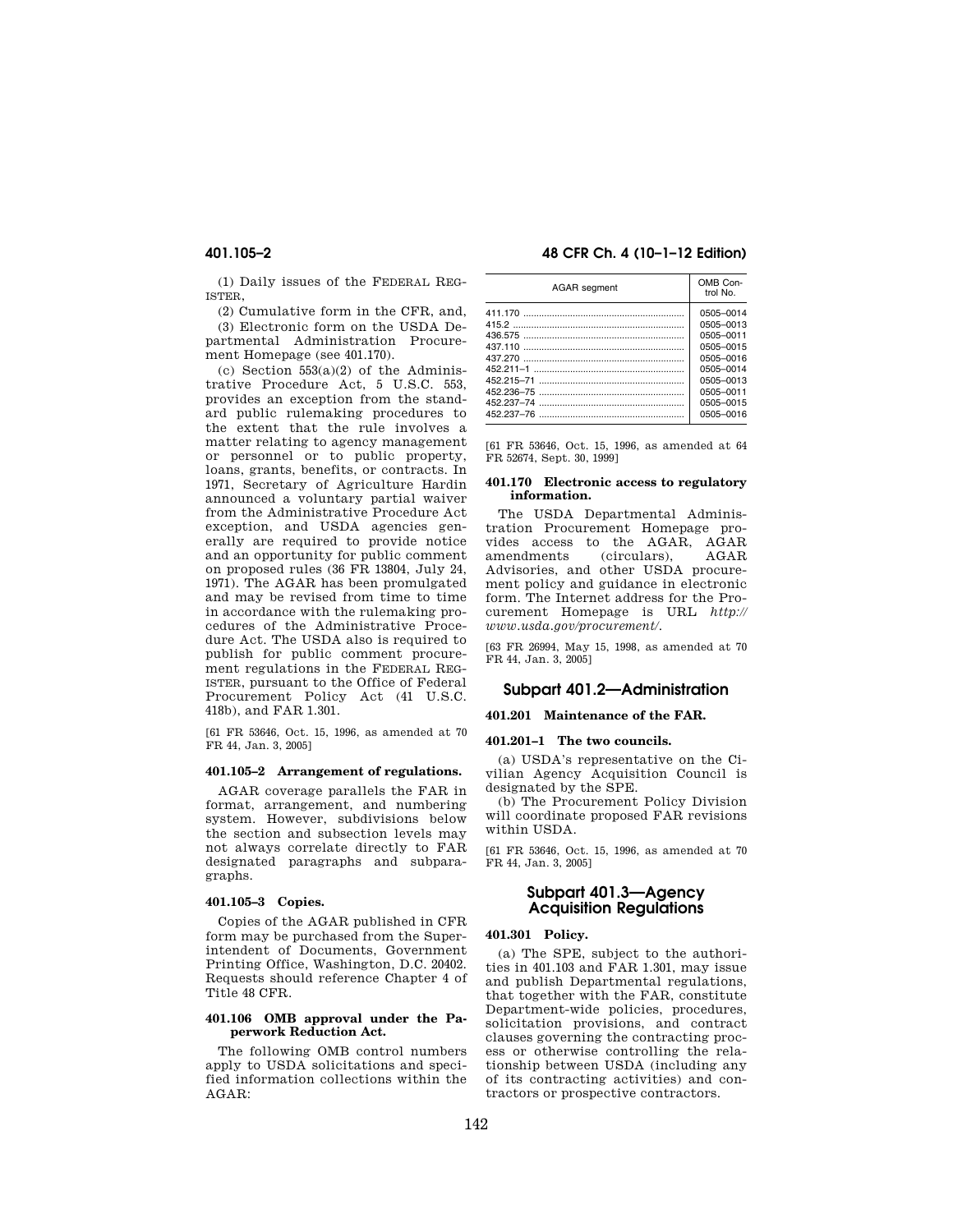## **Department of Agriculture 401.371 Agriculture** 401.371

(b) Each designated head of a contracting activity (HCA) is authorized to issue or authorize the issuance of, at any organizational level, internal guidance which does not have a significant effect beyond the internal operating procedures of the activity, or a significant cost or administrative impact on offerors or contractors. Internal guidance issued by contracting activities will not be published in the FEDERAL REGISTER. HCA's shall ensure that the guidance, procedures, or instructions issued—

(1) Are consistent with the policies and procedures contained in this chapter;

(2) Follow the format, arrangement, and numbering system of this chapter to the extent practicable;

(3) Contain no material which duplicates, paraphrases, or is inconsistent with this chapter; and

(4) Are numbered and identified by use of alphabetical suffixes to the chapter number as follows:

4A [Reserved]

4B Agricultural Research Service.

4C Farm Service Agency.

4D Rural Development (mission area).

4E Food Safety and Inspection Service.

4F [Reserved]

4G Forest Service.

4H [Reserved]

4I Natural Resources Conservation Service.

4J [Reserved]

4K Food and Nutrition Service.

4L Animal and Plant Health Inspection Service.

4M [Reserved]

4N Departmental Administration.

4O–4P [Reserved]

4R Office of Inspector General.

4S [Reserved]

[61 FR 53646, Oct. 15, 1996, as amended at 70 FR 44, Jan. 3, 2005]

#### **401.304 Agency control and compliance procedures.**

(a) The AGAR System is under the direct oversight and control of the SPE, who is responsible for review and issuance of all Department-wide acquisition regulations published in the FEDERAL REGISTER to assure compliance with FAR part 1.

(b) The SPE is also responsible for review and issuance of unpublished, Department-wide internal guidance under the AGAR System.

(c) HCA's are responsible for establishment and implementation of formal procedures for oversight and control of unpublished internal guidance issued within the contracting activity to implement FAR or AGAR requirements. These procedures shall be subject to the review and approval by the SPE.

(d) The SPE is responsible for evaluating coverage under the AGAR System to determine applicability to other agencies and for recommending coverage to the FAR Secretariat for inclusion in the FAR.

(e) Recommendations for revision of existing FAR coverage or new FAR coverage shall be submitted by the HCA to the SPE for further action.

## **401.370 Exclusions.**

Subject to the policies of FAR subpart 1.3, certain USDA acquisition policies and procedures may be excluded from the AGAR under appropriately justified circumstances, such as:

(a) Subject matter which is effective for a period less than 12 months.

(b) Subject matter which is instituted on an experimental basis for a reasonable period.

(c) Acquisition procedures instituted on an interim basis to comply with the requirements of statute, regulation, Executive Order, OMB Circular, or OFPP Policy Letter.

#### **401.371 AGAR Advisories.**

The SPE may issue AGAR Advisories, consistent with the policies of the FAR and the AGAR, for the following purposes:

(a) To communicate Departmentwide policy and/or procedural guidance to contracting activities;

(b) To delegate to procurement officials authority to make determinations or to take action to implement the policies of the FAR or the AGAR; and,

(c) To establish internal policy and procedures on an interim basis, prior to incorporation in the AGAR or in a Departmental Directive.

(d) AGAR Advisories are only available in electronic format on the USDA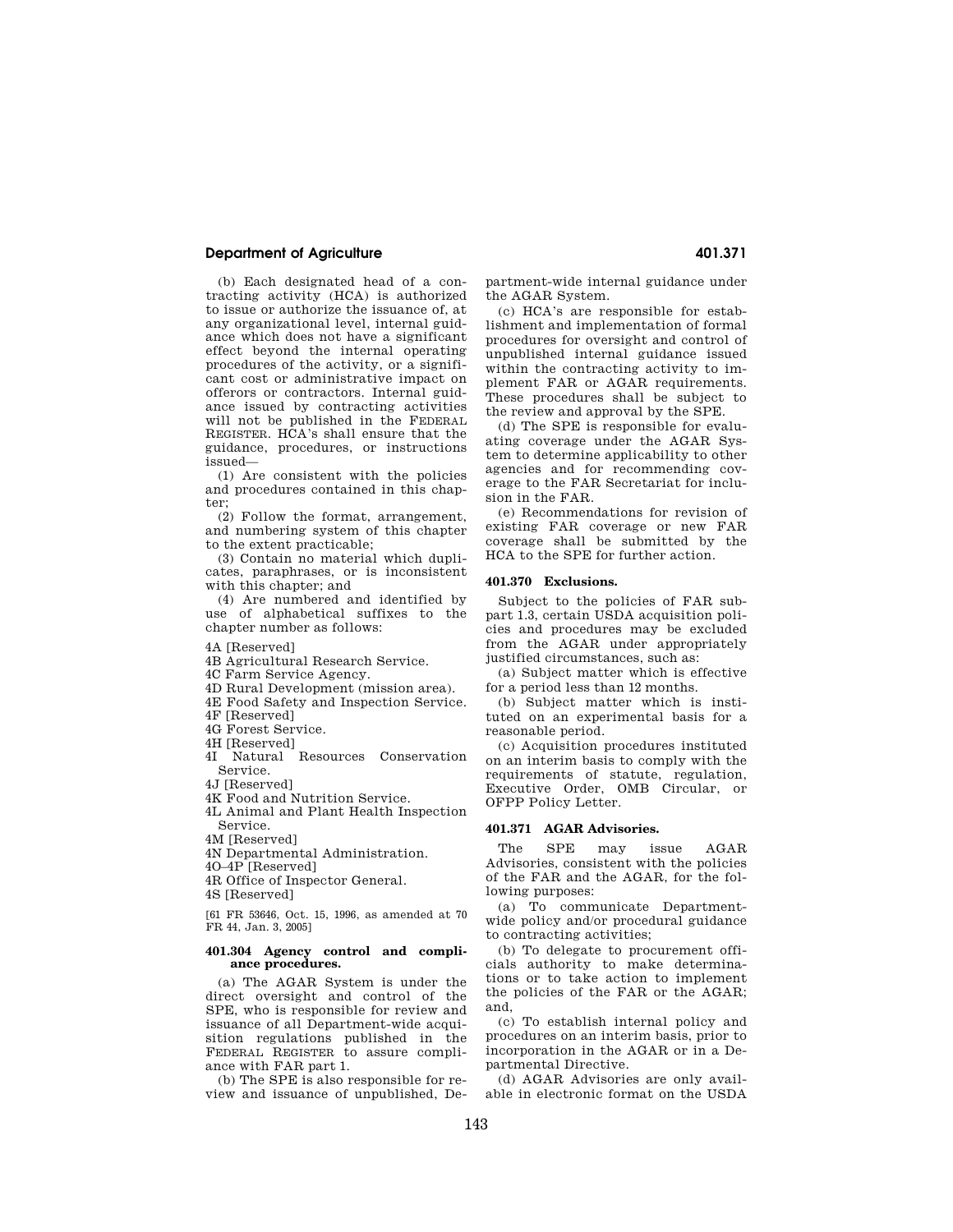Procurement Web site at *http:// www.usda.gov/procurement/.* 

[61 FR 53646, Oct. 15, 1996, as amended at 70 FR 44, Jan. 3, 2005]

#### **401.372 Departmental directives.**

Subject to the policies of FAR 1.3, USDA from time to time may issue internal directives to establish procedures, standards, guidance, or methods of performing duties, functions, or operations. Such directives include Departmental Regulations (DR's), Departmental Notices, and Secretary's Memoranda.

## **Subpart 401.4—Deviations From the FAR and AGAR**

## **401.402 Policy.**

Requests for authority to deviate from the provisions of the FAR or the AGAR shall be submitted in writing as far in advance as the exigencies of the situation will permit. Each request for deviation shall contain the following:

(a) A statement of the deviation desired, including identification of the specific paragraph number(s) of the FAR and AGAR;

(b) The reason why the deviation is considered necessary or would be in the best interest of the Government;

(c) If applicable, the name of the contractor and identification of the contract affected;

(d) A statement as to whether the deviation has been requested previously and, if so, circumstances of the previous request;

(e) A description of the intended effect of the deviation;

(f) A statement of the period of time for which the deviation is needed; and

(g) Any pertinent background information which will contribute to a full understanding of the desired deviation.

#### **401.403 Individual deviations.**

In individual cases, deviations from either the FAR or the AGAR will be authorized only when essential to effect a necessary acquisition or where special circumstances make such deviations clearly in the best interest of the Government. Except for cost principles, HCA's may approve individual deviations from the AGAR, after co-

## **401.372 48 CFR Ch. 4 (10–1–12 Edition)**

ordinating with the General Counsel and the SPE. No deviations from the FAR or AGAR may be authorized at the contracting office level. A copy of each deviation and its supporting documentation shall be provided to the SPE. Deviations from the FAR shall not be made unless such action is authorized by the SPE after consultation with the Office of the General Counsel and any other appropriate office, on the basis of a written justification stating clearly the special circumstances involved.

## **401.404 Class deviations.**

Where deviations from the FAR or AGAR are considered necessary for classes of contracts, requests for authority to deviate shall be submitted in writing to the SPE for approval. The SPE may authorize class deviations from the FAR without consulting the Chairperson of the Civilian Agency Acquisition Council where urgency precludes consultation. The SPE shall subsequently inform the Chairperson of the Civilian Agency Acquisition Council of the deviation including the circumstances under which it was required.

## **Subpart 401.6—Contracting Authority and Responsibilities**

#### **401.601 General.**

(a) The authority and responsibility vested in the Secretary to manage USDA's acquisition function is delegated through the Assistant Secretary for Administration to the SPE. This broad authority includes, but is not limited to, the following responsibilities:

(1) Prescribing and publishing Departmental acquisition policies, regulations, and procedures.

(2) Taking any necessary actions consistent with policies, regulations, and procedures with respect to purchases, contracts, leases, and other transactions.

(3) Designating contracting officers.

(4) Establishing clear lines of contracting authority.

(5) Evaluating and monitoring the performance of USDA's acquisition system.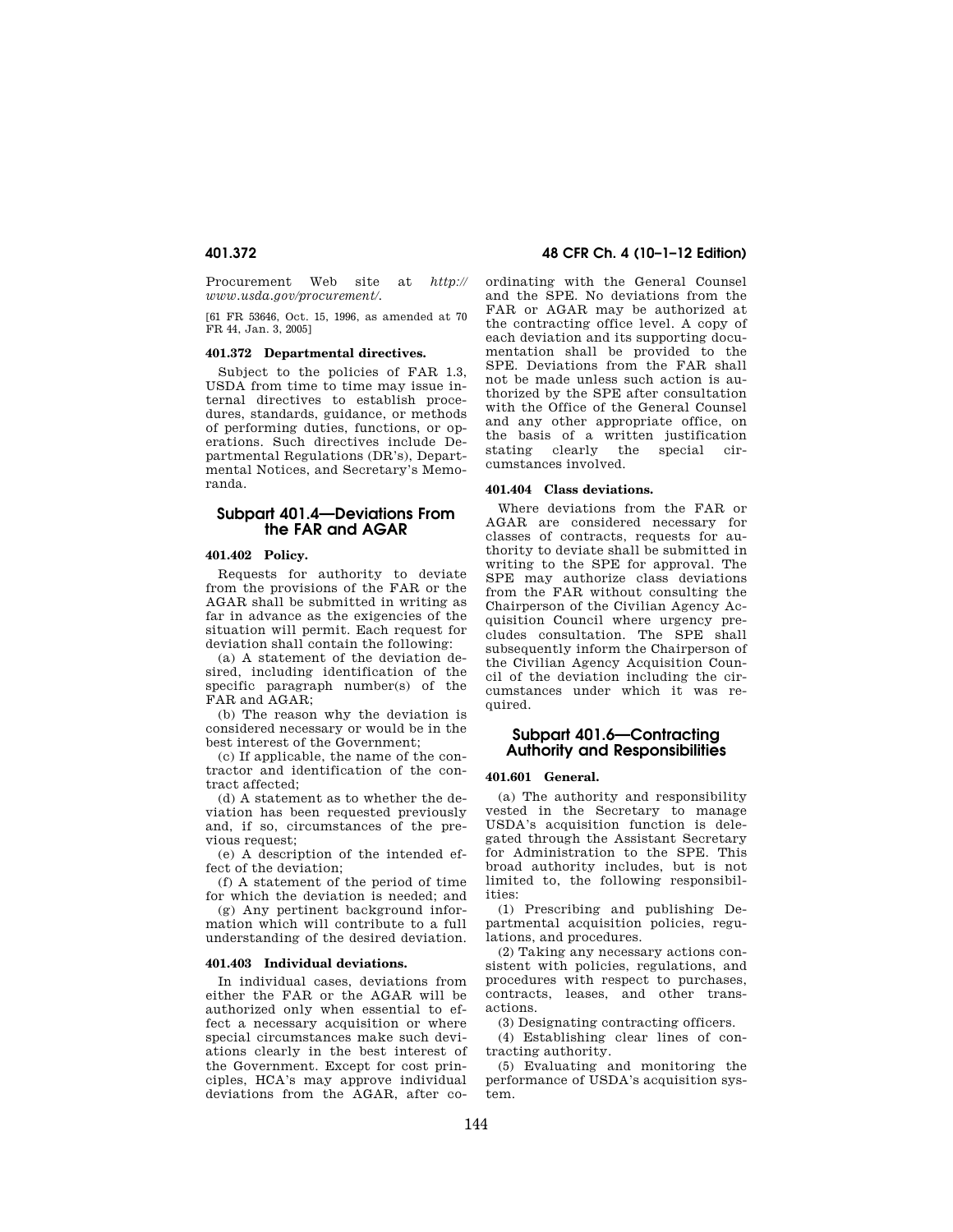## **Department of Agriculture 401.602–3**

(6) Managing and enhancing career development of the contracting work force.

(7) Participating in the development of Government-wide acquisition policies, regulations, and standards; and determining specific areas where government-wide performance standards should be established and applied.

(8) Determining areas of Departmentunique standards and developing unique Department-wide standards.

(9) Certifying to the Secretary that the acquisition system meets approved standards.

(b) The SPE may delegate contracting authority to the Heads of Contracting Activities (HCA's) and the responsibility to manage their acquisition function.

(c) Unless prohibited by the FAR, the AGAR, or by other applicable statutes and regulations, the SPE may redelegate to HCA's the authority to make determinations as the agency head in order to implement the policies and procedures of the FAR. Such delegations shall be in writing, but need not be published.

(d) Unless prohibited by the FAR, the AGAR, or by other applicable statutes or regulations, each HCA may designate one individual from the contracting activity to carry out the functions of the HCA (HCAD). The HCAD may exercise all authority delegated to the HCA.

## **401.602 Contracting officers.**

#### **401.602–3 Ratification of unauthorized commitments.**

(a) *Definitions. Ratification,* as used in this section, means the signed, documented action taken by an authorized official to approve and sanction a previously unauthorized commitment.

*Unauthorized commitment,* as used in this section, means an agreement made by a Government representative who lacked the authority to enter into a contract on behalf of the Government.

(b) *Policy.* The HCA may delegate ratification authority to the chief of the contracting office.

(c) *Procedure.* Whenever an official of the cognizant contracting activity who is authorized to ratify unauthorized commitments learns that a person or firm has assumed work as a result of an unauthorized commitment, that official shall take the following actions:

(1) Immediately inform any person who is performing work as a result of an unauthorized commitment that the work is being performed at that person's risk;

(2) Inform the individual who made the unauthorized commitment of the seriousness of the act and the possible consequences;

(3) Ensure that the individual who made the unauthorized commitment furnishes all records and documents concerning the commitment and a complete, written statement of facts, including, but not limited to: a statement as to why a contracting officer was not used; why the vendor was selected and a list of sources considered; a description of work to be performed or products to be furnished; the estimated or agreed price; whether an appropriation is available for the work; and whether performance has begun. Under exceptional circumstances, such as when the individual who made the unauthorized commitment is no longer available to attest to the circumstances of the unauthorized commitment, the ratifying official may waive these requirements; and

(4) Decide whether ratification is proper and proceed as follows:

(i) If ratification is not justifiable, provide the cognizant program office, contracting office, and the unauthorized contractor with an explanation of the decision not to ratify.

(ii) If ratification appears adequately justified, ratify the action and retain or assign the contract to a successor contracting officer if necessary.

(iii) Maintain related approval, decisional, and background documents in the contract file for audit purposes.

(iv) Notify the cognizant program supervisor or line officer about the final disposition of the case; the notification may include a recommendation that the unauthorized commitment should be further considered a violation of USDA's employee conduct regulations.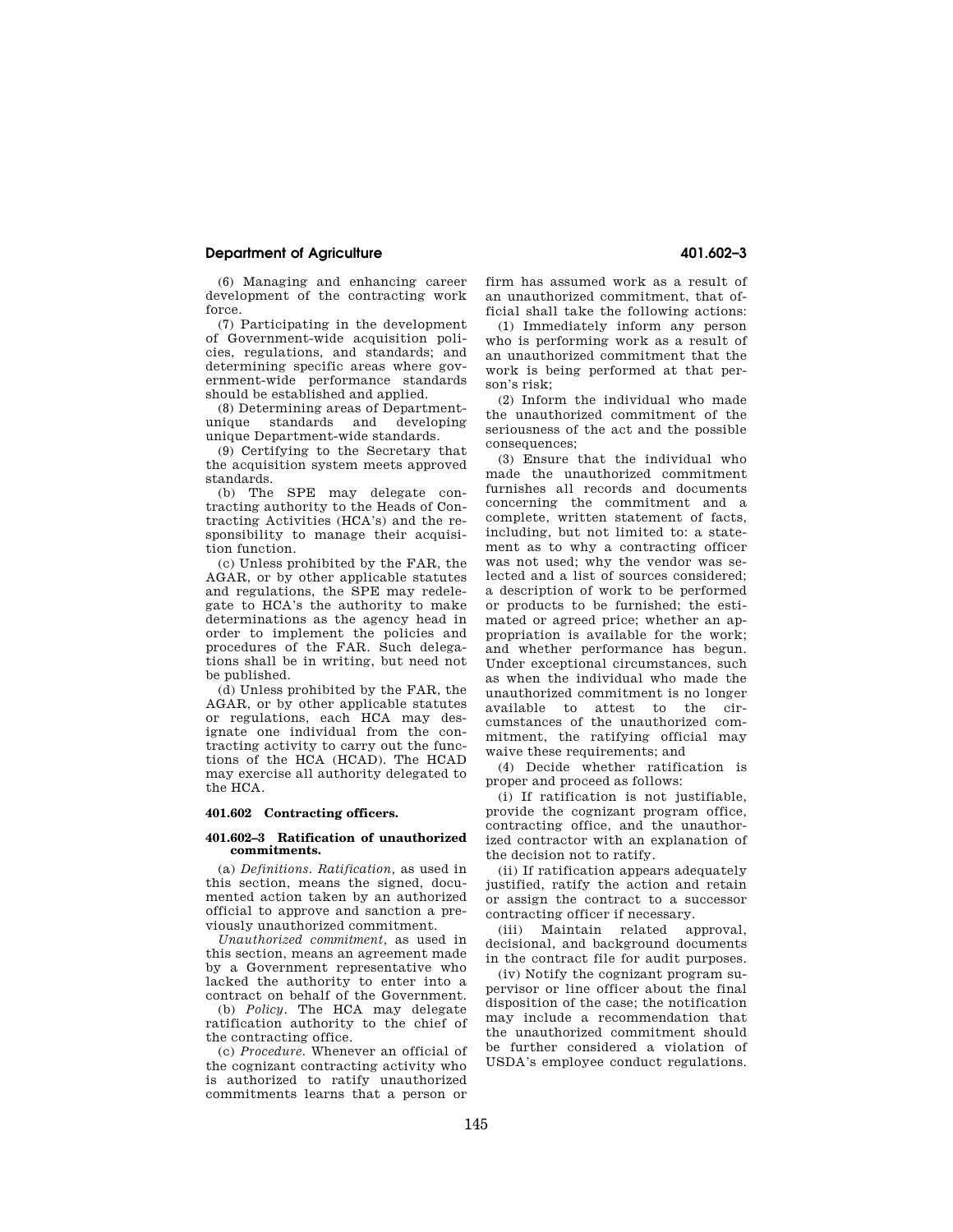#### **401.603 Selection, appointment, and termination of appointment.**

#### **401.603–1 General.**

An HCA may delegate contracting authority to the extent authorized by the SPE in a general delegation of acquisition authority, by appointing qualified individuals as contracting officers, in accordance with the USDA Contracting Officer Warrant System, Departmental Regulation 5001–1.

## **PART 402—DEFINITIONS OF WORDS AND TERMS**

Sec. 402.000 Scope of part.

# **Subpart 402.1—Definitions**

402.101 Definitions.

AUTHORITY: 5 U.S.C. 301 and 40 U.S.C. 486(c).

SOURCE: 61 FR 53646, Oct. 15, 1996, unless otherwise noted.

#### **402.000 Scope of part.**

As used throughout this chapter, the following words and terms are used as defined in this subpart unless the context in which they are used clearly requires a different meaning, or a different definition is prescribed for a particular part or portion of a part.

#### **Subpart 402.1—Definitions**

#### **402.101 Definitions.**

*Acquisition official* means an individual who has been delegated authority to manage or to exercise acquisition functions and responsibilities.

*Agency head* or *Head of the Agency*  means the Secretary of Agriculture, Deputy Secretary, or the Assistant Secretary for Administration.

*Head of the contracting activity* (HCA) means the official who has overall responsibility for managing the contracting activity (*i.e.,* Chief, Forest Service; Administrator, Agricultural Research Service; etc.), or the individual designated by such an official to carry out the functions of the HCA.

*Senior Procurement Executive* (SPE) means the agency official appointed as such by the head of the agency pursuant to Executive Order 12931. The Di-

## **401.603 48 CFR Ch. 4 (10–1–12 Edition)**

rector, Office of Procurement and Property Management, has been designated as the USDA SPE.

[61 FR 53646, Oct. 15, 1996, as amended at 63 FR 26994, May 15, 1998]

## **PART 403—IMPROPER BUSINESS AND PERSONAL CONFLICTS OF INTEREST**

#### **Subpart 403.1—Safeguards**

Sec.

- 403.101 Standards of conduct.
- 403.101–3 Agency regulations.
- 403.104 Procurement integrity.
- 403.104–5 [Reserved]
- 403.104–7 Violations or possible violations.

#### **Subpart 403.2—Contractor Gratuities to Government Personnel**

- 403.203 Reporting suspected violations of the gratuities clause.
- 403.204 Treatment of violations.

#### **Subpart 403.3—Reports of Suspected Antitrust Violations**

403.303 Reporting suspected antitrust violations.

#### **Subpart 403.4—Contingent Fees**

403.405 Misrepresentations or violations of the Covenant Against Contingent Fees.

#### **Subpart 403.5—Other Improper Business Practices**

403.502 Subcontractor kickbacks.

#### **Subpart 403.6—Contracts With Government Employees or Organizations Owned or Controlled by Them**

403.602 Exceptions.

403.603 Responsibilities of the contracting officer.

#### **Subpart 403.8—Limitation on the Payment of Funds To Influence Federal Transactions**

403.806 Processing suspected violations

AUTHORITY: 5 U.S.C. 301 and 40 U.S.C. 486(c).

SOURCE: 61 FR 53646, Oct. 15, 1996, unless otherwise noted.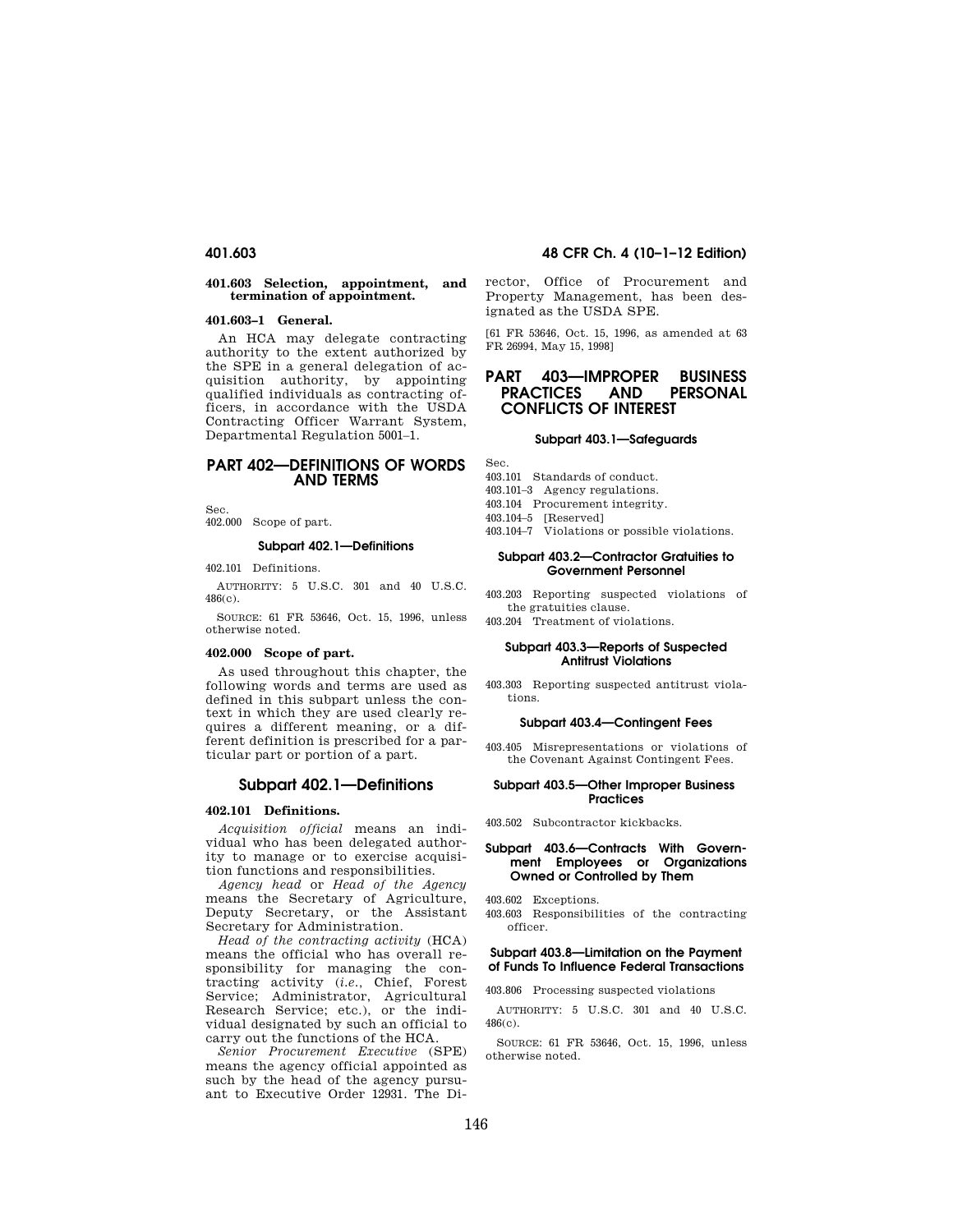## **Department of Agriculture 403.405 Agriculture** 403.405

## **Subpart 403.1—Safeguards**

### **403.101 Standards of conduct.**

## **403.101–3 Agency regulations.**

(a) The standards of conduct for USDA procurement officials are the uniform standards established by the Office of Government Ethics in 5 CFR Part 2635, *Standards of Ethical Conduct for Employees of the Executive Branch,*  and FAR 3.104, *Procurement integrity*.

(b) Procurement officials and other employees who require advice concerning the application of standards of conduct to any acquisition issue shall obtain ethics advisory opinions from ethics advisory officials in their agency personnel offices.

#### **403.104 Procurement integrity.**

#### **403.104–5 [Reserved]**

#### **403.104–7 Violations or possible violations.**

The contracting officer shall forward information concerning any violation or possible violation of the Procurement Integrity Act (41 U.S.C. 423) to the chief of the contracting office.

[61 FR 53646, Oct. 15, 1996, as amended at 63 FR 26995, May 15, 1998. Redesignated and amended at 70 FR 44, Jan. 3, 2005]

## **Subpart 403.2—Contractor Gratuities to Government Personnel**

#### **403.203 Reporting suspected violations of the gratuities clause.**

A suspected violation of the contract clause, FAR 52.203–3, Gratuities, shall be reported immediately to the cognizant contracting officer in writing, stating the circumstances surrounding the incident(s), the date(s), and names of all parties involved. The contracting officer shall review the report for completeness, add any additional information deemed necessary and a recommendation for action, and submit the report to the HCA.

#### **403.204 Treatment of violations.**

The HCA shall review the report and consult with the Offices of General Counsel and Inspector General to determine whether further action should

be pursued. If it is found that the facts and circumstances warrant further action, the HCA shall give the contractor a formal written notice which summarizes the reported violation and affords the contractor the opportunity to make a written or oral response within a reasonable, specified period after receipt of the notice. The notice shall be sent by certified mail with return receipt requested. Oral presentations shall follow the procedures outlined in FAR 3.204(b). The HCA shall furnish copies of any adverse determination to the contracting officer and the Department Debarring Officer for their subsequent considerations under FAR 3.204(c)(1) and (2), respectively.

## **Subpart 403.3—Reports of Suspected Antitrust Violations**

#### **403.303 Reporting suspected antitrust violations.**

Contracting officers shall report the circumstances of suspected violations of antitrust laws to the Office of Inspector General in accordance with procedures in Departmental Regulations (1700 series).

## **Subpart 403.4—Contingent Fees**

#### **403.405 Misrepresentations or violations of the Covenant Against Contingent Fees.**

(a) A suspected misrepresentation or violation of the Covenant Against Contingent Fees shall be documented in writing by the contracting officer and reported immediately to the chief of the contracting office. The chief of the contracting office shall determine if a violation has occurred and report any violation to the Office of Inspector General. The chief of the contracting office shall take action in accordance with FAR 3.405(b).

(b) If the chief of the contracting office decides to refer the case to the Department of Justice, it should be referred through the Office of Inspector General with a copy of the report and referral submitted through the HCA to the Senior Procurement Executive.

[61 FR 53646, Oct. 15, 1996. Redesignated and amended at 70 FR 44, Jan. 3, 2005]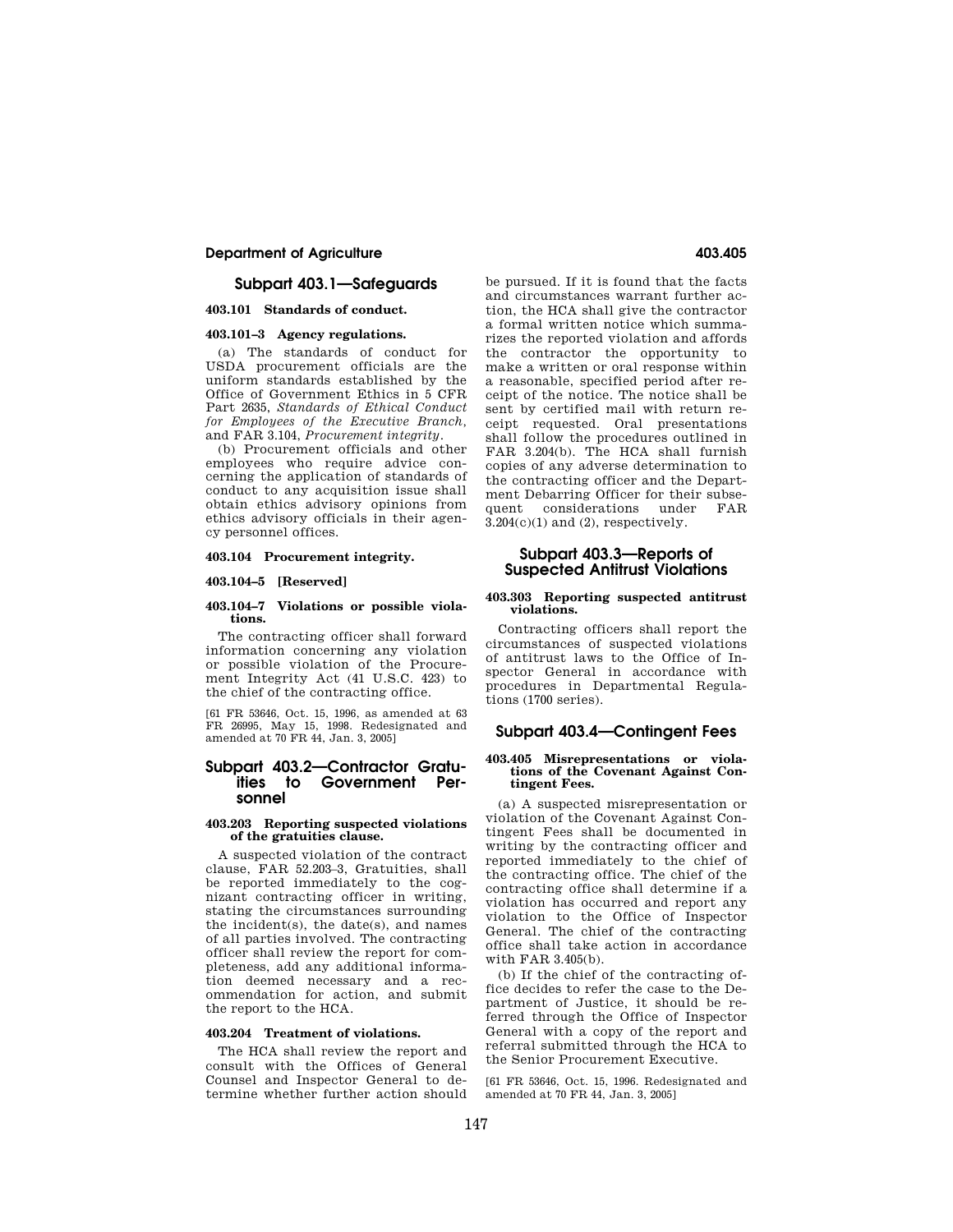## **Subpart 403.5—Other Improper Business Practices**

#### **403.502 Subcontractor kickbacks.**

Contracting officers shall report the circumstances of suspected violations of the Anti-Kickback Act (41 U.S.C. 51– 58) to the Office of Inspector General in accordance with procedures in Departmental Regulations (1700 series).

[61 FR 53646, Oct. 15, 1996, as amended at 70 FR 44, Jan. 3, 2005]

## **Subpart 403.6—Contracts With Government Employees or Organizations Owned or Controlled by Them**

## **403.602 Exceptions.**

The HCA is authorized to accept a contract from the policy in FAR 3.601.

### **403.603 Responsibilities of the contracting officer.**

The contracting officer, when requesting authorization under 403.602, shall prepare a written determination and findings for the signature of the HCA. The determination shall document compliance with FAR 3.603, specifying the compelling reason(s) for award, and shall be placed in the contract file.

## **Subpart 403.8—Limitation on the Payment of Funds To Influence Federal Transactions**

#### **403.806 Processing suspected violations.**

Suspected violations of the requirements of 31 U.S.C. 1352 shall be referred to the Office of Inspector General in accordance with procedures in Departmental Regulations (1700 series).

## **PART 404—ADMINISTRATIVE MATTERS**

#### **Subpart 404.2—Contract Distribution**

Sec.

404.203 Taxpayer identification information.

## **403.502 48 CFR Ch. 4 (10–1–12 Edition)**

### **Subpart 404.4—Safeguarding Classified Information Within Industry**

404.403 Responsibilities of contracting officers.

# **Subpart 404.6—Contract Reporting**

- 404.601 [Reserved]
- 404.602 Federal Procurement Data System.

#### **Subpart 404.8—Government Contract Files**

404.870 Document numbering system.

#### **Subpart 404.11—Central Contractor Registration**

404.1103 Procedures.

#### **Subpart 404.70—Precontract Notices**

404.7001 Solicitation provision.

AUTHORITY: 5 U.S.C. 301 and 40 U.S.C. 486(c).

SOURCE: 61 FR 53646, Oct. 15, 1996, unless otherwise noted.

## **Subpart 404.2—Contract Distribution**

#### **404.203 Taxpayer identification information.**

(a) If the contractor furnishes taxpayer identification number (TIN) and type of organization information pursuant to solicitation provision 52.204–3 or 52.212–3, and the USDA Office of the Chief Financial Officer, Controller Operations Division, New Orleans will be the payment office, that information will be entered into the Foundation Financial Information System (FFIS) in accordance with FFIS Vendor Table Maintenance Procedures set forth in FFIS Bulletins issued by the Office of the Chief Financial Officer and AGAR Advisories issued by the Office of Procurement and Property Management.

(b) Separate submission of the TIN or type of organization information, in accordance with 52.204–3 or 52.212–3, is not required for contractors registered in the Central Contractor Registration (CCR) database.

[70 FR 44, Jan. 3, 2005]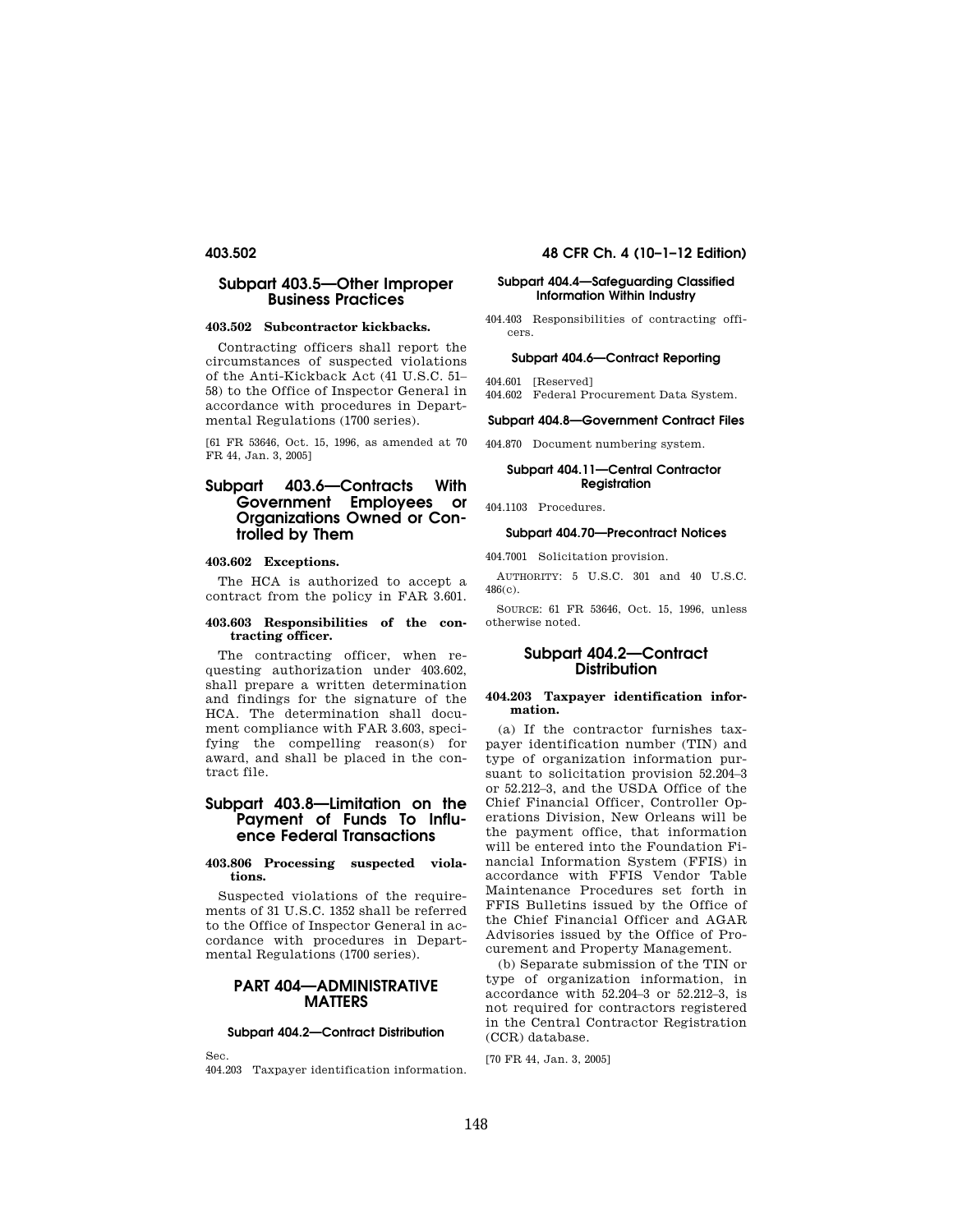## **Department of Agriculture 404.7001 404.7001**

## **Subpart 404.4—Safeguarding Classified Information Within Industry**

#### **404.403 Responsibilities of contracting officers.**

When a proposed solicitation is likely to require access to classified information, the contracting officer shall consult with the Information Security Staff, Personnel and Document Security Division, Office of Procurement and Property Management, regarding the procedures that must be followed.

[70 FR 44, Jan. 3, 2005]

## **Subpart 404.6—Contract Reporting**

### **404.601 [Reserved]**

#### **404.602 Federal Procurement Data System.**

(a) Contracting activities shall report contract actions into the Federal Procurement Data System in accordance with the instructions issued or distributed by the SPE.

(b) The unique identifier for each contract action reported to the Federal Procurement Data System shall begin with the two-letter USDA Agency Prefix "AG".

[70 FR 44, Jan. 3, 2005]

## **Subpart 404.8—Government Contract Files**

## **404.870 Document numbering system.**

The SPE shall issue AGAR Advisories to establish and maintain a numbering system for USDA contracts, modifications, and delivery/task orders. USDA contracting offices shall number contracts, modifications, and orders in accordance with this numbering system.

[70 FR 44, Jan. 3, 2005]

## **Subpart 404.11—Central Contractor Registration**

## **404.1103 Procedures.**

(a) Contracting officers and other USDA employees shall not enter information into the Central Contractor Registration (CCR) database on behalf of prospective contractors. Prospective contractors who are unable to register on-line at the CCR Web site should be advised to submit a written application to CCR for registration into the CCR database. USDA employees may assist prospective contractors by downloading the registration template, CCR handbook, and other information from the CCR Web site and providing copies of that material to requesters. Written applications for registration may be submitted to Department of Defense Central Contractor Registration, 74 Washington Ave., Suite 7, Battle Creek, MI 49017–3084.

(b) Verification that the prospective contractor is registered in the CCR database shall be done via the CCR Internet Web site *http://www.ccr.gov.*  This verification process using the CCR Web site applies both to acquisitions executed using USDA legacy procurement systems and the USDA Integrated Acquisition System.

(c) AGAR Advisories issued by the Office of Procurement and Property Management will address internal procedures for integration of contractor information in the CCR database with the USDA FFIS payment system.

[70 FR 44, Jan. 3, 2005]

## **Subpart 404.70—Precontract Notices**

#### **404.7001 Solicitation provision.**

The contracting officer shall insert the provision at 452.204–70, Inquiries, in all solicitations.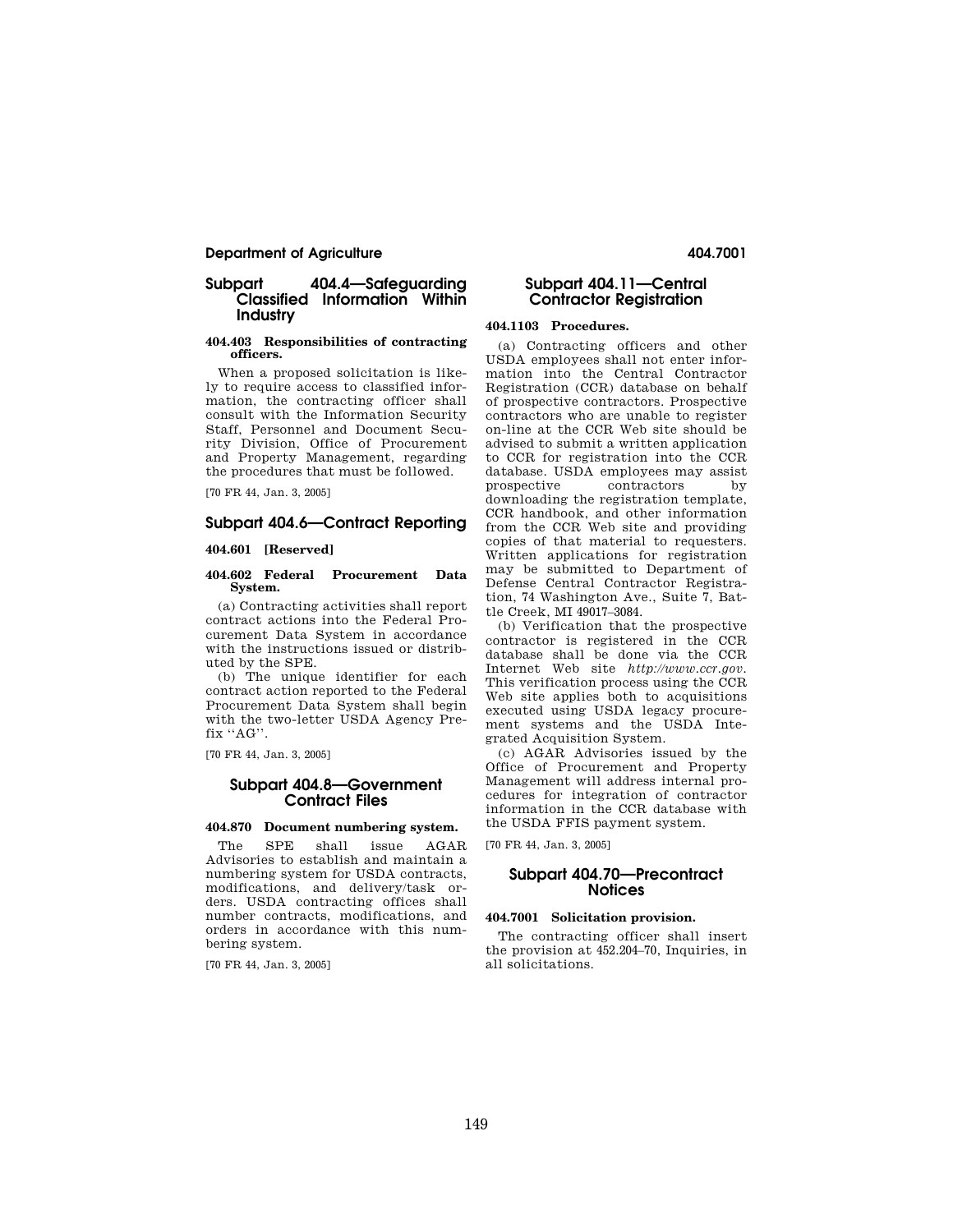# **SUBCHAPTER B—COMPETITION AND ACQUISITION PLANNING**

## **PART 405—PUBLICIZING CONTRACT ACTIONS**

**Subpart 405.3—Synopses of Contract Awards** 

Sec.

405.303 Announcement of contract awards.

#### **Subpart 405.4—Release of Information**

405.403 Requests from Members of Congress. 405.404 Release of long-range acquisition estimates.

405.404–1 Release procedures.

#### **Subpart 405.5—Paid Advertisements**

405.502 Authority.

AUTHORITY: 5 U.S.C. 301 and 40 U.S.C. 486(c).

SOURCE: 61 FR 53646, Oct. 15, 1996, unless otherwise noted.

## **Subpart 405.3—Synopses of Contract Awards**

#### **405.303 Announcement of contract awards.**

Contracting officers shall make information available on any contract award with an estimated total value over \$1 million (including options) to their agency congressional liaison office in sufficient time for the agency to announce it by 5:00 p.m. Washington, DC time on the day of award. The agency congressional liaison office shall, concurrent with the public announcement, provide the award announcement information to the USDA Congressional Relations Office.

## **Subpart 405.4—Release of Information**

#### **405.403 Requests from Members of Congress.**

The head of the contracting activity (HCA) is the agency head designee pursuant to FAR 5.403.

[61 FR 53646, Oct. 15, 1996, as amended at 70 FR 45, Jan. 3, 2005]

#### **405.404 Release of long-range acquisition estimates.**

#### **405.404–1 Release procedures.**

(a) HCA's shall establish written procedures to control the release of longrange acquisition estimates, as authorized under FAR 5.404–1.

(b) Classified information shall not be released without the approval of the Information Security Staff, Personnel and Document Security Division, Office of Procurement and Property Management. Departmental Manuals and Regulations (3400 series) contain guidance on classified information.

[61 FR 53646, Oct. 15, 1996, as amended at 70 FR 45, Jan. 3, 2005]

## **Subpart 405.5—Paid Advertisements**

#### **405.502 Authority.**

(a) The authority vested in the agency head to authorize publication of paid advertisements in newspapers (44 U.S.C. 3702) is delegated, with power of redelegation, to HCA's. HCA redelegation of this authority shall be in writing.

(b) Policies and procedures regarding prior authorization required for media other than newspapers are contained in USDA Departmental Regulations 1400 series.

## **PART 406—COMPETITION REQUIREMENTS**

#### **Subpart 406.2—Full and Open Competition After Exclusion of Sources**

Sec.

406.202 Establishing or maintaining alternative sources.

#### **Subpart 406.3—Other Than Full and Open Competition**

406.302 Circumstances permitting other than full and open competition. 406.302–70 Otherwise authorized by law.

#### **Subpart 406.5—Competition Advocates**

406.501 Requirements.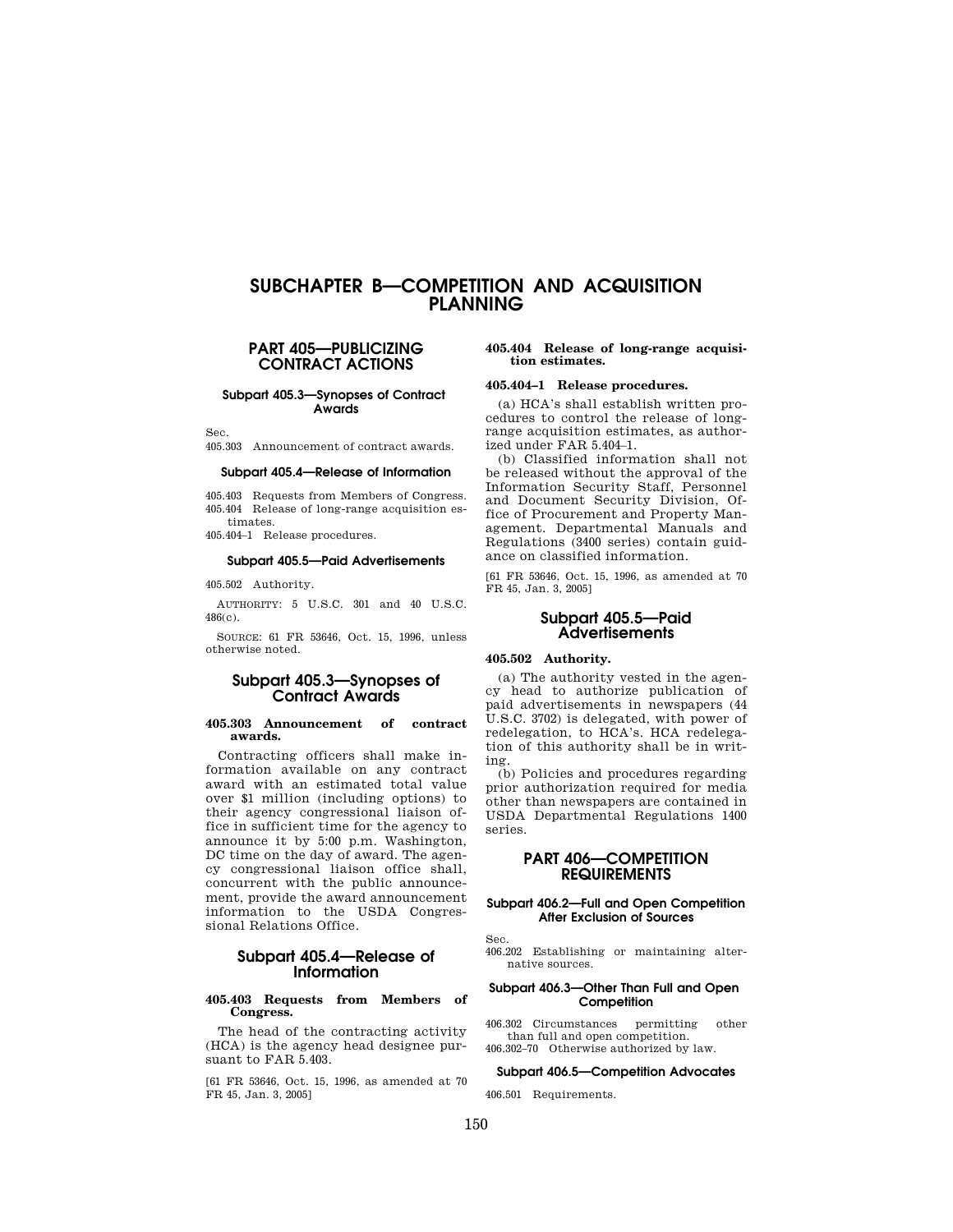## **Department of Agriculture 407.503**

AUTHORITY: 5 U.S.C. and 40 U.S.C. 486(c).

SOURCE: 61 FR 53646, Oct. 15, 1996, unless otherwise noted.

## **Subpart 406.2—Full and Open Competition After Exclusion of Sources**

#### **406.202 Establishing or maintaining alternative sources.**

The Senior Procurement Executive is authorized to make determinations pursuant to FAR 6.202(a) and sign the determination and findings required by FAR 6.202(b).

## **Subpart 406.3—Other Than Full and Open Competition**

#### **406.302 Circumstances permitting other than full and open competition.**

#### **406.302–70 Otherwise authorized by law.**

(a) *Authority.* Section 1472 of the National Agricultural Research, Extension, and Teaching Policy Act of 1977 (7 U.S.C. 3318) (the Act) authorizes the Secretary of Agriculture to award contracts, without competition, to further research, extension, or teaching programs in the food and agricultural sciences.

(b) *Limitations.* The use of this authority is limited to those instances where it can be determined that contracting without full and open competition is in the best interest of the Government and necessary to the accomplishment of the research, extension, or teaching program. Therefore:

(1) Contracts under the authority of the Act shall be awarded on a competitive basis to the maximum practicable extent.

(2) When full and open competition is not deemed appropriate, the contracting officer shall make a written justification on a case-by-case basis in accordance with procedures in FAR 6.303 and 6.304.

## **Subpart 406.5—Competition Advocates**

## **406.501 Requirements.**

(a) The Chief, Procurement Policy Division, Office of Procurement and Property Management, has been designated as the Competition Advocate for USDA.

(b) Each HCA shall designate a competition advocate for the contracting activity. The HCA shall forward a copy of the designation memorandum to the Competition Advocate for USDA.

[70 FR 45, Jan. 3, 2005]

## **PART 407—ACQUISITION PLANNING**

## **Subpart 407.1—Acquisition Plans**

Sec.

407.103 Agency-head responsibilities. 407.170 Advance acquisition plans.

## **Subpart 407.3 [Reserved]**

## **Subpart 407.5—Inherently Governmental Functions**

407.503 Policy.

AUTHORITY: 5 U.S.C. 301 and 40 U.S.C.

SOURCE: 61 FR 53646, Oct. 15, 1996, unless otherwise noted.

## **Subpart 407.1—Acquisition Plans**

#### **407.103 Agency-head responsibilities.**

Heads of Contracting Activities (HCA's) shall develop procedures to comply with FAR 7.103.

#### **407.170 Advance acquisition plans.**

Each HCA shall maintain an advance acquisition planning system.

[70 FR 45, Jan. 3, 2005]

## **Subpart 407.3 [Reserved]**

## **Subpart 407.5—Inherently Governmental Functions**

## **407.503 Policy.**

(a) HCA's shall establish procedures to ensure that requesting activities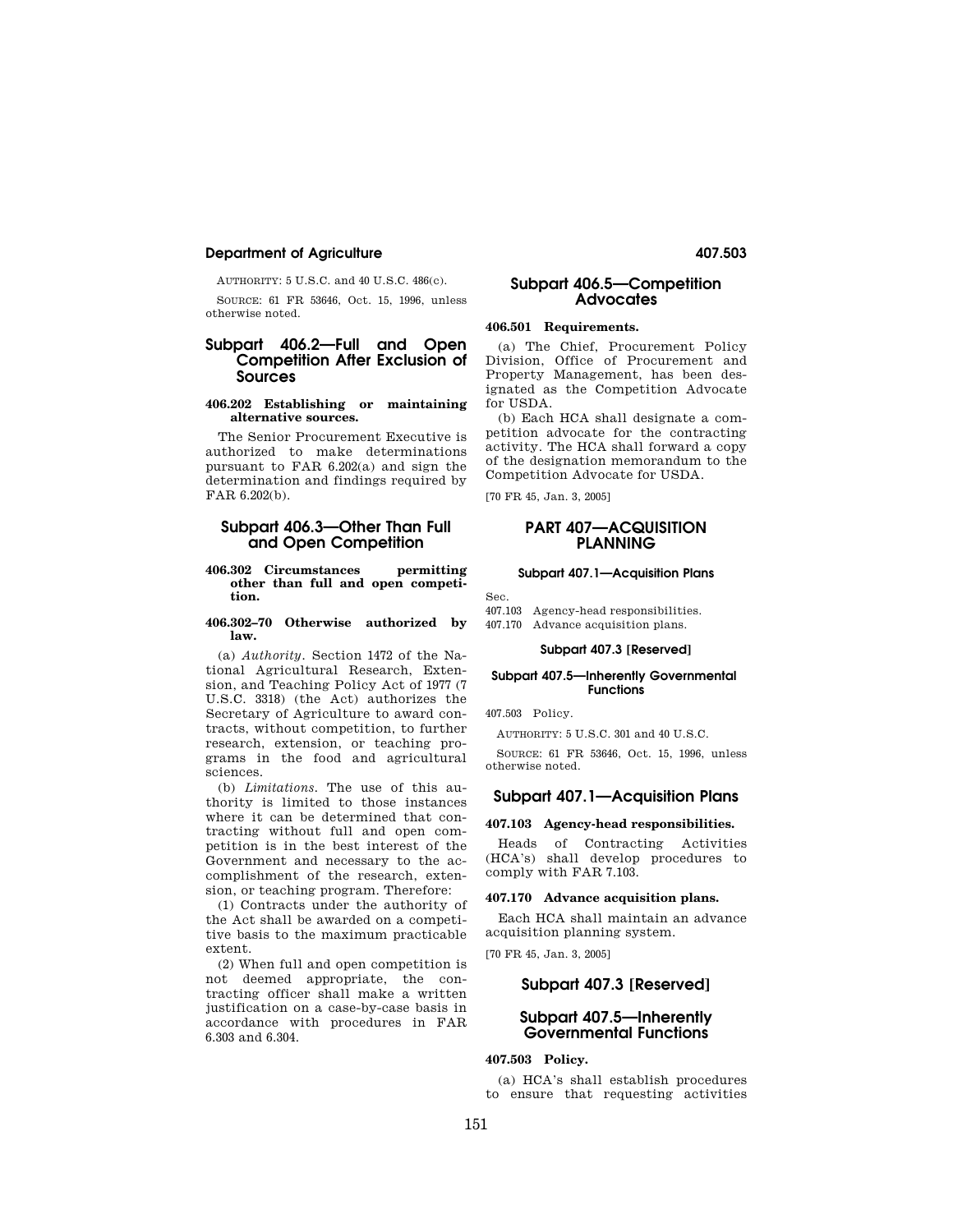provide the written determination required by FAR 7.503(e), when submitting requests for procurement of services.

(b) In the event of a disagreement as to whether the functions to be performed are inherently governmental, the HCA may refer the matter to the Senior Procurement Executive (SPE) for resolution. When submitting disagreements to the SPE for resolution the HCA shall provide a summary of the areas of disagreement, supported by the following:

(1) The HCA's assessment of whether the services are ''inherently governmental'';

(2) The basis for that assessment (include references to the definition and policy in FAR subpart 7.5 and/or Office of Federal Procurement Policy letter 92–1);

(3) A copy of the statement of work; and,

(4) The requesting activity's written determination in accordance with FAR 7.503(e).

(c) Such disagreements shall be resolved prior to issuance of the solicitation.

[61 FR 53646, Oct. 15, 1996, as amended at 63 FR 26995, May 15, 1998]

## **PART 408—REQUIRED SOURCES OF SUPPLIES AND SERVICES**

# **Subpart 408.4—Federal Supply Schedules**

Sec.

408.404 Using schedules. 408.404–3 Requests for waivers.

#### **Subpart 408.7—Acquisition From Nonprofit Agencies Employing People Who Are Blind or Severely Disabled**

- 408.701 Definitions. 408.705 Procedures.
- 
- 408.705–2 Direct order process.
- 408.705–3 Allocation process.
- 408.705–4 Compliance with orders. 408.706 Purchase exemptions.
- 408.707 Prices.
- 408.711 Quality complaints.
- 408.712 Specification changes.
- 
- 408.714 Communications with the central nonprofit agencies and the Committee.

#### **Subpart 408.8—Acquisition of Printing and Related Supplies**

408.802 Policy.

## **Pt. 408 48 CFR Ch. 4 (10–1–12 Edition)**

### **Subpart 408.11—Leasing of Motor Vehicles**

408.1103 Contract requirements.

AUTHORITY: 5 U.S.C. 301 and 40 U.S.C. 486(c).

SOURCE: 61 FR 53646, Oct. 15, 1996, unless otherwise noted.

## **Subpart 408.4—Federal Supply Schedules**

**408.404 Using schedules.** 

#### **408.404–3 Requests for waivers.**

A copy of the request for a waiver and the approval shall be placed in the contract file to support the acquisition of items off schedule.

## **Subpart 408.7—Acquisition From Nonprofit Agencies Employing People Who Are Blind or Severely Disabled**

SOURCE: 61 FR 53646, Oct. 15, 1996, unless otherwise noted.

EDITORIAL NOTE: Nomenclature changes to subpart 408.7 appear at 70 FR 45, Jan. 3, 2005.

#### **408.701 Definitions.**

*Committee Member* is the Presidential appointee representing USDA as a member of the Committee for Purchase from People Who Are Blind or Severely Disabled.

*Organization head* is the Under Secretary or Assistant Secretary of a mission area or the head of a USDA staff office.

[70 FR 45, Jan. 3, 2005]

#### **408.705 Procedures.**

(a) The organization head shall appoint one person as Javits-Wagner-O'Day Act (JWOD) Liaison to represent the organization and to coordinate the organization's actions with the Committee Member.

(b) JWOD advocates may represent more than one organization. Liaisons need not be acquisition officials.

(c) The organization head shall issue and maintain a performance plan to promote and enhance the organization's acquisitions from JWOD participating nonprofit agencies.

(d) The performance plan shall: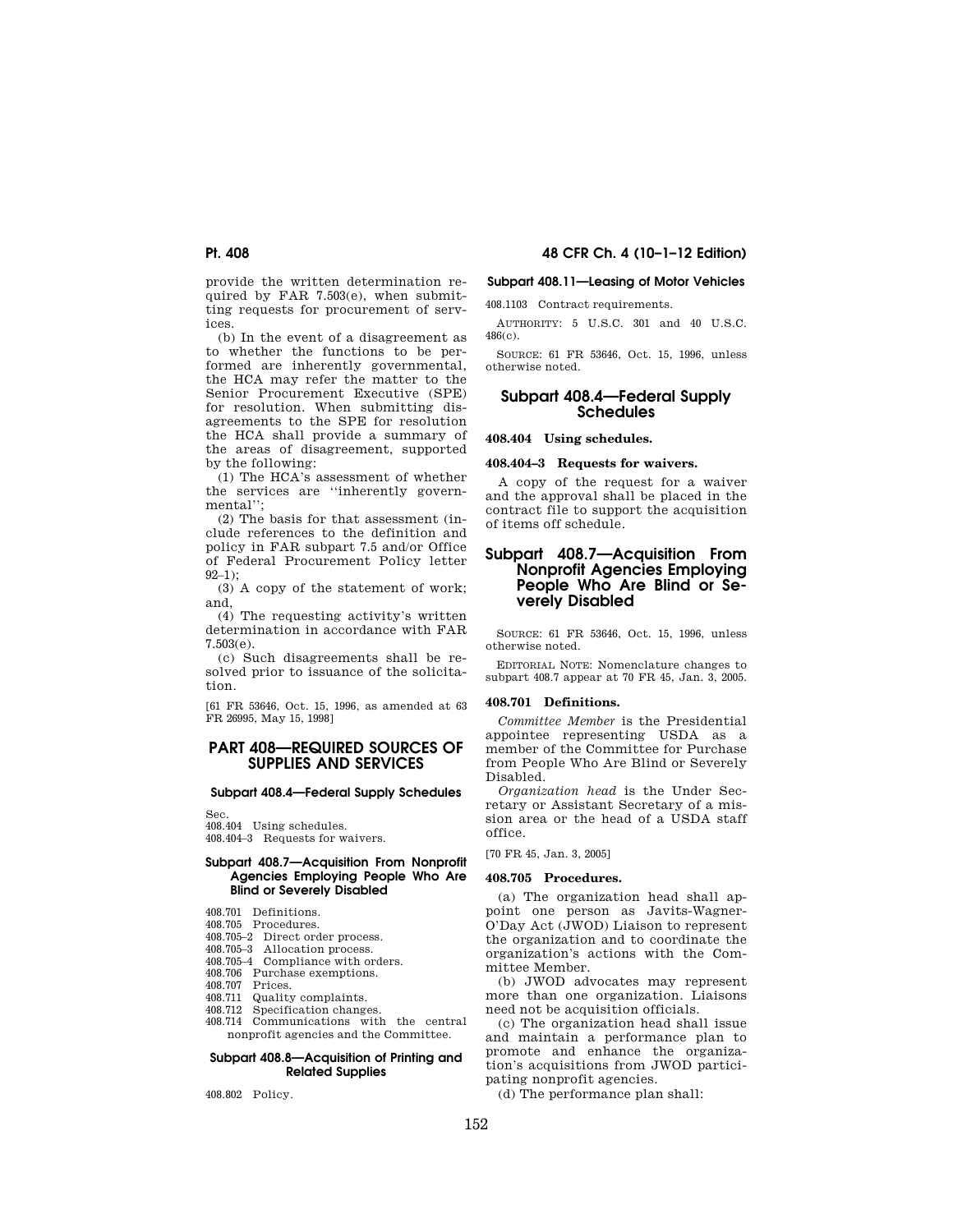## **Department of Agriculture 408.802**

(1) Announce the organization's support for the JWOD Act;

(2) Establish a promotion program for the products and services provided by the JWOD participating nonprofit agencies;

(3) Provide for the JWOD Liaison's role in acquisition planning;

(4) Establish measurable program goals for growth or other accomplishment in the organization's JWOD program actions; and

(5) Establish an awards program for successful participation in the JWOD program.

[61 FR 53646, Oct. 15, 1996, as amended at 70 FR 45, Jan. 3, 2005]

#### **408.705–2 Direct order process.**

(a) The chief of a contracting office may apply to a central nonprofit agency for authorization to order specific supplies or services directly from a JWOD participating nonprofit agency.

(b) A copy of the application should be provided to the JWOD Liaison who will inform the USDA Committee Member.

## **408.705–3 Allocation process.**

(a) The chief of a contracting office may apply to a central nonprofit agency for a production allocation of specific supplies or services to a JWOD participating nonprofit agency.

(b) A copy of the application should be provided to the JWOD Liaison who will inform the USDA Committee Member.

#### **408.705–4 Compliance with orders.**

Prior to attempting to resolve a failure to perform by a participating nonprofit agency with the Committee, the chief of the contracting office should provide advance notice to the JWOD Liaison who will inform the USDA Committee Member.

### **408.706 Purchase exemptions.**

Prior to applying to the Committee for a purchase exemption, the chief of the contracting office should provide advance notice to the JWOD Liaison who will inform the USDA Committee Member.

## **408.707 Prices.**

Prior to applying for a price revision, the chief of the contracting office should provide advance notice to the JWOD Liaison who will inform the USDA Committee Member.

#### **408.711 Quality complaints.**

Prior to attempting to resolve a complaint regarding the quality of goods or services provided by participating nonprofit agency with the Committee, the chief of the contracting office should provide advance notice to the JWOD Liaison who will inform the USDA Committee Member.

#### **408.712 Specification changes.**

Prior to providing 90-days advance notification to the Committee on actions that affect supplies and services on the Procurement List, the chief of the contracting office should provide advance notice to the JWOD Liaison who will inform the USDA Committee Member.

#### **408.714 Communications with the central nonprofit agencies and the Committee.**

Any matter requiring referral to the Committee shall be provided to the JWOD Liaison who will coordinate the matter with the Committee Member.

## **Subpart 408.8—Acquisition of Printing and Related Supplies**

#### **408.802 Policy.**

(a) The Director, Office of Communications (OC) has been designated as the central printing authority in USDA, with the authority to represent the USDA before the Joint Committee on Printing (JCP), the Government Printing Office, and other Federal and State agencies on all matters related to printing.

(b) Prior to contracting for any of the items defined in FAR 8.801, the contracting officer shall verify that the requisite approval has been received by the publication liaison officer or requisitioner.

(c) The approval from OC or the approval authority designated by OC shall be maintained in the contract file.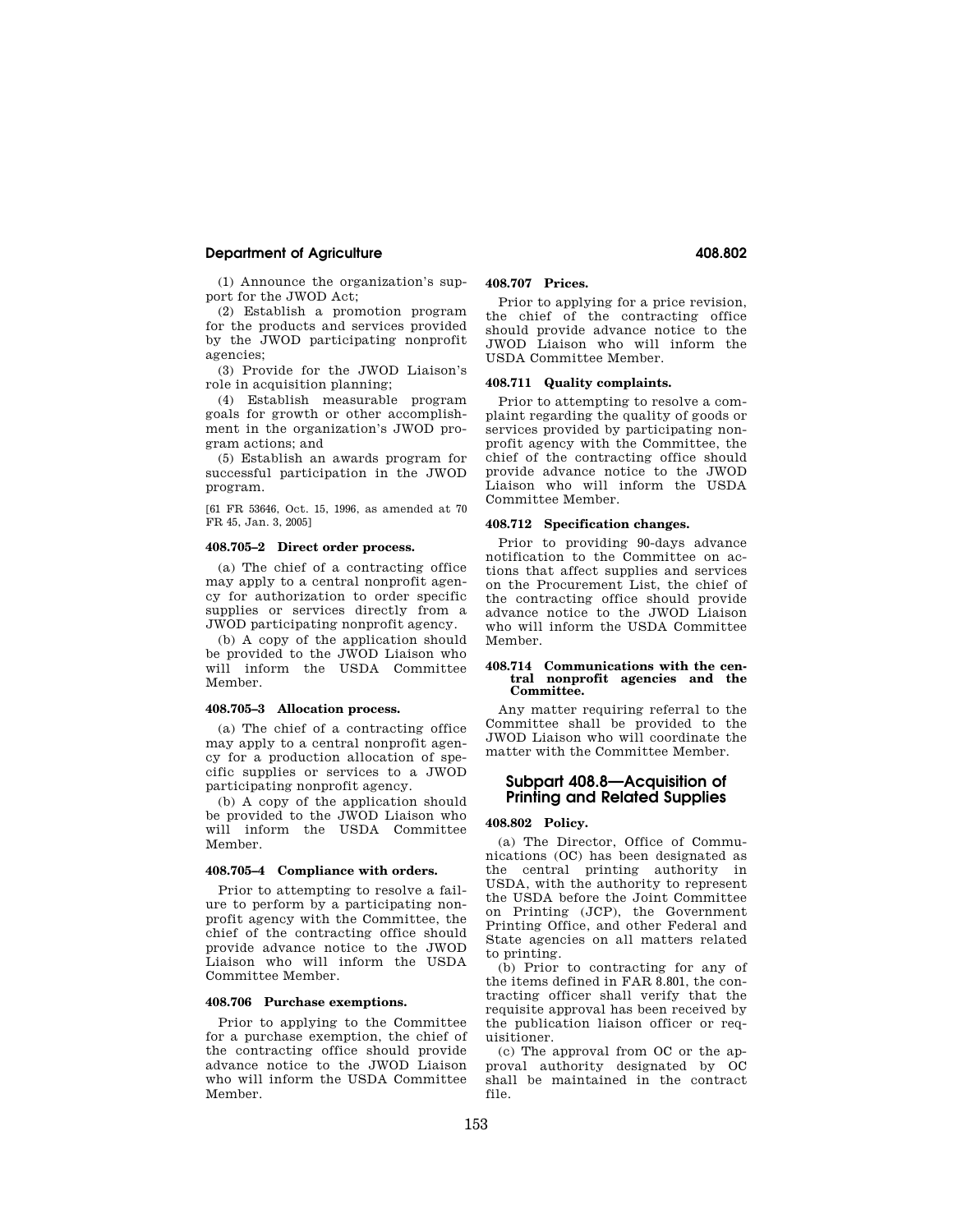## **Subpart 408.11—Leasing of Motor Vehicles**

## **408.1103 Contract requirements.**

If the requirement includes the need for the vendor to provide operational maintenance such as fueling, lubrication, or other fluid changes or replenishment, the contracting officer shall include in the contract:

(1) A requirement for the use of fluids and lubricants containing the maximum available amounts of recovered materials, and alternative fuels whenever available; and

(2) A preference for retreaded tires meeting the Federal retread specifications, tires with the maximum recovered material content, or retreading services for the tires on the vehicle.

[70 FR 45, Jan. 3, 2005]

## **PART 409—CONTRACTOR QUALIFICATIONS**

## **Subpart 409.4—Debarment, Suspension and Ineligibility**

Sec.

- 409.403 Definitions.
- 409.404 List of parties excluded from Federal procurement and nonprocurement programs.
- 409.405 Effect of listing.
- 409.405–1 Continuation of current contracts.
- 409.405–2 Restrictions on subcontracting.
- 409.406 Debarment.
- 409.406–3 Procedures.
- 409.407 Suspension.
- 409.407–3 Procedures.

#### **Subpart 409.5—Organizational and Consultant Conflicts of Interest**

409.503 Waiver.

AUTHORITY: 40 U.S.C. 121, 41 U.S.C. 421.

SOURCE: 61 FR 53646, Oct. 15, 1996, unless otherwise noted.

## **Subpart 409.4—Debarment, Suspension and Ineligibility**

#### **409.403 Definitions.**

*Debarring official.* Pursuant to the Secretary's delegations of authority in 7 CFR 2.24, the Senior Procurement Executive (SPE) is designated as the debarring official (Department Debarring Officer) with the following exceptions:

(a) For commodity contracts awarded on behalf of the Commodity Credit Corporation (CCC), the Executive Vice President, CCC, or his designee is designated as the debarring official pursuant to 7 CFR part 1407.

(b) For contracts awarded under the School Lunch and Surplus Removal Programs (42 U.S.C. 1755 and 7 U.S.C. 612c), the Department Debarring Officer has delegated debarring authority to the Agricultural Marketing Service (AMS).

[63 FR 26995, May 15, 1998]

#### **409.404 List of parties excluded from Federal procurement and nonprocurement programs.**

The Department Debarring Officer is USDA's single point of contact with GSA for debarment and suspension actions taken under this subpart. The debarring official for AMS shall notify the Department Debarring Officer of each debarment and suspension action by promptly submitting a copy of the debarment or suspension notice and any later changes to the debarment or suspension status. The Department Debarring Officer will forward a copy of each notice to GSA for inclusion in the Government-wide list.

#### **409.405 Effect of listing.**

Compelling reasons are considered to be present where failure to contract with the debarred or suspended contractor would seriously harm the agency's programs and prevent accomplishment of mission requirements. The SPE is authorized to make the determinations under FAR 9.405. Requests for such determinations shall be submitted through the head of the contracting activity (HCA) to the SPE.

#### **409.405–1 Continuation of current contracts.**

The HCA is authorized to make the determinations under FAR 9.405–1.

#### **409.405–2 Restrictions on subcontracting.**

The HCA is authorized to approve subcontracts with debarred or suspended subcontractors under FAR  $9.405 - 2.$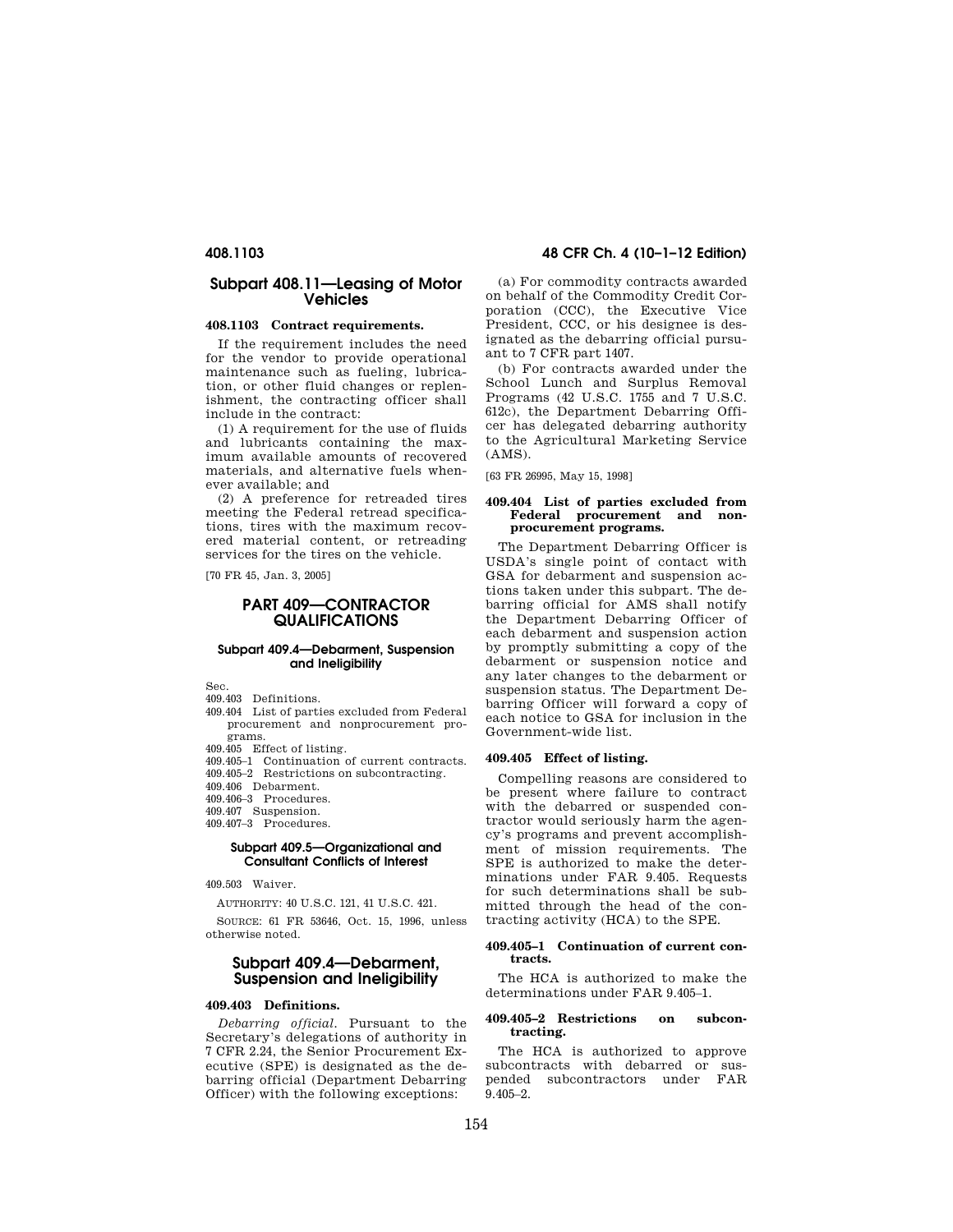## **Department of Agriculture 409.503**

### **409.406 Debarment.**

## **409.406–3 Procedures.**

(a) *Investigation and referral.* When a contracting officer becomes aware of possible irregularities or any information which may be sufficient cause for debarment, the case shall be immediately referred through the HCA to the debarring official. The case must be accompanied by a complete statement of the facts (including a copy of any criminal indictments, if applicable) along with a recommendation for action. Where the statement of facts indicates the irregularities to be possible criminal offenses, or for any other reason further investigation is considered necessary, the matter shall be referred to the HCA who should consult with the Office of Inspector General to determine if further investigation is required prior to referring to the debarring official.

(b) *Decision-making process.* If, after reviewing the recommendations and consulting with the Office of Inspector General and Office of the General Counsel, as appropriate, the debarring official determines debarment is justified, the debarring official shall initiate the proposed debarment in accordance with FAR 9.406–3(c) and notify the HCA of the action taken.

(c) *Fact-finding proceeding.* For actions listed under FAR 9.406–3(b)(2), the contractor shall be given the opportunity to appear at an informal hearing. The hearing should be held at a location and time that is convenient to the parties concerned, if at all possible. The contractor and any specifically named affiliates may be represented by counsel or any duly authorized representative. Witnesses may be called by either party. The proceedings shall be conducted expeditiously and in such a manner that each party will have an opportunity to present all information considered pertinent to the proposed debarment. The contractor shall be provided a copy of a transcript of the proceedings under the conditions established in FAR 9.406–3(b)(2)(ii).

## **409.407 Suspension.**

### **409.407–3 Procedures.**

(a) *Investigation and referral.* When a contracting officer becomes aware of possible irregularities or any information which may be sufficient cause for suspension, the case shall be immediately referred through the HCA to the debarring official. The case must be accompanied by a complete statement of the facts along with a recommendation for action. Where the statement of facts indicates the irregularities to be possible criminal offenses, or for any other reason further investigation is considered necessary, the matter shall be referred to the HCA who should consult with the Office of Inspector General to determine if further investigation is required prior to referring it to the debarring official.

(b) *Decision-making process.* If, after reviewing the recommendations and consulting with the Office of Inspector General and Office of the General Counsel, as appropriate, the debarring official determines suspension is justified, the debarring official shall initiate the proposed suspension in accordance with FAR 9.407–3(c) and notify the HCA of the action taken.

(c) *Fact-finding proceedings.* For actions listed under FAR 9.407–3(b)(2), the contractor shall be given the opportunity to appear at an informal hearing, similar in nature to the hearing for debarments as discussed in 409.406–  $3(c)$ .

## **Subpart 409.5—Organizational and Consultant Conflicts of Interest**

## **409.503 Waiver.**

(a) The HCA, on a non-delegable basis, is authorized to waive any general rule or procedure in FAR 9.5 when in the Government's interest.

(b) Each request for waiver shall include:

(1) The general rule or procedure proposed to be waived;

(2) An analysis of the potential conflict, including the benefits and detriments to the Government and prospective contractors;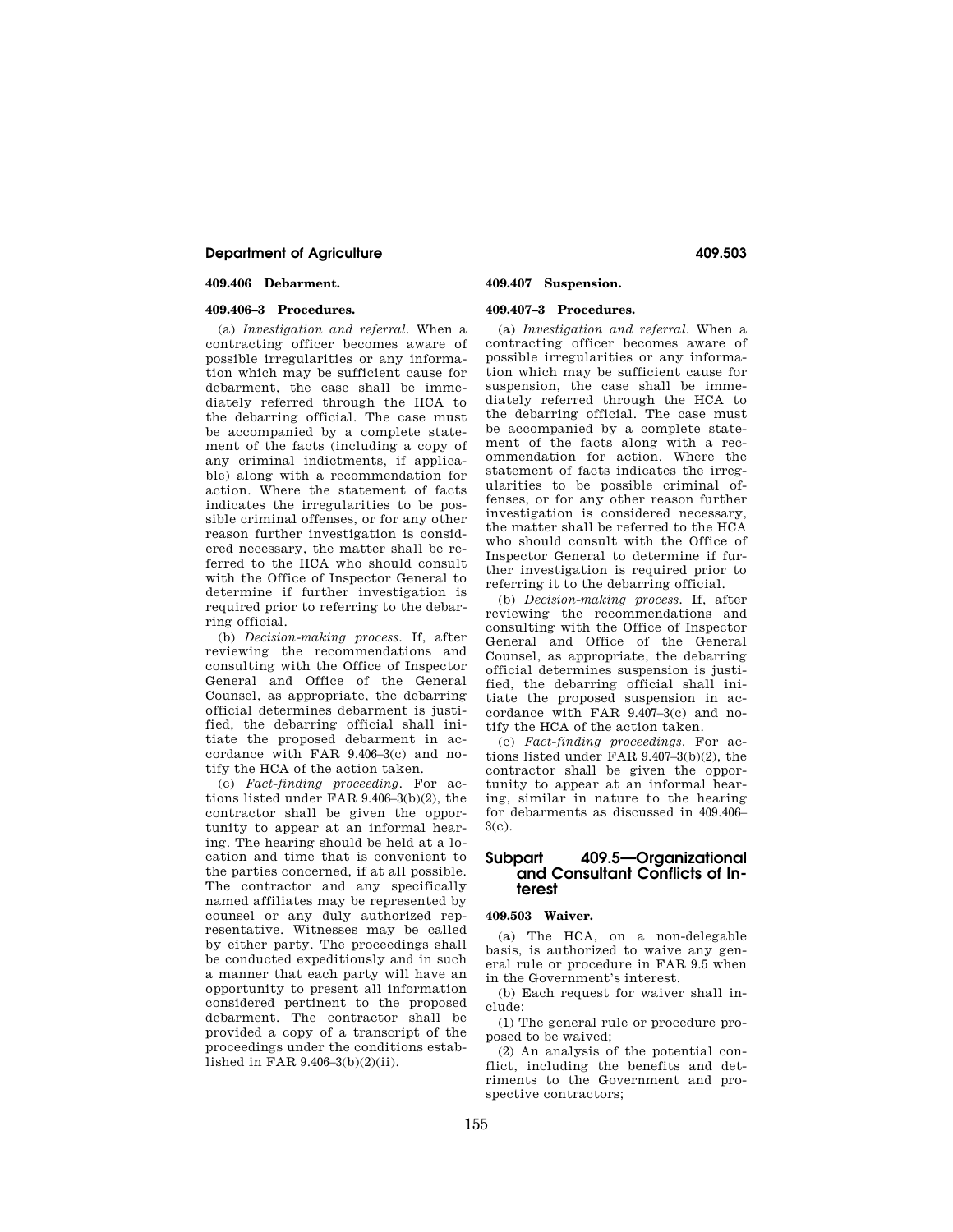(3) A discussion of why the conflict cannot be avoided, neutralized, or mitigated; and

(4) Advice of counsel obtained under FAR 9.504(b).

## **PART 410—MARKET RESEARCH**

Sec.

410.001 Policy.

410.002 Procedures.

AUTHORITY:  $5$  U.S.C. 301 and 40 U.S.C. 486(c)

SOURCE: 70 FR 45, Jan. 3, 2005, unless otherwise noted.

## **410.001 Policy.**

In addition to those uses listed in FAR 10.001, agencies must use the results of market research to—

(a) Ensure the minimum use of hazardous or toxic materials;

(b) Ensure the maximum use of biobased products and biofuels; and

(c) Identify products and services on or eligible for addition to the Javits-Wagner-O'Day Act Procurement List in order to achieve USDA's goal to increase participation in this program.

#### **410.002 Procedures.**

Market research must include obtaining information on the commercial quality assurance practices as an alternative for Government inspection and testing prior to tender for acceptance.

## **PART 411—DESCRIBING AGENCY NEEDS**

#### **Subpart 411.1—Selecting and Developing Requirements Documents**

Sec.

- 411.101 Order of precedence for requirements documents.
- 411.103 Market acceptance.
- 411.106 Purchase descriptions for service contracts.
- 411.170 Brand name or equal.
- 411.171 Solicitation provisions and contract clauses.

#### **Subpart 411.2—Using and Maintaining Requirements Documents**

411.202 Maintenance of standardization documents.

## **Pt. 410 48 CFR Ch. 4 (10–1–12 Edition)**

#### **Subpart 411.4—Delivery or Performance Schedules**

411.404 Contract clauses.

#### **Subpart 411.6—Priorities and Allocations**

411.600 Scope of subpart.

AUTHORITY: 5 U.S.C. 301 and 40 U.S.C. 486(c).

SOURCE: 61 FR 53646, Oct. 15, 1996, unless otherwise noted.

## **Subpart 411.1—Selecting and Developing Requirements Documents**

#### **411.101 Order of precedence for requirements documents.**

(a) Office of Management and Budget (OMB) Circular A–119 establishes a Federal policy requiring the use of voluntary consensus standards in lieu of government-unique standards except where inconsistent with law or otherwise impractical.

(b) The HCA is authorized to submit the determination required by OMB Circular A–119 that a voluntary standard is inconsistent with law or otherwise impracticable. The HCA must submit the determination to OMB through the National Institute of Standards and Technology in accordance with the Circular with a copy provided to the SPE.

[70 FR 45, Jan. 3, 2005]

#### **411.103 Market acceptance.**

(a) The head of the contracting activity (HCA) may determine that offerors must demonstrate, in accordance with FAR 11.103(a), the market acceptability of their items to be offered.

(b) The contracting officer shall place a copy of this determination, signed by the HCA, in the solicitation file.

#### **411.106 Purchase descriptions for service contracts.**

When contract personnel are to be used, the requiring official shall record on the requisition his or her determination whether harm to the Government might occur should contractor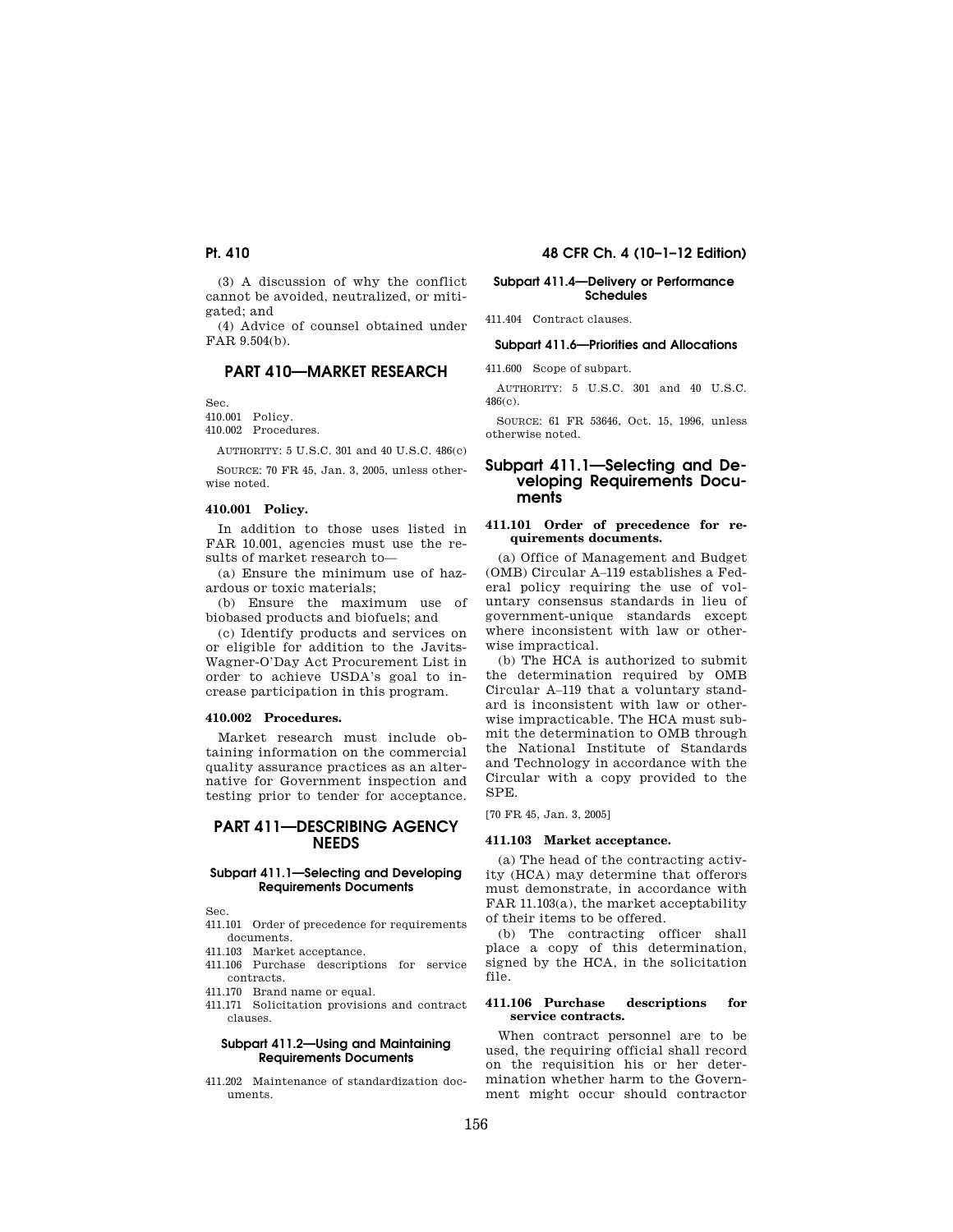## **Department of Agriculture Pt. 412**

personnel fail to identify themselves as non-Government officials.

[61 FR 53646, Oct. 15, 1996. Redesignated at 70 FR 45, Jan. 3, 2005]

#### **411.170 Brand name or equal.**

(a) A ''brand name or equal'' purchase description shall include the following type of information:

(1) Identification of the item by generic description.

(2) Make, model number, catalog designation, or other description, and identification of a commercial catalog where it is listed.

(3) Name of manufacturer, producer, or distributor of the item and complete address.

(4) All salient characteristics of the ''brand name or equal'' product or products which have been determined by the requisitioner to be essential to the Government's minimum requirements.

(b) [Reserved]

#### **411.171 Solicitation provisions and contract clauses.**

(a) Contracting officers shall insert the provision at 452.211–70, Brand Name or Equal, in solicitations, other than those for construction, where ''brand name or equal'' purchase descriptions are used.

(b) Contracting officers shall insert the clause at 452.211–71, Equal Products Offered, in solicitations, other than those for construction, where the provision at 452.211–70 is included.

(c) Contracting officers shall insert the clause at 452.211–72, Statement of Work/Specifications, when the description (statement of work) or specification(s) is included in Section J of the solicitation.

(d) Contracting officers shall insert the clause at 452.211–73, Attachment to Statement of Work/Specifications, when there are attachments to the description (statement of work) or specifications.

[63 FR 26995, May 15, 1998]

## **Subpart 411.2—Using and Maintaining Requirements Documents**

## **411.202 Maintenance of standardization documents.**

Recommendations for changes to standardization documents are to be submitted through the Senior Procurement Executive, who will coordinate the submission of these recommendations to the cognizant preparing activity.

## **Subpart 411.4—Delivery or Performance Schedules**

## **411.404 Contract clauses.**

(a) The contracting officer shall insert the clause at 452.211–74, Period of Performance, when it is necessary to specify a period of performance, beginning on the date of award, date of receipt of notice of award, or a specified date.

(b) The contracting officer shall insert the clause at 452.211–75, Effective Period of the Contract, when it is necessary to specify the effective period of the contract.

[63 FR 26995, May 15, 1998]

## **Subpart 411.6—Priorities and Allocations**

#### **411.600 Scope of subpart.**

The Defense Priorities and Allocation System (DPAS) excludes USDA activities (see 15 CFR 700.18(b)). USDA Contracting Officers are not authorized to place rated orders under DPAS.

## **PART 412—ACQUISITION OF COMMERCIAL ITEMS**

AUTHORITY: 5 U.S.C. 301 and 40 U.S.C. 486(c).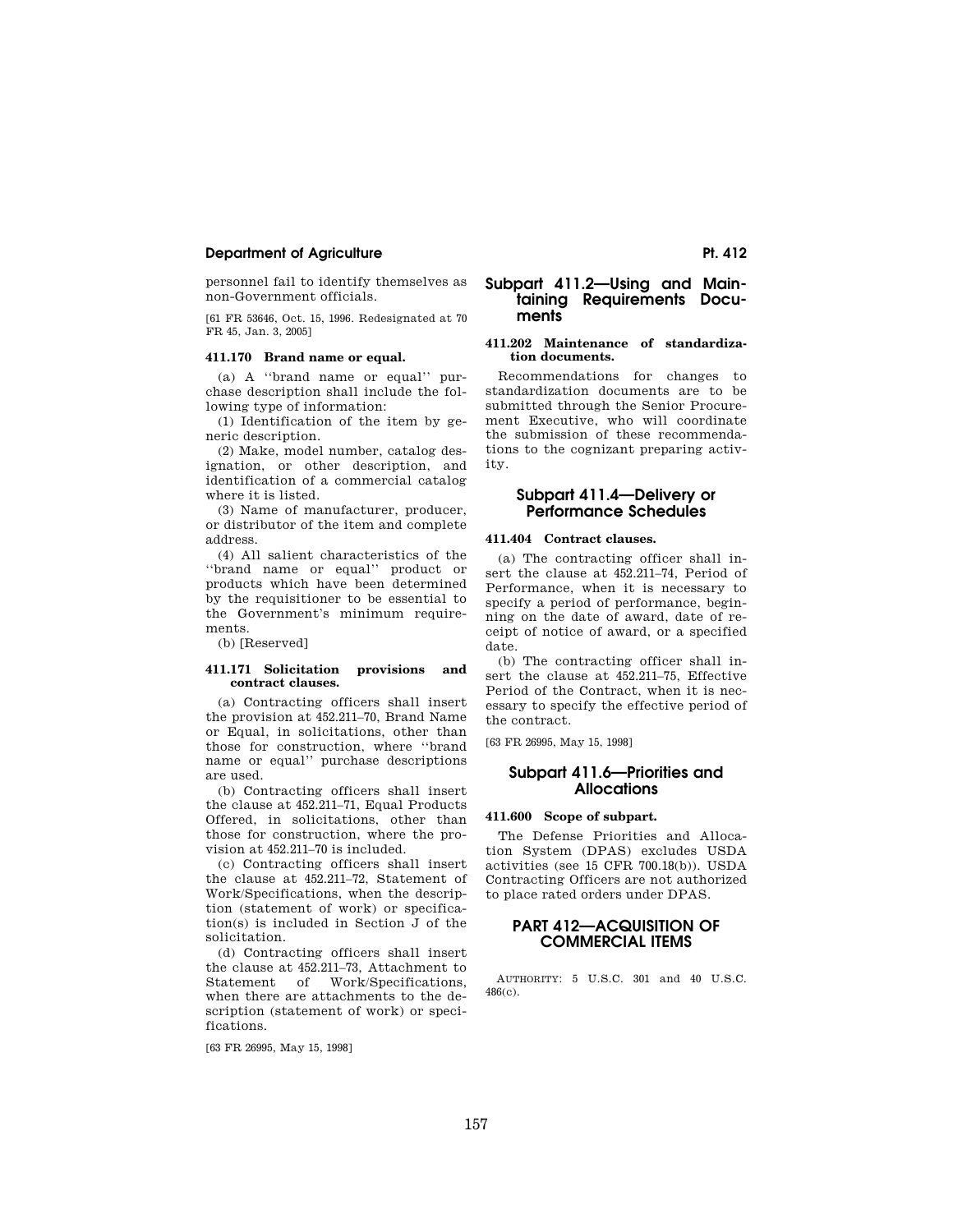## **Subpart 412.3—Solicitation Provisions and Contract Clauses for the Acquisition of Commercial Items**

#### **412.302 Tailoring of provisions and clauses for the acquisition of commercial items.**

The head of the contracting activity is authorized to approve waivers in ac-

## **412.302 48 CFR Ch. 4 (10–1–12 Edition)**

cordance with FAR 12.302(c). The approved waiver may be either for an individual contract or for a class of contracts for the specific item. The approved waiver and supporting documentation shall be incorporated into the contract file.

[61 FR 53646, Oct. 15, 1996]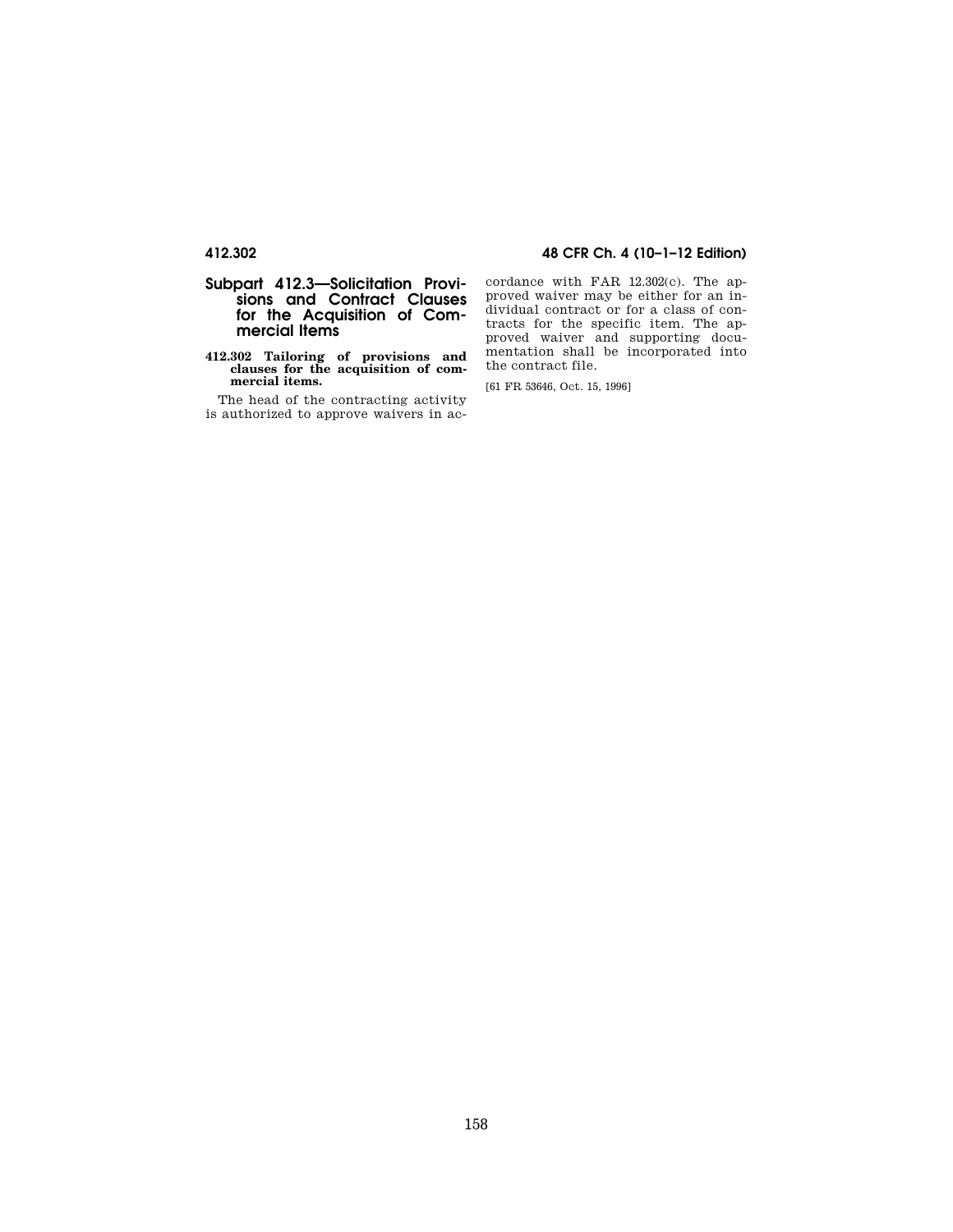# **SUBCHAPTER C—CONTRACTING METHODS AND CONTRACT TYPES**

## **PART 413—SIMPLIFIED ACQUISITION PROCEDURES**

**Subpart 413.3—Simplified Acquisition Methods** 

Sec.

- 413.301 Governmentwide commercial purchase card.<br>413.306 SF 44.
- Purchase Order-Invoice-Voucher.

413.307 Forms.

AUTHORITY: 5 U.S.C. 301 and 40 U.S.C. 486(c).

SOURCE: 64 FR 45895, Aug. 23, 1999, unless otherwise noted.

## **Subpart 413.3—Simplified Acquisition Methods**

### **413.301 Governmentwide commercial purchase card.**

USDA policy and procedures on use of the Governmentwide commercial purchase card are established in Departmental Regulation Series 5000.

## **413.306 SF 44, Purchase Order-Invoice-Voucher.**

The Standard Form 44 (and the previously prescribed USDA Form AD–744) is not authorized for use within USDA.

#### **413.307 Forms.**

Form AD–838, Purchase Order, is prescribed for use by USDA in lieu of Optional Forms (OFs) 347 and 348 except that use of the OF 347 and OF 348 is authorized when utilizing the USDA Integrated Acquisition System.

[70 FR 45, Jan. 3, 2005]

## **PART 414—SEALED BIDDING**

#### **Subpart 414.2—Solicitation of Bids**

Sec.

414.201 Preparation of invitations for bids. 414.201–6 Solicitation provision.

#### **Subpart 414.4—Opening of Bids and Award of Contract**

414.404 Rejection of bids.

- 414.404–1 Cancellation of invitations after
- opening. 414.407 Mistakes in bids.
- 414.407–3 Other mistakes disclosed before award.
- 414.407–4 Mistakes after award.

414.409 Information to bidders. 414.409–2 Award of classified contracts.

AUTHORITY: 5 U.S.C. 301 and 40 U.S.C.

486(c). SOURCE: 61 FR 53646, Oct. 15, 1996, unless

otherwise noted.

## **Subpart 414.2—Solicitation of Bids**

#### **414.201 Preparation of invitations for bids.**

### **414.201–6 Solicitation provision.**

The contracting officer shall insert the provision 452.214–70, Award by Lot, when multiple items are segregated into clearly identifiable lots and the contracting officer wants to reserve the right to award by item within a lot, if award in that manner would be advantageous to the Government.

## **Subpart 414.4—Opening of Bids and Award of Contract**

#### **414.404 Rejection of bids.**

#### **414.404–1 Cancellation of invitations after opening.**

An acquisition official at a level above the contracting officer is authorized to make the determinations under FAR 14.404–1(c) and (e)(1).

#### **414.407 Mistakes in bids.**

#### **414.407–3 Other mistakes disclosed before award.**

The authority to make the determinations under FAR  $14.407-3(a)$ , (b), and (d) is delegated, without power of redelegation, to the head of the contracting activity. The authority to make the determination under FAR 14.407–3(c) is delegated to the contracting officer. Each determination pursuant to FAR 14.407–3 shall have the concurrence of the Office of the General Counsel (OGC).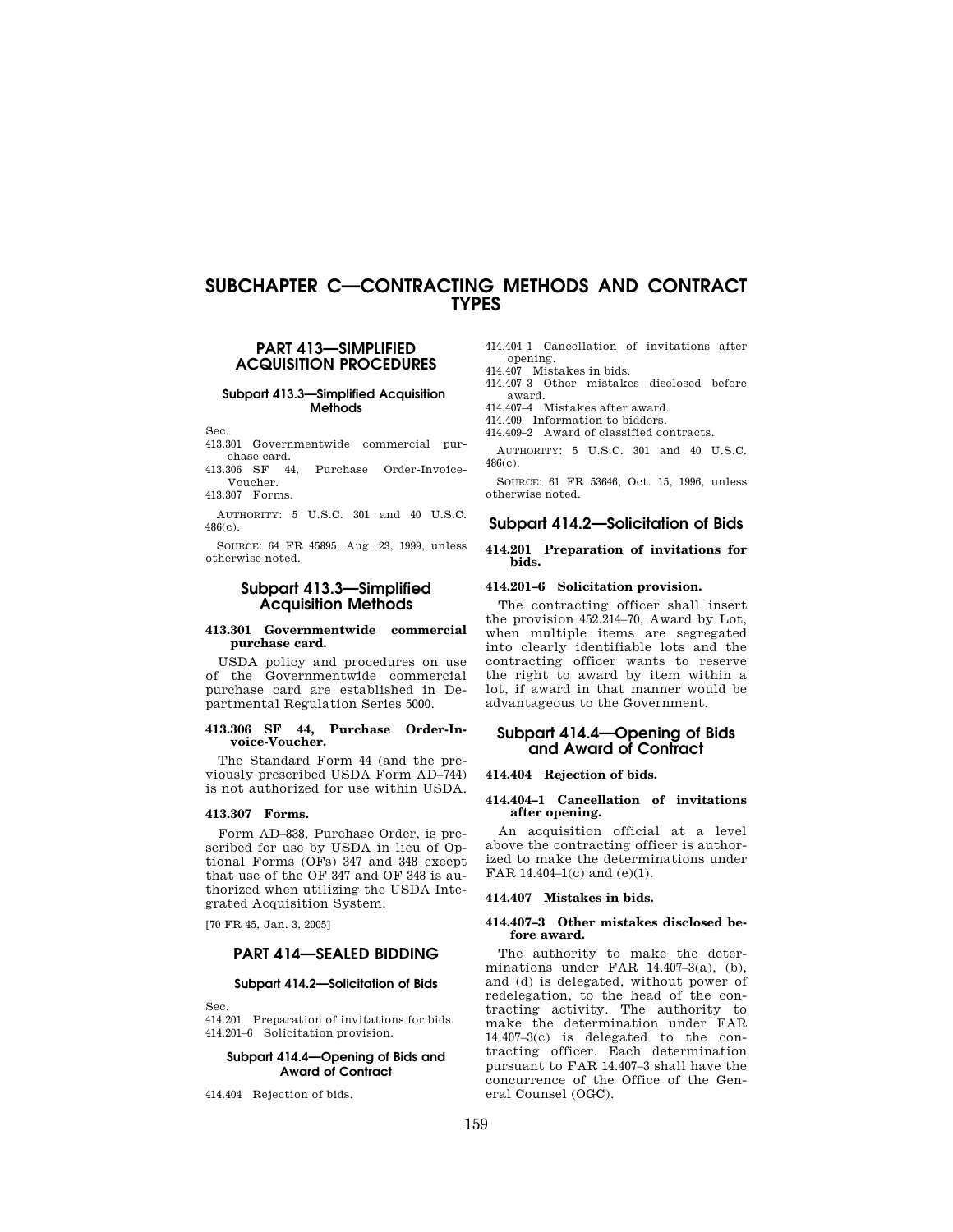#### **414.407–4 Mistakes after award.**

If a mistake in bid is disclosed after award, the contracting officer shall make a final determination in accordance with the provisions of FAR 14.407– 4 (b) and (c) and shall coordinate each proposed determination with OGC. Such coordination shall, at a minimum, consist of the contracting officer providing the proposed determination and the case file to OGC for comment.

#### **414.409 Information to bidders.**

#### **414.409–2 Award of classified contracts.**

Disposition of classified information shall be in accordance with Departmental Regulation and Manual (3400 Series) and in accordance with direction issued by the Information Security Staff, Personnel and Document Security Division, Office of Procurement and Property Management.

[70 FR 45, Jan. 3, 2005]

## **PART 415—CONTRACTING BY NEGOTIATION**

#### **Subpart 415.2—Solicitation and Receipt of Proposals and Information**

Sec.

- 415.204 Contract format.
- 415.207 Handling proposals and information.
- 415.209 Solicitation provisions and contract clauses.

#### **Subpart 415.3—Source Selection**

- 415.303 Responsibilities.
- 415.305 Proposal evaluation.

#### **Subpart 415.4—Contract Pricing**

415.404–4 Profit.

#### **Subpart 415.5—Preaward, Award, and Postaward Notifications, Protests and Mistakes**

415.570 Post-award conference.

## **Subpart 415.6—Unsolicited Proposals**

415.604 Agency points of contact. 415.606 Agency procedures.

AUTHORITY: 5 U.S.C. 301 and 40 U.S.C. 486(c).

SOURCE: 64 FR 52674, Sept. 30, 1999, unless otherwise noted.

## **414.407–4 48 CFR Ch. 4 (10–1–12 Edition)**

## **Subpart 415.2—Solicitation and Receipt of Proposals and Information**

### **415.204 Contract format.**

The Senior Procurement Executive is authorized to exempt contracts from the uniform contract format.

#### **415.207 Handling proposals and information.**

(a) Throughout the source selection process, agency personnel and non-Government evaluators with access to proposal information shall disclose neither the number of offerors nor their identity except as authorized by FAR subpart 15.5. (See also FAR 5.403.)

(b) The contracting officer shall obtain the following written agreement from the non-Government evaluator prior to the release of any proposal to that evaluator.

AGREEMENT GOVERNING THE USE AND DISCLOSURE OF PROPOSALS

RFP<br>Offeror

Offeror  $\frac{1}{1}$ . To the best of my knowledge and belief, no conflict of interest exists that may diminish my capacity to perform an impartial and objective review of the offeror's proposal, or may otherwise result in a biased opinion or an unfair advantage. If a potential conflict of interest arises or if I identify such a conflict, I agree to notify the Government promptly concerning the potential conflict. In determining whether any potential conflict of interest exists, I agree to review whether my or my employer's relationships with other persons or entities, including, but not limited to, ownership of stocks, bonds, other outstanding financial interests or commitments, employment arrangements (past, present, or under consideration), and, to the extent known by me, all financial interests and employment arrangements of my spouse, minor children, and other members of my immediate household, may place me in a position of conflict, real or apparent, with the evaluation proceedings.

2. I agree to use proposal information only for evaluation purposes. I understand that any authorized restriction on disclosure placed upon the proposal by the prospective contractor or subcontractor or by the Government shall be applied to any reproduction or abstracted information of the proposal. I agree to use my best effort to safeguard such information physically, and not to disclose the contents of, or release any information relating to, the proposal(s) to anyone outside of the Source Evaluation Board or other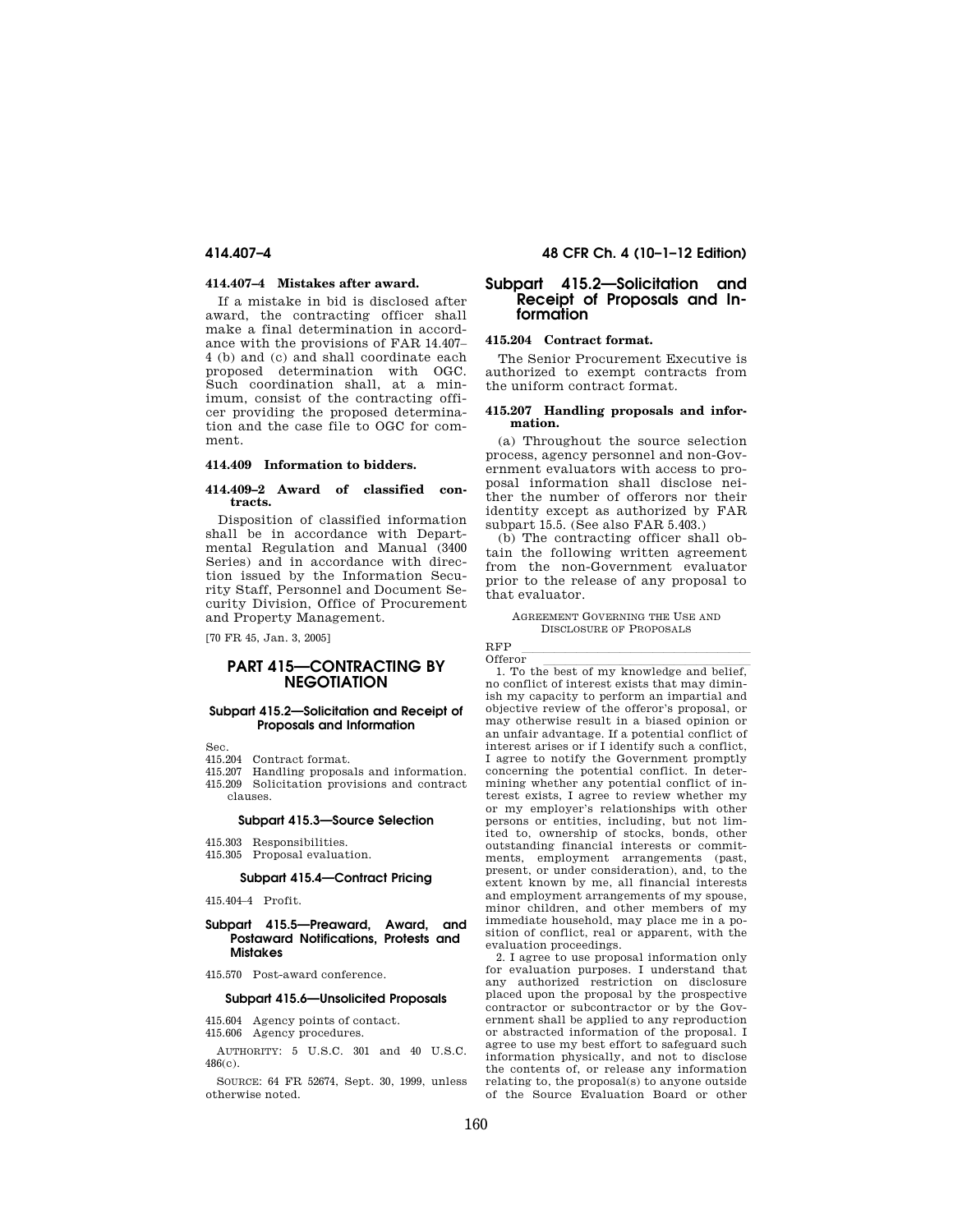### **Department of Agriculture 415.570**

panel assembled for this acquisition, the Contracting Officer, or other individuals designated by the Contracting Officer.

3. I agree to return to the Government all copies of proposals, as well as any abstracts, upon completion of the evaluation.

(Name and Organization)

(Date)

#### (End of provision)

(c) The release of a proposal to a non-Government evaluator for evaluation does not constitute the release of information for purposes of the Freedom of Information Act (5 U.S.C. 552).

(d) The contracting officer shall attach a cover page bearing the following notice: GOVERNMENT NOTICE FOR HANDLING PROPOSALS—This proposal shall be used and disclosed for evaluation purposes only. Attach a copy of this Government notice to every reproduction or abstract of the proposal. Any authorized restrictive notices which the submitter places on this proposal shall be strictly complied with. Disclosure of this proposal outside the Government for evaluation purposes shall be made only to the extent authorized by, and in accordance with, FAR 3.104–4, FAR 15.207, and AGAR 415.207.

[64 FR 52674, Sept. 30, 1999; 64 FR 54963, Oct. 8, 1999, as amended at 70 FR 46, Jan. 3, 2005]

#### **415.209 Solicitation provisions and contract clauses.**

(a) The provision at 452.215–71, Instructions for the Preparation of Technical and Business Proposals, may be used when offerors will be required to submit technical and business proposals. Contracting officers should tailor the clause to reflect the degree of information required for the specific acquisition.

(b) The contracting officer shall insert the provision at 452.215–72, Amendments to Proposals, in solicitations which require the submittal of lengthy, complex technical proposals.

## **Subpart 415.3—Source Selection**

#### **415.303 Responsibilities.**

The head of the contracting activity (HCA) is authorized to appoint an individual other than the contracting officer as the source selection authority.

#### **415.305 Proposal evaluation.**

HCAs are responsible for establishing procedures regarding the release of cost information to the members of the technical evaluation team.

## **Subpart 415.4—Contract Pricing**

## **415.404–4 Profit.**

 $(a)(1)$  USDA will use a structured approach to determine the profit or fee prenegotiation objective in acquisition actions when price negotiation is based on cost analysis.

(2) The following types of acquisitions are exempt from the requirements of the structured approach, but the contracting officer shall comply with FAR 15.404–4(d) when analyzing profit for these contracts or actions:

(i) Architect-engineer contracts;

(ii) Construction contracts;

(iii) Contracts primarily requiring delivery of material supplied by subcontractors;

(iv) Termination settlements; and

(v) Cost-plus-award-fee contracts;

(b) Unless otherwise restricted by contracting activity procedures, the Contracting Officer may use another Federal agency's structured approach if that approach has been formalized and is maintained as part of that Agency's acquisition regulations (*i.e.,* included in that Agency's assigned chapter of title 48 of the Code of Federal Regulations).

(c) The HCA is responsible for establishing procedures to ensure compliance with this subpart.

## **Subpart 415.5—Preaward, Award, and Postaward Notifications, Protests and Mistakes**

## **415.570 Post-award conference.**

If a postaward conference is necessary, the contracting officer shall insert clause 452.215–73, Post-Award Conference.

161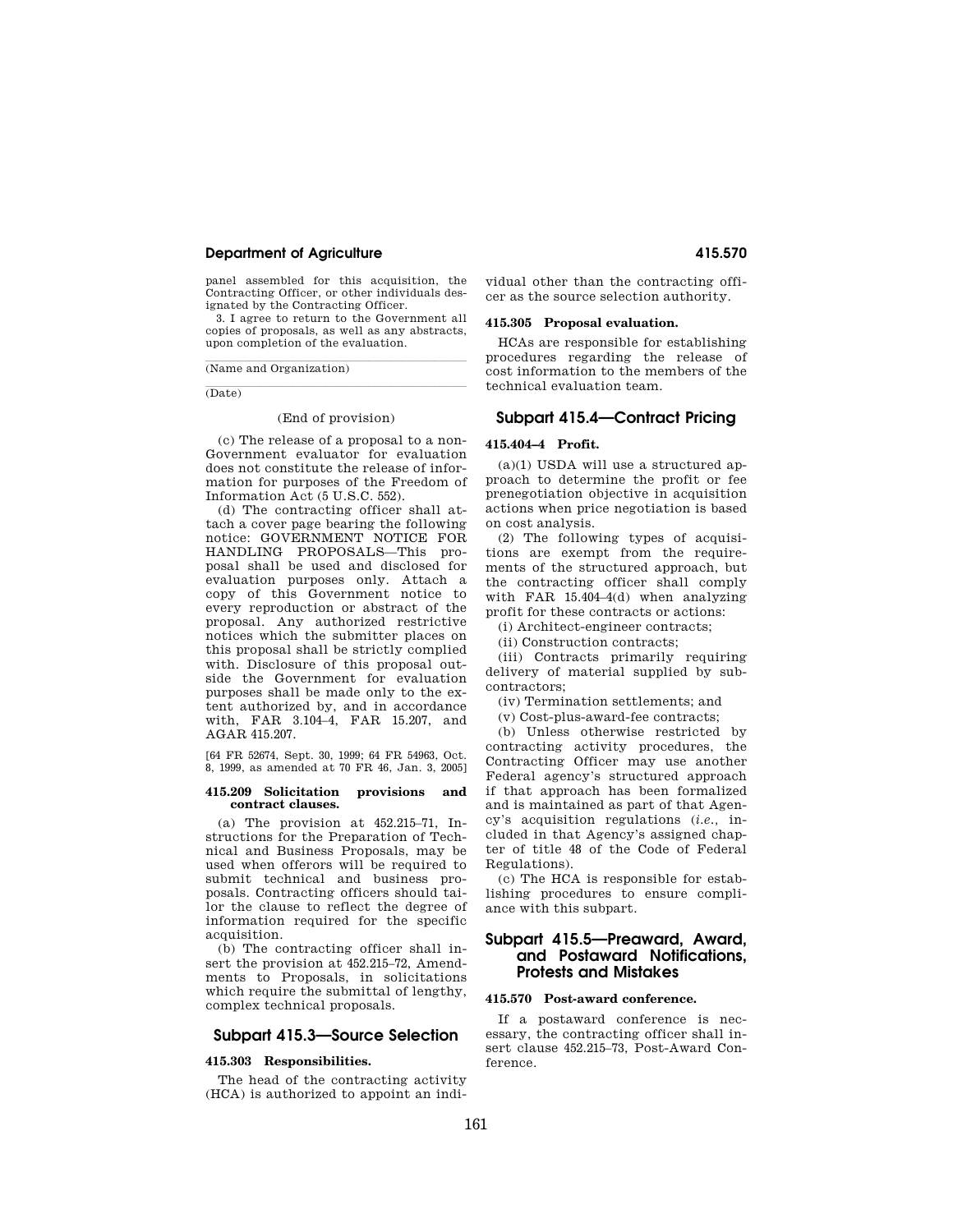## **Subpart 415.6—Unsolicited Proposals**

### **415.604 Agency points of contact.**

HCAs are responsible for establishing procedures to ensure compliance with the requirements of FAR 15.604.

#### **415.606 Agency procedures.**

HCAs are responsible for establishing the procedures for control of unsolicited proposals required by FAR 15.606(a) and for identifying the contact points as required by FAR 15.606(b).

## **PART 416—TYPES OF CONTRACTS**

Sec.

416.000 Scope of part.

## **Subpart 416.2—Fixed-Price Contracts**

416.203 Fixed-price contracts with economic price adjustment. 416.203–4 Contract clauses.

#### **Subpart 416.4—Incentive Contracts**

416.405 Cost-reimbursement incentive contracts.

416.405–2 Cost-plus-award-fee contracts.

416.406 Contract clauses.

416.470 Solicitation provision.

#### **Subpart 416.5—Indefinite-Delivery Contracts**

416.505 Ordering.

416.506 Solicitation provision and contract clauses.

#### **Subpart 416.6—Time-and-Materials, Labor-Hour, and Letter Contracts**

416.603 Letter contracts.

416.603–2 Application. 416.603–4 Contract clauses.

- 
- 416.670 Contract clauses.

## **Subpart 416.7—Agreements**

416.702 Basic agreements.

AUTHORITY: 5 U.S.C. 301 and 40 U.S.C. 486(c).

SOURCE: 61 FR 53646, Oct. 15, 1996, unless otherwise noted.

#### **416.000 Scope of part.**

Heads of contracting activities (HCA's) are authorized to establish written procedures allowing the use of any contract type described in FAR part 16 for acquisitions made under

## **415.604 48 CFR Ch. 4 (10–1–12 Edition)**

simplified acquisition procedures in FAR part 13.

## **Subpart 416.2—Fixed-Price Contracts**

#### **416.203 Fixed-price contracts with economic price adjustment.**

#### **416.203–4 Contract clauses.**

An economic price adjustment clause based on cost indexes of labor or material may be used under the conditions listed in FAR 16.203–4(d) after approval by the HCA and consultation with the Office of the General Counsel.

## **Subpart 416.4—Incentive Contracts**

#### **416.405 Cost-reimbursement incentive contracts.**

#### **416.405–2 Cost-plus-award-fee contracts.**

The HCA may designate an acquisition official other than the contracting officer as the fee determination official (FDO) to make the final determination of the award fee. The designated official must have warranted contracting authority at the same level as the contracting officer or higher, and shall not have participated in preparing the contractor performance evaluation. If the HCA does not designate an FDO, the chief of the contracting office shall act as the FDO.

[61 FR 53646, Oct. 15, 1996. Redesignated at 63 FR 26995, May 15, 1998.]

### **416.406 Contract clauses.**

The contracting officer shall insert a clause substantially the same as the clause at 452.216–70, Award Fee, in solicitations and contracts which contemplate the award of cost-plus-awardfee contracts.

[61 FR 53646, Oct. 15, 1996. Redesignated at 63 FR 26995, May 15, 1998.]

## **416.470 Solicitation provision.**

The contracting officer shall insert the provision at 452.216–71, Base Fee and Award Fee Proposal, in solicitations which contemplate the award of a cost-plus-award-fee contract.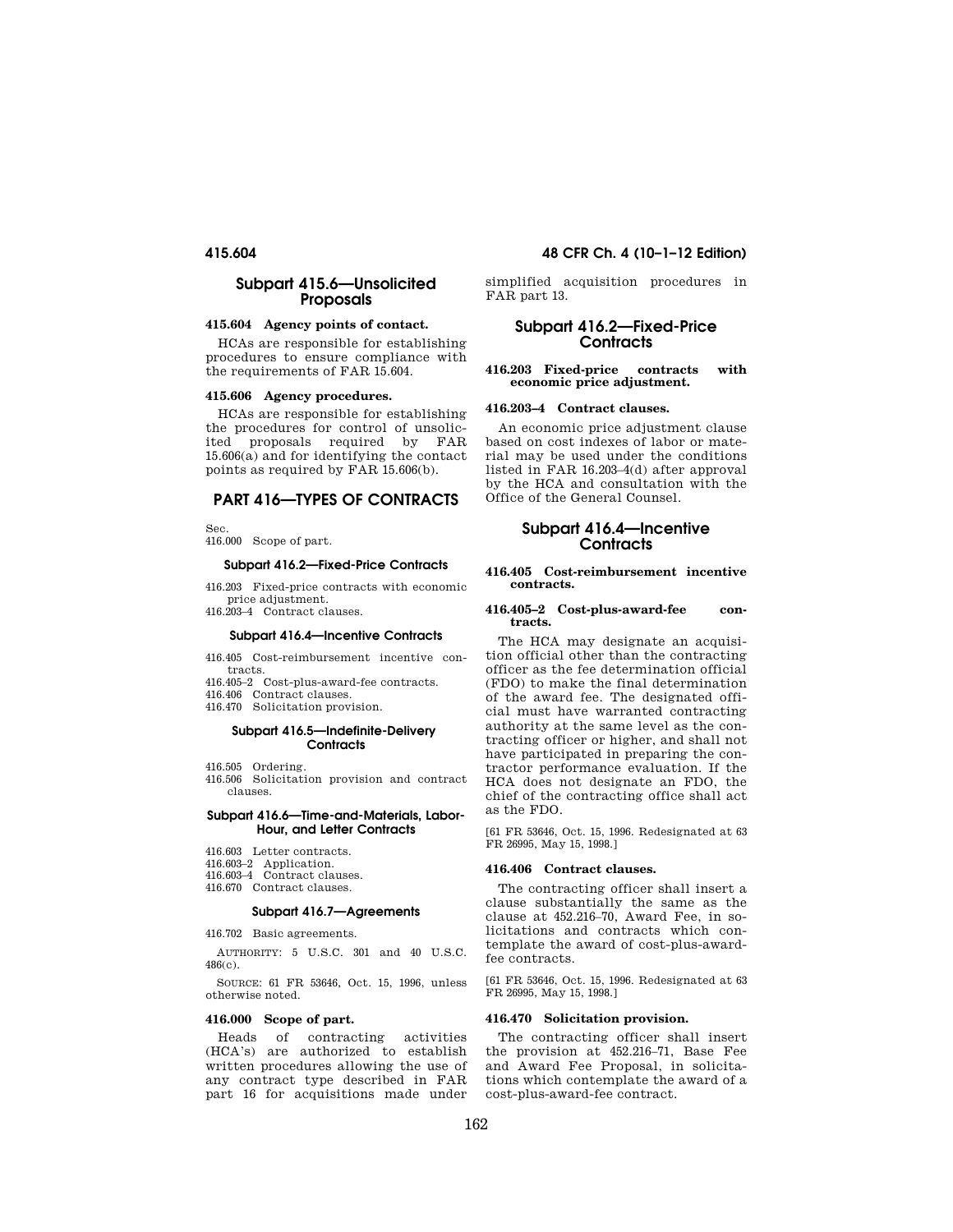## **Department of Agriculture 417.204**

## **Subpart 416.5—Indefinite-Delivery Contracts**

### **416.505 Ordering.**

(a) The Chief, Procurement Policy Division, Office of Procurement and Property Management, has been designated as the Departmental Task Order Ombudsman.

(b) Each HCA shall designate a task order ombudsman for the contracting activity. The HCA shall forward a copy of the designation memorandum to the Departmental Task Order Ombudsman. Contracting activity ombudsmen shall review and resolve complaints from contractors concerning task or delivery orders placed by the contracting activity.

(c) Any contractor who is not satisfied with the resolution of a complaint by a contracting activity ombudsman may request the Departmental Task Order Ombudsman to review the complaint.

[61 FR 53646, Oct. 15, 1996, as amended at 70 FR 46, Jan. 3, 2005]

#### **416.506 Solicitation provision and contract clauses.**

(a) The contracting officer shall insert a provision substantially the same as the provision at 452.216–72, Evaluation Quantities-Indefinite-Delivery Contract, in solicitations which contemplate the award of indefinite-quantity or requirements contracts to establish the basis on which offers will be evaluated.

(b) The contracting officer shall insert the clause at 452.216–73, Minimum and Maximum Contract Amounts, in indefinite-delivery, indefinite-quantity contracts when the clause at FAR 52.216–18 is used.

## **Subpart 416.6—Time-and-Materials, Labor-Hour, and Letter Contracts**

#### **416.603 Letter contracts.**

#### **416.603–2 Application.**

The HCA is authorized to extend the period for defining a letter contract required by FAR 16.603–2(c) in extreme cases where it is determined in writing that such action is in the best interest of the Government.

#### **416.603–4 Contract clauses.**

The contracting officer shall insert the clause at 452.216–75, Letter Contract, in a definitive contract superseding a letter contract.

#### **416.670 Contract clauses.**

The contracting officer shall limit the Government's obligation under a time-and-materials or labor-hour contract by inserting the clause at 452.216– 74, Ceiling Price.

## **Subpart 416.7—Agreements**

#### **416.702 Basic agreements.**

Promptly after execution by the Government, the HCA shall furnish to the Senior Procurement Executive a copy of each basic agreement negotiated with contractors in accordance with FAR 16.702.

## **PART 417—SPECIAL CONTRACTING METHODS**

AUTHORITY: 5 U.S.C. 301 and 40 U.S.C. 486(c).

## **Subpart 417.2—Options**

### **417.204 Contracts.**

The head of the contracting activity is authorized to approve contracts which exceed the 5 year limitation in FAR 17.204(e).

[61 FR 53646, Oct. 15, 1996]

## **PART 418 [RESERVED]**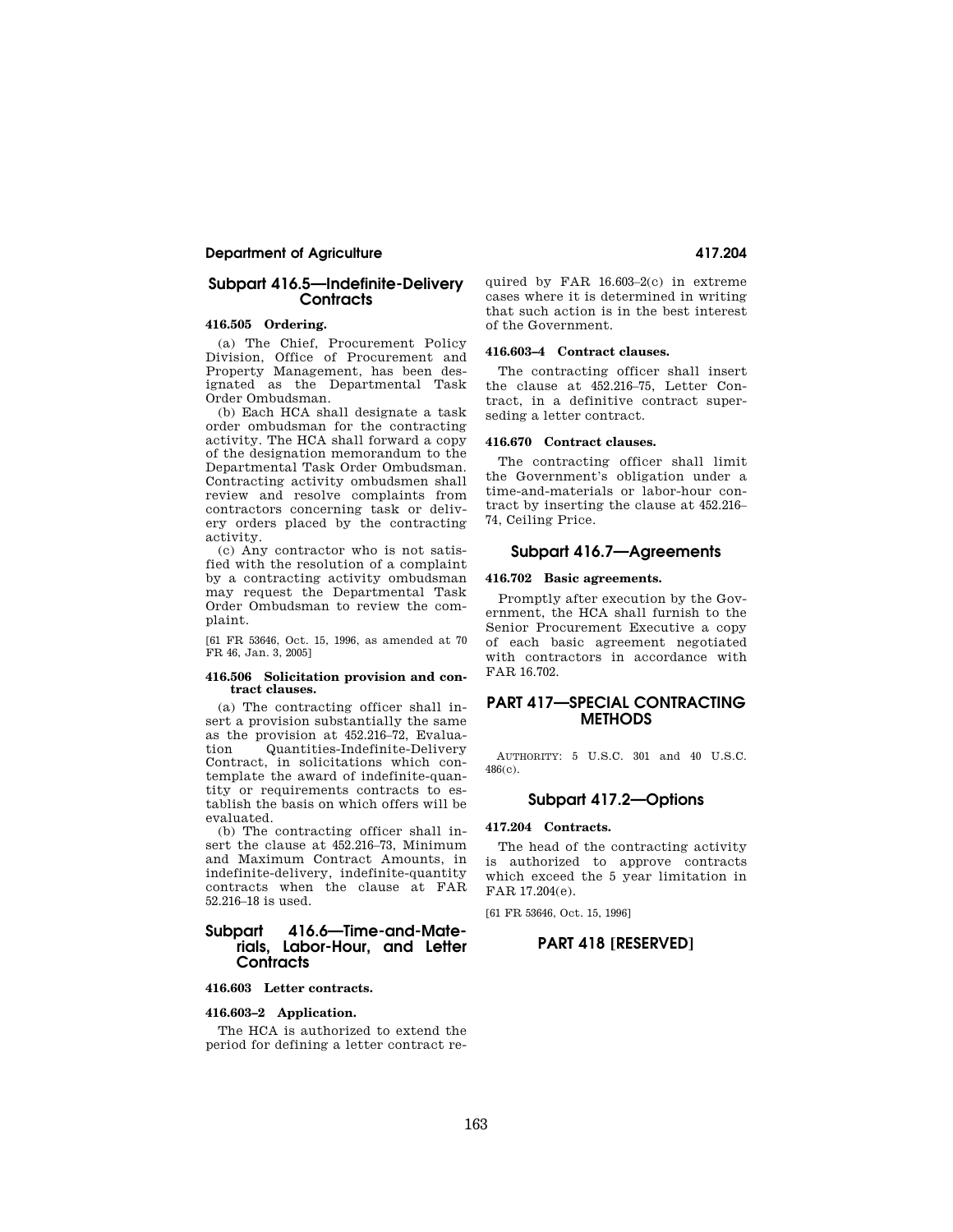# **SUBCHAPTER D—SOCIOECONOMIC PROGRAMS**

## **PART 419—SMALL BUSINESS PROGRAMS**

### **Subpart 419.2—Policies**

Sec.

419.201 General policy.

419.201–70 Office of Small and Disadvantaged Business Utilization (OSDBU).

419.201–71 Small business coordinators. 419.201–73 Reports.

#### **Subpart 419.5—Set-Asides for Small Business**

419.508 Solicitation provisions and contract clauses.

### **Subpart 419.6—Certificates of Competency and Determinations of Responsibility**

419.602 Procedures.

419.602–1 Referral.

419.602–3 Resolving differences between the agency and the Small Business Administration.

AUTHORITY: 5 U.S.C. 301 and 40 U.S.C. 486(c).

SOURCE: 61 FR 53646, Oct. 15, 1996, unless otherwise noted.

## **Subpart 419.2—Policies**

SOURCE: 70 FR 46, Jan. 3, 2005, unless otherwise noted.

#### **419.201 General policy.**

It is the policy of USDA to provide maximum practicable contracting and subcontracting opportunities to small business (SB), small disadvantaged business (SDB), HUBZone small business, women-owned business (WOB), veteran-owned small business (VOSB), and service-disabled veteran-owned small business (SDVOSB) concerns.

#### **419.201–70 Office of Small and Disadvantaged Business Utilization (OSDBU).**

The Office of Small and Disadvantaged Business Utilization (OSDBU) develops rules, policy, procedures and guidelines for the effective administration of USDA's small business program that includes all categories named under 419.201.

#### **419.201–71 Small business coordinators.**

The head of the contracting activity (HCA) or a representative of the HCA shall designate in writing a small business coordinator in each contracting office. Supervisors of small business coordinators are encouraged to provide sufficient time for the coordinators to carry out their small business program duties. Coordinators' duties shall include, but not be limited to, the following:

(a) Reviewing each proposed acquisition expected to exceed the simplified acquisition threshold prior to its solicitation. The coordinator shall:

(1) Recommend section 8(a), HUBZone, or SDVOSB action and identify potential contractors, or

(2) Identify available SDB, WOB, and VOSB to be solicited by competitive procedures. Coordinators shall document the contract file with recommendations made and actions taken.

(b) Participating in goal-setting procedures and planning activities and establishing aggressive SDB, WOB, and SDVOSB goals based on the annual review of advance acquisition plans.

(c) Participating in the review of those contracts which require the successful offeror to submit written plans for the utilization of small businesses as subcontractors to include all preference program areas in 419.201.

(d) Ensuring that purchases exceeding \$2,500 and not exceeding the simplified acquisition threshold are reserved exclusively for small businesses, including all preference program areas named in 419.201. This policy shall be implemented unless the contracting officer is unable to obtain offers from two or more small business concerns that are competitive with market prices and in terms of quality and delivery of the goods or services being purchased.<br>(e) Maintaining

(e) Maintaining comprehensive source listings of small businesses.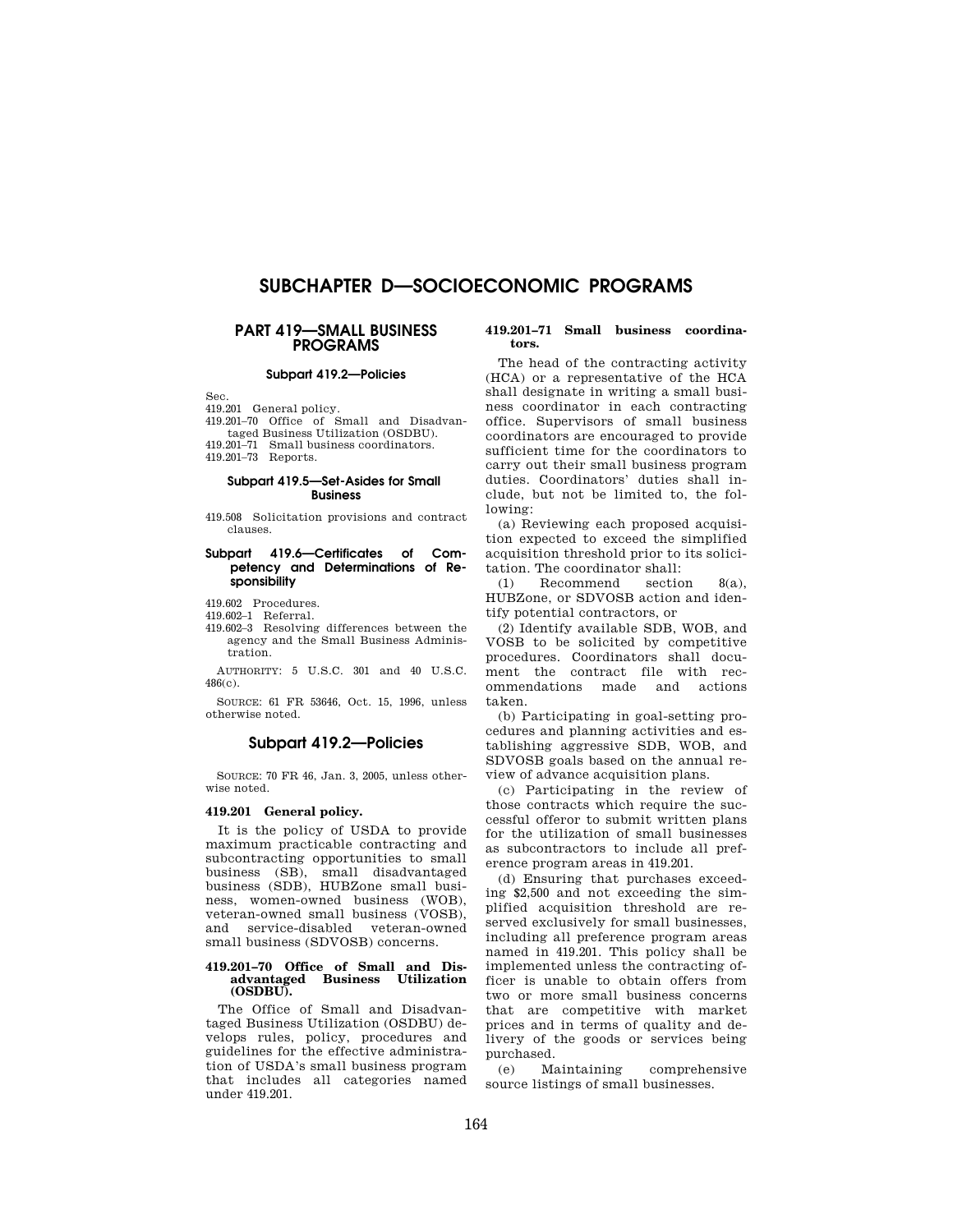## **Department of Agriculture Pt. 422 Pt. 422**

(f) Upon written request, providing small businesses (in the preference program areas named in 419.201) the bidders' mailing lists of individuals receiving solicitations which will contain the subcontracting clause entitled ''Utilization of Small Business Concerns'' (FAR 52.219–8). These lists may be limited to those supplies or services of major interest to the requesting firms.

(g) Developing a program of contacts with local and small (to include all preference program areas named in 419.201) trade, business, and professional associations and organizations and Indian tribal councils to apprise them of USDA's program needs and recurring contract requirements.

(h) Periodically meeting with program managers to discuss requirements of the small business preference program, to explore the feasibility of breaking large complex requirements into smaller lots suitable for participation by small firms, and to encourage program managers to meet with these firms so that their capabilities can be demonstrated.

(i) Establishing internal operating procedures which implement the requirements of the regulations as set forth in this part 419.

(j) Compiling data and preparing all reports pertaining to the small business program activities, and ensuring that these reports are accurate, complete and up-to-date.

(k) Assisting and counseling small business firms.

(l) Reviewing proposed large contract requirements that may be bundled to determine the potential for breaking out components suitable for purchase from small business firms.

(m) Ensuring that the SBA Resident Procurement Center Representative (PCR) is provided an opportunity and reasonable time to review any solicitation that meets the dollar threshold for small business (including all preference program areas named in 419.201) subcontracting plans.

#### **419.201–73 Reports.**

The Director, OSDBU, shall be responsible for submitting reports concerning USDA's progress and achievements in the procurement preference program.

### **Subpart 419.5—Set-Asides for Small Business**

### **419.508 Solicitation provisions and contract clauses.**

The contracting officer shall insert the provision at 452.219–70, Size Standard and NAICS Code Information, in solicitations that are set aside for small businesses.

[61 FR 53646, Oct. 15, 1996, as amended at 66 FR 49317, Sept. 27, 2001]

## **Subpart 419.6—Certificates of Competency and Determinations of Responsibility**

**419.602 Procedures.** 

## **419.602–1 Referral.**

Contracting officers shall refer determinations of non-responsibility regarding small businesses directly to the SBA Regional Office servicing the location where the contractor's office (home) is located.

#### **419.602–3 Resolving differences between the agency and the Small Business Administration.**

The HCA is authorized to appeal the issuance of a COC to SBA Headquarters as provided by FAR 19.602–3(a).

[63 FR 26995, May 15, 1998]

#### **PARTS 420–421 [RESERVED]**

## **PART 422—APPLICATION OF LABOR LAWS TO GOVERNMENT ACQUISITIONS**

#### **Subpart 422.1—Basic Labor Policies**

Sec. 422.103 Overtime. 422.103–4 Approvals.

### **Subpart 422.3—Contract Work Hours and Safety Standards Act**

422.302 Liquidated damages and overtime pay.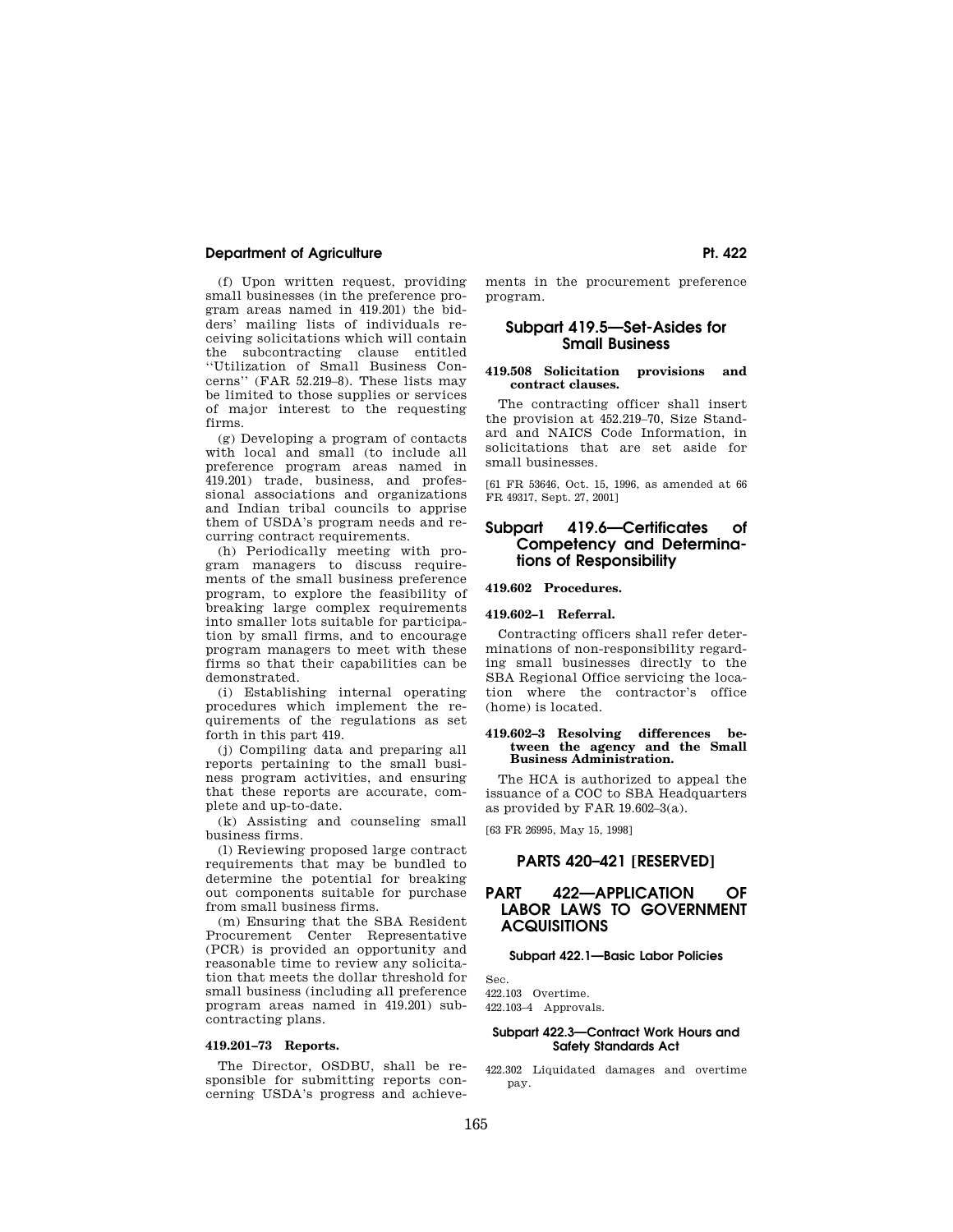#### **Subpart 422.4—Labor Standards for Contracts Involving Construction**

422.404 Davis-Bacon Act wage determinations.

422.404–6 Modifications of wage determinations.

422.406 Administration and enforcement. 422.406–8 Investigations.

#### **Subpart 422.6—Walsh-Healey Public Contracts Act**

422.604 Exemptions.

422.604–2 Regulatory exemptions.

422.608 [Reserved]

## **Subpart 422.8—Equal Employment Opportunity**

- 422.803 Responsibilities.
- 422.804 Affirmative action programs.

422.804–2 Construction.

422.807 Exemptions.

### **Subpart 422.13—Special Disabled Veterans, Veterans of the Vietnam Era, and Other Eligible Veterans**

422.1305 Waivers.

422.1308 Complaint procedures.

#### **Subpart 422.14—Employment of Workers With Disabilities**

422.1403 Waivers.

422.1406 Complaint procedures.

AUTHORITY: 5 U.S.C. 301 and 40 U.S.C. 486(c).

SOURCE: 61 FR 53646, Oct. 15, 1996, unless otherwise noted.

## **Subpart 422.1—Basic Labor Policies**

#### **422.103 Overtime.**

#### **422.103–4 Approvals.**

Requests for the use of overtime shall be approved by an acquisition official at a level above the contracting officer in accordance with the procedures in FAR 22.103–4 (a) and (b).

## **Subpart 422.3—Contract Work Hours and Safety Standards Act**

## **422.302 Liquidated damages and overtime pay.**

Heads of contracting activities (HCA's) are authorized to review determinations of liquidated damages due under section 104(c) of the Contract

## **422.103 48 CFR Ch. 4 (10–1–12 Edition)**

Work Hours and Safety Standards Act, and to take remedial action, if appropriate, in accordance with FAR 22.302(c). Contractors or subcontractors may request review of administrative determinations of liquidated damages by written notice to the contracting officer. The contracting officer shall promptly forward appeals of liquidated damages determinations to the HCA.

## **Subpart 422.4—Labor Standards for Contracts Involving Construction**

#### **422.404 Davis-Bacon Act wage determinations.**

#### **422.404–6 Modifications of wage determinations.**

HCA's are authorized to request extension of the 90 day period for award after bid opening as provided in FAR  $22.404 - 6(b)(6)$ .

## **422.406 Administration and enforcement.**

#### **422.406.8 Investigations.**

Reports of violations shall be forwarded to the HCA, who shall process such reports in accordance with FAR  $22.406 - 8(d)$ .

## **Subpart 422.6—Walsh-Healey Public Contracts Act**

### **422.604 Exemptions.**

#### **422.604–2 Regulatory exemptions.**

The Assistant Secretary for Administration can request the Secretary of Labor to exempt contracts from the Walsh-Healey Public Contracts Act pursuant to FAR 22.604–2(b). A written finding justifying the request for exemption shall be prepared for the Assistant Secretary's signature and submitted by the HCA to the Senior Procurement Executive (SPE) for referral to the Assistant Secretary.

[61 FR 53646, Oct. 15, 1996, as amended at 70 FR 46, Jan. 3, 2005]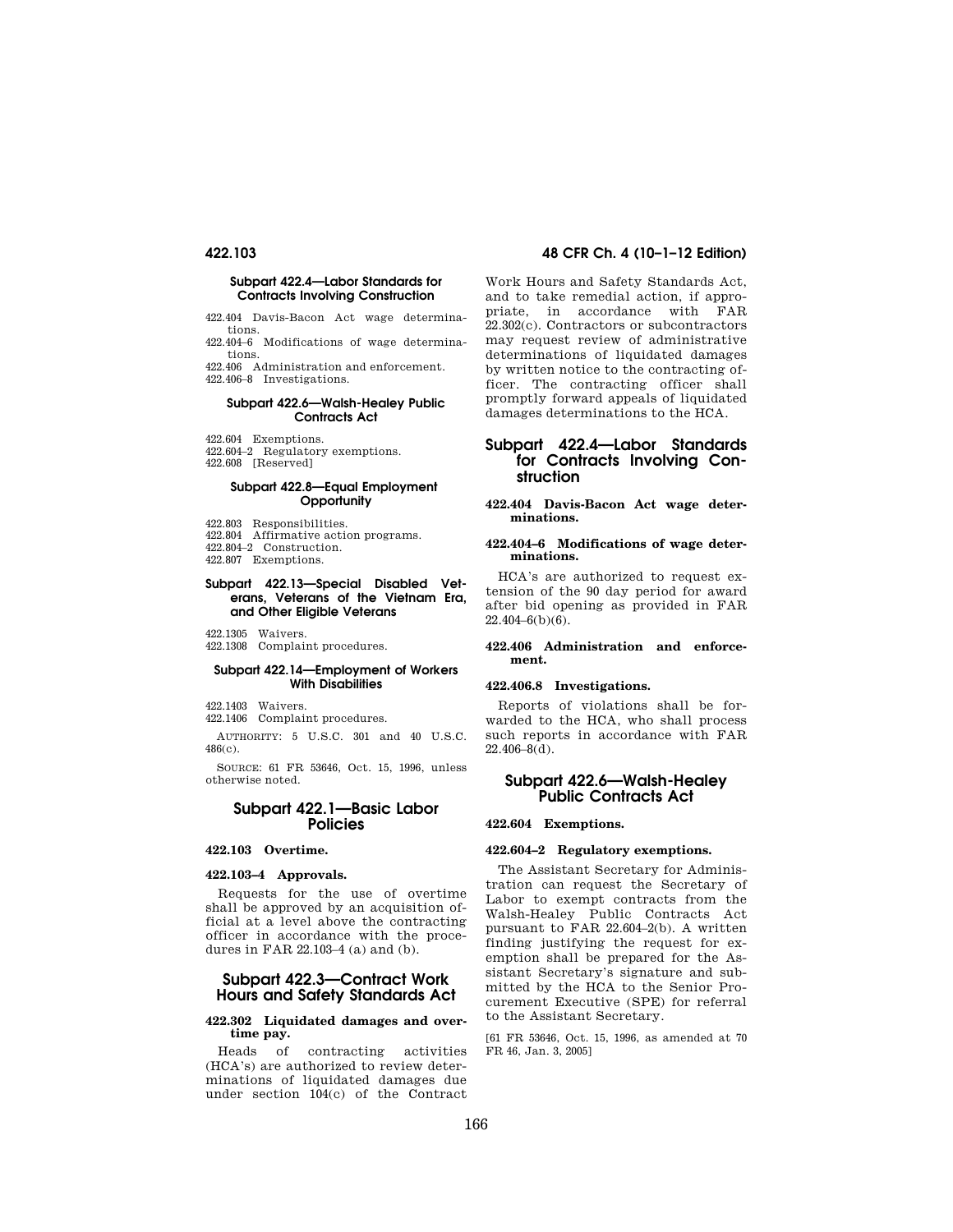## **Department of Agriculture Pt. 423**

**422.608 [Reserved]** 

## **Subpart 422.8—Equal Employment Opportunity**

## **422.803 Responsibilities.**

The contracting office shall submit questions involving the applicability of Executive Order 11246 and FAR subpart 22.8 through the HCA to the SPE for resolution.

## **422.804 Affirmative action programs.**

### **422.804–2 Construction.**

The HCA shall ensure that each contracting office, awarding nonexempt construction contracts, maintains a current listing of covered geographical areas subject to affirmative action requirements specifying goals for minorities and women in covered construction trades.

### **422.807 Exemptions.**

(a) The Assistant Secretary for Administration is authorized to make the determination in FAR 22.807(a)(1) that a contract is essential to the national security.

(b) The contracting officer shall submit requests for exemptions under FAR  $22.807(a)(1)$ ,  $(a)(2)$ , and  $(b)(5)$  through the HCA to the SPE for determination by the Assistant Secretary of Administration or referral to the Deputy Assistant Secretary for Federal Contract Compliance Programs, Department of Labor, as appropriate.

[61 FR 53646, Oct. 15, 1996, as amended at 70 FR 46, Jan. 3, 2005]

## **Subpart 422.13—Special Disabled Veterans, Veterans of the Vietnam Era, and Other Eligible Veterans**

SOURCE: 70 FR 46, Jan. 3, 2005, unless otherwise noted.

#### **422.1305 Waivers.**

(a) The Assistant Secretary for Administration is authorized to make the waiver determination in FAR 22.1305(b) that a contract is essential to the national security.

(b) The contracting officer shall submit requests for exemptions under FAR

22.1305(a) and (b) through the HCA to the SPE for determination by the Assistant Secretary for Administration or referral to the Deputy Assistant Secretary for Federal Contract Compliance Programs, Department of Labor as appropriate.

### **422.1308 Complaint procedures.**

The contracting officer shall forward complaints received about the administration of the Vietnam Era Veterans Readjustment Assistance Act directly to the Department of Labor as prescribed in FAR 22.1308.

## **Subpart 422.14—Employment of Workers With Disabilities**

#### **422.1403 Waivers.**

(a) The Assistant Secretary for Administration is authorized to make the waiver determinations under FAR 22.1403(a) and (b) with the concurrence of the Deputy Assistant Secretary for Federal Contract Compliance Programs, Department of Labor.

(b) The contracting officer shall submit requests for waivers through the HCA to the SPE for determination by the Assistant Secretary for Administration.

[61 FR 53646, Oct. 15, 1996, as amended at 70 FR 46, Jan. 3, 2005]

#### **422.1406 Complaint procedures.**

The contracting officer shall forward complaints received about the administration of Section 503 of the Rehabilitation Act of 1973, as amended, directly to the OFCCP as prescribed in FAR 22.1406.

## **PART 423—ENVIRONMENT, ENERGY AND WATER EFFICIENCY, RENEW-ABLE ENERGY TECHNOLOGIES, OCCUPATIONAL SAFETY, AND DRUG-FREE WORKPLACE**

### **Subpart 423.1 [Reserved]**

**Subpart 423.2—Energy and Water Efficiency and Renewable Energy** 

423.202 Policy.

Sec.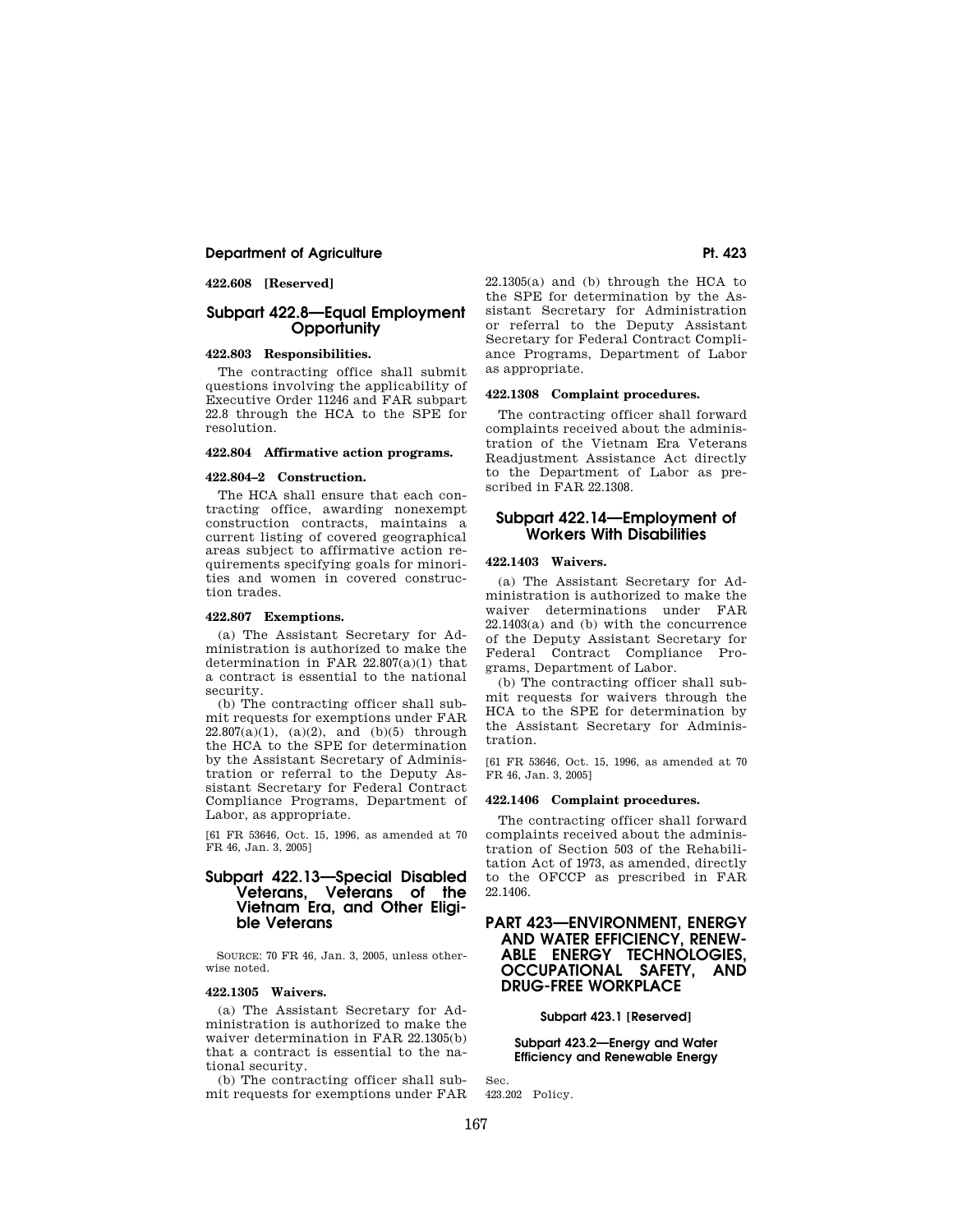#### **Subpart 423.4—Use of Recovered Materials**

- 423.400 Scope of subpart.
- 423.402 [Reserved]
- 423.403 Policy.<br>423.404 Agency
- affirmative procurement programs.

423.405 Procedures.

## **Subpart 423.5—Drug-Free Workplace**

423.506 Suspension of payments, termination of contract, and debarment and suspension actions.

## **Subpart 423.6—Notice of Radioactive Material**

423.601 Requirements.

#### **Subpart 423.7—Contracting for Environmentally Preferable Products and Services**

423.703 Policy.

AUTHORITY: 5 U.S.C. 301 and 40 U.S.C. 486(c).

SOURCE: 70 FR 47, Jan. 3, 2005, unless otherwise noted.

## **Subpart 423.1 [Reserved]**

## **Subpart 423.2—Energy and Water Efficiency and Renewable Energy**

## **423.202 Policy.**

Information on Energy Star, energy efficient, water efficient, and low standby products covered by this policy is available via the Internet at *http://www.eere.energy.gov/femp/technologies/eeproducts.cfm.* 

## **Subpart 423.4—Use of Recovered Materials**

#### **423.400 Scope of subpart.**

This subpart implements and supplements FAR policies and procedures for acquiring products and services when preference is given to offers of products containing recovered materials. This subpart further supplements FAR subpart 23.4 by providing guidance for affirmative procurement programs in accordance with Executive Order 13101 and 42 U.S.C. 6962.

## **423.202 48 CFR Ch. 4 (10–1–12 Edition)**

## **423.402 [Reserved]**

## **423.403 Policy.**

It is the policy of USDA to acquire and use Environmental Protection Agency (EPA) designated recycled content products.

#### **423.404 Agency affirmative procurement programs.**

The USDA affirmative procurement program (APP) policy applicable to all USDA agencies and staff offices is hereby established. The components of this APP include:

(a) *Recovered Materials Preference Program.* In accord with the requirements of Section 402(c) of Executive Order 13101, Greening the Government Through Recycling, Waste Prevention, and Federal Acquisition, USDA agencies will include, in all applicable solicitations and contracts, a preference for products and services which meet or exceed the EPA purchasing guidelines as contained in the EPA product Recovered Materials Advisory Notices (RMANs). Agencies may choose an evaluation factor preference, or other method of indicating preference in accord with their agency needs. Agencies will, as appropriate, eliminate virgin material requirements in contract specifications and replace them with a statement of preference for recycled materials.

(b) *Promotion program.* USDA agencies will actively promote a preference for recovered materials, environmentally preferable products, and biobased products in contacts with vendors, in written materials, and other appropriate opportunities.

(c) *Reasonable estimation of recovered materials used in the performance of contracts.* USDA agencies annually will provide in writing to the USDA Senior Procurement Executive, in response to a call for data for the Resource Conservation and Recovery report, reasonable estimates, certification, and verification of recovered material used in the performance of contracts.

(d) *Annual review and monitoring of effectiveness of the program.* USDA agencies will provide an annual assessment of the effectiveness of their affirmative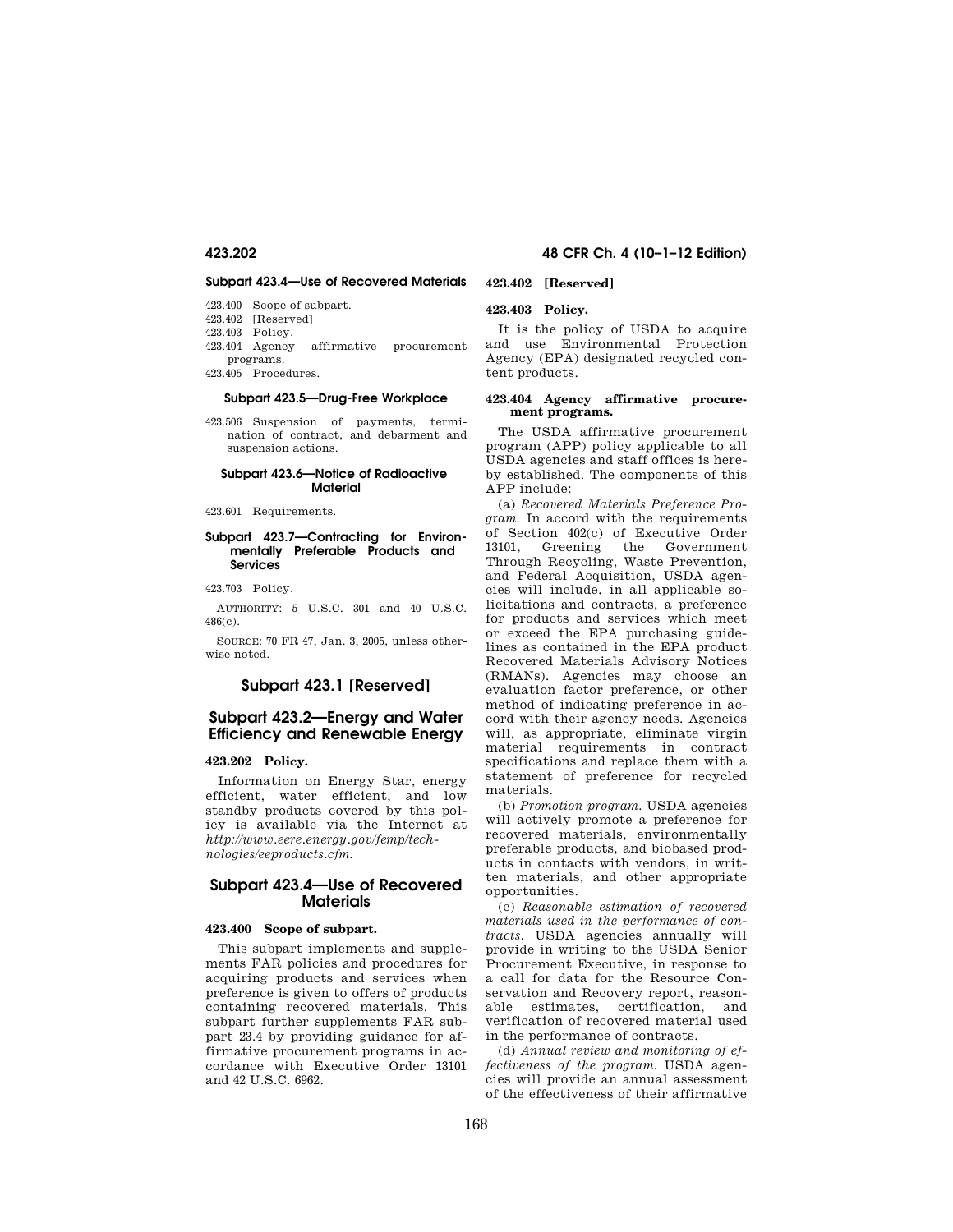## **Department of Agriculture Pt. 424 Pt. 424**

procurement program actions in increasing the purchase and use of EPA designated products.

(e) *Purchase of EPA designated products.* USDA agencies will require that 100% of purchases of EPA-designated products contain recovered material, unless the item cannot be acquired—

(1) Competitively within a reasonable time frame;

(2) Meeting appropriate performance standards; or

(3) At a reasonable price.

(f) The 100% purchase requirement of paragraph (e) of this section applies to all USDA agency purchases, including those at or below the micro-purchase threshold.

### **423.405 Procedures.**

(a) The threshold of purchase for EPA designated items is \$10,000 per year at the USDA departmental, not individual agency, level. Therefore, the APP requirements above, including the 100% purchase requirement, apply at the individual agency and staff office level.

(b) Contracting officers should refer to EPA's list of designated products and products identified as recycled content when purchasing supplies or services. Information on EPA designated products is available at: *www.epa.gov/cpg/products.htm.* 

(c) All agencies and USDA Contracting Officers must take necessary actions to carry out the provisions of the USDA APP policy described in this subpart.

## **Subpart 423.5—Drug-Free Workplace**

#### **423.506 Suspension of payments, termination of contract, and debarment and suspension actions.**

(a) The contracting officer may recommend waiver of the determination to suspend payments, to terminate a contract, or to debar or to suspend a contractor.

(b) The recommendation shall be submitted through the HCA to the SPE and shall include a full description of the disruption of USDA operations should the determination not be waived.

(c) The SPE will submit the request for a waiver to the Secretary with a recommendation for action.

## **Subpart 423.6—Notice of Radioactive Material**

## **423.601 Requirements.**

The HCA shall establish a system of instructions to identify the installation/facility radiation protection officer.

## **Subpart 423.7—Contracting for Environmentally Preferable Products and Services**

## **423.703 Policy.**

(a) USDA's Affirmative Procurement Program promotes energy-efficiency, water conservation, and the acquisition of environmentally preferable products and services. In its acquisitions, USDA will support federal ''green purchasing'' principles in the acquisition of products and services that are environmentally preferable or that are biobased content products and services.

(b) USDA agencies will actively promote this preference for environmentally preferable products and biobased products in contacts with vendors, in written materials, and other appropriate opportunities.

## **PART 424—PROTECTION OF PRI-VACY AND FREEDOM OF INFOR-MATION**

### **Subpart 424.1—Protection of Individual Privacy**

Sec. 424.103 Procedures.

424.104 Contract clauses.

## **Subpart 424.2—Freedom of Information Act**

424.203 Policy.

AUTHORITY: 5 U.S.C. 301 and 40 U.S.C. 486(c).

SOURCE: 61 FR 53646, Oct. 15, 1996, unless otherwise noted.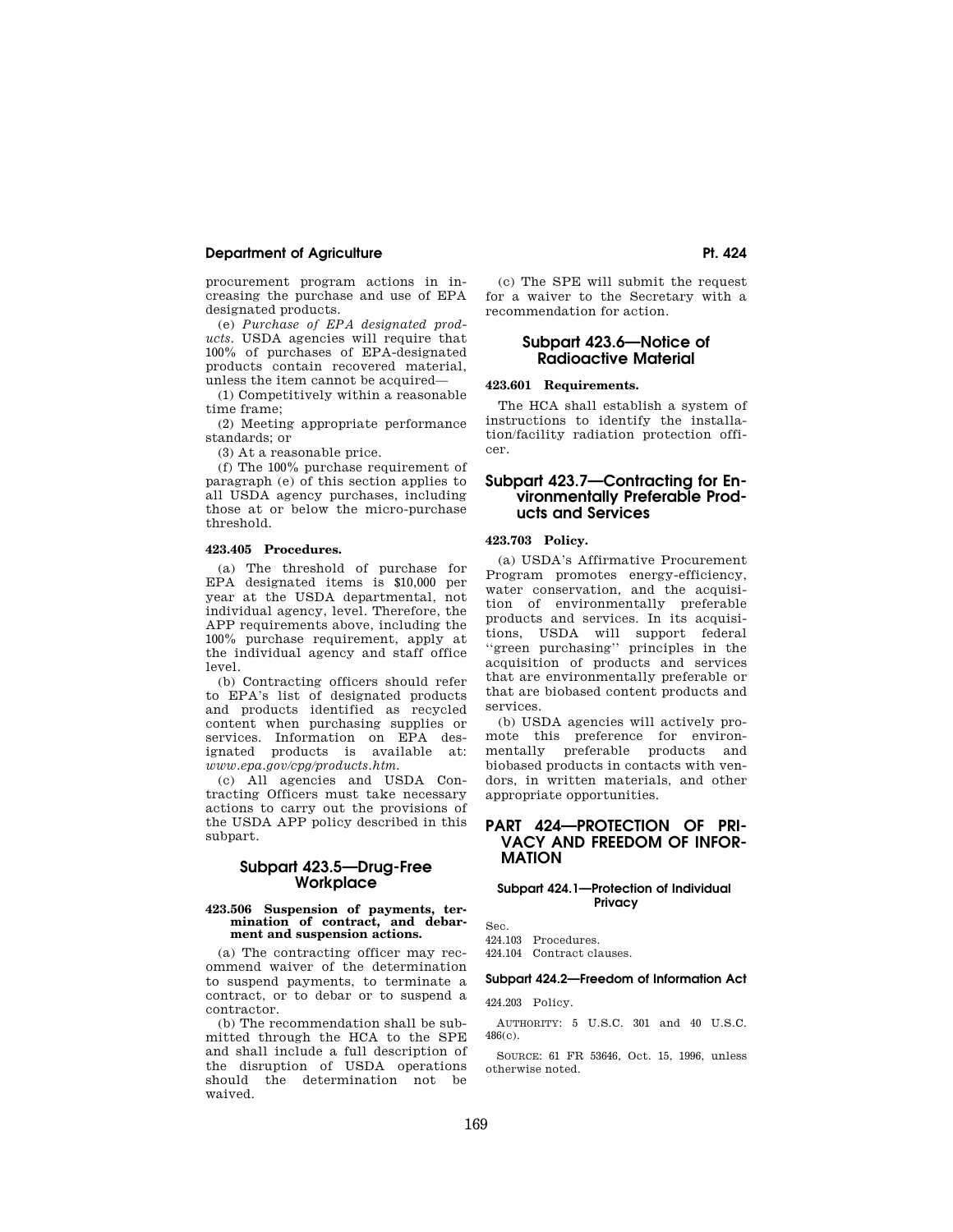## **Subpart 424.1—Protection of Individual Privacy**

#### **424.103 Procedures.**

USDA regulations implementing the Privacy Act are found in 7 CFR, subtitle A, part 1, subpart G. Contracting officers shall follow these regulations when responding to requests for information or awarding contracts that will involve the design, development, or operation of a system of records on individuals to accomplish agency functions.

### **424.104 Contract clauses.**

When applicable, the contracting officer shall insert the clause at 452.224– 70, Confidentiality of Information, in contracts involving confidential information.

## **Subpart 424.2—Freedom of Information Act**

## **424.203 Policy.**

USDA regulations implementing the Freedom of Information Act are found in 7 CFR, Subtitle A, Part 1, Subpart A. Contracting officers shall follow these regulations when responding to requests for information.

[70 FR 48, Jan. 3, 2005]

## **PART 425—FOREIGN ACQUISITION**

#### **Subpart 425.1—Buy American Act— Supplies**

Sec.

- 425.102 [Reserved]<br>425.103 Exceptions
- Exceptions.
- 425.104 Nonavailable articles.
- 425.105 Determining reasonableness of cost. 425.108 [Reserved]

## **Subpart 425.2—Buy American Act— Construction Materials**

- 425.202 Exceptions.
- 425.203–425.204 [Reserved]

## **Subparts 425.3–425.4 [Reserved]**

## **Subpart 425.6—Trade Sanctions**

425.602 Exceptions.

## **Subpart 425.9 [Reserved]**

## **424.103 48 CFR Ch. 4 (10–1–12 Edition)**

## **Subpart 425.10—Additional Foreign Acquisition Regulations**

425.1001 Waiver of right to examination of records.

AUTHORITY: 5 U.S.C. 301 and 40 U.S.C. 486(c).

SOURCE: 61 FR 53646, Oct. 15, 1996, unless otherwise noted.

## **Subpart 425.1—Buy American Act—Supplies**

SOURCE: 70 FR 48, Jan. 3, 2005, unless otherwise noted.

## **425.102 [Reserved]**

### **425.103 Exceptions.**

(a) The Senior Procurement Executive (SPE) shall make the determination prescribed in FAR 25.103(a).

(b) Copies of determinations of nonavailability in accordance with FAR  $25.103(b)(2)$  or  $25.202(a)(2)$ , for articles, material or supplies not listed in FAR 25.104, may be submitted to the SPE for submission to the Civilian Agency Acquisition Council (CAAC).

#### **425.104 Nonavailable articles.**

Information required by FAR 25.104(b) shall be submitted to the SPE for submission to the CAAC.

#### **425.105 Determining reasonableness of cost.**

The SPE may make the determination prescribed in FAR 25.105(a). Requests for a determination by the SPE shall be submitted by the HCA, in writing, and shall provide a detailed justification supporting why evaluation factors higher than those listed in FAR  $25.102(b)(1)$  and (2) should be applied to determine whether the offered price of a domestic end product is unreasonable.

### **425.108 [Reserved]**

## **Subpart 425.2—Buy American Act—Construction Materials**

## **425.202 Exceptions.**

(a) The SPE shall make the determination prescribed in FAR 25.202(a)(1). (b) If a contracting officer proposes that the use of a particular domestic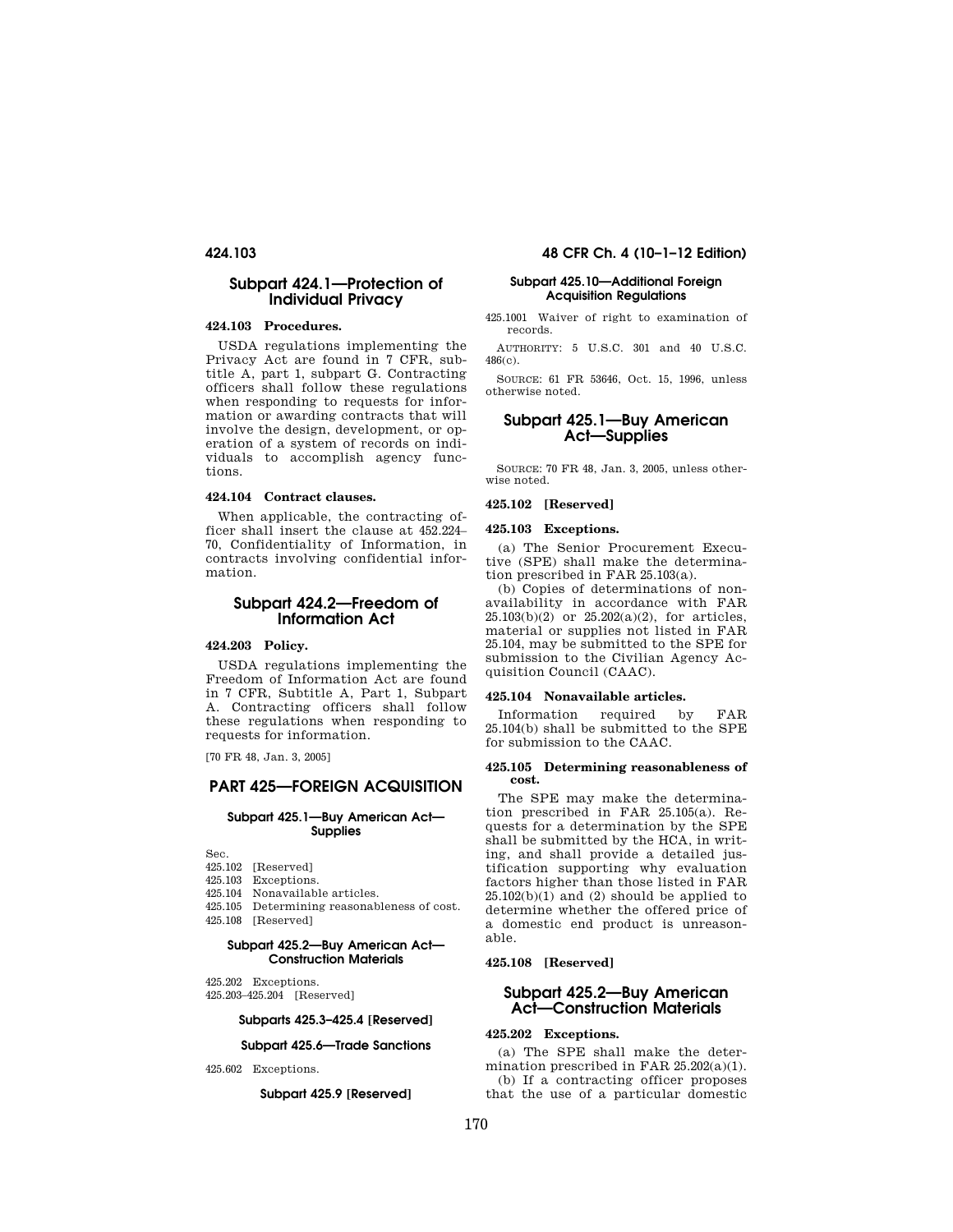## **Department of Agriculture Pt. 426**

construction material should be waived for a contract on the grounds that its use would be impracticable, the contracting officer shall submit a proposed determination with supporting information through the HCA to the SPE for approval or disapproval.

[63 FR 26995, May 15, 1998, as amended at 70 FR 48, Jan. 3, 2005]

**425.203–425.204 [Reserved]** 

## **Subparts 425.3–425.4 [Reserved]**

## **Subpart 425.6—Trade Sanctions**

## **425.602 Exceptions.**

The Secretary, without power of redelegation, has the authority to make the necessary determination(s) and authorize award(s) of contract(s) in accordance with FAR 25.602(b).

[70 FR 48, Jan. 3, 2005]

## **Subpart 425.9 [Reserved]**

## **Subpart 425.10—Additional Foreign Acquisition Regulations**

**425.1001 Waiver of right to examination of records.** 

The SPE shall make the determination under FAR 25.1001(a)(2)(iii).

[70 FR 48, Jan. 3, 2005]

## **PART 426—OTHER SOCIOECONOMIC PROGRAMS**

## **Subpart 426.70 [Reserved]**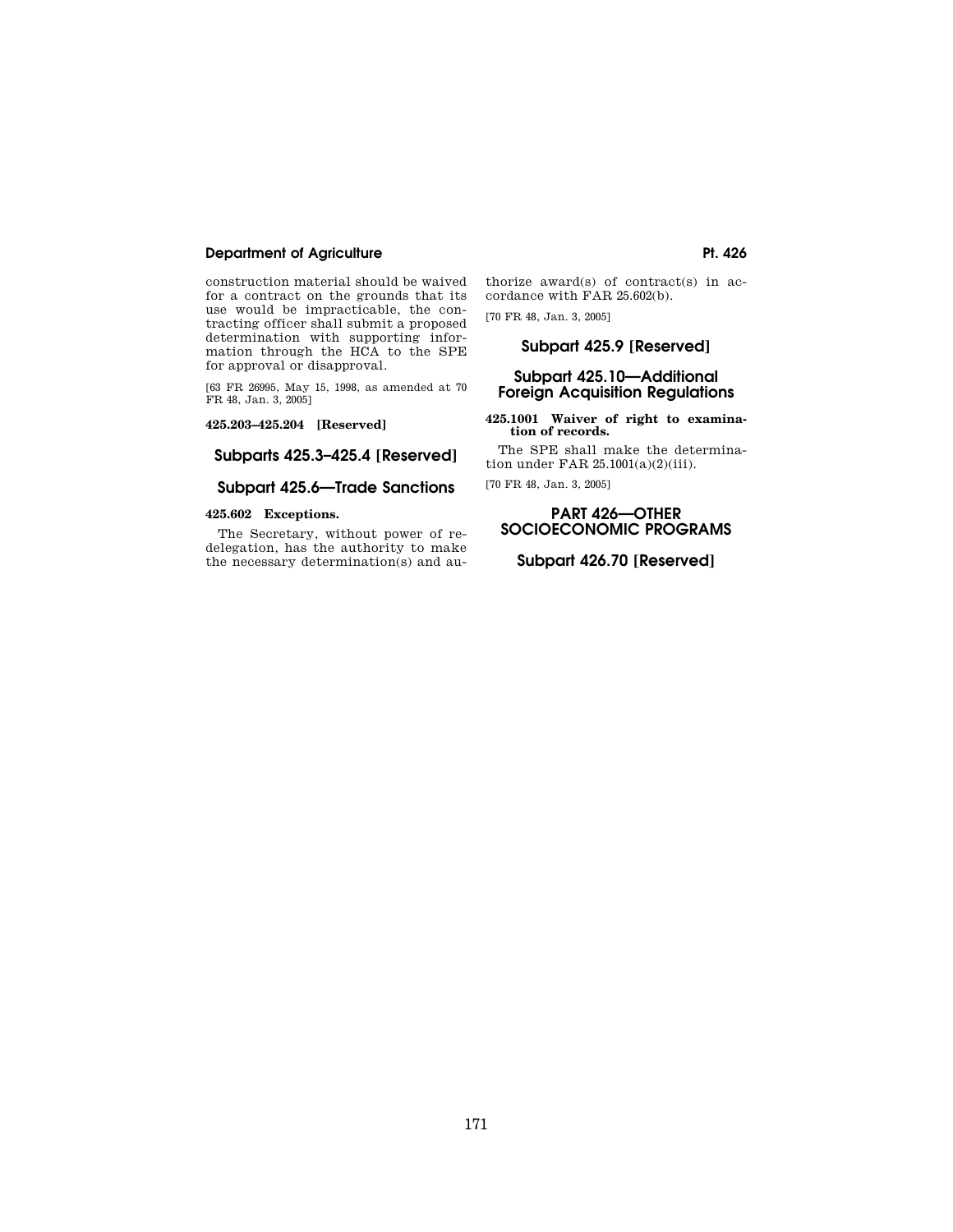# **SUBCHAPTER E—GENERAL CONTRACTING REQUIREMENTS**

## **PART 427—PATENTS, DATA, AND COPYRIGHTS**

AUTHORITY: 5 U.S.C. 301 and 40 U.S.C. 486(c).

## **Subpart 427.1—General**

## **427.104 General guidance.**

As used in FAR part 27, the agency head or agency head designee is the Senior Procurement Executive, except under FAR 27.306(a) and (b). Under FAR 27.306(a) and (b), the agency head is the Secretary without power of redelegation.

[61 FR 53646, Oct. 15, 1996]

## **PART 428—BONDS AND INSURANCE**

#### **Subpart 428.1—Bonds and Other Financial Protections**

Sec.

428.101 Bid guarantees.

428.101–1 Policy on use.

428.106 Administration.

428.106–6 Furnishing information.

## **Subpart 428.2—Sureties and Other Security for Bonds**

428.203 Acceptability of individual sureties. 428.204 Alternatives in lieu of corporate or individual sureties.

428.204–2 Certified or cashier's checks, bank drafts, money orders, or currency.

#### **Subpart 428.3—Insurance**

- 428.307 Insurance under cost-reimbursement contracts.
- 428.307–1 Group insurance plans. 428.310 Contract clause for work on a Gov-
- ernment installation.
- 428.370 Government-owned vehicles operated in foreign countries.

AUTHORITY: 5 U.S.C. 301 and 40 U.S.C. 486(c).

SOURCE: 61 FR 53646, Oct. 15, 1996, unless otherwise noted.

## **Subpart 428.1—Bonds and Other Financial Protections**

### **428.101 Bid guarantees.**

**428.101–1 Policy on use.** 

The Senior Procurement Executive may authorize class waivers of the requirement to obtain bid guarantees.

#### **428.106 Administration.**

## **428.106–6 Furnishing information.**

Heads of contracting activities (HCA's) or their designees may furnish certified copies of bonds and the contracts for which they were given as provided by FAR 28.106–6(c). Requesters may be required to pay costs of certification and copying established by the Departmental Fee Schedule for records requests (7 CFR part 1, subpart A, appendix A).

## **Subpart 428.2—Sureties and Other Security for Bonds**

#### **428.203 Acceptability of individual sureties.**

Evidence of possible criminal or fraudulent activities by an individual surety shall be reported to the Office of Inspector General in accordance with Departmental Regulations (1700 series).

#### **428.204 Alternatives in lieu of corporate or individual sureties.**

HCA's shall establish procedures to ensure protection and conveyance of deposited securities of the types listed in FAR 28.204–1 through 28.204–3.

#### **428.204–2 Certified or cashier's checks, bank drafts, money orders, or currency.**

The contracting officer shall insert the provision at 452.228–70, Alternative Forms of Security, in a solicitation if a bond is required.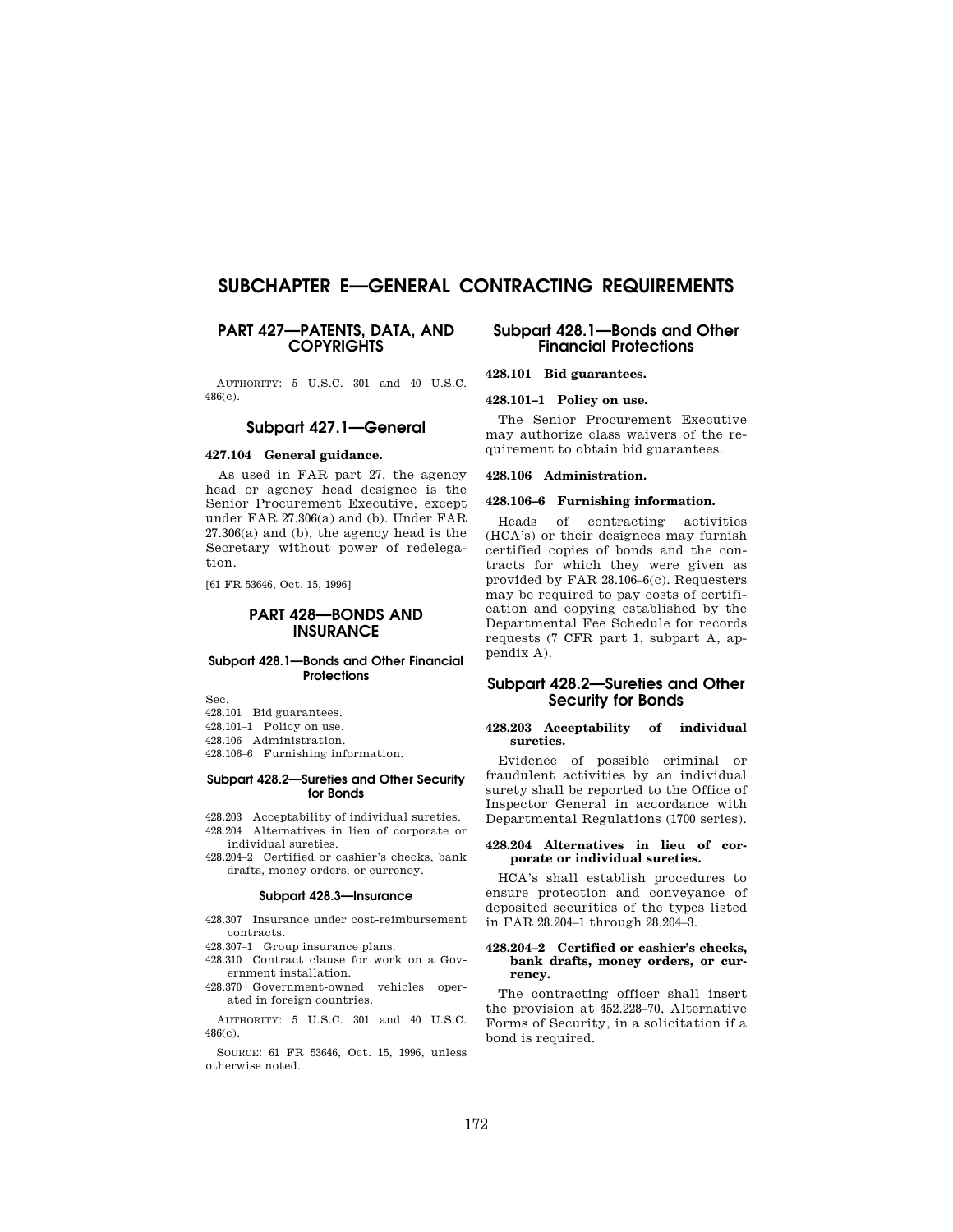## **Department of Agriculture 430.202–8**

## **Subpart 428.3—Insurance**

#### **428.307 Insurance under cost-reimbursement contracts.**

## **428.307–1 Group insurance plans.**

Under cost-reimbursement contracts, before buying insurance under a group insurance plan, the contractor shall submit the plan to the contracting officer for review. During review, the contracting officer shall use all sources of information available, such as audits, industry practice, or other sources of information, to determine whether acceptance of the plan submitted would be in the Government's best interest.

#### **428.310 Contract clause for work on a Government installation.**

The contracting officer shall insert the clause at 452.228–71, Insurance Coverage, in solicitations and contracts which include the clause at FAR 52.228– 5, Insurance—Work on a Government Installation. If property liability insurance is required, the contracting officer shall use the clause with its Alternate I.

#### **428.370 Government-owned vehicles operated in foreign countries.**

USDA is authorized to obtain insurance to cover liability incurred by any of its employees while acting within the scope of their employment and operating a Government-owned vehicle in a foreign country. (7 U.S.C. 2262).

## **PART 429 [RESERVED]**

## **PART 430—COST ACCOUNTING STANDARDS ADMINISTRATION**

Sec.

# 430.070 Definitions.

## **Subpart 430.2—CAS Program Requirements**

430.201 Contract requirements.

- 430.201–5 Waiver.
- 430.202 Disclosure requirements.
- 430.202–2 Impracticality of submission.
- 430.202–8 Subcontractor Disclosure Statements.

AUTHORITY: 5 U.S.C. 301 and 40 U.S.C. 486(c).

SOURCE: 61 FR 53646, Oct. 15, 1996, unless otherwise noted.

## **430.070 Definitions.**

*ACO,* as used in this part and in FAR part 30, means *administrative contracting officer* as described in FAR part 42.

## **Subpart 430.2—CAS Program Requirements**

## **430.201 Contract requirements.**

#### **430.201–5 Waiver.**

The Senior Procurement Executive (SPE), without the authority to further redelegate, is authorized to request the Cost Accounting Standards Board to waive the application of the Cost Accounting Standards (CAS). Contracting officers shall prepare waiver requests in accordance with 48 CFR chapter 99 (Appendix B, FAR loose-leaf edition), subsection 9903.201–5, and submit them to the SPE through the head of the contracting activity (HCA).

#### **430.202 Disclosure requirements.**

#### **430.202–2 Impracticality of submission.**

(a) The Secretary, without the power to delegate, is authorized to determine, in accordance with FAR part 99 (Appendix B), subsection 9903.202–2, that the Disclosure Statement is impractical to secure and to authorize award without obtaining the Disclosure Statement.

(b) The request for this determination is to be prepared in accordance with FAR part 99 (Appendix B), subsection 9903.202–2 and is to contain the proposed report to the CASB.

(c) Requests for a determination under paragraph (a) of this section shall be prepared by the contracting officer and submitted through the HCA to the SPE for concurrence and submittal to the Secretary.

#### **430.202–8 Subcontractor Disclosure Statements.**

(a) The Secretary, without the power to redelegate, is authorized to determine that the Disclosure Statement for a subcontractor is impractical to secure and to authorize award without obtaining the Disclosure Statement.

(b) Requests for this determination are to be prepared and forwarded as described in 430.202–2.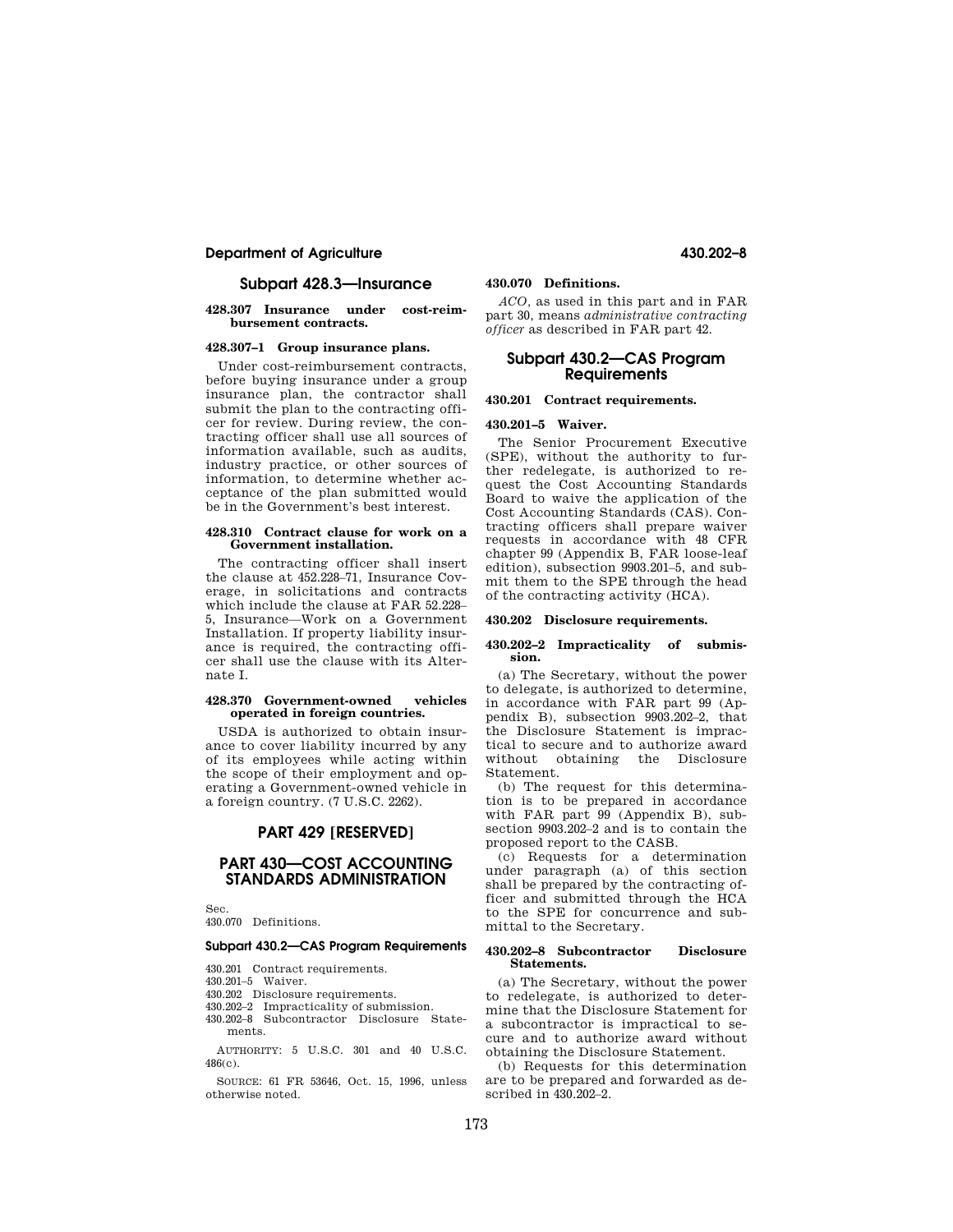## **PART 431—CONTRACT COST PRINCIPLES AND PROCEDURES**

AUTHORITY: 5 U.S.C. 301 and 40 U.S.C. 486(c).

## **Subpart 431.1—Applicability**

#### **431.101 Objectives.**

(a) The SPE is designated as the official authorized to give advance approval of an individual deviation concerning cost principles.

(b) The SPE is designated as the official authorized to give advance approval of a class deviation concerning cost principles after coordination with the Civilian Agency Acquisition Council.

(c) Requests for advance approval of class deviations concerning cost principles must be submitted to the SPE through the HCA.

[61 FR 53646, Oct. 15, 1996]

## **PART 432—CONTRACT FINANCING**

- 
- Sec. 432.001 Definitions. 432.003 Simplified acquisition procedures financing.
- 432.006 Reduction or suspension of contract payments upon finding of fraud.
- 432.006–2 Definitions.
- 432.006–3 Responsibilities. 432.006–4 Procedures.
- 
- 432.006–5 Reporting.
- 432.007 Contract financing payments.

#### **Subpart 432.1—Non-Commercial Item Purchase Financing**

- 432.102 Description of contract financing methods.
- 432.103 Progress payments under construction contracts.
- 432.111 Contract clauses for non-commercial purchases.
- 432.113 Customary contract financing.
- 432.114 Unusual contract financing.

### **Subpart 432.2—Commercial Item Purchase Financing**

- 432.202 General.
- 432.202–1 Policy.
- 432.202–4 Security for Government financing.
- 432.206 Solicitation provisions and contract clauses.
- 432.207 Administration and payment of commercial financing payments.

## **Pt. 431 48 CFR Ch. 4 (10–1–12 Edition)**

#### **Subpart 432.3—Loan Guarantees for Defense Production**

432.301 Definitions.

#### **Subpart 432.4—Advance Payments for Non-Commercial Items**

- 432.402 General.
- 432.406 Letters of credit. 432.407 Interest.
- 432.412 Contract clause.

#### **Subpart 432.6—Contract Debts**

- 432.601 Definition.
- 432.616 Compromise actions.

#### **Subpart 432.7—Contract Funding**

- 432.703 Contract funding requirements. 432.703–3 Contracts crossing fiscal years.
- 432.770 USDA specific funding limitations.

#### **Subpart 432.8—Assignment of Claims**

- 432.802 Conditions.<br>432.803 Policies
- Policies.
- 432.805 Procedure. 432.806 Contract clauses.
- 

#### **Subpart 432.9—Prompt Payment**

432.904 Determining payment due dates.

#### **Subpart 432.10—Performance-Based Payments**

432.1007 Administration and payment of performance-based payments.

AUTHORITY: 40 U.S.C. 121, 41 U.S.C. 421.

SOURCE: 61 FR 53646, Oct. 15, 1996, unless otherwise noted.

#### **432.001 Definitions.**

The *agency contract finance office* is the office, other than the office of the requisitioner, providing funding or performing funding record keeping for the contract action.

*Responsible fiscal authority* is that officer in the agency contract finance office with the responsibility to ensure that adequate funds are available and usable for the intended purpose.

#### **432.003 Simplified acquisition procedures financing.**

(a) The chief of the contracting office may approve contract financing on a contract to be entered under the simplified acquisition procedures. Class approvals may not be made.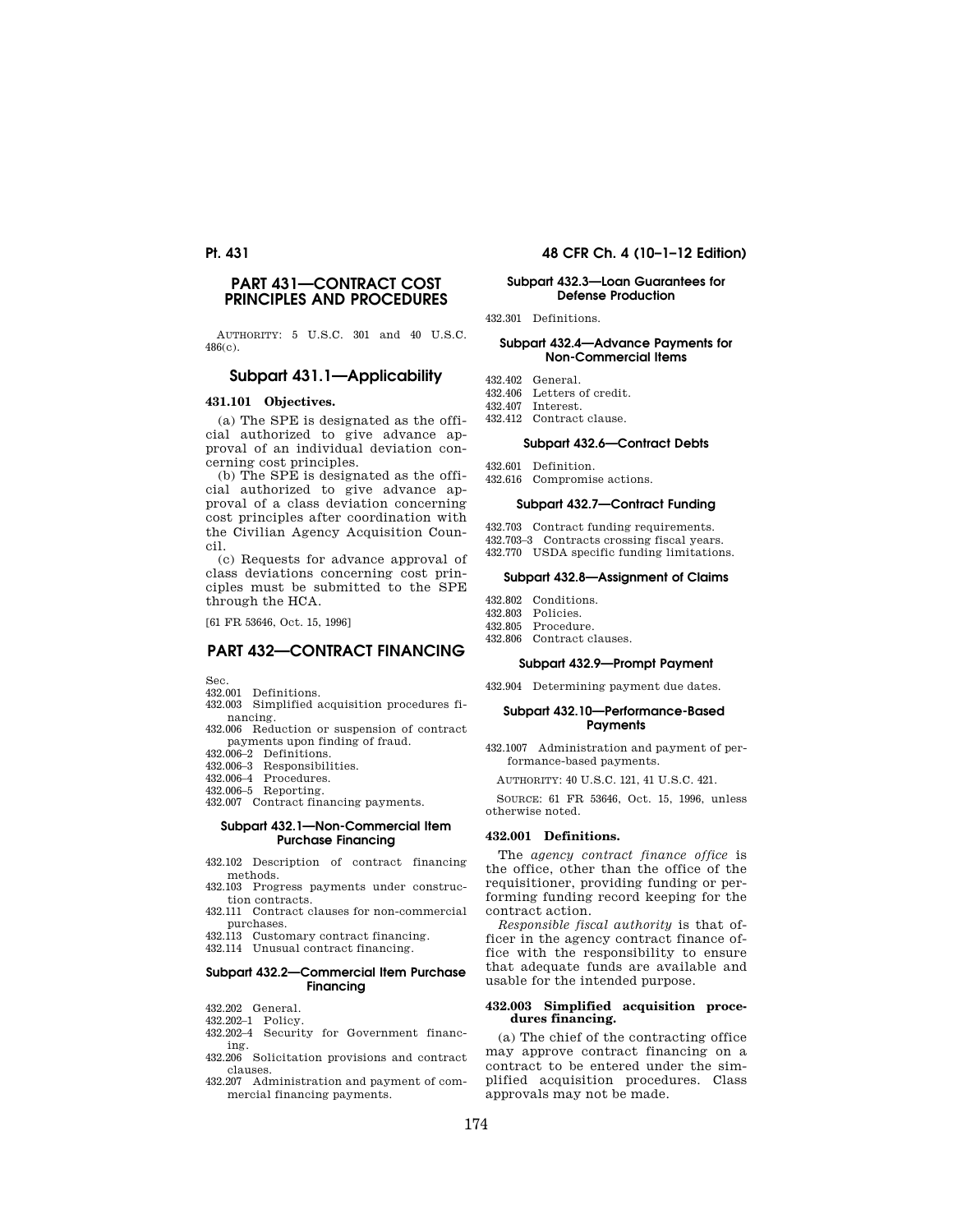## **Department of Agriculture 432.007**

(b) The signed approval must contain the supporting rationale for the action and an estimate of the cost and/or risk to the government.

#### **432.006 Reduction or suspension of contract payments upon finding of fraud.**

#### **432.006–2 Definitions.**

(a) The USDA *remedy coordination official* (RCO) is the Assistant Secretary for Administration.

(b) For the purposes of this part, *head of the agency* means, exclusively, the Secretary or the Deputy Secretary.

#### **432.006–3 Responsibilities.**

When a contracting officer suspects that a request for advance, partial, or progress payment is based on fraud, the request shall be referred directly to the Office of Inspector General (OIG) in accordance with their instructions. A copy of the referral shall be submitted through the head of the contracting activity (HCA) to the Senior Procurement Executive (SPE).

#### **432.006–4 Procedures.**

(a) Immediately upon submittal of the referral described in 432.006–3, the HCA and the contracting officer shall confer with the SPE and representatives of the OIG to discuss the potential for reduction or suspension of further payments based on the considerations listed in FAR  $32.006-4(d)$  (1) through (5).

(b) The SPE will determine whether the contractor has contracts with other Departments or contracting activities and will involve them, as necessary, in the decision making process.

(c) The OIG will determine the need for and the extent of an investigation.

(d) Immediately upon completion of the OIG investigation (or, if deemed necessary by the OIG and the SPE, before completion of the investigation) the SPE, in coordination with the HCA, the contracting officer, and the OIG, shall make a report on the action to the RCO.

(e) Upon receipt of the report, the RCO will submit a recommendation to the Secretary.

(f) Upon receipt of the RCO's report the Secretary will:

(1) Notify the contractor in writing, allowing 30 calendar days after receipt of the notice, that the contractor may submit in writing information and arguments in opposition to the recommendation; and

(2) Consider the RCO's recommendation, the SPE's report, the response of the contractor, and any other relevant information in order to make an appropriate final determination.

(g) This determination will be provided to the contractor and to the SPE for distribution to the agencies involved and for appropriate action under the determination.

(h) The determination and the supporting documentation will be placed in the contract file(s) and a copy will be maintained by the SPE.

(i) The contracting officer will advise the SPE of the actual date of the reduction or suspension action.

(j) Not later than 150 calendar days after the actual date of the reduction or suspension action, the SPE will prepare for the RCO a review of the agency head's determination, and will propose a recommendation from the RCO to the agency head as to whether the reduction or suspension action should continue. The RCO will submit the recommendation (including a recommendation for the time period of a follow up review) to the agency head. This recommendation will be considered by the Secretary and handled as a final action described in paragraph (f) of this section.

(k) The contract may not be closed nor final payment made prior to a final determination by the Secretary.

#### **432.006–5 Reporting.**

The annual report required by FAR 32.006–5 is to be prepared by the SPE and to be submitted to the Secretary within 90 calendar days after the end of the fiscal year. When signed by the Secretary, the report is to be maintained by the SPE.

#### **432.007 Contract financing payments.**

The HCA may prescribe, on a caseby-case basis, a shorter period for financing payments.

[61 FR 53646, Oct. 15, 1996. Redesignated at 70 FR 48, Jan. 3, 2005]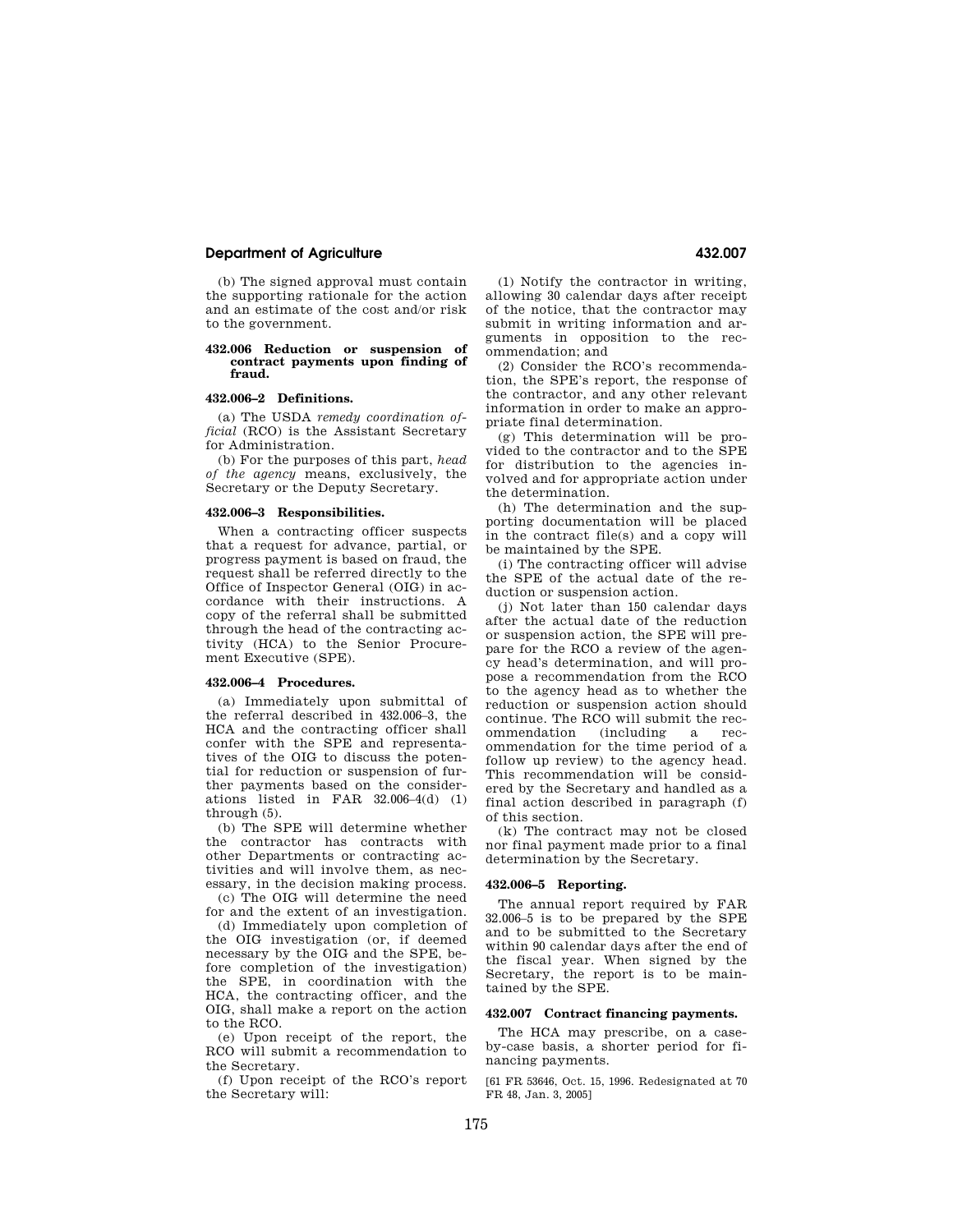## **Subpart 432.1—Non-Commercial Item Purchase Financing**

#### **432.102 Description of contract financing methods.**

Progress payments based on a percentage or stage of completion are authorized for use as a payment method under USDA contracts or subcontracts for construction, alteration or repair, and shipbuilding and conversion. Such payments also are authorized for service contracts, if the contracting officer determines that progress payments based on costs are not practicable and adequate safeguards are provided to administer progress payments based on a percentage or stage of completion. For all other contracts, progress payment provisions shall be based on costs except that the HCA may authorize progress payments based on a percentage or stage of completion on a caseby-case basis. Each authorization by the HCA shall include a determination and finding that progress payments based on costs cannot be employed practically and that there are adequate safeguards provided for the administration of progress payments based on a percentage or stage of completion.

#### **432.103 Progress payments under construction contracts.**

(a) When approving a progress payment under a construction contract, the contracting officer shall indicate the amount to be paid by the payment office and include in the contract file the rationale in support of the payment.

(b) When a retainage is made on a progress payment under a construction contract, the contracting officer shall place in the contract file a written determination stating the reason(s) for the retainage.

(c) When a progress payment under a construction contract has been approved, the amount to be paid, the amount of any retainage withheld, and the reason(s) for the retainage shall be provided to the contractor by the contracting officer in writing before the payment due date.

(d) When the contractor, under a fixed-price construction contract, furnishes evidence to the contracting officer that the surety has been paid in

**432.102 48 CFR Ch. 4 (10–1–12 Edition)** 

full for bond premiums and requests reimbursement, the first subsequent progress payment shall include the total amount attributable to such bond premiums and the Government shall pay that amount in full. This amount paid for the bond premiums is not an amount in addition to the stated contract price.

#### **432.111 Contract clauses for non-commercial purchases.**

The contracting officer shall insert the clause at 452.232–70, Reimbursement for Bond Premiums—Fixed Price Construction Contracts, whenever the clause at FAR 52.232–5, Payments under Fixed-Price Construction Contracts, is used in a contract.

[61 FR 53646, Oct. 15, 1996, as amended at 63 FR 26995, May 15, 1998]

## **432.113 Customary contract financing.**

The contracting officer may determine the necessity for customary contract financing. The determination and finding that customary contract financing is needed shall be placed in the contract file.

#### **432.114 Unusual contract financing.**

The HCA is authorized to approve unusual contract financing. The signed determination and finding supporting this approval shall be included in the contract file.

## **Subpart 432.2—Commercial Item Purchase Financing**

**432.202 General.** 

#### **432.202–1 Policy.**

In the case of unusual contract financing, the approval by the HCA shall be recorded in a determination and finding and maintained in the contract file.

### **432.202–4 Security for Government financing.**

Prior to determining that an offeror's financial condition is adequate security, the contracting officer must obtain the concurrence of the funding activity in the proposed determination.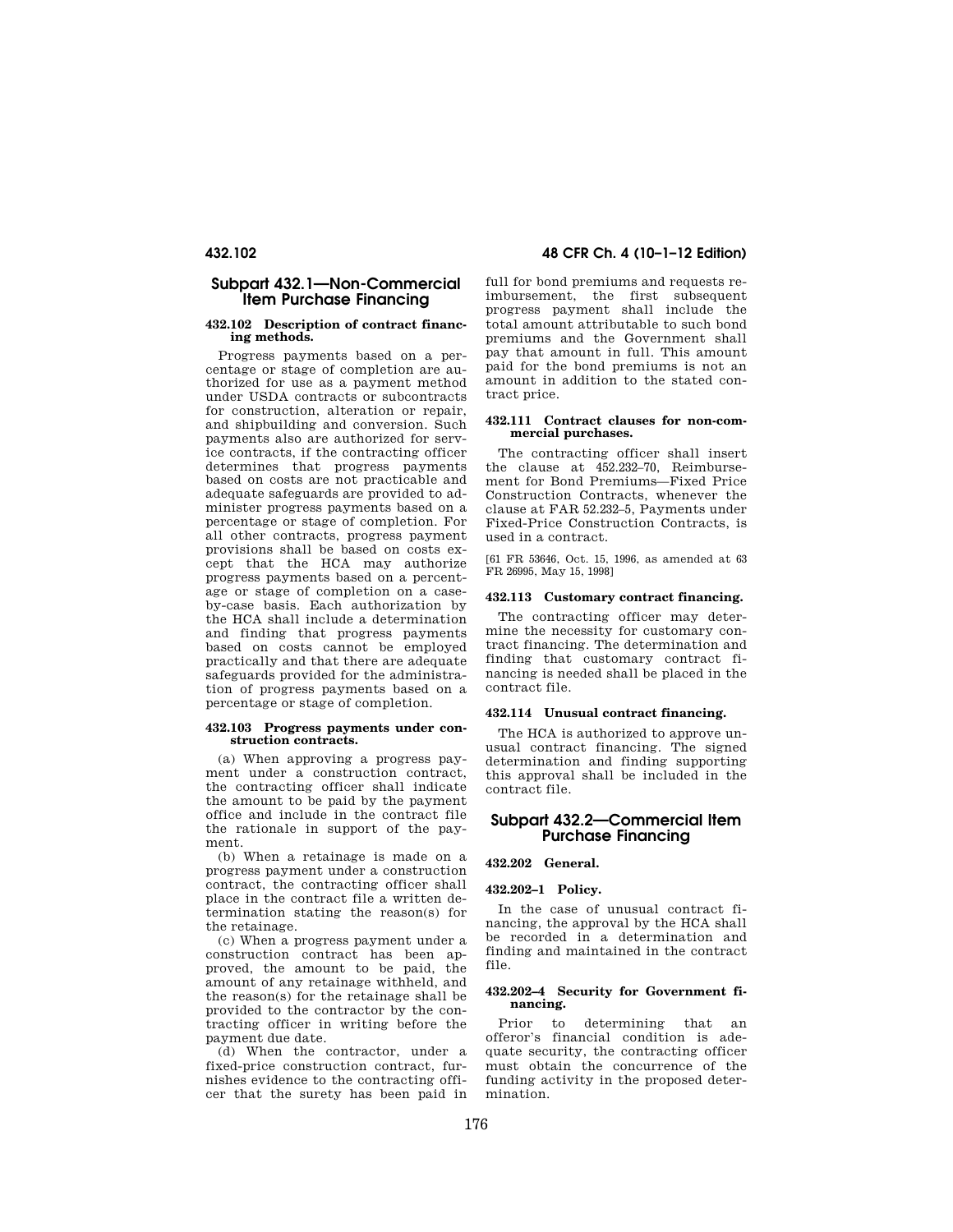## **Department of Agriculture 432.770**

#### **432.206 Solicitation provisions and contract clauses.**

The responsibility for administration of the liquidation provisions of a contract may not be transferred from the contracting officer.

#### **432.207 Administration and payment of commercial financing payments.**

The responsibility for receiving, reviewing, and approval of contract financing requests may not be transferred from the contracting officer.

## **Subpart 432.3—Loan Guarantees for Defense Production**

## **432.301 Definitions.**

Within this subpart, the ''agency'' or ''guaranteeing agency'' is the ''head of the contracting activity'' (HCA) and may not be redelegated.

## **Subpart 432.4—Advance Payments for Non-Commercial Items**

## **432.402 General.**

The HCA is designated as the individual responsible for making the findings and determination, and for approval of the contract terms concerning advance payments.

#### **432.406 Letters of credit.**

The HCA is designated as the individual responsible for coordination with the Department of Treasury concerning letters of credit.

### **432.407 Interest.**

(a) The HCA is designated as the individual who may authorize, on a case by case basis, advance payments without interest for the contract types described in FAR  $32.407(d)(1)$ ,  $(2)$ ,  $(3)$ , and (4). The signed determination and findings supporting these authorizations shall be included in the contract files.

(b) The SPE is designated as the individual who may authorize advance payments without interest other than those described in paragraph (a) of this section.

## **432.412 Contract clause.**

The decision to use Alternates I or III to clause 52.232–12 must be supported by a determination and finding.

## **Subpart 432.6—Contract Debts**

#### **432.601 Definition.**

*Responsible official* means the contracting officer.

#### **432.616 Compromise actions.**

Compromise of a debt within the proceedings under appeal to the Civilian Board of Contract Appeals is the responsibility of the contracting officer.

[72 FR 31438, June 7, 2007]

## **Subpart 432.7—Contract Funding**

#### **432.703 Contract funding requirements.**

#### **432.703–3 Contracts crossing fiscal years.**

Funds appropriated to USDA may be used for one-year contracts which are to be performed in two fiscal years so long as the total amount for such contracts is obligated in the year for which the funds are appropriated (7 U.S.C. 2209c).

#### **432.770 USDA specific funding limitations.**

(a) The USDA is authorized to subscribe for newspapers as may be necessary to carry out its authorized work: *Provided,* that such subscriptions shall not be made unless provision is made therefor in the applicable appropriation and the cost thereof is not in excess of limitations prescribed therein (7 U.S.C. 2258).

(b) The expenditure of any USDA appropriation for any consulting service through any contract, pursuant to section 3109 of Title 5 of the U.S. Code shall be limited to those contracts where such expenditures are a matter of public record and available for public inspection, except where otherwise provided under existing law, or under existing Executive Order issued pursuant to existing law (7 U.S.C. 2225a).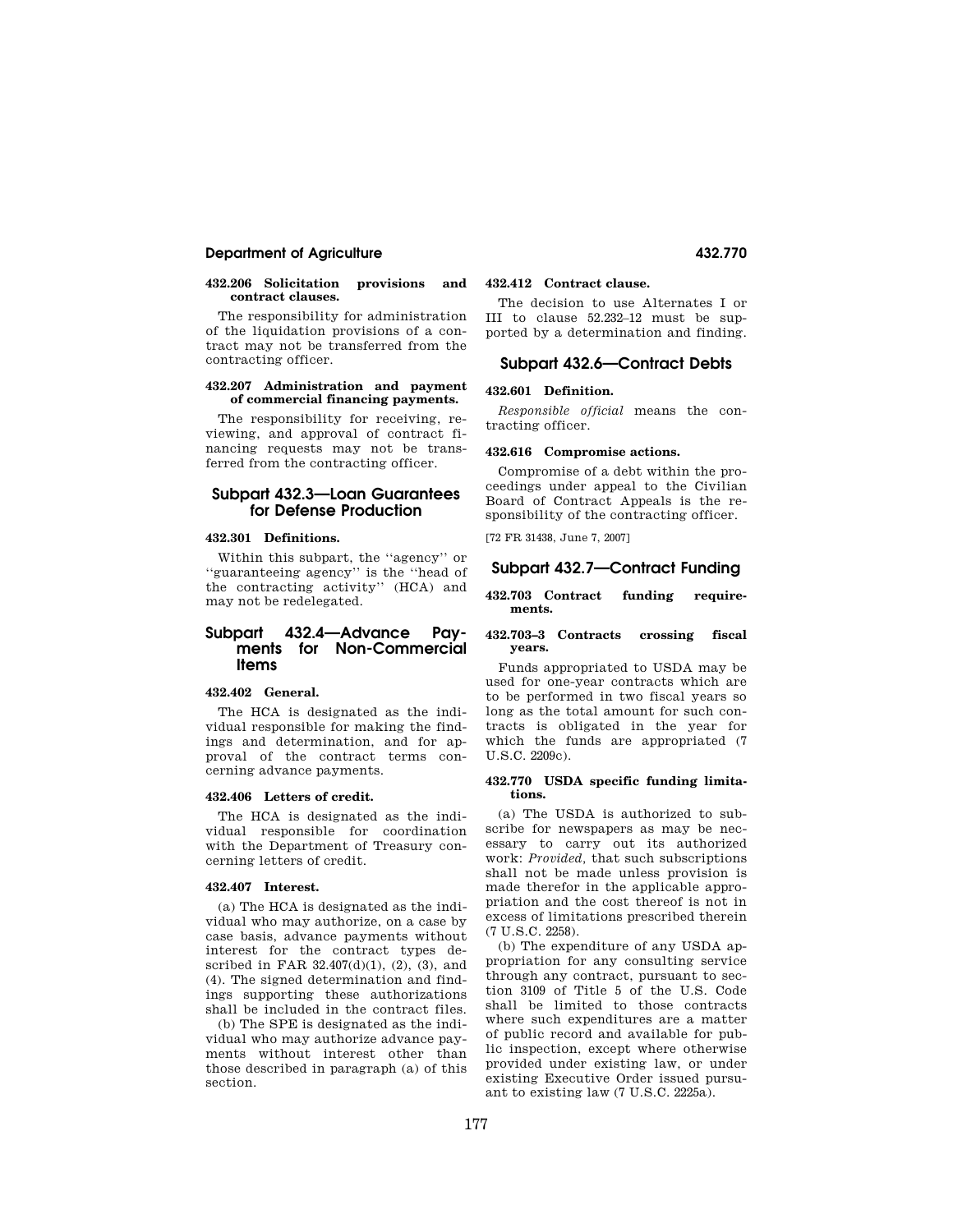## **Subpart 432.8—Assignment of Claims**

## **432.802 Conditions.**

Written notices of assignment and a true copy of the assigned instrument are to be sent to the contracting officer rather than the agency head. Other copies are distributed as directed in FAR 32.802.

#### **432.803 Policies.**

The HCA may make a determination of need to include a no-setoff commitment in a contract.

#### **432.805 Procedure.**

The information described in FAR 32.805 shall be filed with the contracting officer.

## **432.806 Contract clauses.**

The contracting officer may make the determination whether to include the clause at FAR 52.232–23 in any purchase order expected to exceed the micro-purchase threshold.

## **Subpart 432.9—Prompt Payment**

#### **432.904 Determining payment due dates.**

The payment terms for supplies and services on the Procurement List and provided by a Javits-Wagner-O'Day Act participating nonprofit agency are governed by FAR 8.709.

[61 FR 53646, Oct. 15, 1996. Redesignated at 70 FR 48, Jan. 3, 2005]

## **Subpart 432.10—Performance-Based Payments**

#### **432.1007 Administration and payment of performance-based payments.**

The responsibility for receiving, reviewing, and approval of performancebased payment requests may not be transferred from the contracting officer.

## **PART 433—PROTESTS, DISPUTES AND APPEALS**

## **Subpart 433.1—Protests**

Sec. 433.102 General.

## **432.802 48 CFR Ch. 4 (10–1–12 Edition)**

433.103 Protests to the agency. 433.104 [Reserved]

# **Subpart 433.2—Disputes and Appeals**

433.203 Applicability.

433.203–70 Civilian Board of Contract Appeals. 433.209 Suspected fraudulent claims.

AUTHORITY: 40 U.S.C. 121, 41 U.S.C. 421.

SOURCE: 61 FR 53646, Oct. 15, 1996, unless otherwise noted.

## **Subpart 433.1—Protests**

#### **433.102 General.**

(a) The Senior Procurement Executive (SPE) is responsible for coordinating the handling of bid protests lodged with the Government Accountability Office (GAO).

(b) The head of the contracting activity (HCA), on a non-delegable basis, may resolve protests and authorize reimbursement of costs in accordance with FAR 33.102(b).

[61 FR 53646, Oct. 15, 1996, as amended at 70 FR 48, Jan. 3, 2005]

#### **433.103 Protests to the agency.**

(a) Actual or prospective bidders or offerors may file protests either with the HCA, as provided by 433.102(b), or with the contracting officer. Protesters who file protests with the HCA shall furnish a complete copy to the contracting officer no later than 1 day after the protest is filed with the HCA.

(b) When a protest is received, the adjudicating official shall take prompt action towards resolution and notify the protester in writing of the action taken. The written final decision shall include a paragraph substantially as follows:

This decision shall be final and conclusive unless a further written notice of protest is filed with the Government Accountability Office in accordance with 4 CFR part 21. Neither the filing of a protest with USDA nor the filing of a protest with the Government Accountability Office affects your right to file an action in a district court of the United States or the United States Court of Federal Claims.

[61 FR 53646, Oct. 15, 1996, as amended at 70 FR 48, Jan. 3, 2005]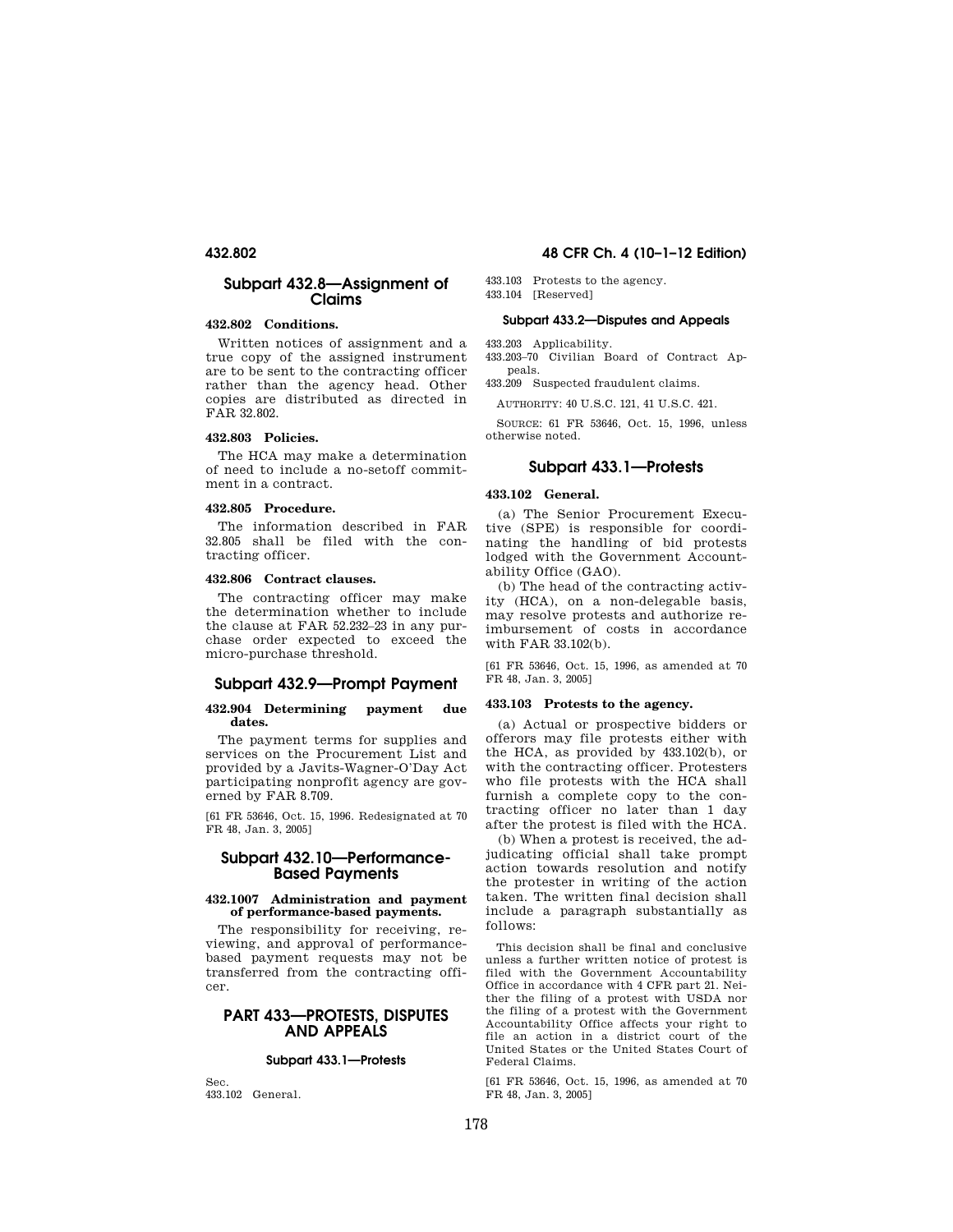## **Department of Agriculture 433.209**

**433.104 [Reserved]** 

## **Subpart 433.2—Disputes and Appeals**

## **433.203 Applicability.**

The Assistant Secretary for Administration is authorized to determine the applicability of the Contract Disputes Act to contracts with foreign governments pursuant to FAR 33.203.

#### **433.203–70 Civilian Board of Contract Appeals.**

The organization, jurisdiction, and functions of the Civilian Board of Contract Appeals, together with its Rules of Procedure, are set out in 48 CFR part 6101.

[72 FR 31438, June 7, 2007]

## **433.209 Suspected fraudulent claims.**

The contracting officer shall refer all matters related to suspected fraudulent claims by a contractor under the conditions in FAR 33.209 to the Office of Inspector General for additional action or investigation.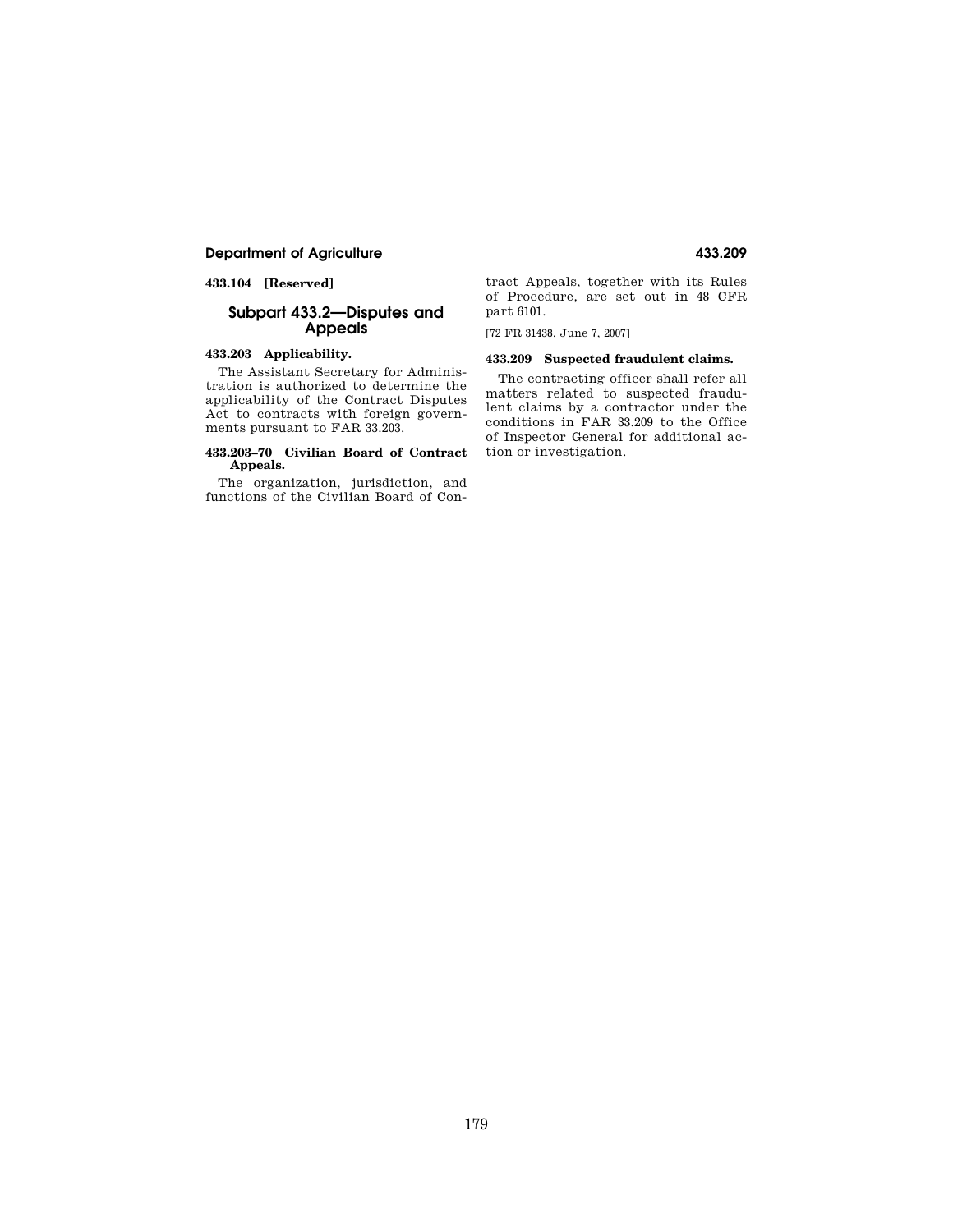# **SUBCHAPTER F—SPECIAL CATEGORIES OF CONTRACTING**

## **PART 434—MAJOR SYSTEM ACQUISITION**

#### **Subpart 434.0—General**

Sec.

434.001 Definitions.

434.002 Policy.

434.003 Responsibilities.

434.004 Acquisition strategy.

434.005 General requirements.

434.005–6 Full production.

AUTHORITY: 5 U.S.C. 301 and 40 U.S.C.  $486(c)$ 

SOURCE: 70 FR 49, Jan. 3, 2005, unless otherwise noted.

## **Subpart 434.0—General**

#### **434.001 Definitions.**

Pursuant to OMB Circular No. A–109 (A–109) and the definition at FAR 2.101, within USDA, a system shall be considered a major system if:

(a) The total acquisition costs (for information technology, life cycle costs) are estimated to be \$50 million or more, or

(b) The system, regardless of estimated acquisition or life cycle costs, has been specifically designated to be a major system by the USDA Acquisition Executive or by the Major Information Technology Systems Executive.

#### **434.002 Policy.**

In addition to the policy guidance at FAR 34.002 and other parts of the FAR, the policies outlined in paragraph 6 of A–109 should serve as guidelines for all contracting activities in planning and developing systems, major or otherwise.

#### **434.003 Responsibilities.**

(a) The Secretary of Agriculture or other designated USDA key executive is responsible for making four key decisions in each major system acquisition process. These are listed in paragraph 9 of A–109 and elaborated on in paragraphs 10 through 13. The key executives of USDA (Secretary, Deputy Secretary, Under Secretaries and Assistant Secretaries) individually or as a

group will participate in this decision making process.

(b) The Chief Information Officer (CIO) is the Major Information Technology Systems Executive. For acquisitions of information technology, the CIO will ensure that A–109 is implemented in USDA and that the management objectives of the Circular are realized. The CIO is responsible for designating the program manager for each major information technology system acquisition, designating an acquisition to be a major information technology system acquisition, and approving the written charter and project control system for each major information technology system acquisition.

(c) The Assistant Secretary for Administration (ASA) is the USDA Acquisition Executive for major system acquisitions other than acquisitions of information technology. The ASA will ensure that A–109 is implemented in USDA and that the management objectives of the Circular are realized. The ASA is responsible for designating the program manager for each major system acquisition, designating an acquisition to be a major system acquisition, and approving the written charter and project control system for each major system acquisition.

(d) Heads of contracting activities must:

(1) Ensure compliance with the requirements of A–109, FAR Part 34 and AGAR Part 434.

(2) Ensure that potential major system acquisitions are brought to the attention of the USDA Acquisition Executive or the Major Information Technology Systems Executive, as appropriate.

(3) Recommend qualified candidates for designation as program managers for each major system acquisition within their jurisdiction.

(4) Ensure that program managers fulfill their responsibilities and discharge their duties.

(5) Cooperate with the ASA and Major Information.

Technology Systems Executive in implementing the requirements of A– 109.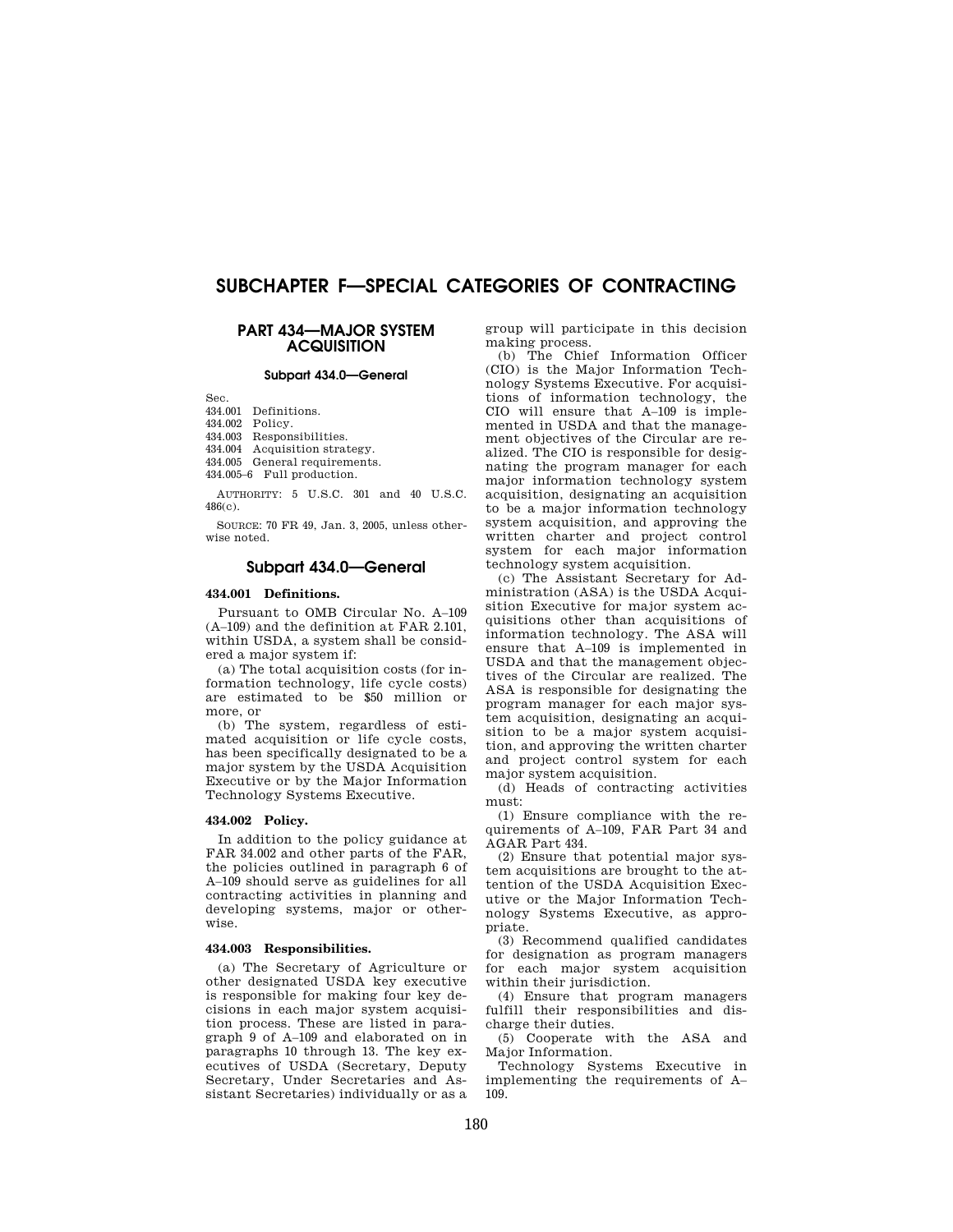## **Department of Agriculture Pt. 436 Pt. 436**

(e) The program manager is responsible for planning and executing the major system acquisition, ensuring appropriate coordination with the USDA Acquisition Executive and Major Information Technology Systems Executive and other key USDA executives.

#### **434.004 Acquisition strategy.**

(a) The program manager will develop, in coordination with the Acquisition Executive or Major Information Technology Systems Executive, a written charter outlining the authority, responsibility, accountability, and budget for accomplishing the proposed objective.

(b) The program manager will develop, subject to the approval of the Acquisition Executive or Major Information Technology Systems Executive, a project control system to schedule, monitor, and regularly report on all aspects of the project. The control system shall establish reporting periods and milestones consistent with the key decisions listed in paragraph 9 of  $A-109$ .

(c) Upon initiation of the project, the program manager will report regularly to the Acquisition Executive or Major Information Technology Systems Executive.

(d) Specific procedures and requirements for information technology systems are included in the USDA Information Technology Capital Planning and Investment Control Guide which can be accessed on the USDA OCIO Web site at *http://www.ocio.usda.gov.* 

#### **434.005 General requirements.**

#### **434.005–6 Full production.**

The Secretary or the USDA key executive designated by the Secretary for the specific program is the agency head for the purposes of FAR 34.005–6.

## **PART 435—RESEARCH AND DEVELOPMENT CONTRACTING**

AUTHORITY: 5 U.S.C. 301 and 40 U.S.C. 486(c).

#### **435.010 Scientific and technical reports.**

Research and development contracts shall contain a provision requiring that

the contractor send copies of all scientific and technical reports to the National Technical Information Service at the address indicated in FAR 35.010(b). The release of research and development contract results to other government activities and to the private sector is subject to the provisions of FAR subpart 4.4.

[61 FR 53646, Oct. 15, 1996]

## **PART 436—CONSTRUCTION AND ARCHITECT-ENGINEER CONTRACTS**

#### **Subpart 436.2—Special Aspects of Contracting for Construction**

Sec.

- 436.201 Evaluation of contractor performance.
- 436.203 Government estimate of construction costs.
- 436.204 Disclosure of the magnitude of construction projects.
- 436.205 Statutory cost limitations.
- 436.209 Construction contracts with architect-engineer firms.
- 436.213 Special procedures for sealed bidding in construction contracting.
- 436.213–2 Presolicitation notices.

#### **Subpart 436.3 [Reserved]**

#### **Subpart 436.5—Contract Clauses**

- 436.500 Scope of subpart.
- 436.571 Prohibition against the use of leadbased paint.
- 436.572 Use of premises.
- 436.573 Archeological or historic sites.
- 436.574 Control of erosion, sedimentation, and pollution.<br>436.575 Maximum
- 436.575 Maximum workweek-construction schedule.
- 436.576 Samples and certificates.<br>436.577 Emergency response.
- 436.577 Emergency response.<br>436.578 [Reserved]
- [Reserved]
- 436.579 Opted timber sale road requirements.

## **Subpart 436.6—Architect-Engineer Services**

436.601 Policy.

- 436.601–3 Applicable contracting procedures. 436.602 Selection of firms for architect-engi-
- 
- neer contracts.<br>436.602-1 Selection Selection criteria.
- 436.602–2 Evaluation boards.
- 436.602–3 Evaluation board functions.
- 436.602–4 Selection authority.
- 436.602–5 Short selection process for contracts not to exceed the simplified acquisition threshold.
- 436.603 Collecting data on and appraising firms' qualifications.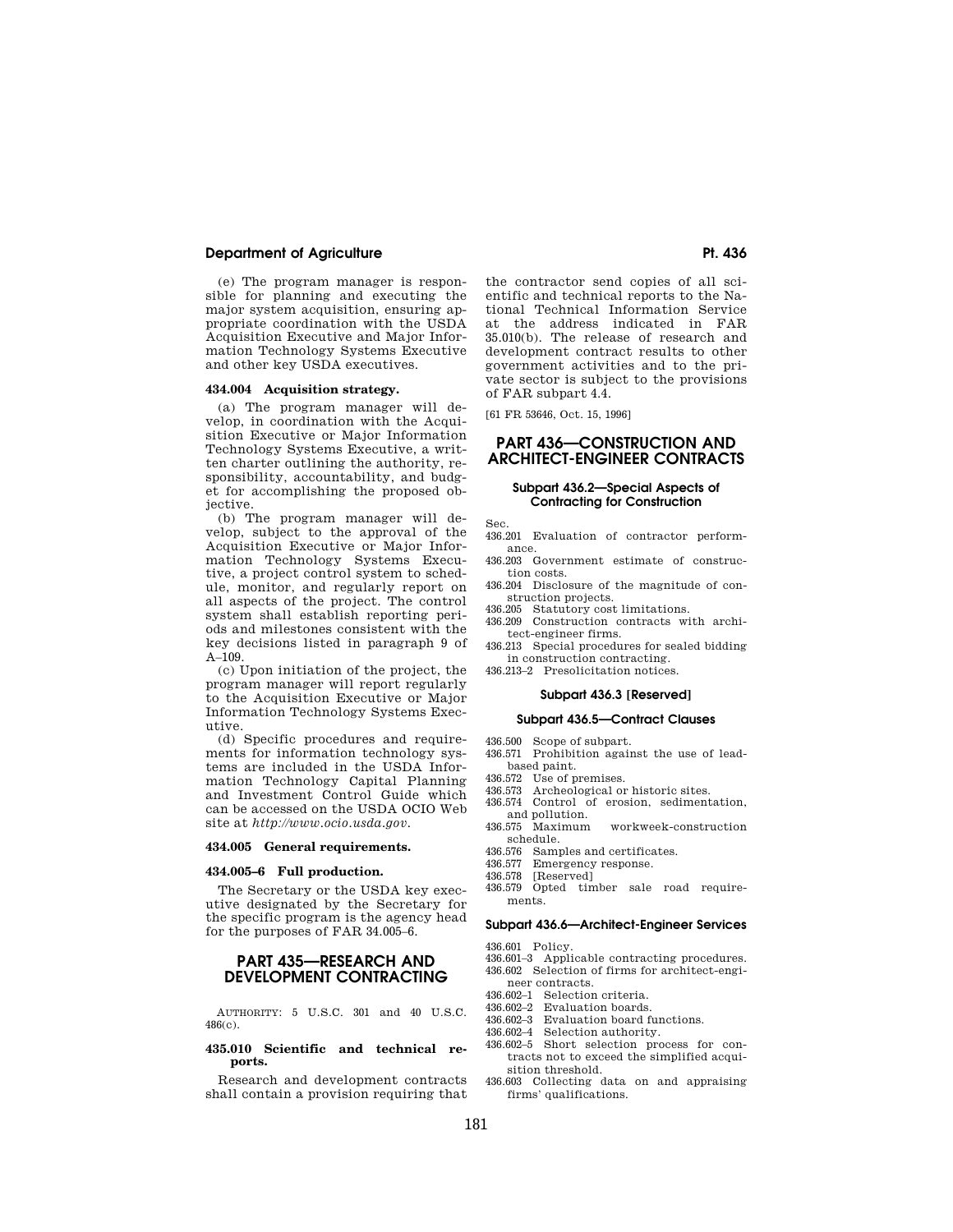- 436.604 Performance evaluation.
- 436.605 Government cost estimate for architect-engineer work.
- 436.609 Contract clauses.
- 436.609–1 Design within funding limitations. 436.670 Firms ineligible for award—construction.

AUTHORITY: 5 U.S.C. 301 and 40 U.S.C. 486(c).

SOURCE: 61 FR 53646, Oct. 15, 1996, unless otherwise noted.

## **Subpart 436.2—Special Aspects of Contracting for Construction**

#### **436.201 Evaluation of contractor performance.**

*Preparation of performance evaluation reports.* In addition to the requirements of FAR 36.201, performance evaluation reports shall be prepared for indefinitedelivery type contracts when either the contract maximum or the contracting activity's reasonable estimate of services to be ordered exceeds \$500,000.00. For these contracts, performance evaluation reports shall be prepared for each order at the time of final acceptance of the work under the order.

#### **436.203 Government estimate of construction costs.**

For acquisitions using sealed bid procedures, the contracting officer may disclose the overall amount of the Government's estimate of construction costs following identification of the responsive bid most advantageous to the Government; verification of that bid's price reasonableness; and verification of the bidder's responsibility. For acquisitions using other than sealed bid procedures (e.g., negotiation), the contracting officer may disclose the overall amount of the estimate after contract award.

#### **436.204 Disclosure of the magnitude of construction projects.**

In the case of indefinite-delivery type contracts, the reasonable estimate of work to be done or the maximum in the solicitation, both including all options, is to be used to select the price range. Contracting officers may elect to use both a price range for the base period of services and the total, inclusive of options, to best describe the magnitude of the solicitation.

## **436.201 48 CFR Ch. 4 (10–1–12 Edition)**

## **436.205 Statutory cost limitations.**

(a) When it appears that funds available for a project may be insufficient for all the desired features of construction, the contracting officer may provide in the solicitation for a base bid item covering the work generally as specified and for one or more additive or deductive bid items which progressively add or omit specified features of the work in a stated order of priority. In this case, the contracting officer shall insert the provision at 452.236–70, Additive or Deductive Items, in solicitations for construction.

(b) In the alternative to the process in paragraph (a) of this section, the contracting officer may use the policies and procedures found in FAR 17.2.

#### **436.209 Construction contracts with architect-engineer firms.**

The head of the contracting activity (HCA) is authorized to approve the award of a contract to construct a project, in whole or in part, to the firm (inclusive of its subsidiaries or affiliates) that designed the project.

#### **436.213 Special procedures for sealed bidding in construction contracting.**

#### **436.213–2 Presolicitation notices.**

The authority to waive a presolicitation notice is restricted to the HCA.

[63 FR 26995, May 15, 1998]

## **Subpart 436.3 [Reserved]**

## **Subpart 436.5—Contract Clauses**

#### **436.500 Scope of subpart.**

This subpart prescribes clauses for insertion in USDA solicitations and contracts for construction and for dismantling, demolition, or removal of improvements or structures. The contracting officer shall use the clauses as prescribed, in contracts that exceed the simplified acquisition threshold. The contracting officer may use the clauses if the contract amount is expected to be within the simplified acquisition threshold.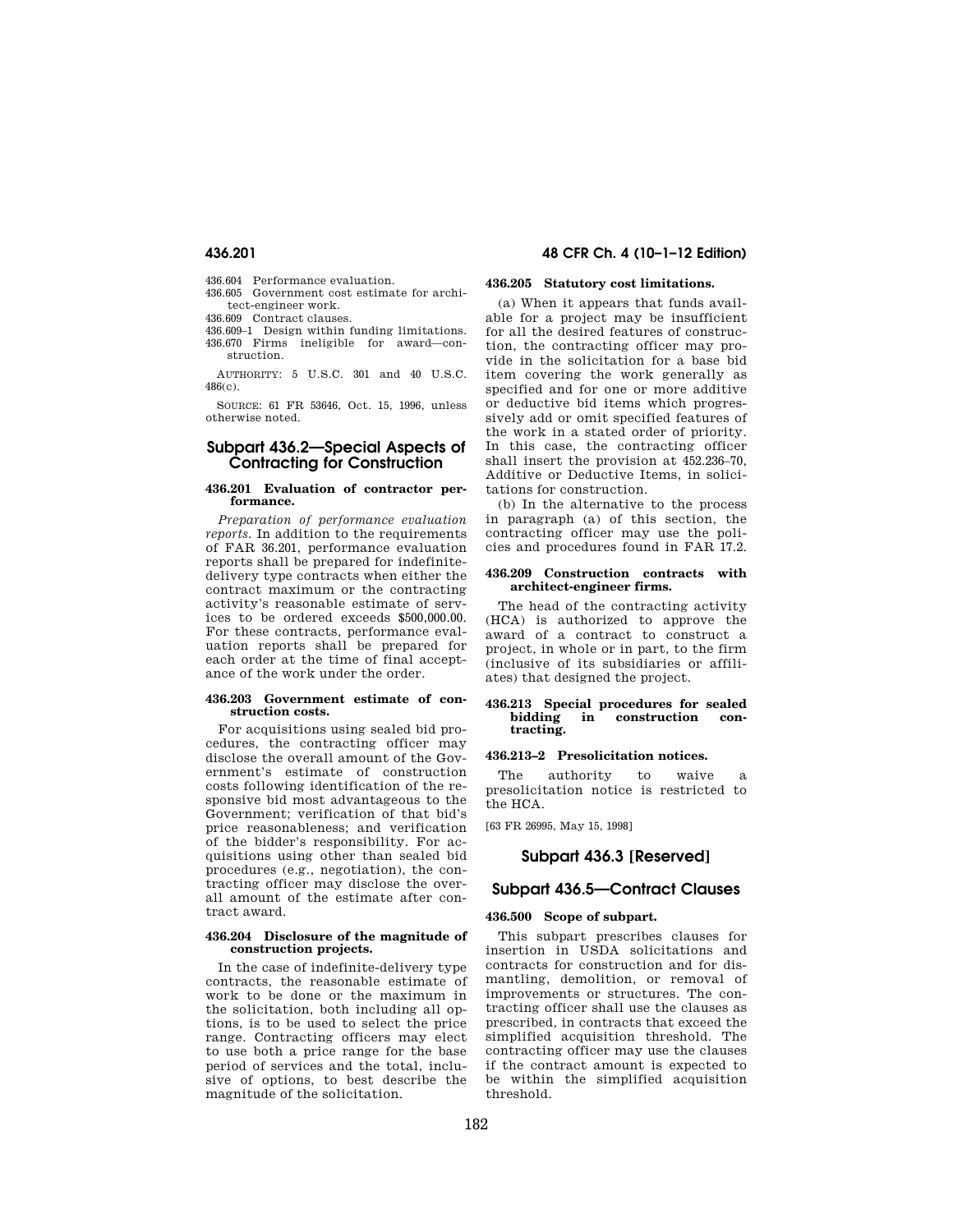## **Department of Agriculture 436.602–2**

#### **436.571 Prohibition against the use of lead-based paint.**

The contracting officer shall insert the clause at 452.236–71, Prohibition Against the Use of Lead-Based Paint, in solicitations and contracts, if the work involves construction or rehabilitation (including dismantling, demolition, or removal) of residential structures. This clause may be used in contracts for other than residential structures.

#### **436.572 Use of premises.**

The contracting officer shall insert the clause at 452.236–72, Use of Premises, if the contractor will be permitted to use land or premises administered by USDA.

### **436.573 Archeological or historic sites.**

The contracting officer shall insert the clause at 452.236–73, Archeological or Historic Sites, if the contractor will be working in an area where such sites may be found. Use of the clause is optional in service contracts for on-theground work, e.g., reforestation, silvicultural, land stabilization, or other agricultural-related projects.

#### **436.574 Control of erosion, sedimentation, and pollution.**

The contracting officer shall insert the clause at 452.236–74, Control of Erosion, Sedimentation and Pollution, if there is a need for applying environmental controls in the performance of work. Use of the clause is optional in service contracts for on-the-ground e.g., reforestation, silvicultural, land stabilization, or other agricultural-related projects.

#### **436.575 Maximum workweek-construction schedule.**

The contracting officer shall insert the clause at 452.236–75, Maximum Workweek-Construction Schedule, if the clause at FAR 52.236–15 is used and the contractor's work schedule is restricted by access to the facility or must be coordinated with the schedule of contract administration personnel.

[63 FR 26996, May 15, 1998]

## **436.576 Samples and certificates.**

The contracting officer shall insert the clause at 452.236–76, Samples and Certificates, in all contracts.

### **436.577 Emergency response.**

The contracting officer may insert the clause at 452.236–77, Emergency Response, in construction contracts awarded for the Forest Service.

#### **436.578 [Reserved]**

#### **436.579 Opted timber sale road requirements.**

The contracting officer shall insert the clause at 452.236–79, Opted Timber Sale Road Requirements, in road construction contracts resulting from a timber sale turnback.

## **Subpart 436.6—Architect-Engineer Service**

### **436.601 Policy.**

#### **436.601–3 Applicable contracting procedures.**

The technical official's listing of areas where recovered materials cannot be used shall be referred to the contracting activity's official designated in accordance with FAR 23.404. A copy of the listing and of any approval or disapproval by that official is to be retained in the solicitation file.

#### **436.602 Selection of firms for architect-engineer contracts.**

#### **436.602–1 Selection criteria.**

The HCA is authorized to approve the use of design competition under the conditions in FAR 36.602–1(b).

#### **436.602–2 Evaluation boards.**

HCA's shall establish written procedures for providing permanent or ad hoc architect-engineer evaluation boards as prescribed in FAR 36.602–2. The procedures may provide for the appointment of private practitioners of architecture, engineering, or related professions when such action is determined by the HCA to be essential to meet the Government's minimum needs.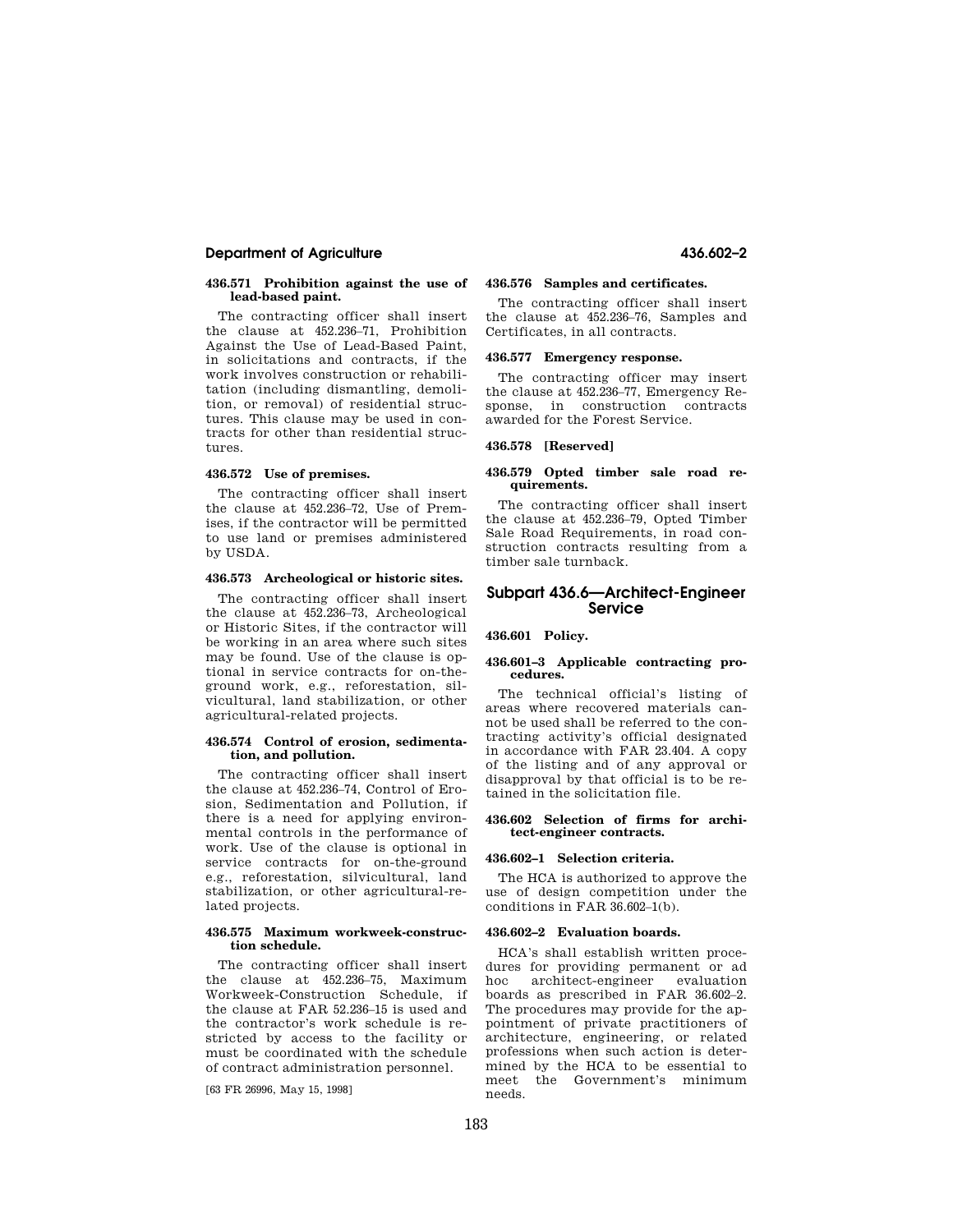## **436.602–3 Evaluation board functions.**

The selection report required in FAR 36.602–3(d) shall be prepared for the approval of the HCA. The HCA may authorize an acquisition official above the level of the contracting officer to execute the required approval.

#### **436.602–4 Selection authority.**

(a) The HCA shall serve as the selection authority in accordance with FAR 36.602–4. The HCA may authorize an acquisition official above the level of the contracting officer to serve as the selection authority.

(b) A copy of the final selection, inclusive of the supporting documents, shall be provided to the contracting officer and maintained in the solicitation file.

#### **436.602–5 Short selection process for contracts not to exceed the simplified acquisition threshold.**

The HCA may include either or both procedures in FAR 36.602–5 in the procedures for evaluation boards.

# **436.603 Collecting data on and ap-praising firms' qualifications.**

(a) HCA's which require architect-engineer services shall establish procedures to comply with the requirements of FAR 36.603.

(b) The procedures shall include a list of names, addresses, and phone numbers of offices or boards assigned to maintain architect-engineer qualification data files. The list shall be updated annually.

#### **436.604 Performance evaluation.**

*Preparation of performance evaluation reports.* (a) In addition to the requirements of FAR 36.604, performance evaluation reports shall be prepared for indefinite-delivery type contracts when either the contract maximum or the contracting activities reasonable estimate of services to be ordered exceeds \$25,000.00. For these contracts, performance evaluation reports shall be prepared for each order at the time of final acceptance of the work under the order.

(b) The contracting officer may require a performance evaluation report on the work done by the architect-engineer after the completion of or during the construction of the designed project.

#### **436.605 Government cost estimate for architect-engineer work.**

The contracting officer may release the Government's total cost estimate in accordance with FAR 36.605(b).

#### **436.609 Contract clauses.**

#### **436.609–1 Design within funding limitations.**

(a) Should the head of the contracting activity appoint a designee to make the determination in FAR 36.609– 1(c)(1), the appointment may be to one no lower than the official authorized to commit program funds for the work being acquired.

(b) The contracting officer, with the advice of appropriate technical representatives, may make the determination in FAR  $36.609-1(c)(2)$  or  $(3)$ .

(c) A copy of the determinations described in paragraph (b) and (c) of this section shall be maintained in the contract file.

#### **436.670 Firms ineligible for award construction.**

The contracting officer shall insert the clause at 452.236–80, Firms Ineligible For Award—Construction, in the contract for architect-engineering services except as provided in FAR 36.209 and AGAR 436.209.

## **PART 437—SERVICE CONTRACTING**

#### **Subpart 437.1—Service Contracts— General**

Sec.

- 437.104 Personal services contracts.
- 437.110 Solicitation provisions and contract clauses.

#### **Subpart 437.2—Advisory and Assistance Services**

437.203 Policy.

- 437.204 Guidelines for determining availability of personnel.
- 437.270 Solicitation provisions and contract clauses.

AUTHORITY: 5 U.S.C. 301 and 40 U.S.C. 486(c).

SOURCE: 61 FR 53646, Oct. 15, 1996, unless otherwise noted.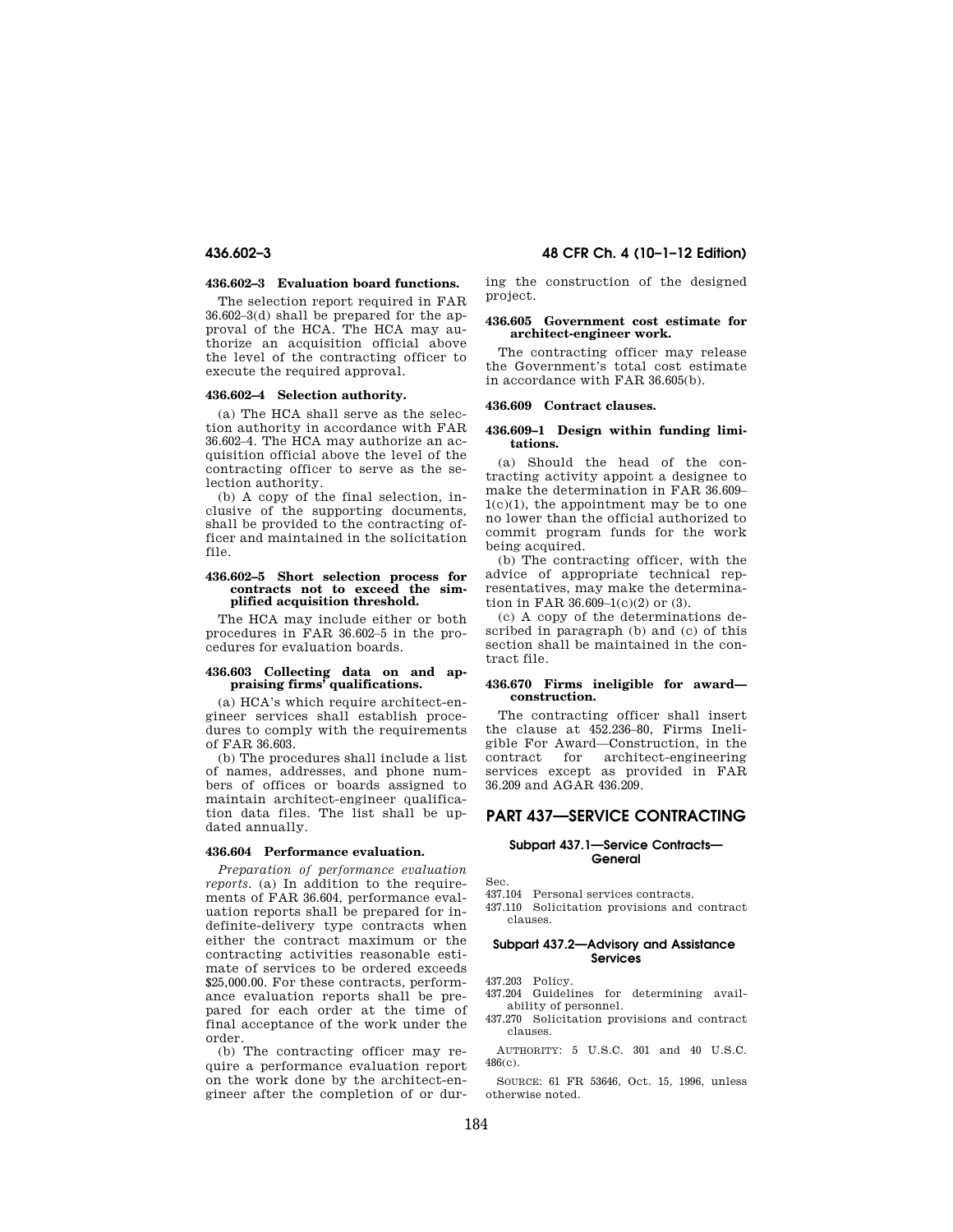## **Department of Agriculture Pt. 439 Pt. 439**

## **Subpart 437.1—Service Contracts—General**

#### **437.104 Personal services contracts.**

USDA has the following specific statutory authorities to contract for personal services:

(a) Section 706(a) of the Organic Act of 1944 (7 U.S.C. 2225) authorizes contracting with persons or organizations on a temporary basis, without regard to civil service compensation classification standards in 5 U.S.C., Chapter 51 and Subchapter III of Chapter 53, *Provided:* 

(1) That no expenditures shall be made unless specifically provided for in the applicable appropriation, and

(2) Expenditures do not exceed any limitations prescribed in the appropriation.

(b) 7 U.S.C. 1627 authorizes the Secretary of Agriculture to contract with technically qualified persons, firms or organizations to perform research, inspection, classification, technical, or other special services, without regard to the civil-service laws, *Provided:* it is for a temporary basis and for a term not to exceed six months in any fiscal year.

#### **437.110 Solicitation provisions and contract clauses.**

(a) The contracting officer shall insert a clause substantially the same as the clause at 452.237–70, Loss Damage, Destruction or Repair, in contracts for equipment rental, whether the equipment is furnished with or without operator.

(b) The contracting officer shall insert a provision substantially the same as the clause at 452.237–71, Pre-Bid/Pre-Proposal Conference, in all solicitations if a conference with prospective offerors will be held prior to the submittal of bids or proposals.

(c) The contracting officer shall insert the provision at 452.237–73, Equipment Inspection visit, in solicitations if work is to be done on Government equipment and an offeror's inspection is encouraged for an understanding of the work to be performed prior to submittal of bids or proposals.

(d) The contracting officer shall insert a clause substantially the same as the clause at 452.237–74, Key Personnel, in contracts if contract performance requires identification of the contractor's key personnel.

(e) The contracting officer shall insert a clause substantially the same as the clause at 452.237–75, Restrictions Against Disclosure, in service contracts (including architect-engineer contracts) requiring restrictions on release of information developed or obtained in connection with performance of the contract.

## **Subpart 437.2—Advisory and Assistance Services**

## **437.203 Policy.**

Contracting for advisory and assistance services is subject to the policy and procedures in Departmental Regulations (5000 series).

#### **437.204 Guidelines for determining availability of personnel.**

The head of the contracting activity (HCA) is authorized to approve the use of non-Government evaluators in proposal evaluation. Each such decision shall be supported by a written determination in accordance with FAR 37.204.

[64 FR 52675, Sept. 30, 1999]

#### **437.270 Solicitation and contract clauses.**

(a) The contracting officer shall insert a clause substantially the same as the clause at 452.237–76, Progress Reporting, in all contracts for advisory and assistance services. It may also be used in other service contracts.

(b) The contracting officer shall insert a clause substantially the same as the clause at 452.237–78, Contracts with Consulting Firms for Services, in solicitations and contracts for consulting services which prohibit follow-on contracts with the contracting firm.

## **PART 438 [RESERVED]**

## **PART 439—ACQUISITION OF INFORMATION TECHNOLOGY**

## **Subpart 439.1—General**

Sec. 439.101 Policy.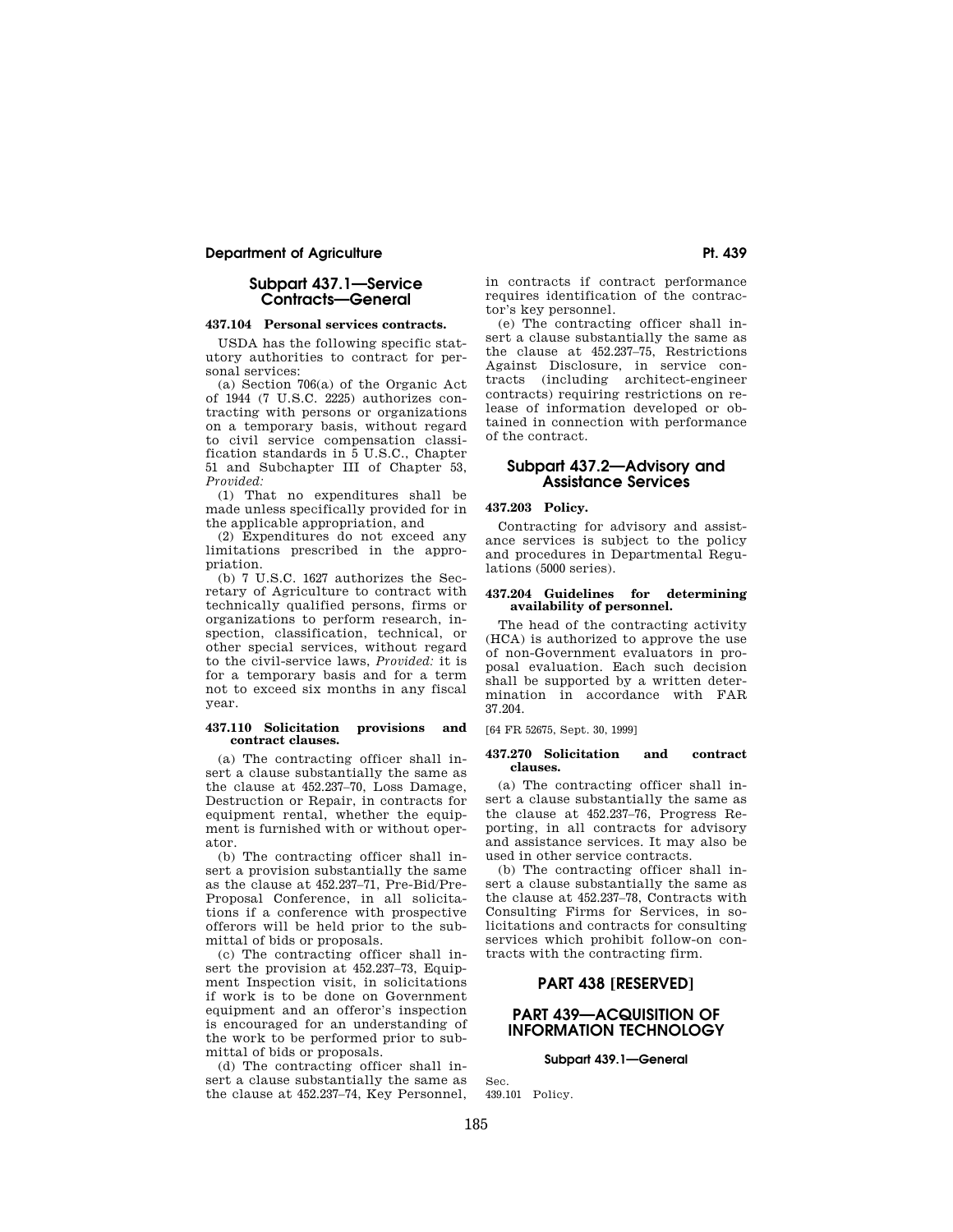AUTHORITY: 5 U.S.C. 301 and 40 U.S.C. 486(c).

## **Subpart 439.1—General**

## **439.101 Policy.**

(a) In addition to policy and regulatory guidance contained in the FAR and AGAR:

(1) The USDA Information Technology Capital Planning and Investment Control Guide (CPIC) establishes requirements for the acquisition of information technology.

(2) Specific thresholds at which USDA Office of the Chief Information Officer Information Technology Acquisition Approval is required have been established.

(3) The procurement authority delegated to USDA Agencies is established in Departmental Regulations 5000 series.

(4) The CPIC Guide and USDA CIO policy and procedural guidance are available on the USDA OCIO Web site at *http://www.ocio.usda.gov.* Notices of changes in the Information Technology Acquisition Approval Thresholds are also promulgated by AGAR Advisory.

## **439.101 48 CFR Ch. 4 (10–1–12 Edition)**

(b) Acquisition of on-line courseware libraries and learning management system services requires specific approval of the ASA and CIO. Information regarding the specific approval requirements and processes is promulgated by AGAR Advisory.

[70 FR 49, Jan. 3, 2005]

## **PART 440 [RESERVED]**

## **PART 441—ACQUISITION OF UTILITY SERVICES**

AUTHORITY: 5 U.S.C. 301 and 40 U.S.C. 486(c).

## **Subpart 441.2—Acquiring Utility Services**

### **441.201 Policy.**

As used in FAR 41.201(d)(2)(i) and 41.201(d)(3) the Federal agency head designee is the head of the contracting activity.

[61 FR 53646, Oct. 15, 1996]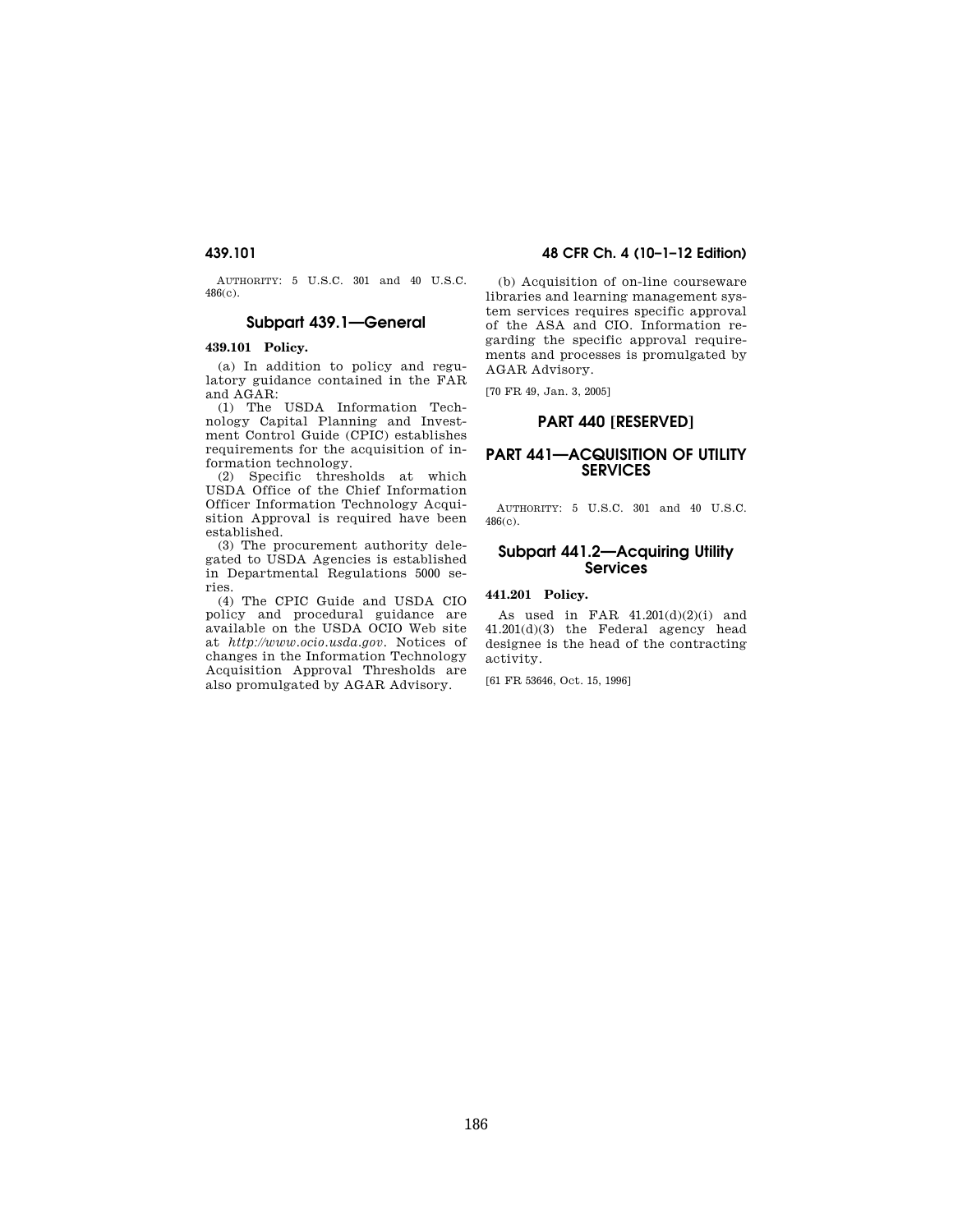# **SUBCHAPTER G—CONTRACT MANAGEMENT**

## **PART 442—CONTRACT ADMINISTRATION**

### **Subpart 442.1—Interagency Contract Administration and Audit Services**

Sec.

442.102 Procedures.

## **Subpart 442.15—Contractor Performance Information**

442.1502 Policy.

AUTHORITY: 5 U.S.C. 301 and 40 U.S.C. 486(c).

SOURCE: 61 FR 53646, Oct. 15, 1996, unless otherwise noted.

## **Subpart 442.1—Interagency Contract Administration and Audit Services**

## **442.102 Procedures.**

(a) The Office of Inspector General (OIG), Audit Division, has established a cross-servicing arrangement with the Defense Contract Audit Agency (DCAA) to provide contract audit services required by the FAR.

(b) All contract audit services required by contracting officers, except those which can be accomplished inhouse, shall be coordinated through the cognizant OIG Regional Inspector General—Auditing (RIG-A). Cognizance is determined on the basis of the contractor's location. There is no charge for DCAA audit services coordinated through OIG.

(c) In order to ensure compliance with this requirement and to evaluate the results of audits, contracting officers shall forward to the RIG-A copies of all price negotiation memoranda prepared for contracts and contract modifications in excess of \$500,000.

## **Subpart 442.15—Contractor Performance Information**

## **442.1502 Policy.**

The Contractor Performance System (CPS), developed by the National Institutes of Health, is designated as the single USDA-wide system for maintain-

ing contractor performance/evaluation information. Use of the CPS is mandatory. As a minimum, the CPS shall be accessed for contractor past performance information as part of proposal evaluation in accordance with FAR subpart 15.3, and information resulting from the evaluation of contractor performance in accordance with FAR subpart 42.15 shall be entered into and maintained in this system. The CPS is a part of the USDA Acquisition Toolkit which can be accessed from the USDA Procurement Homepage at *http:// www.usda.gov/procurement/.* 

[66 FR 49867, Oct. 1, 2001]

## **PARTS 443–444 [RESERVED]**

## **PART 445—GOVERNMENT PROPERTY**

#### **Subpart 445.3—Providing Government Property to Contractors**

Sec.

445.302 Providing facilities. 445.302–1 Policy.

#### **Subpart 445.4—Contractor Use and Rental of Government Property**

445.403 Rental—Use and Charges clause. 445.407 Non-Government use of plant equipment.

#### **Subpart 445.6 [Reserved]**

AUTHORITY: 5 U.S.C. 301 and 40 U.S.C. 486(c).

SOURCE: 61 FR 53646, Oct. 15, 1996, unless otherwise noted.

## **Subpart 445.3—Providing Government Property to Contractors**

## **445.302 Providing facilities.**

**445.302–1 Policy.** 

Heads of contracting activities (HCA's) are authorized to make determinations for providing facilities to a contractor as prescribed in FAR 45.302–  $1(a)(4)$ .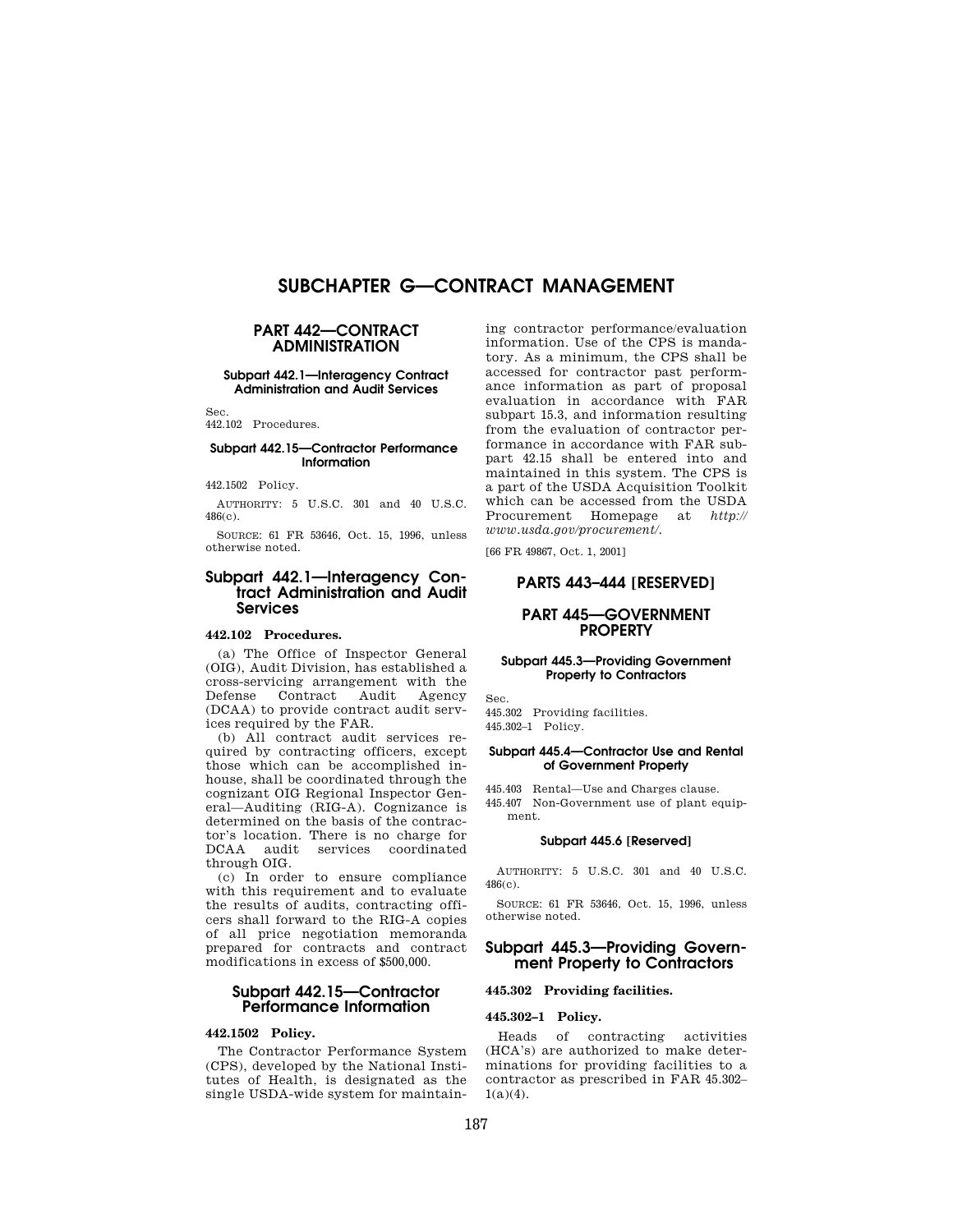## **Subpart 445.4—Contractor Use and Rental of Government Property**

## **445.403 Rental—Use and Charges clause.**

HCA's are authorized to make determinations for charging rent on the basis of use under the Use and Charges clause in FAR 52.245–9 as prescribed in FAR 45.403(a).

#### **445.407 Non-Government use of plant equipment.**

Requests for non-Government use of plant equipment as prescribed in FAR 45.407 shall be submitted by the HCA to the Senior Procurement Executive (SPE) for approval.

## **Subpart 445.6 [Reserved]**

## **PART 446—QUALITY ASSURANCE**

AUTHORITY: 5 U.S.C. 30 and 40 U.S.C. 486(c).

## **Subpart 446.3—Contract Clauses**

### **446.370 Inspection and acceptance.**

The Contracting Officer shall insert the clause at 452.246–70, Inspection and Acceptance, in contracts where inspection and acceptance will be performed at the same location. The clause with its Alternate I is for use when inspection and acceptance will be performed at different locations.

[61 FR 53646, Oct. 15, 1996]

## **PART 447—TRANSPORTATION**

#### **Subpart 447.3—Transportation in Supply Contracts**

Sec.

447.302 Place of delivery—F.O.B. point.

- 447.305 Solicitation provisions, contract clauses, and transportation factors.
- 447.305–10 Packing, marking, and consignment instructions.

AUTHORITY: 5 U.S.C. 30 and 40 U.S.C. 486(c).

SOURCE: 61 FR 53646, Oct. 15, 1996, unless otherwise noted.

## **445.403 48 CFR Ch. 4 (10–1–12 Edition)**

## **Subpart 447.3—Transportation in Supply Contracts**

#### **447.302 Place of delivery—F.O.B. point.**

The contracting officer shall insert a clause substantially the same as the clause at 452.247–70, Delivery Location, in supply contracts when it is necessary to specify delivery locations. If appropriate, the clause may reference an attachment which lists various delivery locations and other delivery details (e.g., quantities to be delivered to each location, etc.).

#### **447.305 Solicitation provisions, contract clauses, and transportation factors.**

#### **447.305–10 Packing, marking, and consignment instructions.**

(a) The contracting officer shall insert a clause substantially the same as the clause at 452.247–71, Marking Deliverables, in solicitations and contracts if special marking on deliverables (other than reports) are required.

(b) The contracting officer shall insert the clause at 452.247–72, Packing for Domestic Shipment, in contracts when item(s) will be delivered for immediate use to a destination in the continental United States; when the material specification or purchase description does not provide preservation, packaging, packing, and/or marking requirements; and/or when the requiring activity has not cited a specific specification for packaging.

(c) The contracting officer shall insert the clause at 452.247–73, Packing for Overseas Shipment, in contracts when item(s) will be delivered to an overseas destination for immediate use, the material specification does not specify packing levels, and the required activity has not specified such requirements.

## **PART 448 [RESERVED]**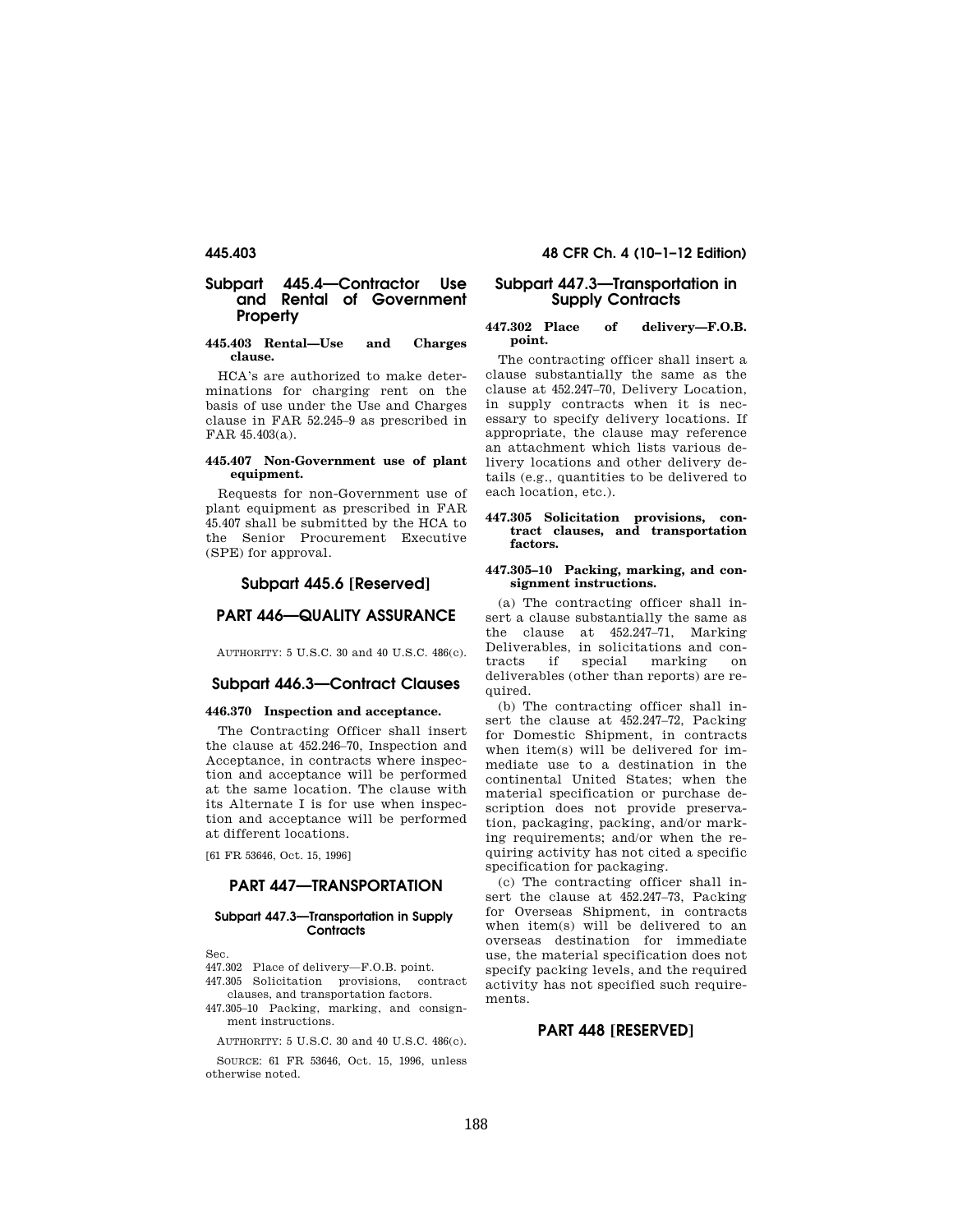## **Department of Agriculture 450.001**

## **PART 449—TERMINATION OF CONTRACTS**

#### **Subpart 449.1—General Principles**

Sec.

449.106 Fraud or other criminal conduct.

449.111 Review of proposed settlements.

## **Subpart 449.4—Termination for Default**

449.402 Termination of fixed-price contracts for default.

449.402–3 Procedure for default.

#### **Subpart 449.5—Contract Termination Clauses**

449.501 General.

AUTHORITY: 5 U.S.C. 301 and 40 U.S.C. 486(c).

SOURCE: 61 FR 53646, Oct. 15, 1996, unless otherwise noted.

## **Subpart 449.1—General Principles**

#### **449.106 Fraud or other criminal conduct.**

(a) If the contracting officer suspects fraud or other criminal conduct a written report documenting the facts shall be submitted by the head of the contracting activity (HCA) to the Office of Inspector General. Copies of documents or other information connected with the suspected fraud or criminal conduct shall be provided with the report. Concurrently, a copy of the report shall also be submitted to the Senior Procurement Executive.

(b) Depending on the findings of the Office of Inspector General, the HCA may initiate suspension or debarment action as prescribed in FAR part 9.4 and part 409.4.

#### **449.111 Review of proposed settlements.**

Proposed settlement agreements shall be reviewed and approved in accordance with contracting activity procedures.

## **Subpart 449.4—Termination for Default**

#### **449.402 Termination of fixed-price contracts for default.**

#### **449.402–3 Procedure for default.**

In addition to the requirements of FAR 49.402–3(g), the notice of termination shall contain instructions regarding the disposition of any Government property in the possession of the contractor (see FAR 45.508–1) and, in the case of construction contracts, such materials, appliances, and structures as may be on the site of the construction work. The notice shall also contain a statement concerning the liability of the contractor or its surety for any liquidated damages (see FAR 49.402–7).

## **Subpart 449.5—Contract Termination Clauses**

**449.501 General.** 

Use of special purpose termination clauses pursuant to the authority of FAR 49.501 shall be approved in advance by the HCA.

## **PART 450—EXTRAORDINARY CONTRACTUAL ACTIONS**

Sec.

450.001 Definitions.

#### **Subpart 450.1 [Reserved]**

#### **Subpart 450.2—Delegation of and Limitations on Exercise of Authority**

450.201 Delegation of authority.

#### **Subpart 450.3—Contract Adjustments**

450.303 Contract adjustment. 450.303–1 Contractor requests.

AUTHORITY: 5 U.S.C. 301 and 40 U.S.C. 486(c).

SOURCE: 61 FR 53646, Oct. 15, 1996, unless otherwise noted.

#### **450.001 Definitions.**

*Approving authority,* as used in this part, means the Assistant Secretary for Administration.

*Secretarial level,* as used in this part means the Assistant Secretary for Administration.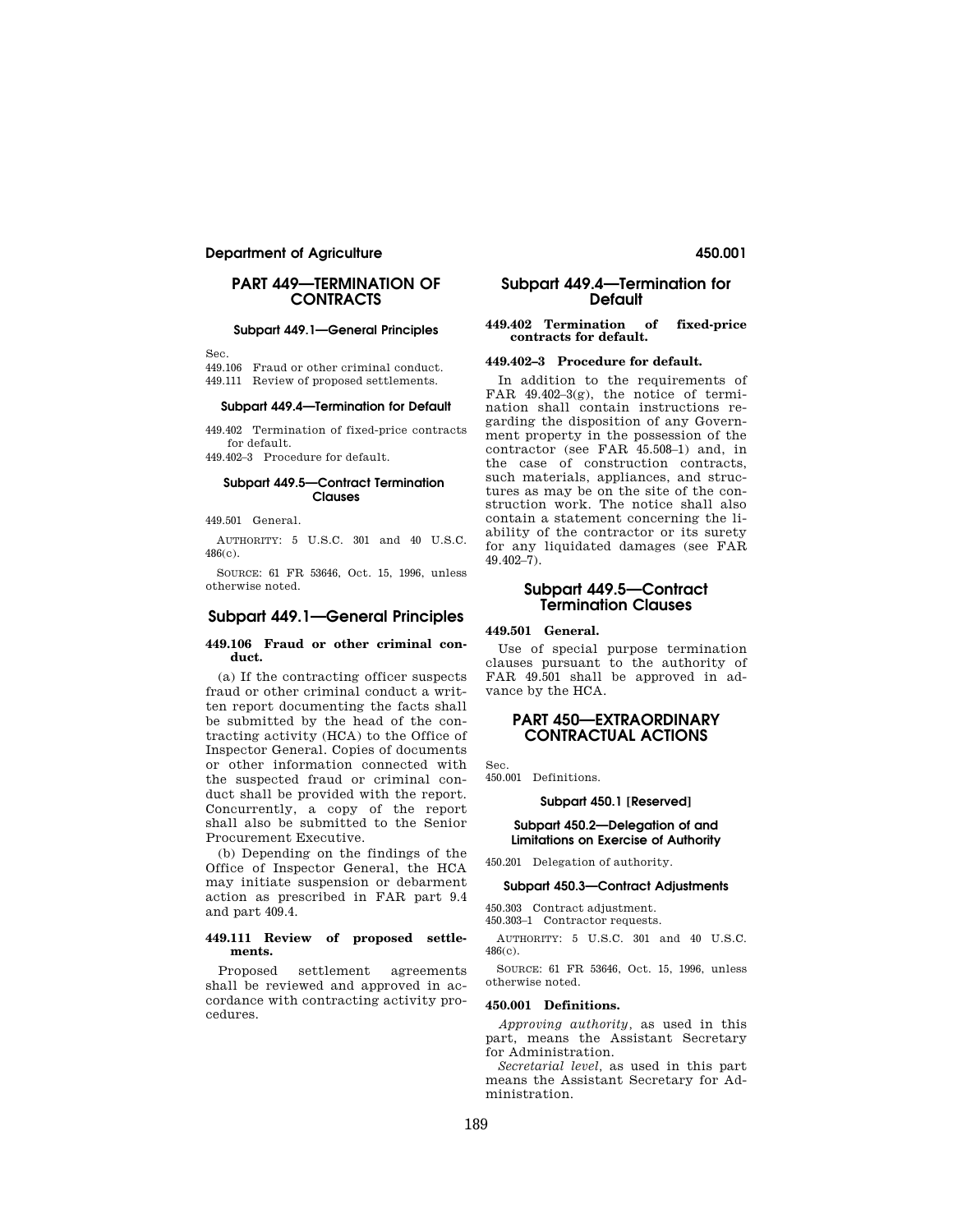## **Subpart 450.1 [Reserved]**

## **Subpart 450.2—Delegation of and Limitations on Exercise of Authority**

## **450.201 Delegation of authority.**

The Assistant Secretary for Administration is authorized to approve all actions under FAR part 50 except indemnification actions listed in FAR 50.201(d) which must be approved by the

## **450.201 48 CFR Ch. 4 (10–1–12 Edition)**

Secretary, without power of delegation.

## **Subpart 450.3—Contract Adjustments**

## **450.303 Contract adjustment.**

## **450.303–1 Contractor requests.**

Contractor requests shall be submitted to the contracting officer.

## **PART 451 [RESERVED]**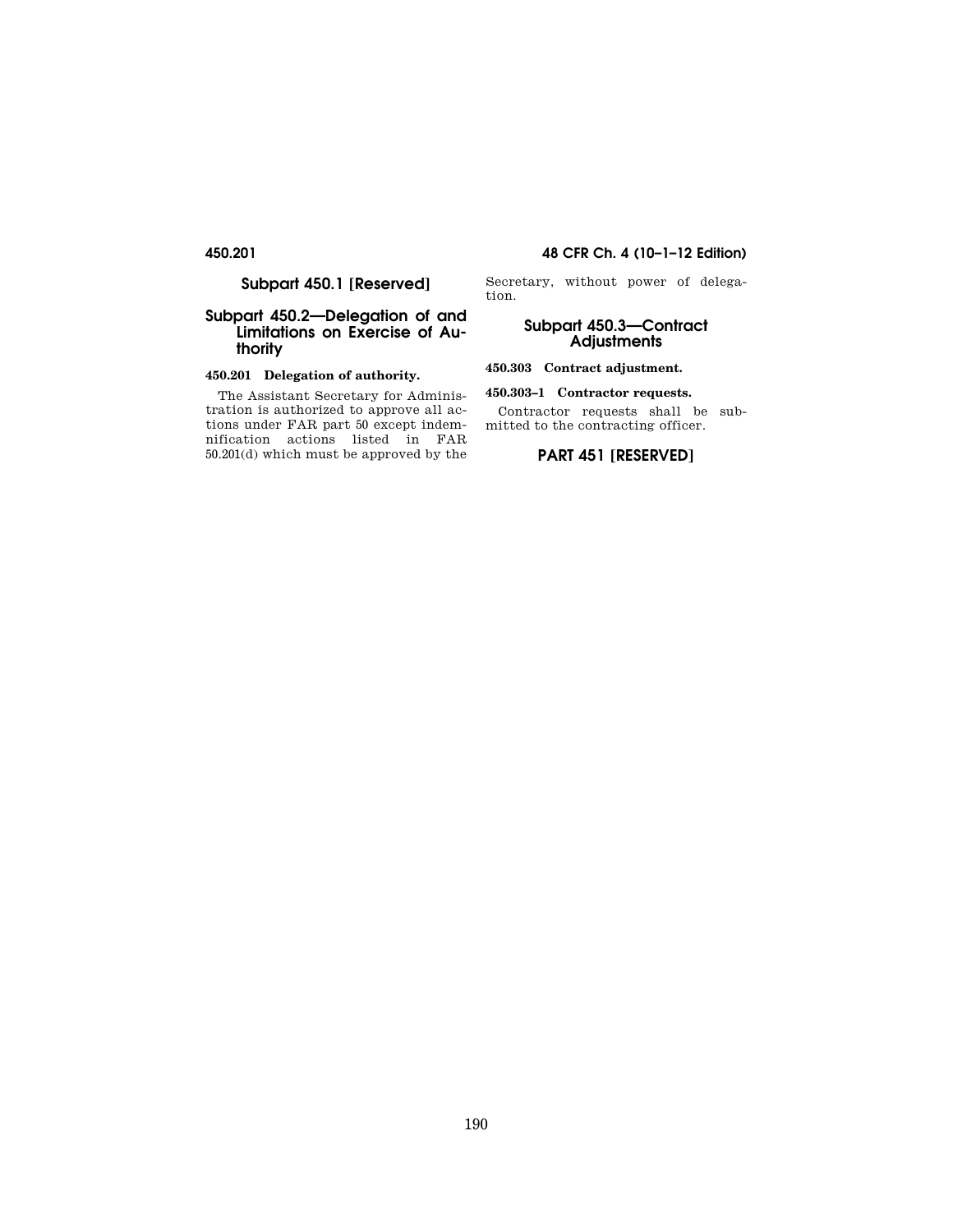# **SUBCHAPTER H—CLAUSES AND FORMS**

## **PART 452-SOLICITATION PROVI-**<br>SIONS AND CONTRACT **SIONS AND CONTRACT CLAUSES**

#### **Subpart 452.2—Texts of Provisions and Clauses**

Sec.

- 452.204–70 Inquiries.
- 452.211–70 Brand Name or Equal.
- 452.211–71 Equal Products Offered.
- of Work/Specifica-
- tions. 452.211–73 Attachments to Statement of Work/Specifications.
- 452.211–74 Period of Performance.
- 452.211–75 Effective Period of the Contract.
- 452.214–70 Award by Lot.
- 452.215–71 Instructions for the Preparation of Technical and Business Proposals.
- 452.215–72 Amendments to Proposals.
- 452.215–73 Post Award Conference.
- 452.216–70 Award Fee.
- 452.216–71 Base Fee and Award Fee Proposal. 452.216–72 Evaluation Quantities—Indefi-
- nite-Delivery Contract.
- 452.216–73 Minimum and Maximum Contract Amounts.
- 452.216–74 Ceiling Price.
- Letter Contract.
- 452.219–70 Size Standard and NAICS Code Information.
- 452.224–70 Confidentiality of Information.
- 452.226–70—452.226–72 [Reserved]
- 452.228–70 Alternative Forms of Security. 452.228–71 Insurance Coverage.
- 452.232–70 Reimbursement for Bond Premiums—Fixed-Price Construction Contracts.
- 452.236–70 Additive or Deductive Items. 452.236–71 Prohibition Against the Use of Lead-Based Paint.
- 452.236–72 Use of Premises.
- 452.236–73 Archaeological or Historic Sites.
- 452.236–74 Control of Erosion, Sedimentation, and Pollution.
- 452.236–75 Maximum Workweek—Construction Schedule.
- 452.236–76 Samples and Certificates.<br>452.236–77 Emergency Response.
- Emergency Response.
- 452.236–78 [Reserved]
- 452.236–79 Opted Timber Sale Road Requirements.
- 452.236–80 Firms Ineligible for Award—Construction.
- 452.237–70 Loss, Damage, Destruction or Repair.
- 452.237–71 Pre-Bid/Pre-Proposal Conference.
- Equipment Inspection Visit.
- 452.237–74 Key Personnel.
- 452.237–75 Restrictions Against Disclosure.
- 452.237–76 Progress Reporting.

452.237–78 Contracts with Consulting Firms for Services.

- 452.246–70 Inspection and Acceptance.
- 452.247–70 Delivery Location.
- 452.247–71 Marking Deliverables.
- 452.247–72 Packing for Domestic Shipment.
- 452.247–73 Packing for Overseas Shipment.

AUTHORITY: 5 U.S.C. 301 and 40 U.S.C. 486(c).

SOURCE: 61 FR 53646, Oct. 15, 1996, unless otherwise noted.

## **Subpart 452.2—Texts of Provisions and Clauses**

#### **452.204–70 Inquiries.**

As prescribed in 404.7001, insert the following provision:

#### INQUIRIES (FEB 1988)

Inquiries and all correspondence concerning this solicitation should be submitted in writing to the Contracting Officer. Offerors should contact only the Contracting Officer issuing the solicitation about any aspect of this requirement prior to contract award.

#### (End of provision)

#### **452.211–70 Brand Name or Equal.**

As prescribed in 411.171, insert the following provision:

#### BRAND NAME OR EQUAL (NOV 1996)

(As used in this provision, the term ''brand name'' includes identification of products by make and model.)

(a) If items called for by this solicitation have been identified by a ''brand name or equal'' description, such identification is intended to be descriptive, but not restrictive, and is to indicate the quality and characteristics of products that will be satisfactory. Offers of ''equal'' products (including products of the brand name manufacturer other than the one described by brand name) will be considered for award if such products are clearly identified in the offer (see clause 452.211–71) and are determined by the Contracting Officer to meet fully the salient characteristics requirements listed in the solicitation.

(b) Unless the offeror clearly indicates in its offer that it is offering an ''equal'' product, the offeror shall be considered as offering the brand name product(s) referenced in the solicitation.

 $(c)(1)$  If the offeror proposes to furnish an ''equal'' product or products, the brand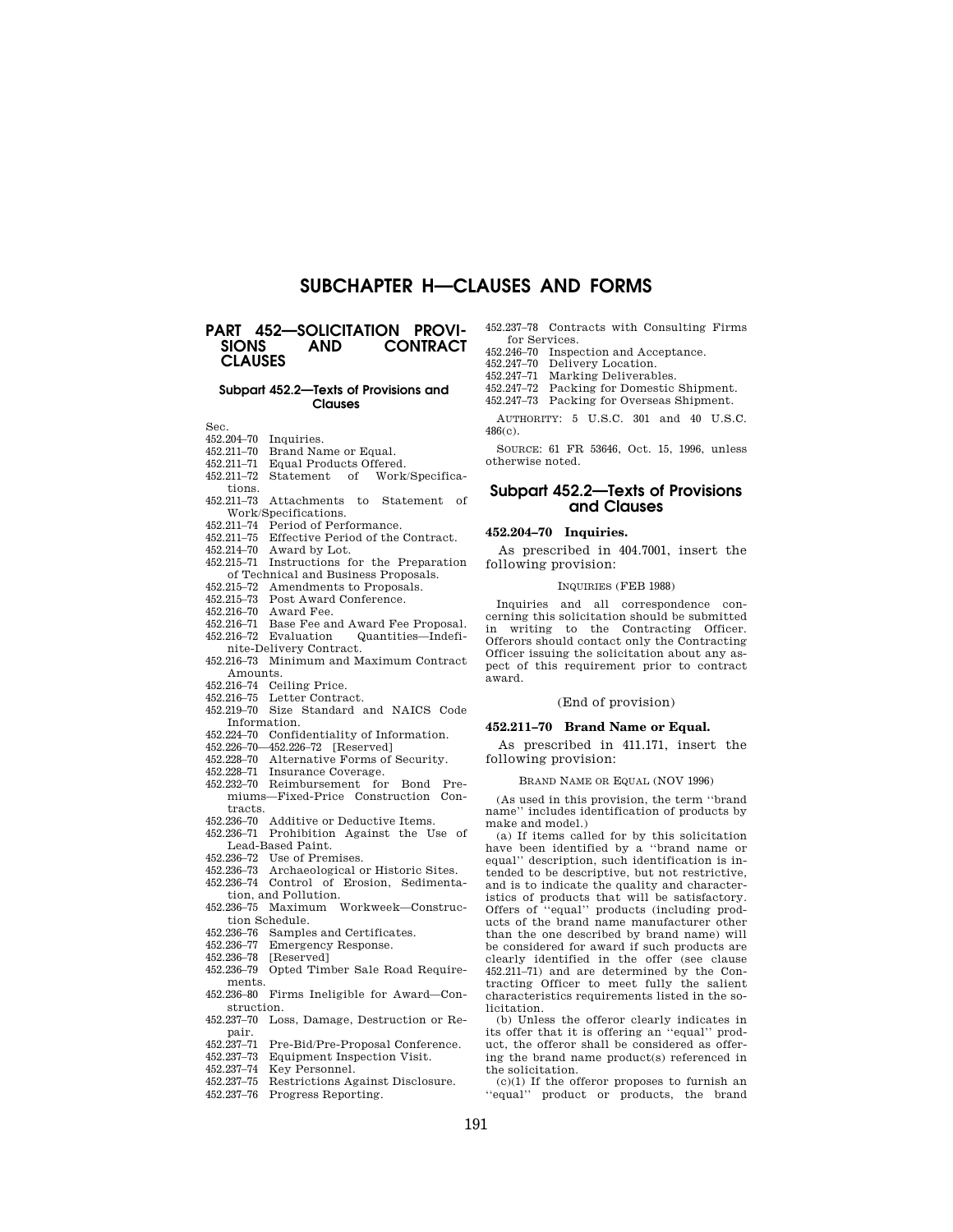name(s), if any, and any other required information about the product(s) to be furnished shall be inserted in the space provided in the solicitation. The evaluation of offers and the determination as to the equality of the product(s) offered shall be the responsibility of the Government and will be based on information furnished by the offeror or identified in its offer as well as other information reasonably available to the contracting activity. Caution to offerors: The contracting activity is not responsible for locating or securing any information which is not identified in the offer and is not reasonably available to the contracting activity. Accordingly, to assure that sufficient information is available, the offeror must furnish as a part of its offer all descriptive material (such as cuts, illustrations, drawings, or other information) necessary for the contracting activity to (i) determine whether the product offered meets the salient characteristics requirement of the solicitation, and (ii) establish exactly what the offeror proposes to furnish and what the Government would be binding itself to purchase by making an award. The information furnished may include specific reference to information previously furnished or to information otherwise available to the contracting activity.

(2) If an offeror proposes to modify a product so as to make it conform to the requirements of the solicitation, the offer shall include (i) a clear description of such proposed modifications and (ii) clearly marked descriptive material to show the proposed modifications.

#### (End of provision)

[61 FR 53646, Oct. 15, 1996. Redesignated at 63 FR 26996, May 15, 1998, as amended at 70 FR 50, Jan. 3, 2005]

#### **452.211–71 Equal Products Offered.**

As prescribed in 411.171, insert the following or substantially the same clause in solicitations seeking offers on a ''brand name or equal'' basis to allow offerors the opportunity to clearly identify the ''equal'' item being offered, and to illustrate how that item meets the salient characteristics requirements of the Government.

#### EQUAL PRODUCTS OFFERED (NOV 1996)

(a) Offerors proposing to furnish an ''equal'' product, in accordance with the ''Brand Name or Equal'' provision of this solicitation, shall provide the following information for each offered ''equal'' product: Contract Line Item Number (if any):

Brand Name or Equal Product identified by the Government in this solicitation:

## **452.211–71 48 CFR Ch. 4 (10–1–12 Edition)**

Offered Product Name:<br>Catalog Description or part number: Catalog Description or part number:

| Manufacturer's Name:    |  |
|-------------------------|--|
| Manufacturer's Address: |  |
|                         |  |

 $\lambda$  (b) Offerors are responsible for submitting all additional information on the above product necessary for the Contracting Officer to determine whether the product offered meets the ''brand name or equal'' product's salient characteristics listed in the solicitation.

#### (End of clause)

[61 FR 53646, Oct. 15, 1996. Redesignated at 63 FR 26996, May 15, 1998.]

#### **452.211–72 Statement of Work/Specifications.**

As prescribed in 411.171, insert the following clause:

### STATEMENT OF WORK/SPECIFICATIONS (FEB 1988)

The Contractor shall furnish the necessary personnel, material, equipment, services and facilities (except as otherwise specified), to perform the Statement of Work/Specifications referenced in Section J.

#### (End of clause)

[61 FR 53646, Oct. 15, 1996. Redesignated at 63 FR 26996, May 15, 1998.]

#### **452.211–73 Attachments to Statement of Work/Specifications.**

As prescribed in 411.171, insert the following clause:

#### ATTACHMENTS TO STATEMENT OF WORK/ SPECIFICATIONS (FEB 1988)

The attachments to the Statement of Work/Specifications listed in Section J are hereby made part of this solicitation and any resultant contract.

#### (End of clause)

[61 FR 53646, Oct. 15, 1996. Redesignated at 63 FR 26996, May 15, 1998.]

#### **452.211–74 Period of Performance.**

As prescribed in 411.404(a), insert the following clause:

#### PERIOD OF PERFORMANCE (FEB 1988)

The period of performance of this contract is from through  $\lambda^*$  $\overline{\phantom{a}}$  through  $\overline{\phantom{a}}$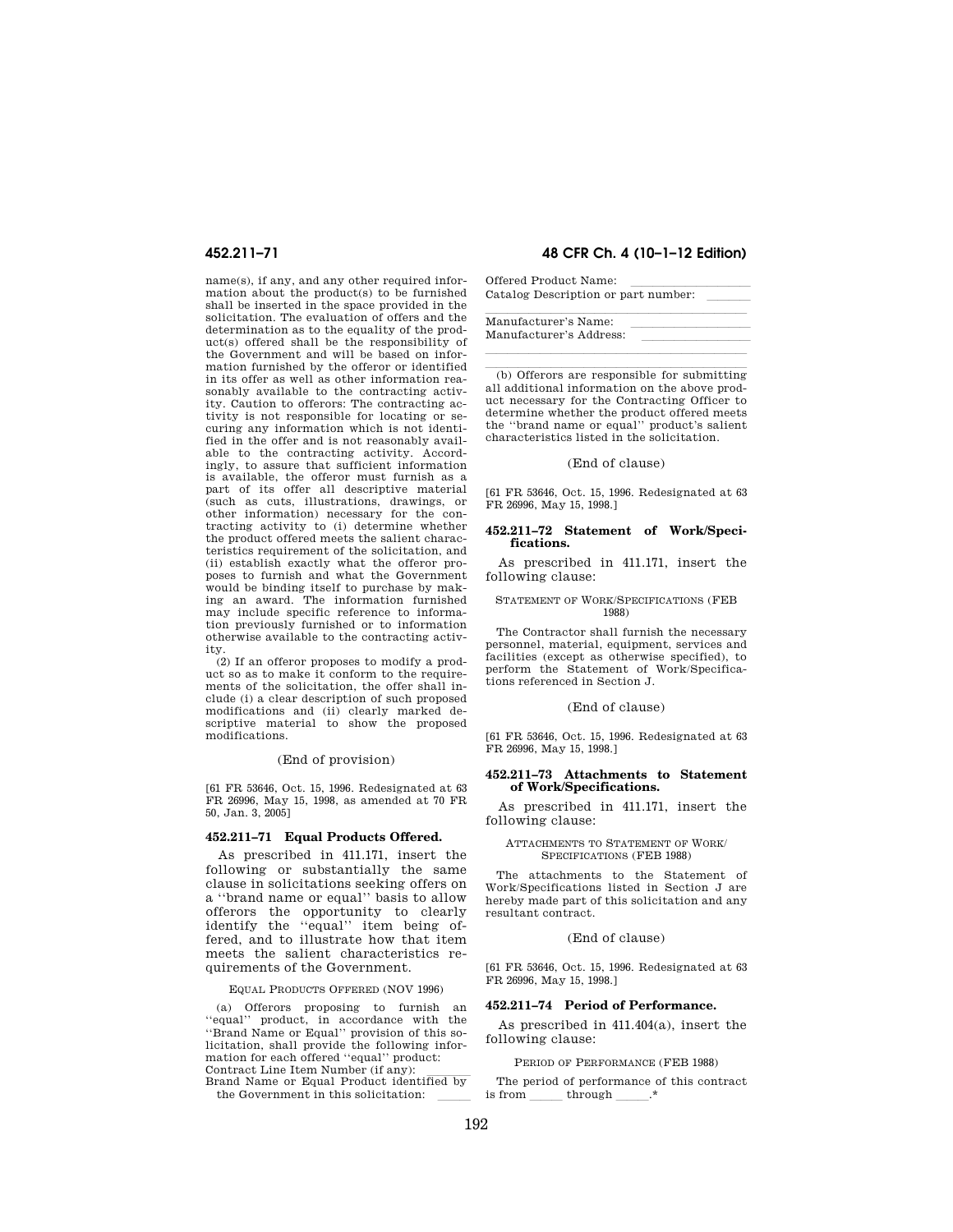## **Department of Agriculture 452.215–71**

### (End of clause)

\* *Contracting Officer shall insert the appropriate dates.* 

[61 FR 53646, Oct. 15, 1996. Redesignated at 63 FR 26996, May 15, 1998.]

#### **452.211–75 Effective Period of the Contract.**

As prescribed in 411.404(b), insert the following clause:

EFFECTIVE PERIOD OF THE CONTRACT (FEB 1988)

The effective period of this contract is from through  $.*$ through

#### (End of clause)

\* *Contracting Officer shall insert the appropriate dates.* 

[61 FR 53646, Oct. 15, 1996. Redesignated at 63 FR 26996, May 15, 1998.]

#### **452.214–70 Award by Lot.**

As prescribed in 414.201–6, insert a provision substantially as follows:

#### AWARD BY LOT (NOV 1996)

Subject to the Section L provision FAR 52.214–10, ''Contract Award—Sealed Bidding,'' award will generally be made to a single bidder on each entire lot. However, the Government reserves the right to award by item within any lot when the contracting officer determines that it is advantageous to the Government.

#### (End of provision)

#### **452.215–71 Instructions for the Preparation of Technical and Business Proposals.**

As prescribed in 415.209(a), insert a provision substantially as follows:

INSTRUCTIONS FOR THE PREPARATION OF TECH-NICAL AND BUSINESS PROPOSALS (SEP 1999)

(a) *General Instructions.* Proposals submitted in response to this solicitation shall be furnished in the following format with the numbers of copies as specified below.

(1) The proposal must include a technical proposal and business proposal. Each of the parts shall be separate and complete so that evaluation of one may be accomplished independently from evaluation of the other. The technical proposal must not contain reference to cost; however, resource information (such as data concerning labor hours and categories, materials, subcontracts, etc.) must be contained in the technical proposal

so that the contractor's understanding of the statement of work may be evaluated.

(2) Offerors may, at their discretion, submit alternate proposals or proposals which deviate from the requirement; provided, that an offeror also submit a proposal for performance of the work as specified in the statement of work. Any ''alternate'' proposal may be considered if overall performance would be improved or not compromised, and if it is in the best interest of the Government. Alternate proposals, or deviations from any requirement of this RFP, must be clearly identified.

(3) The Government will evaluate proposals in accordance with the evaluation criteria set forth in Section M of this RFP.

(4) Offerors shall submit their proposal(s) in the following format and the quantities specified:

(a)  $\bullet$  copies of the completed, signed offer (Sections A through K of the solicitation package)

(b)  $\overline{\phantom{0}}$   $\overline{\phantom{0}}$   $\overline{\phantom{0}}$  copies of the business/cost pro-(c) lll\* copies of the business/cost proposal

(b) *Technical Proposal Instructions.* The technical proposal will be used to make an evaluation and arrive at a determination as to whether the proposal will meet the requirements of the Government. Therefore, the technical proposal must present sufficient information to reflect a thorough understanding of the requirements and a detailed, description of the techniques, procedures and program for achieving the objectives of the specifications/statement of work. Proposals which merely paraphrase the requirements of the Government's specifications/ statement of work, or use such phrases as ''will comply'' or ''standard techniques will be employed'' will be considered unacceptable and will not be considered further. As a minimum, the proposal must clearly provide the following:

(*Contracting Officer shall identify in this section the minimum information required to evaluate each technical evaluation factor listed in Section M.*)

(c) *Business Proposal Instructions.* 

(1) Cost Proposal. In addition to any other requirements for

cost/pricing information required in clause FAR 52.215–20, Requirements for Cost or Pricing Data or Information Other Than Cost or Pricing Data (OCT 1997), the following is required:

(*Contracting Officer shall identify additional information required if appropriate.*)

(2) Business Proposal.

(a) Furnish financial statements for the last two years, including an interim statement for the current year, unless previously provided to the office issuing the RFP, in which case a statement as to when and where this information was provided may be furnished instead.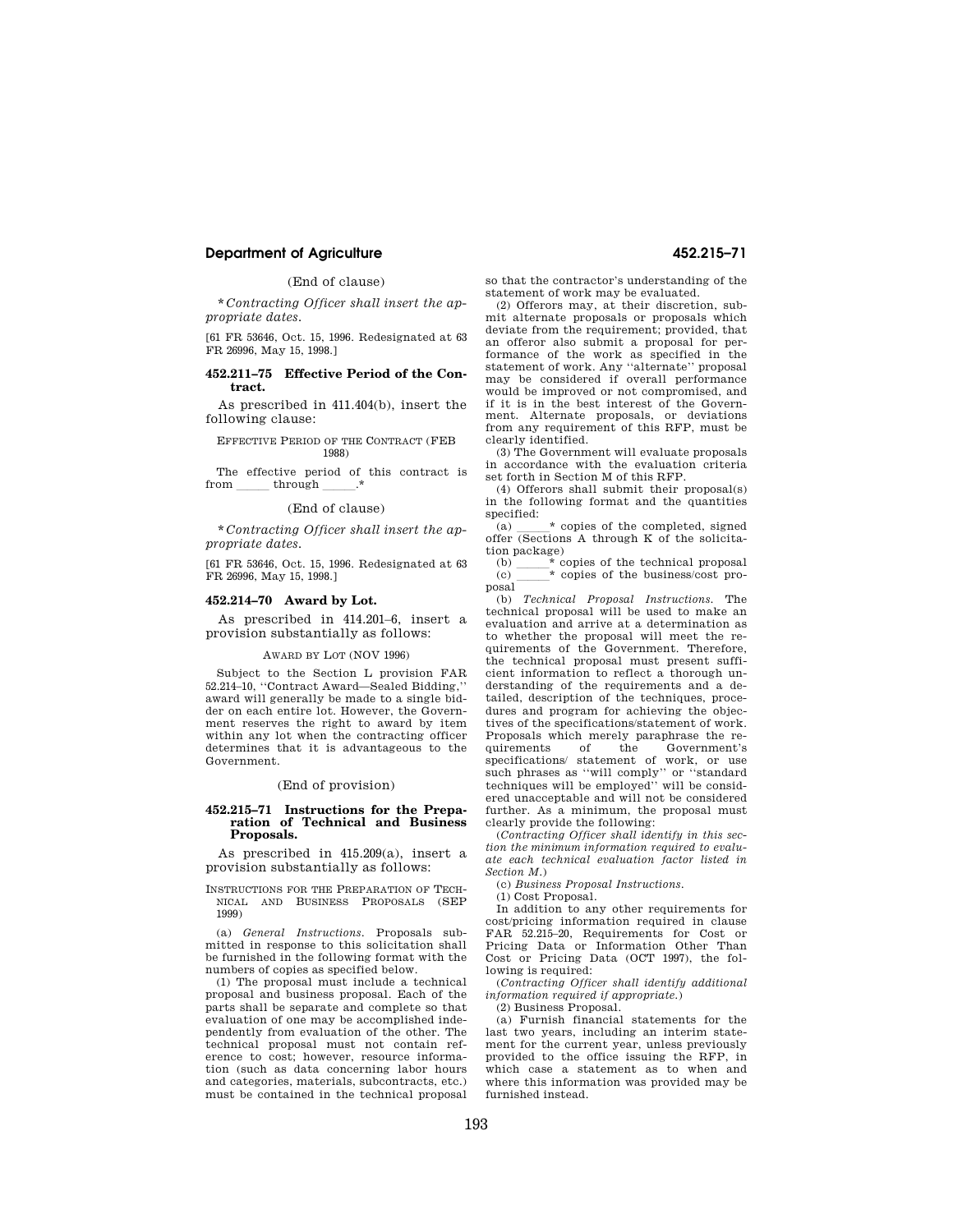(b) Specify the financial capacity, working capital and other resources available to perform the contract without assistance from any outside source.

(c) Provide the name, location, and intercompany pricing policy for other divisions, subsidiaries, parent company, or affiliated companies that will perform work or furnish materials under this contract.

#### (End of provision)

\**Contracting officer shall insert number of copies required.* 

[61 FR 53646, Oct. 15, 1996, as amended at 64 FR 52675, Sept. 30, 1999; 70 FR 50, Jan. 3, 2005]

#### **452.215–72 Amendments to Proposals.**

As prescribed in 415.209(b), insert the following provision:

AMENDMENTS TO PROPOSALS (FEB 1988)

Any changes to a proposal made by the offeror after its initial submittal shall be accomplished by replacement pages. Changes from the original page shall be indicated on the outside margin by vertical lines adjacent to the change. The offeror shall include the date of the amendment on the lower right corner of the changed pages.

#### (End of provision)

[61 FR 53646, Oct. 15, 1996, as amended at 64 FR 52675, Sept. 30, 1999]

#### **452.215–73 Post Award Conference.**

As prescribed in 415.570, insert a clause substantially as follows:

POST AWARD CONFERENCE (NOV 1996)

A post award conference with the successful offeror is required. It will be scheduled within  $\hfill \rule{2mm}{2mm}$   $\hspace{-1mm}^*$  days after the date of contract within \_\_\_\_\_\_\* days after the date of contract<br>award. The conference will be held at:  $\overline{\phantom{a}}$ 

#### (End of clause)

\* *Contracting officer to insert number of days and location.* 

[61 FR 53646, Oct. 15, 1996, as amended at 64 FR 52675, Sept. 30, 1999]

#### **452.216–70 Award Fee.**

As prescribed in 416.405, insert a clause substantially as follows:

#### AWARD FEE (FEB 1988)

The amount of award fee the Contractor earns, if any, is based on a subjective evaluation by the Government of the quality of the Contractor's performance in accordance with

## **452.215–72 48 CFR Ch. 4 (10–1–12 Edition)**

the award fee plan. The Government will determine the amount of award fee every  $\begin{array}{c} \hline \text{*} \text{ months beginning with} \quad \text{*}. \text{ The} \end{array}$  Fee Determination Official (FDO) will unilaterally determine the amount of award fee. The FDO's determination will be in writing to the Contractor and is not subject to the ''Disputes'' clause. The Government may unilaterally change the award fee plan at any time and will provide such changes in writing to the Contractor prior to the beginning of the applicable evaluation period. The Contractor may submit a voucher for the earned award fee. Available award fee not earned during one period does not carry over to subsequent periods.

#### (End of clause)

\* *Contracting Officer shall insert appropriate number of months.* 

\*\* *Contracting Officer shall insert appropriate date.* 

#### **452.216–71 Base Fee and Award Fee Proposal.**

As prescribed in 416.470, insert the following provision:

BASE FEE AND AWARD PROPOSAL (FEB 1988)

For the purpose of this solicitation, offerors shall propose a base fee of percent of the total estimated cost proposed. The award fee shall not exceed  $*$  percent of the total estimated cost.

#### (End of provision)

\* *Contracting Officer shall insert appropriate percentages.* 

#### **452.216–72 Evaluation Quantities—Indefinite-Delivery Contract.**

As prescribed in 416.506(a), insert a provision substantially as follows:

#### EVALUATION QUANTITIES—INDEFINITE-DELIVERY CONTRACT (FEB 1988)

To evaluate offers for award purposes, the Government will apply the offeror's proposed fixed-prices/rates to the estimated quantities included in the solicitation, and will add other direct costs if applicable.

#### (End of provision)

#### **452.216–73 Minimum and Maximum Contract Amounts.**

As prescribed in 416.506(b), insert the following clause: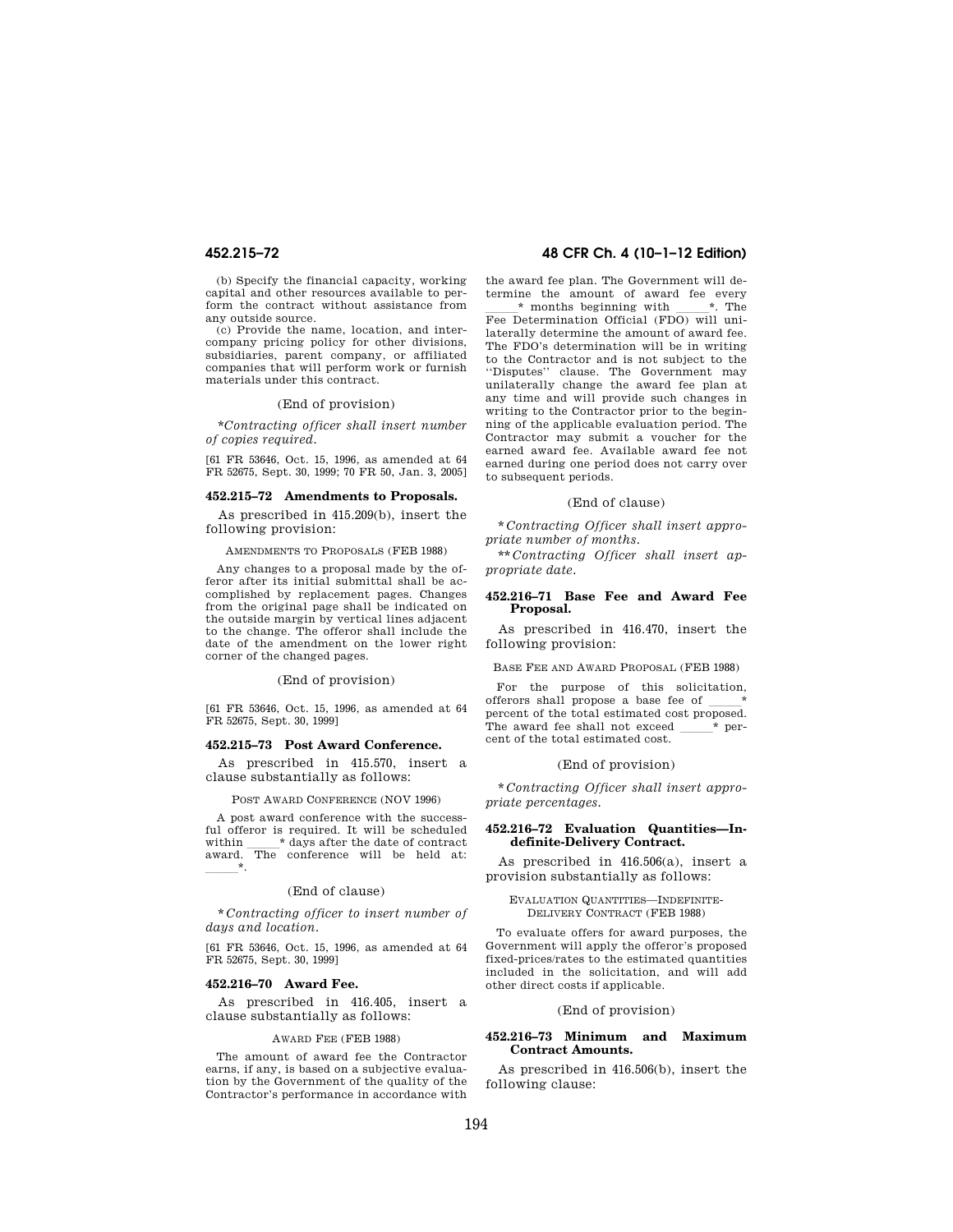#### **Department of Agriculture 452.224–70**

#### MINIMUM AND MAXIMUM CONTRACT AMOUNTS (FEB 1988)

During the period specified in FAR clause 52.216–18, ORDERING, the Government shall place orders totaling a minimum of but not in excess of  $*$ .

(End of clause)

\* *Contracting Officer shall insert appropriate quantity or dollar amounts.* 

#### **452.216–74 Ceiling Price.**

As prescribed in 416.670, insert the following clause:

#### CEILING PRICE (FEB 1988)

The ceiling price of this contract is<br> $\frac{*}{*}$ . The Contractor shall not make ex-\$lll\*. The Contractor shall not make ex-penditures or incur obligations in the performance of this contract which exceed the ceiling price specified herein, except at the Contractor's own risk.

(End of clause)

\**Contracting Officer shall insert appropriate dollar amount.* 

#### **452.216–75 Letter Contract.**

As prescribed in 416.603–4, insert the following clause:

#### LETTER CONTRACT (FEB 1988)

This contract replaces letter contract No.  $*$  dated  $*$  and all amendments  $*$  and all amendments thereto.

#### (End of clause)

\* *Contracting Officer shall insert number and date.* 

#### **452.219–70 Size Standard and NAICS Code Information.**

As prescribed in 419.508, insert the following provision:

#### SIZE STANDARD AND NAICS CODE INFORMATION (SEP 2001)

The North American Industrial Classification System Code(s) and business size standard(s) describing the products and/or services to be acquired under this solicitation are listed below:

Contract line item(s):  $\frac{\ }{1}$  MAICS Code \_\_\_\_\_\* Size Standard \_\_\_\_\_\_\*

#### (End of provision)

\* *Contracting Officer shall insert the appropriate data for each contract line item in the solicitation. The data entry line*  *may be duplicated as required to describe all of the contract line items or sub-items.* 

[61 FR 53646, Oct. 15, 1996, as amended at 66 FR 49317, Sept. 27, 2001]

#### **452.224–70 Confidentiality of Information.**

As prescribed in 424.104, insert a clause substantially as follows:

CONFIDENTIALITY OF INFORMATION (FEB 1988)

(a) Confidential information, as used in this clause, means—

(1) information or data of a personal nature, proprietary about an individual, or (2) information or data submitted by or pertaining to an organization.

(b) In addition to the types of confidential information described in (a)(1) and (2) above, information which might require special consideration with regard to the timing of its disclosure may derive from studies or research, during which public disclosure of primarily invalidated findings could create an erroneous conclusion which might threaten public health or safety if acted upon.

(c) The Contracting Officer and the Contractor may, by mutual consent, identify elsewhere in this contract specific information and/or categories of information which the Government will furnish to the Contractor or that the Contractor is expected to generate which is confidential. Similarly, the Contracting Officer and the Contractor may, by mutual consent, identify such confidential information from time to time during the performance of the contract. Failure to agree will be settled pursuant to the ''Disputes'' clause.

(d) If it is established that information to be utilized under this contract is subject to the Privacy Act, the Contractor will follow the rules and procedures of disclosure set forth in the Privacy Act of 1974, 5 U.S.C. 552a, and implementing regulations and policies, with respect to systems of records determined to be subject to the Privacy Act.

(e) Confidential information, as defined in (a)(1) and (2) above, shall not be disclosed without the prior written consent of the individual, institution or organization.

(f) Written advance notice of at least 45 days will be provided to the Contracting Officer of the Contractor's intent to release findings of studies or research, which have the possibility of adverse effects on the public or the Federal agency, as described in (b) above. If the Contracting Officer does not pose any objections in writing within the 45 day period, the Contractor may proceed with disclosure. Disagreements not resolved by the Contractor and Contracting Officer will be settled pursuant to the ''Disputes'' clause.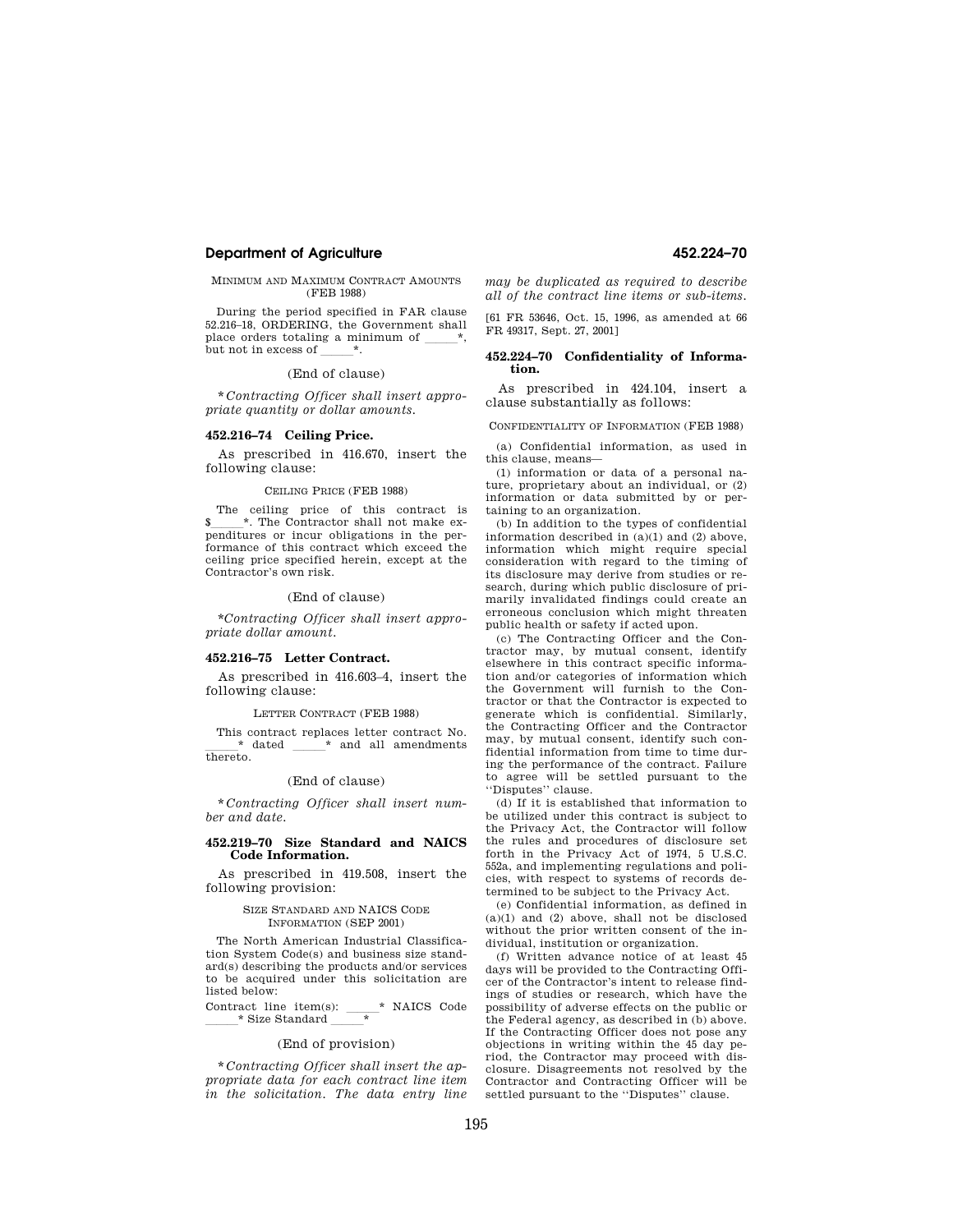(g) Whenever the Contractor is uncertain with regard to the proper handling of material under the contract, or if the material in question is subject to the Privacy Act or is confidential information subject to the provisions of this clause, the Contractor shall obtain a written determination from the Contracting Officer prior to any release, disclosure, dissemination, or publication.

(h) The provisions of paragraph (e) of this clause shall not apply when the information is subject to conflicting or overlapping provisions in other Federal, State or local laws.

#### (End of clause)

### **452.226–70—452.226–72 [Reserved]**

## **452.228–70 Alternative Forms of Security.**

As prescribed in 428.204–2, insert the following provision:

ALTERNATIVE FORMS OF SECURITY (NOV 1996)

If furnished as security, money orders, drafts, cashiers checks, or certified checks shall be drawn payable to:

#### (End of provision)

\* *Contracting Officer shall insert the name of the USDA contracting activity.* 

#### **452.228–71 Insurance Coverage.**

As prescribed in 428.310, insert the following clause:

#### INSURANCE COVERAGE (NOV 1996)

Pursuant to FAR clause 52.228–5, Insurance-Work on a Government Installation, the Contractor will be required to present evidence to show, as a minimum, the amounts of insurance coverage indicated below:

(a) Workers Compensation and Employer's Liability. The Contractor is required to comply with applicable Federal and State workers' compensation and occupational disease statutes. If occupational diseases are not compensable under those statutes, they shall be covered under the employer's liability section of the insurance policy, except when contract operations are so commingled with a Contractor's commercial operations that it would not be practical to require this coverage. Employer's liability coverage of at least \$100,000 shall be required, except in States with exclusive or monopolistic funds that do not permit worker's compensation to be written by private carriers.

(b) General Liability. The Contractor shall have bodily injury liability insurance coverage written on a comprehensive form of policy of at least \$500,000 per occurrence.

## **452.226–70—452.226–72 48 CFR Ch. 4 (10–1–12 Edition)**

(c) Automobile Liability. The Contractor shall have automobile liability insurance written on a comprehensive form of policy. The policy shall provide for bodily injury and property damage liability covering the operation of all automobiles used in connection with performing the contract. Policies covering automobiles operated in the United States shall provide coverage of at least \$200,000 per person and \$500,000 per occurrence for bodily injury and \$20,000 per occurrence for property damage or loss.

(d) Aircraft Public and Passenger Liability. When aircraft are used in connection with performing the contract, the Contractor shall have aircraft public and passenger liability insurance. Coverage shall be at least \$200,000 per person and \$500,000 per occurrence for bodily injury, other than passenger injury. Coverage for passenger injury shall be at least \$200,000 multiplied by the number of seats or passengers, whichever is greater.

#### (End of clause)

*Alternate I* (NOV 1996). As prescribed in 428.310, substitute the following paragraph (b), when additionally the contractor must have property damage liability coverage:

(b) General Liability. (1) The Contractor shall have bodily injury liability coverage written on a comprehensive form of policy of at least \$500,000 per occurrence.

(2) The Contractor shall have property damage liability insurance shall be required<br>in the amount of  $\_\_\_\ast$  per occurrence. in the amount of  $\frac{\ast}{\text{Contrating}}$  of ficer shall insert

\* *Contracting Officer shall insert amount required.* 

#### **452.232–70 Reimbursement for Bond**   $Preminus—Fixed-Price$ **tion Contracts.**

As prescribed in 432.111, insert the following clause:

REIMBURSEMENT FOR BOND PREMIUMS—FIXED-PRICE CONSTRUCTION CONTRACTS (NOV 1996)

The Contract Price includes the total amount for premiums that the Contractor attributes to the furnishing of performance and payment bonds required by the contract. Reimbursement for bond premiums under the clause at FAR 52.232–5, Payments Under Fixed-Price Construction, shall not cover any amount therefor not included in the contract price.

#### (End of clause)

[61 FR 53646, Oct. 15, 1996. Redesignated at 63 FR 26996, May 15, 1998, as amended at 70 FR 50, Jan. 3, 2005]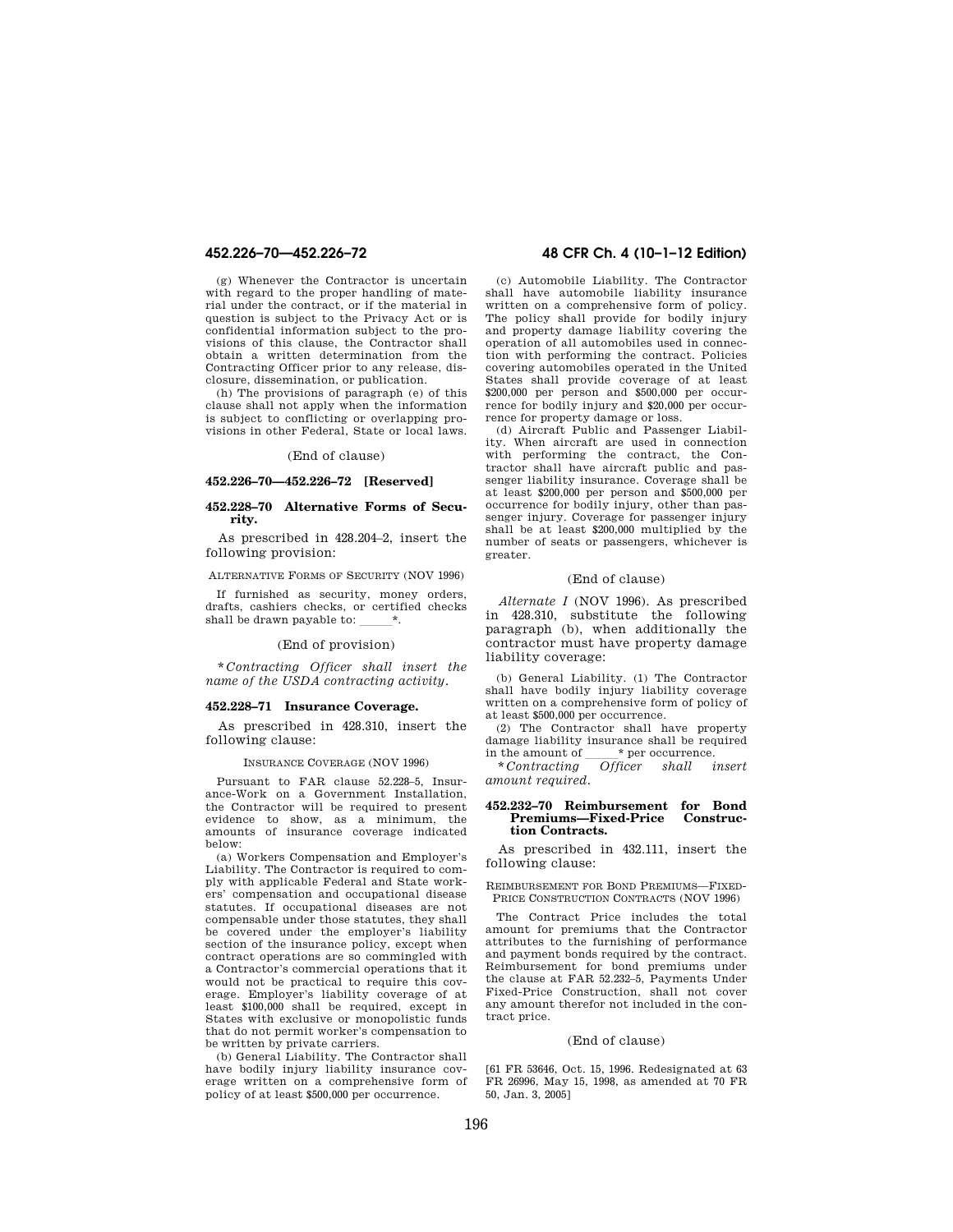## **Department of Agriculture 452.236–74**

#### **452.236–70 Additive or Deductive Items.**

As prescribed in 436.205, insert the following provision:

ADDITIVE OR DEDUCTIVE ITEMS (FEB 1988)

The low bidder for purposes of award shall be the conforming responsible bidder offering the low aggregate amount for the first or base bid item, plus or minus (in the order of priority listed in the schedule) those additive or deductive bid items providing the most features of the work within the funds determined by the government to be available before bids are opened. If addition of another bid item in the listed order of priority would make the award exceed such funds for all bidders, it shall be skipped and the next subsequent additive bid item in a lower amount shall be added if award therein can be made within such funds. For example, when the amount available is \$100,000 and a bidder's base bid and four successive additives are \$85,000, \$10,000, \$8,000, \$6,000, and \$4,000, the aggregate amount of the bid for purposes of award would be \$99,000 for the base bid plus the first and fourth additives, the second and third additives being skipped because of each of them would cause the aggregate bid to exceed \$100,000. In any case all bids shall be evaluated on the basis of the same additive or deductive bid items, determined as above provided. The listed order of priority need be followed only for determining the low bidder. After determination of the low bidder as stated, award in the best interests of the Government may be made on the selected first or base bid item and any combination of additive or deductive items for which funds are determined to be available at the time of the award, provided that award on such combination of bid items does not exceed the amount offered by any other conforming responsible bidder for the same combination of bid items.

#### (End of clause)

#### **452.236–71 Prohibition Against the Use of Lead-Based Paint.**

As prescribed in 436.571, insert the following clause:

#### PROHIBITION AGAINST THE USE OF LEAD-BASED PAINT (NOV 1996)

Neither the Contractor nor any subcontractor performing under this contract shall use paints containing more then 0.06 of 1 percent lead by weight (calculated as lead metal) in the total nonvolatile content of the paint, or the equivalent measure of lead in the dried film of paint already applied, or both.

(End of clause)

#### **452.236–72 Use of Premises.**

As prescribed in 436.572, insert the following clause:

## USE OF PREMISES (NOV 1996)

(a) Before any camp, quarry, borrow pit, storage, detour, or bypass site, other than shown on the drawings, is opened or operated on USDA land or lands administered by the USDA, the Contractor shall obtain written permission from the Contracting Officer. A camp is interpreted to include a campsite or trailer parking area of any employee working on the project for the Contractor.

(b) Unless excepted elsewhere in the contract, the Contractor shall (i) provide and maintain sanitation facilities for the work force at the site and (ii) dispose of solid waste in accordance with applicable Federal, State and local regulations.

#### (End of clause)

#### **452.236–73 Archaeological or Historic Sites.**

As prescribed in 436.573, insert the following clause:

#### ARCHAEOLOGICAL OR HISTORIC SITES (FEB 1988)

If a previously unidentified archaeological or historic site(s) is encountered, the Contractor shall discontinue work in the general area of the site(s) and notify the Contracting Officer immediately.

#### (End of clause)

## **452.236–74 Control of Erosion, Sedimentation, and Pollution.**

As prescribed in 436.574, insert the following clause:

#### CONTROL OF EROSION, SEDIMENTATION, AND POLLUTION (NOV 1996)

(a) Operations shall be scheduled and conducted to minimize erosion of soils and to prevent silting and muddying of streams, rivers, irrigation systems, and impoundments (lakes, reservoirs, etc.).

(b) Pollutants such as fuels, lubricants, bitumens, raw sewage, and other harmful materials shall not be discharged on the ground; into or nearby rivers, streams, or impoundments; or into natural or man-made channels. Wash water or waste from concrete or aggregate operations shall not be allowed to enter live streams prior to treatment by filtration, settling, or other means sufficient to reduce the sediment content to not more than that of the stream into which it is discharged.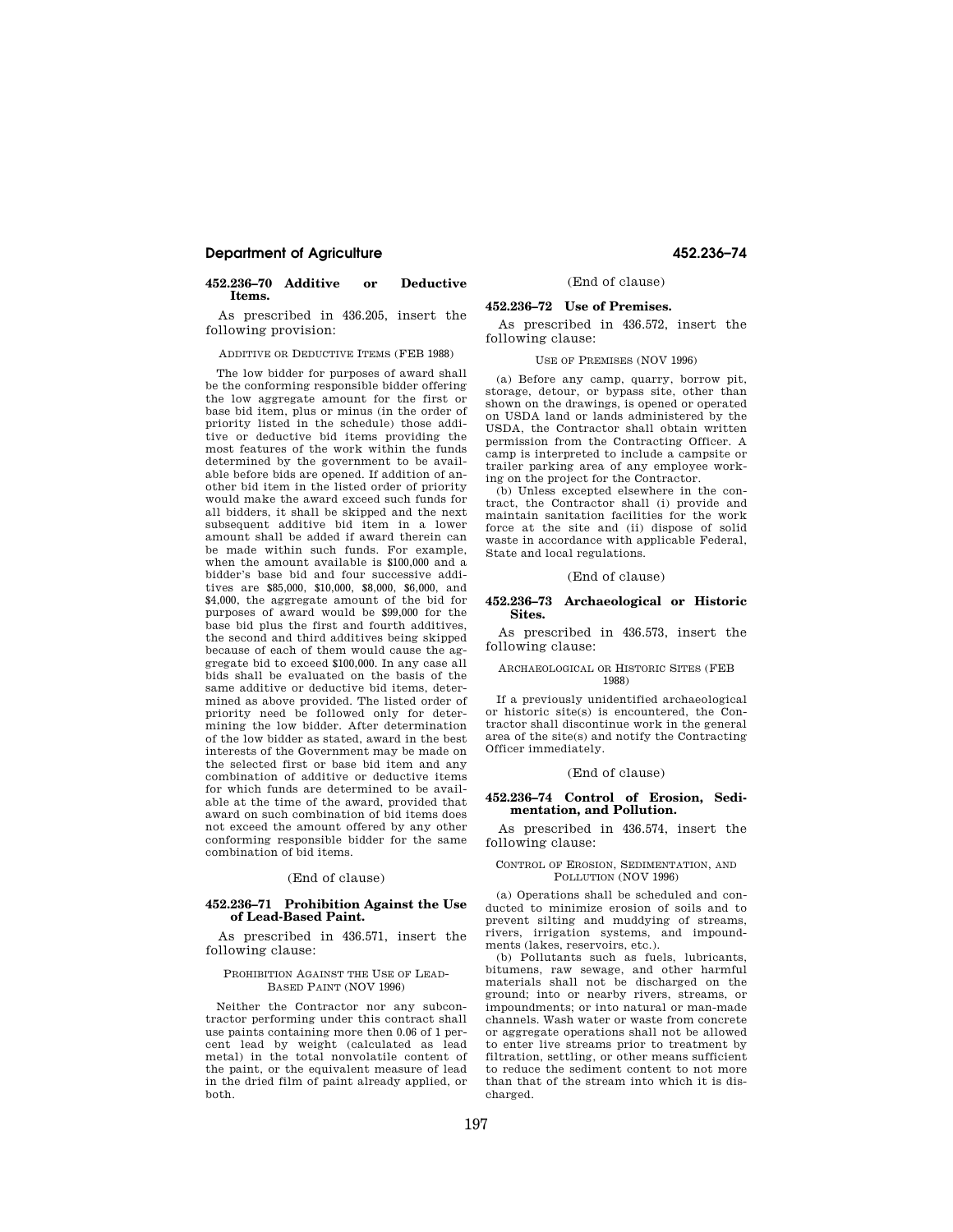(c) Mechanized equipment shall not be operated in flowing streams without written approval by the Contracting Officer.

#### (End of clause)

#### **452.236–75 Maximum Workweek—Construction Schedule.**

As prescribed in 436.575, insert the following clause:

#### MAXIMUM WORKWEEK—CONSTRUCTION SCHEDULE (NOV 1996)

Within sealendar days after receipt of a written request from the Contracting Officer, the Contractor must submit the following in writing for approval:

(a) A schedule as required by FAR clause 52.236–15, Schedules for Construction Contracts, and

(b) The hours (including the daily starting and stopping times) and days of the week the Contractor proposes to carry out the work.

The maximum workweek that will be approved is  $*$ .

#### (End of clause)

\* *Contracting Officer shall insert appropriate number of days and hours and/or days.* 

#### **452.236–76 Samples and Certificates.**

As prescribed in 436.576, insert the following clause:

SAMPLES AND CERTIFICATES (FEB 1988)

When required by the specifications or the Contracting Officer, samples, certificates, and test data shall be submitted after award of the contract, prepaid, in time for proper action by the Contracting Officer or his/her designated representative. Certificates and test data shall be submitted in triplicate to show compliance with materials and construction specified in the contract performance requirements.

Samples shall be submitted in duplicate by the Contractor, except as otherwise specified, to show compliance with the contract requirements. Materials or equipment for which samples, certifications or test data are required shall not be used in the work until approved in writing by the Contracting Officer.

#### (End of clause)

#### **452.236–77 Emergency Response.**

As prescribed in 436.577, the following clause may be used in Forest Service construction contracts:

## **452.236–75 48 CFR Ch. 4 (10–1–12 Edition)**

#### EMERGENCY RESPONSE (NOV 1996)

(a) *Contractor's Responsibility for Fire Fighting.* (1) The Contractor, under the provisions of FAR clause 52.236–9, Protection of Existing Vegetation, Structures, Equipment, Utilities, and Improvements, shall immediately extinguish all fires on the work site other than those fires in use as a part of the work.

(2) The Contractor may be held liable for all damages and for all costs incurred by the Government for labor, subsistence, equipment, supplies, and transportation deemed necessary to control or suppress a fire set or caused by the Contractor or the Contractor's agents or employees.

(b) *Contractor's Responsibility for Notification in Case of Fire.* The Contractor shall immediately notify the Government of any fires sighted on or in the vicinity of the work site.

(c) *Contractor's Responsibility for Responding to Emergencies.* When directed by the Contracting Officer, the Contractor shall allow the Government to temporarily use employees and equipment from the work site for emergency work (anticipated to be restricted to fire fighting). An equitable adjustment for the temporary use of employees and equipment will be made under the Changes clause, FAR 52.243–4.

### (End of clause)

#### **452.236–78 [Reserved]**

#### **452.236–79 Opted Timber Sale Road Requirements.**

As prescribed in 436.579, insert the following clause:

#### OPTED TIMBER SALE ROAD REQUIREMENTS (NOV 1996)

This contract is for the construction of timber sale road(s) which a timber purchaser has opted to have the Government construct. The Government is obligated to make these roads available to the timber purchaser by \*. Failure to make these roads available by this date could result in Government liability for delay to the timber purchaser for which the Contractor might become liable should the Contractor fail to complete this contract within the specified and allowed contract time.

#### (End of clause)

\* *Contracting Officer shall insert appropriate date.* 

#### **452.236–80 Firms Ineligible for Award—Construction.**

As prescribed in 436.670, insert the following clause: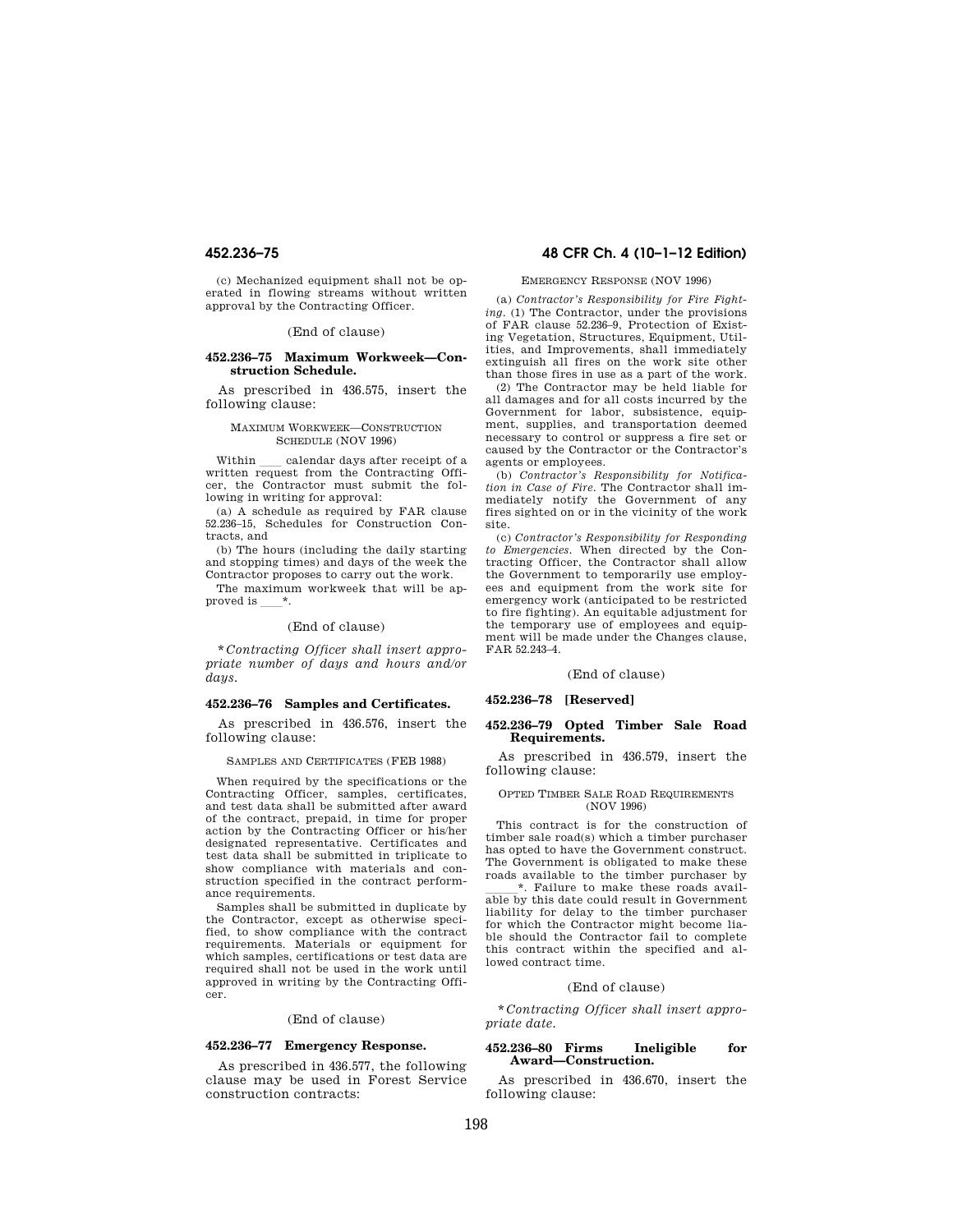#### **Department of Agriculture 452.237–73**

#### FIRMS INELIGIBLE FOR AWARD—CONSTRUCTION (NOV 1996)

The firm(s) and its subsidiaries or affiliates signatory to this contract shall be ineligible for award of any construction contract resulting from the design work performed under this contract.

#### (End of clause)

#### **452.237–70 Loss, Damage, Destruction or Repair.**

 $(a)$  As prescribed in  $437.110(a)$ , insert a clause substantially as follows:

#### LOSS, DAMAGE, DESTRUCTION OR REPAIR (FEB 1988)

(a) For equipment furnished under this contract without operator, the Government will assume liability for any loss, damage or destruction of such equipment, not to exceed a total of \$ \* except that no reimbursement will be made for loss, damage or destruction due to (1) ordinary wear or tear, (2) mechanical failure, or (3) the fault or negligence of the Contractor or the Contractor's agents or employees.

(b) For equipment furnished under this contract with operator, the Government shall not be liable for any loss, damage or destruction of such equipment, except for loss, damage or destruction resulting from the negligent or wrongful act(s) of Government employee(s) while acting within the scope of their employment.

(c) All repairs to equipment furnished under this contract shall be made by the Contractor and reimbursement, if any, shall be determined in accordance with (a) or (b) above. Repairs shall be made promptly and equipment returned to use within \_\_\_\_\_\*\*<br>hours. In lieu of repairing equipment, the Contractor may furnish similar replacement equipment within the time specified. The Contractor may authorize the Government to make repairs upon the request of the Contracting Officer. In such case, the Contractor will be billed for labor and parts costs.

#### (End of clause)

\* *Contracting Officer shall insert amount available in current funds to cover potential liability.* 

\*\* *Contracting Officer shall insert appropriate number of hours.* 

#### **452.237–71 Pre-Bid/Pre-Proposal Conference.**

As prescribed in 437.110(b), insert a provision substantially as follows:

#### PRE-BID/PRE-PROPOSAL CONFERENCE (FEB 1988)

(a) The Government is planning a pre-bid/ pre-proposal conference, during which potential offerors may obtain a better understanding of the work required.

(b) Offerors are encouraged to submit all questions in writing at least five (5) days prior to the conference. Questions will be considered at any time prior to or during the conference; however, offerors will be asked to confirm verbal questions in writing. Subsequent to the conference, an amendment to the solicitation containing an abstract of the questions and answers, and a list of attendees, will be disseminated.

(c) In order to facilitate conference preparations, it is requested that the person named on the Standard Form 33 of this solicitation be contacted and advised of the number of persons who will attend.

(d) The Government assumes no responsibility for any expense incurred by an offeror prior to contract award.

(e) Offerors are cautioned that, notwithstanding any remarks or clarifications given at the conference, all terms and conditions of the solicitation remain unchanged unless they are changed by amendment to the solicitation. If the answers to conference questions, or any solicitation amendment, create ambiguities, it is the responsibility of the offeror to seek clarification prior to submitting an offer.

(f) The conference will be held:

| Date:     |  |  |  |
|-----------|--|--|--|
| Time:     |  |  |  |
| Location: |  |  |  |
|           |  |  |  |

#### (End of clause)

### **452.237–73 Equipment Inspection Visit.**

As prescribed in 437.110(c), insert the following provision:

EQUIPMENT INSPECTION VISIT (FEB 1988)

Offerors are urged and expected to inspect the equipment on which maintenance or repairs are to be performed and to satisfy themselves regarding all conditions that may affect the cost of contract performance, to the extent that the information is reasonably obtainable. In no event shall failure to inspect the equipment constitute grounds for a claim after contract award.

Offerors are invited to inspect the at  $*$  by telephoning  $*$  on  $*$  by telephoning  $\equiv$ for an appointment.

### (End of clause)

\* *Contracting Officer shall insert appropriate data.*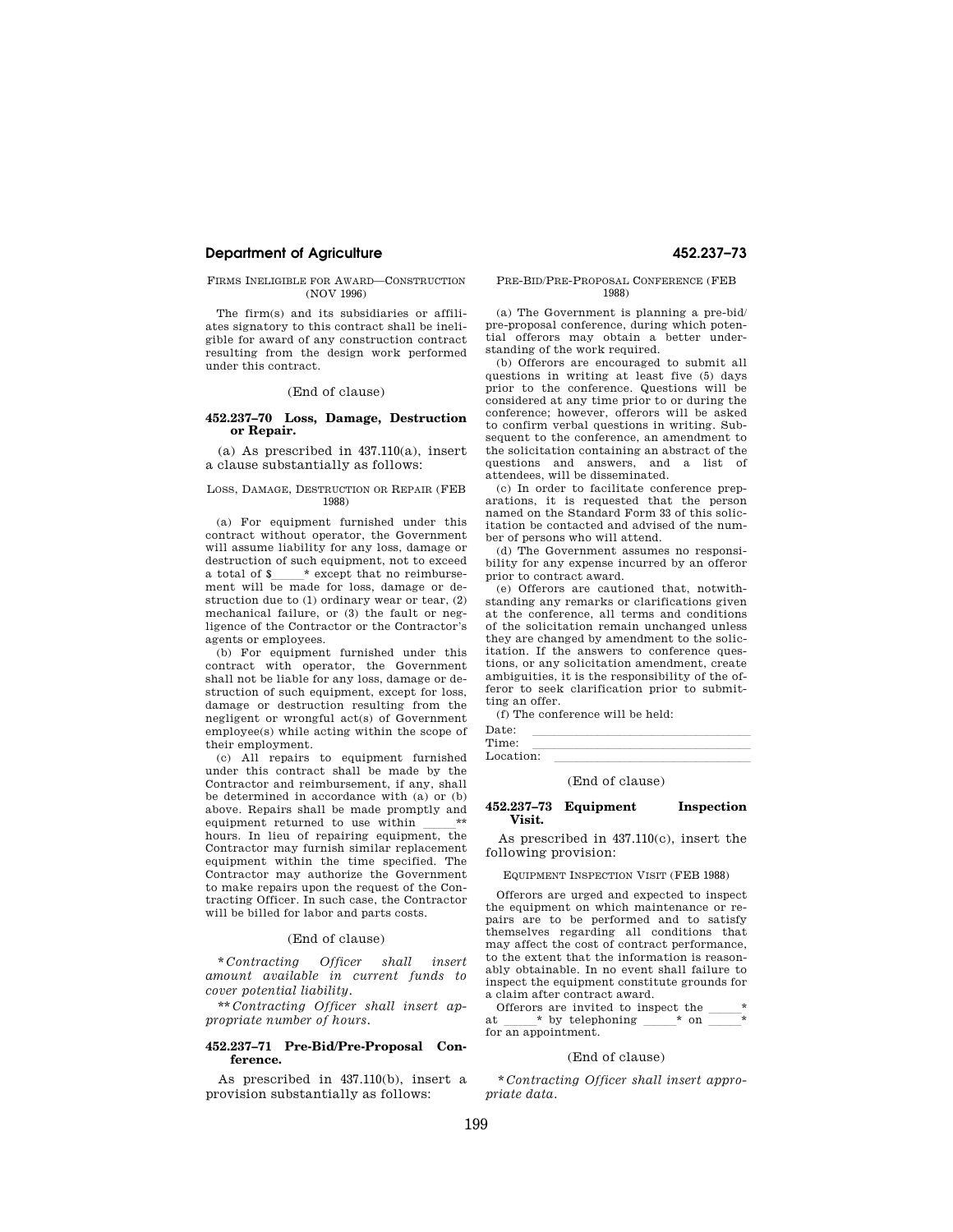#### **452.237–74 Key Personnel.**

As prescribed in 437.110(d), insert a clause substantially as follows:

#### KEY PERSONNEL (FEB 1988)

(a) The Contractor shall assign to this contract the following key personnel:

(b) During the first ninety (90) days of performance, the Contractor shall make no substitutions of key personnel unless the substitution is necessitated by illness, death, or termination of employment. The Contractor shall notify the Contracting Officer within 15 calendar days after the occurrence of any of these events and provide the information required by paragraph (c) below. After the initial 90-day period, the Contractor shall submit the information required by paragraph (c) to the Contracting Officer at least 15 days prior to making any permanent substitutions.

(c) The Contractor shall provide a detailed explanation of the circumstances necessitating the proposed substitutions, complete resumes for the proposed substitutes, and any additional information requested by the Contracting Officer. Proposed substitutes should have comparable qualifications to those of the persons being replaced. The Contracting Officer will notify the Contractor within 15 calendar days after receipt of all required information of the decision on substitutions. The contract will be modified to reflect any approved changes of key personnel.

#### (End of clause)

#### **452.237–75 Restrictions Against Disclosure.**

As prescribed in 437.110(e), insert a clause substantially as follows:

#### RESTRICTIONS AGAINST DISCLOSURE (FEB 1988)

(a) The Contractor agrees, in the performance of this contract, to keep all information contained in source documents or other media furnished by the Government in the strictest confidence. The Contractor also agrees not to publish or otherwise divulge such information in whole or in part in any manner or form, or to authorize or permit others to do so, taking such reasonable measures as are necessary to restrict access to such information while in the Contractor's possession, to those employees needing such information to perform the work provided herein, *i.e.,* on a ''need to know'' basis. The Contractor agrees to immediately notify in writing, the Contracting Officer, named herein, in the event that the Contractor determines or has reason to suspect a breach of this requirement.

## **452.237–74 48 CFR Ch. 4 (10–1–12 Edition)**

(b) The Contractor agrees not to disclose any information concerning the work under this contract to any persons or individual unless prior written approval is obtained from the Contracting Officer. The Contractor agrees to insert the substance of this clause in any consultant agreement or subcontract hereunder.

#### (End of clause)

#### **452.237–76 Progress Reporting.**

As prescribed in 437.270(a), insert a clause substantially as follows:

#### PROGRESS REPORTING (FEB 1988)

The Contractor shall submit a progress re-<br>ort \*, covering work accomplished port \_\_\_\_\_\_\*, covering work accomplished<br>during that period of the contract performance. The progress report shall be brief and factual and shall be prepared in accordance with the following format:

(a) A cover page containing:

(1) Contract number and title;

(2) Type of report, sequence number of report, and period of performance being reported;

(3) Contractor's name and address;

(4) Author(s); and

(5) Date of report.

(b) Section I—An introduction covering the purpose and scope of the contract effort. This shall be limited to one paragraph in all but the first and final month's narrative.

(c) Section II—A description of overall progress plus a separate description of each task or other logical segment of work on which effort was expended during the report period. The description shall include pertinent data and/or graphs in sufficient detail to explain any significant results achieved.

(d) Section III—A description of current technical or substantive performance, and any problem(s) which may impede performance along with proposed corrective action.

(e) Section IV—A planning schedule shall be included with the first progress report for all assigned tasks required under the contract, along with the estimated starting and completion dates for each task. The planning schedule shall be updated and submitted with each subsequent technical progress report, including an explanation of any difference between actual progress and planned progress, why the differences have occurred, and—if behind planned progress—what corrective steps are planned.

(f) Section V—If applicable, financial information shall be submitted for each major task or line item cost.

Data shall include:

(1) The total estimated cost budgeted (fee excluded).

(2) The estimated cost expended during the current reporting period.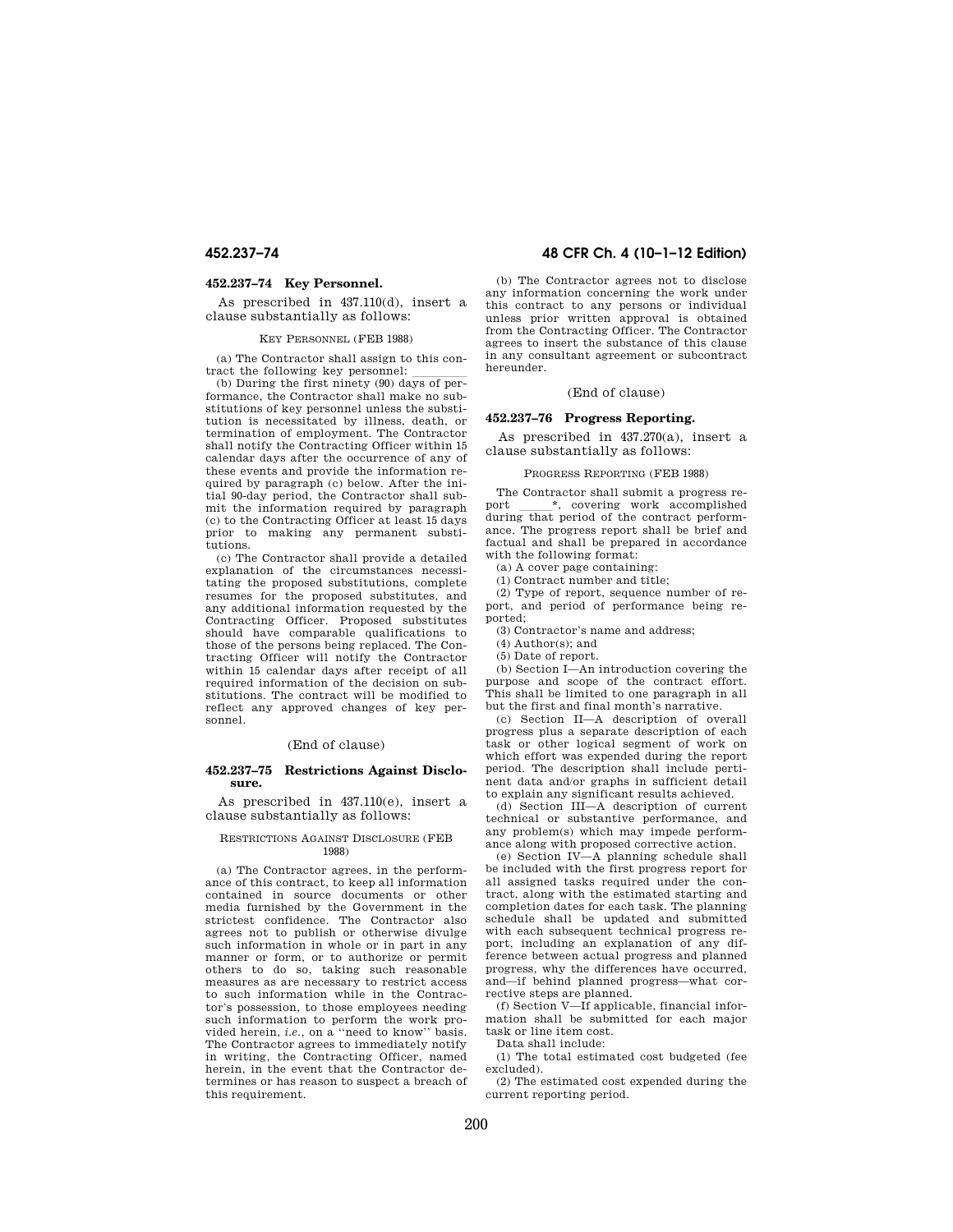## **Department of Agriculture Pt. 453 Pt. 453**

(3) Identification of direct labor hours of prime contractor and subcontractor(s) and/or consultant(s), if applicable.

(4) Total project to-date expenditures. (5) Total remaining funds.

#### (End of clause)

\* *Contracting Officer shall insert frequency of reporting requirement.* 

#### **452.237–78 Contracts with Consulting Firms for Services.**

As prescribed in 437.270(b), insert a clause substantially as follows:

#### CONTRACTS WITH CONSULTING FIRMS FOR SERVICES (FEB 1988)

Offerors are specifically cautioned that any firm(s) receiving a contract award to provide the services described herein will be prohibited from competing for or receiving a follow-on contract to perform

#### (End of clause)

\* *Contracting Officer shall insert the appropriate information.* 

#### **452.246–70 Inspection and Acceptance.**

As prescribed in 446.370, insert the following clause:

INSPECTION AND ACCEPTANCE (FEB 1988)

(a) The Contracting Officer or the Contracting Officer's duly authorized representative will inspect and accept the supplies and/or services to be provided under this contract.

(b) Inspection and acceptance will be performed at:

#### (End of clause)

\* *Contracting Officer shall insert appropriate identifying data.* 

*Alternate I* (FEB 1988). As prescribed in 446.370, substitute a paragraph (b) and add a paragraph (c):

(b) Inspection will be performed at:  $\,$ (c) Acceptance will be performed at:  $\overline{\phantom{a}}$ .\*

(End of clause)

## **452.247–70 Delivery Location.**

As prescribed in 447.302, insert a clause substantially as follows:

#### DELIVERY LOCATION (FEB 1988)

Shipment of deliverable items, other than reports, shall be to:

(End of clause)

\* *Contracting Officer shall insert appropriate identifying data.* 

## **452.247–71 Marking Deliverables.**

As prescribed in 447.305–10(a), insert a clause substantially as follows:

#### MARKING DELIVERABLES (FEB 1988)

(a) The contract number shall be placed on or adjacent to all exterior mailing or shipping labels of deliverable items called for by the contract.

(b) Mark deliverables, except reports, for:  $-\cdot$ \*

#### (End of clause)

\* *Contracting Officer shall insert the appropriate information.* 

#### **452.247–72 Packing for Domestic Shipment.**

As prescribed in 447.305–10(b), insert the following clause:

PACKING FOR DOMESTIC SHIPMENT (FEB 1988)

Material shall be packed for shipment in such a manner that will insure acceptance by common carriers and safe delivery at destination. Containers and closures shall comply with the Interstate Commerce Commission regulations, Uniform Freight Classification Rules, or regulations of other carriers as applicable to the mode of transportation.

#### (End of clause)

#### **452.247–73 Packing for Overseas Shipment.**

As prescribed in 447.305–10(c), insert the following clause:

PACKING FOR OVERSEAS SHIPMENT (FEB 1988)

Supplies shall be packed for overseas shipment in accordance with the best commercial export practice suitable for water movement to arrive undamaged at ultimate destination.

(End of clause)

## **PART 453—FORMS**

Sec.

453.000 Scope of part.

#### **Subpart 453.1—General**

453.103 Exceptions.

453.108 Recommendations concerning forms.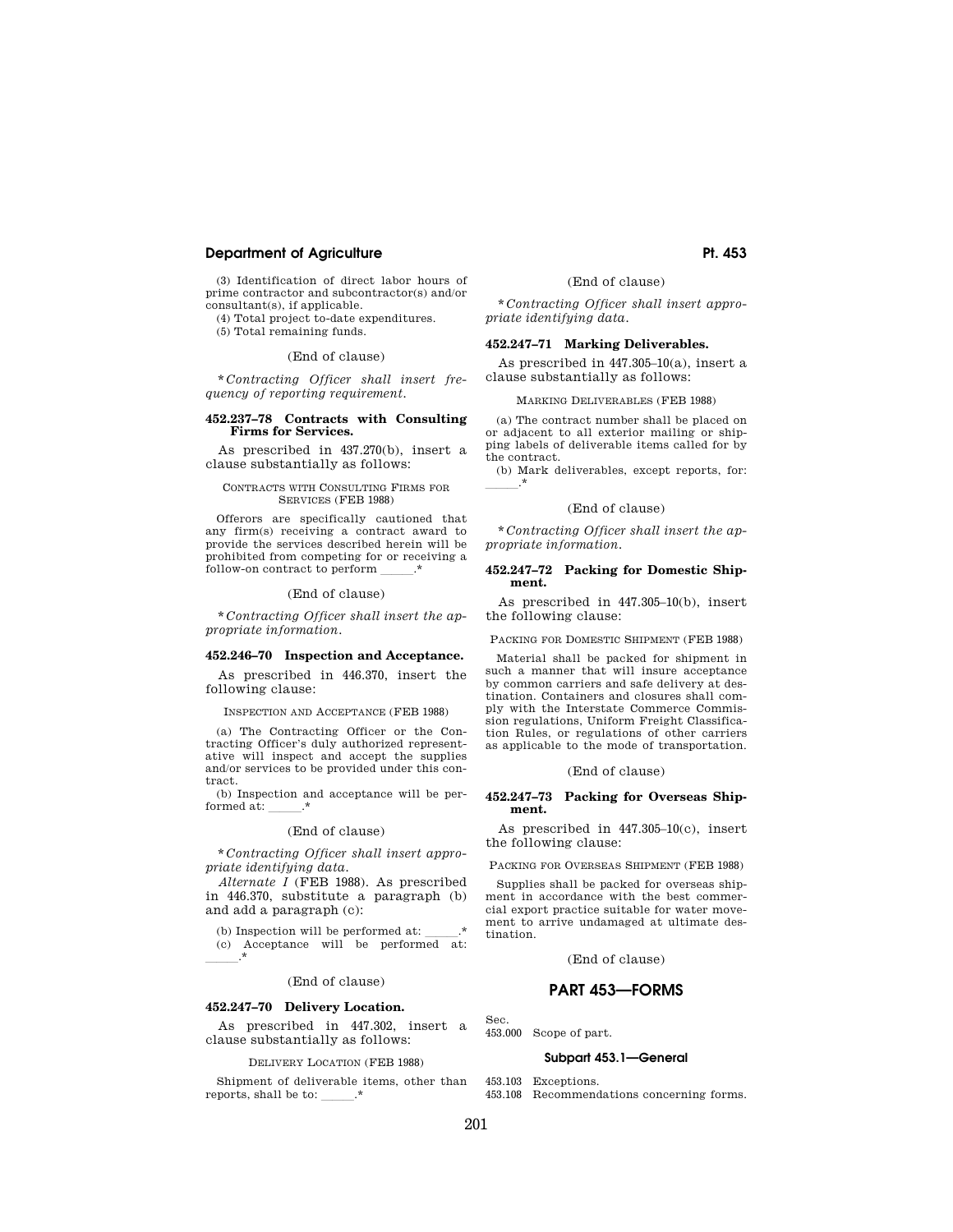#### **Subpart 453.2—Prescription of Forms**

453.200 Scope of subpart.

453.213 Simplified Acquisition and other simplified purchase procedures (AD–838).

453.270 Request for contract action (AD– 700).

## **Subpart 453.3—Illustrations of Forms**

453.300 Scope of subpart.

453.303 Agency forms.

453.303–700 Procurement Request (AD–700). 453.303–838 Purchase Order (AD–838).

AUTHORITY: 5 U.S.C. 301 and 40 U.S.C. 486(c).

SOURCE: 61 FR 53646, Oct. 15, 1996, unless otherwise noted.

## **453.000 Scope of part.**

This part:

(a) Prescribes USDA (AD) forms for use in acquisition,

(b) Contains requirements and information generally applicable to AD forms and forms prescribed by FAR part 53, and

(c) Illustrates AD forms.

## **Subpart 453.1—General**

#### **453.103 Exceptions.**

(a) The contracting officer shall submit a request for exceptions to forms prescribed in FAR part 53 through the head of the contracting activity (HCA) to the Senior Procurement Executive (SPE) for referral to the GSA.

(b) Requests for exceptions to AD forms prescribed in part 453 shall be handled as individual or class deviations, as appropriate (see subpart 401.4).

#### **453.108 Recommendations concerning forms.**

Contracting officers shall submit recommendations for new forms or to revise, eliminate, or consolidate forms prescribed by FAR part 53 and part 453 through the HCA to the SPE.

## **453.000 48 CFR Ch. 4 (10–1–12 Edition)**

## **Subpart 453.2—Prescription of Forms**

## **453.200 Scope of subpart.**

This subpart prescribes USDA (AD) forms for use in acquisition. Consistent with the approach used in FAR subpart 53.2, this subpart is arranged by subject matter, in the same order as, and keyed to, the parts of the AGAR in which the form usage requirements are addressed.

#### **453.213 Simplified Acquisition and other simplified purchase procedures (AD–838).**

Form AD–838, *Purchase Order,* is prescribed for use as a Simplified Acquisition Procedure/delivery order/task order document in lieu of OF 347 and OF 348, except that use of the OF 347 and OF 348 is authorized when utilizing the USDA Integrated Acquisition System (See 413.307).

[70 FR 50, Jan. 3, 2005]

#### **453.270 Request for contract action (AD–700).**

Form AD–700, *Procurement Request,*  may be used as a contract requisition document by contracting activities in USDA.

## **Subpart 453.3—Illustrations of Forms**

#### **453.300 Scope of subpart.**

This subpart contains illustrations of USDA (AD) forms for use in acquisitions. Forms are not illustrated in the FEDERAL REGISTER or Code of Federal Regulations. Individual copies may be obtained from any USDA contracting activity or the office of the SPE.

#### **453.303 Agency forms.**

#### **453.303–700 Procurement Request (AD–700).**

**453.303–838 Purchase Order (AD–838).**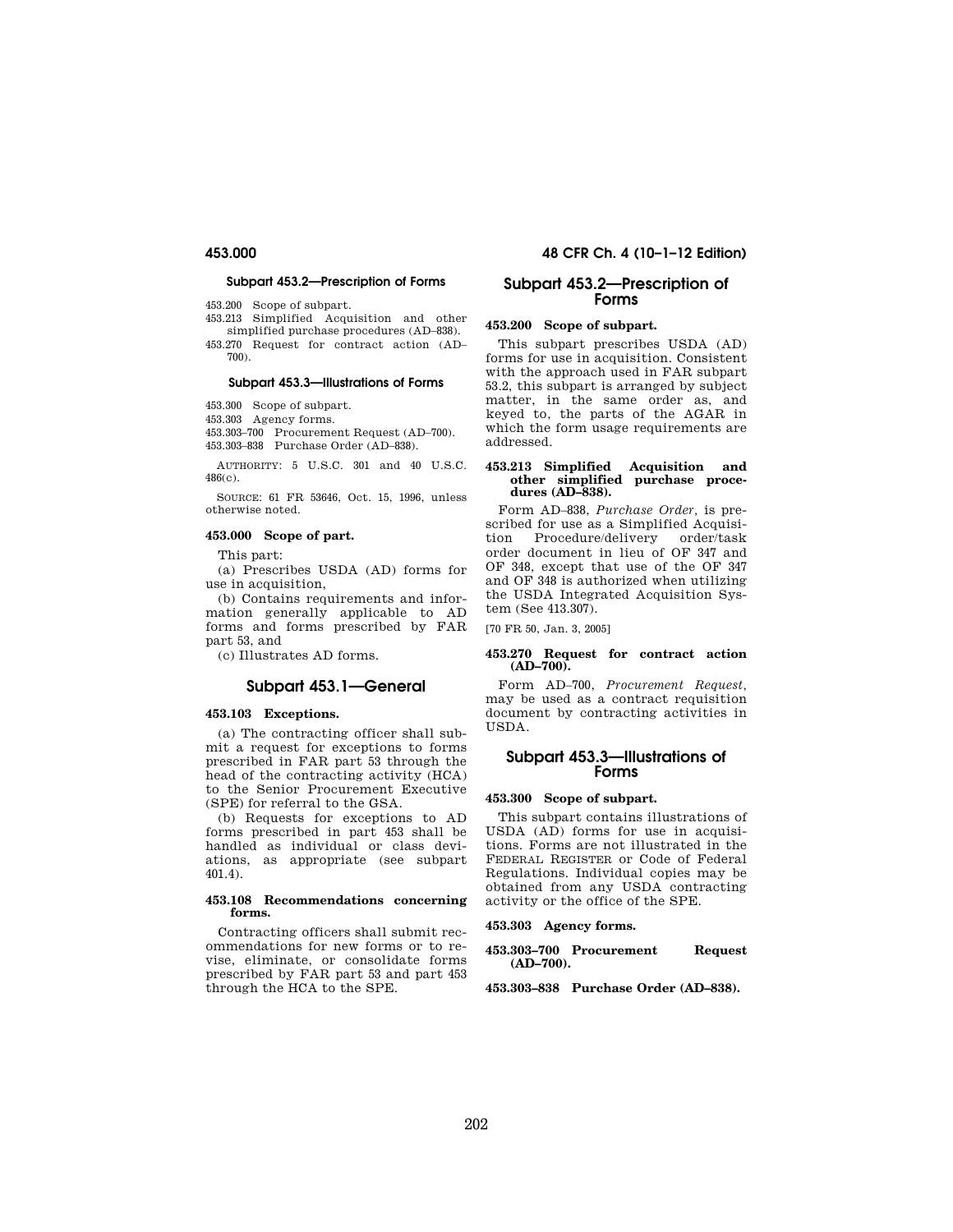# **SUBCHAPTER I—FOOD ASSISTANCE PROGRAMS**

## **PART 470—COMMODITY ACQUISITIONS**

Sec.

470.000 Scope of part.

470.101 Definitions.<br>470.102 Policy.

 $470.102$ 

470.103 United States origin of agricultural products.

470.200 [Reserved]

470.201 Acquisition of commodities and freight shipment for Foreign Agricultural Service programs.

470.202 Acquisition of commodities for United States Agency for International Development (USAID) programs.

470.203 Cargo preference.

AUTHORITY: 5 U.S.C. 301; 7 U.S.C. 1691 through 1726b; 1731 through 1736g–3; 1736o; 1736o–1; 40 U.S.C. 121(c); 46 U.S.C. 53305, 55314 and 55316.

SOURCE: 74 FR 13079, Mar. 26, 2009, unless otherwise noted.

#### **470.000 Scope of part.**

This part sets forth the policies, procedures and requirements governing the procurement of agricultural commodities by the Department of Agriculture for use:

(a) Under any domestic feeding and assistance program administered by the Food and Nutrition Service; and

(b) Under Title II of the Food for Peace Act (7 U.S.C. 1721 *et seq.*); the Food for Progress Act of 1985; the McGovern-Dole International Food for Education and Child Nutrition Program; and any other international food assistance program.

#### **470.101 Definitions.**

The following definitions are applicable to this part:

*Commingled product* means grains, oilseeds, rice, pulses, other similar commodities and the products of such commodities, when such commodity or product is normally stored on a commingled basis in such a manner that the commodity or product produced in the United States cannot be readily distinguished from a commodity or product not produced in the United States.

*Department* means the Department of Agriculture.

*Food and Nutrition Service* means such agency located within the Department of Agriculture.

*Foreign Agriculture Service* means such agency located within the Department of Agriculture.

*Free alongside ship (f.a.s.) (\* \* \* named port of shipment)* means a term of sale which means the seller fulfills its obligation to deliver when the goods have been placed alongside the vessel on the quay or in lighters at the named port of shipment. The buyer bears all costs and risks of loss of or damage to the goods from that moment.

*Free carrier (FCA) (\* \* \* named place)*  means a term of sale which means the seller fulfills its obligation when the seller has handed over the goods, cleared for export, into the charge of the carrier named by the buyer at the named place or point. If no precise point is indicated by the buyer, the seller may choose, within the place or range stipulated, where the carrier should take the goods into their charge.

*Grantee organization* means an organization which will receive commodities from the United States Agency for International Development under Title II of the Food for Peace Act (7 U.S.C. 1721 *et seq.*) or from the Foreign Agricultural Service under the Food for Progress Act of 1985; the McGovern-Dole International Food for Education and Child Nutrition Program; and any other international food assistance program.

*Ingredient* means spices, vitamins, micronutrients, desiccants, and preservatives when added to an agricultural commodity product.

*Last contract lay day* means the last day specified in an ocean freight contract by which the carriage of goods must start for contract performance.

*Lowest landed cost* means, as authorized by  $46 \text{ U.S.C. } 55314(c)$ , with respect to an agricultural product acquired under this part the lowest aggregate cost for the acquisition of such product and the shipment of such product to a foreign destination.

*Multi-port voyage charter* means the charter of an ocean carrier in which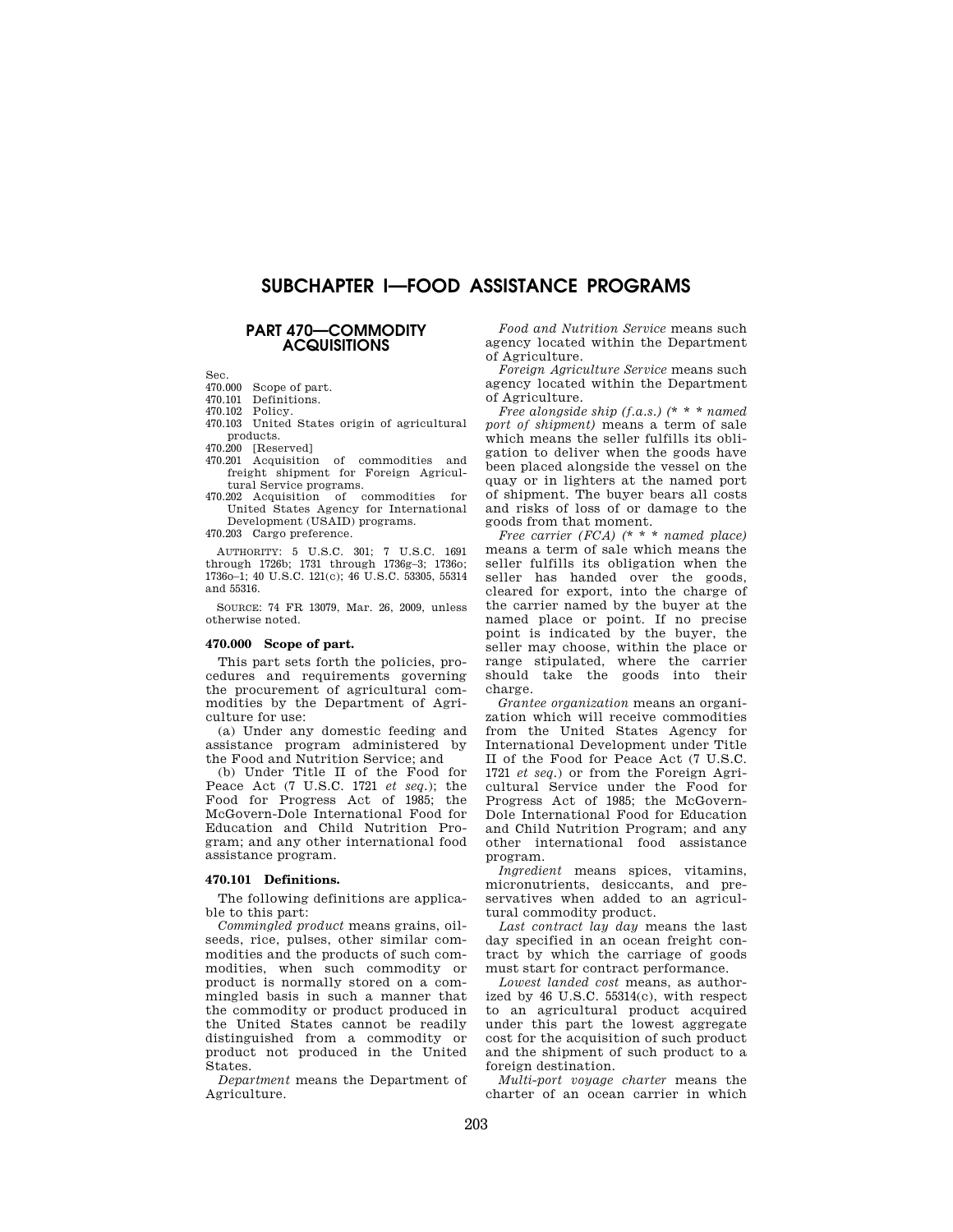the carrier will stop at two or more ports to discharge cargo.

## **470.102 Policy.**

(a) *Policy*. It is the policy of the Department to follow the policies and procedures set forth in the Federal Acquisition Regulation (FAR) as supplemented by the Agriculture Acquisition Regulation, including this part, in the procurement of agricultural commodities and products of agricultural commodities that are used in domestic feeding and international feeding and development programs.

(b) *Electronic submission*. To the maximum extent possible, the use of electronic submission of solicitation-related documents shall be used with respect to the acquisition of agricultural commodities and related freight; however, to the extent that a solicitation allows for the submission of written information in addition to information in an electronic format and there is a discrepancy in such submissions, the information submitted in a written format shall prevail unless the electronic submission states that a specific existing written term is superseded by the electronic submission.

(c) *Freight*. With respect to the acquisition of freight for the shipment of agricultural commodities and products of agricultural commodities, the provisions of the FAR, including part 47, shall be utilized and various types of services to be obtained may include multi-trip voyage charters.

#### **470.103 United States origin of agricultural products.**

(a) *Products of United States origin*. As provided by 7 U.S.C. 1732(2) and 1736o– 1(a) commodities and the products of agricultural commodities acquired for use in international feeding and development programs shall be products of United States origin. A product shall not be considered to be a product of the United States if it contains any ingredient that is not produced in the United States if that ingredient is:

(1) Produced in the United States; and

(2) Commercially available in the United States at fair and reasonable prices from domestic sources.

## **470.102 48 CFR Ch. 4 (10–1–12 Edition)**

(b) *Use by the Food and Nutrition Service*. Commodities and the products of agricultural commodities acquired for use by the Food and Nutrition Service shall be a product of the United States, except as may otherwise be required by law, and shall be considered to be such a product if it is grown, processed, and otherwise prepared for sale or distribution exclusively in the United States except with respect to ingredients. Ingredients from non-domestic sources will be allowed to be utilized as a United States product if such ingredients are not otherwise:

(1) Produced in the United States; and

(2) Commercially available in the United States at fair and reasonable prices from domestic sources.

(c) *Commingled product*. (1) Except as provided in paragraph (c)(2) of this section, a commingled product shall be considered to be a product of the United States if the offeror can establish that the offeror has in inventory at the time the contract for the commodity or product is awarded to the offeror, or obtains during the contract performance period specified in the solicitation, or a combination thereof, a sufficient quantity of the commodity or product that was produced in the United States to fulfill the contract being awarded, and all unfulfilled contracts that the offeror entered into to provide such commingled product to the United States.

(2) To the extent the Department has determined a commodity is one that is generally commingled, but is also one which can be readily stored on an identity preserved basis with respect to its country of origin, the Department may require that the commodity procured by the Department shall be of 100 percent United States origin.

(d) *Product derived from animals*. With respect to the procurement of products derived from animals, the solicitation will set forth any specific requirement that is applicable to the country in which the animal was bred, raised, slaughtered or further processed.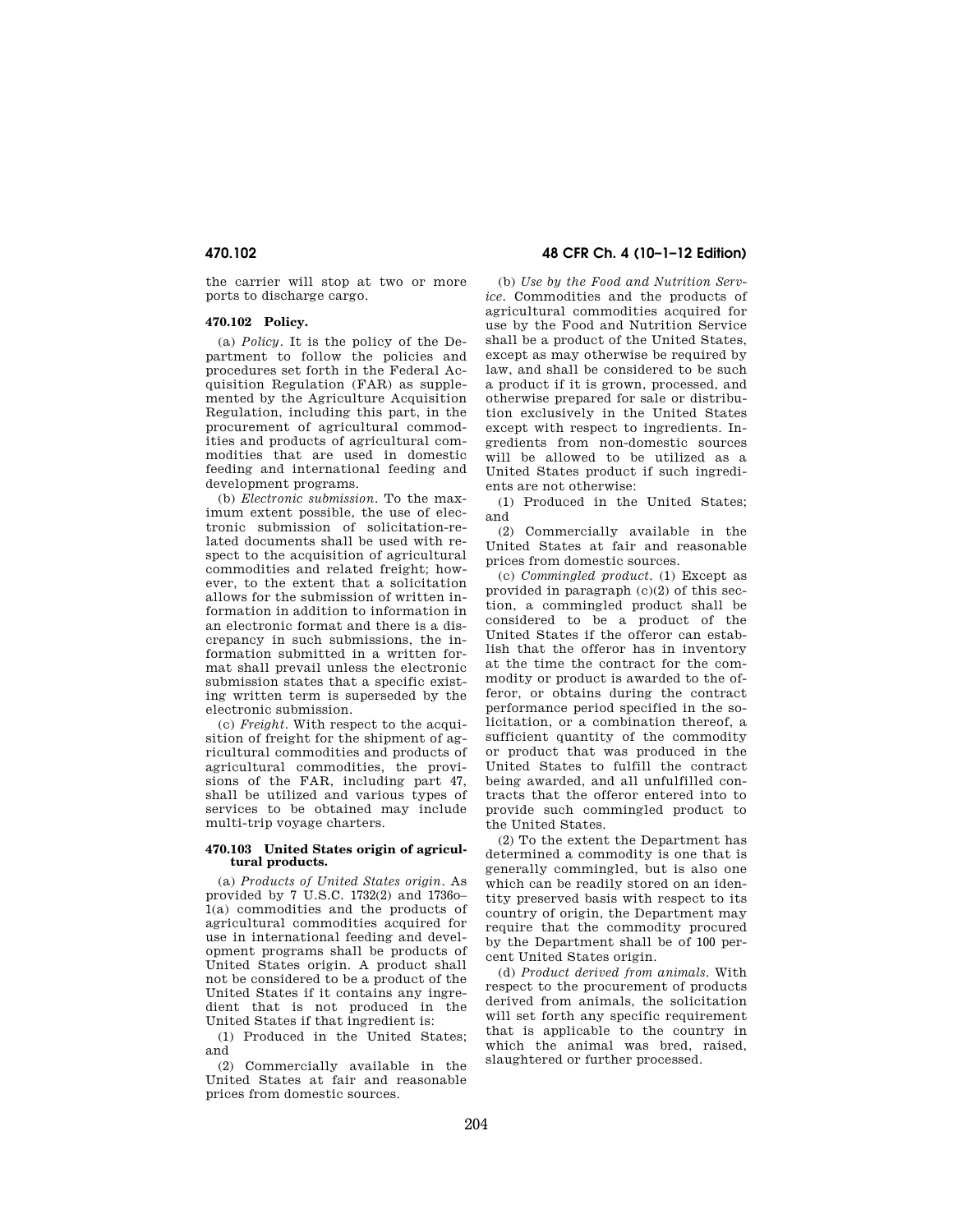## **Department of Agriculture 470.201**

## **470.200 [Reserved]**

#### **470.201 Acquisition of commodities and freight shipment for Foreign Agricultural Service programs.**

(a) *Lowest landed cost and delivery considerations*. (1) Except as provided in paragraphs (a)(3) and (4) of this section, in contracts for the Foreign Agricultural Service for commodities and related freight shipment for delivery to foreign destinations, the contracting officer shall consider the lowest landed cost of delivering the commodity to the intended destination. This lowest landed cost determination will be calculated on the basis of rates and service for that portion of the commodities being purchased that is determined is necessary and practicable to meet 46 U.S.C. 55314(c)(3) and cargo preference requirements and on an overall (foreign and U.S. flag) basis for the remaining portion of the commodities being procured and the additional factors set forth in this section. Accordingly, the solicitations issued with respect to a commodity procurement or a related freight procurement will specify that in the event an offer submitted by a party is the lowest offered price, the contracting officer reserves the right to reject such offer if the acceptance of another offer for the commodity or related freight, when combined with other offers for commodities or related freight, results in a lower landed cost to the Department.

(2) The Department may contact any port prior to award to determine the port's cargo handling capabilities, including the adequacy of the port to receive, accumulate, handle, store, and protect the cargo. Factors considered in this determination may include, but not be limited to, the adequacy of building structures, proper ventilation, freedom from insects and rodents, cleanliness, and overall good housekeeping and warehousing practices. The Department may consider the use of another coastal range or port if a situation exists at a port that may adversely affect the ability of the Department to have the commodity delivered in a safe and timely manner. Such situations include:

(i) A port is congested;

(ii) Port facilities are overloaded;

(iii) A vessel would not be able to dock and load cargo without delay;

(iv) Labor disputes or lack of labor may prohibit the loading of the cargo onboard a vessel in a timely manner; or

(v) Other similar situation that may adversely affect the ability of the Department to have the commodity delivered in a timely manner.

(3) *Use of other than lowest landed cost*. In order to ensure that commodities are delivered in a timely fashion to foreign destinations and without damage, the contracting officer may award an acquisition without regard to the lowest land cost process set forth in paragraph (a)(1) of this section if:

(i) The solicitation specifies that the lowest land cost process will not be followed in the completion of the contract; or

(ii) After issuance of the solicitation, it is determined that:

(A) Internal strife at the foreign destination or urgent humanitarian conditions threatens the lives of persons at the foreign destination;

(B) A specific port's cargo handling capabilities (including the adequacy of the port to receive, accumulate, handle, store, and protect commodities) and other similar factors may adversely affect the delivery of such commodities through damage or untimely delivery. Such similar factors include, but are not limited to: port congestion; overloaded facilities at the port; vessels not being able to dock and load cargo without delay due to conditions at the port; labor disputes or lack of labor may prohibit the loading of the cargo onboard a vessel in a timely manner; and the existence of inadequate or unsanitary warehouse and other supporting facilities;

(C) The total transit time of a carrier, as it relates to a final delivery date at the foreign destination may impair the timely delivery of the commodity;

(D) Other similar situations arise that materially affect the administration of the program for which the commodity or freight is being procured; or

(E) The contracting officer determines that extenuating circumstances preclude awards on the basis of lowestlanded cost, or that efficiency and costsavings justify use of types of ocean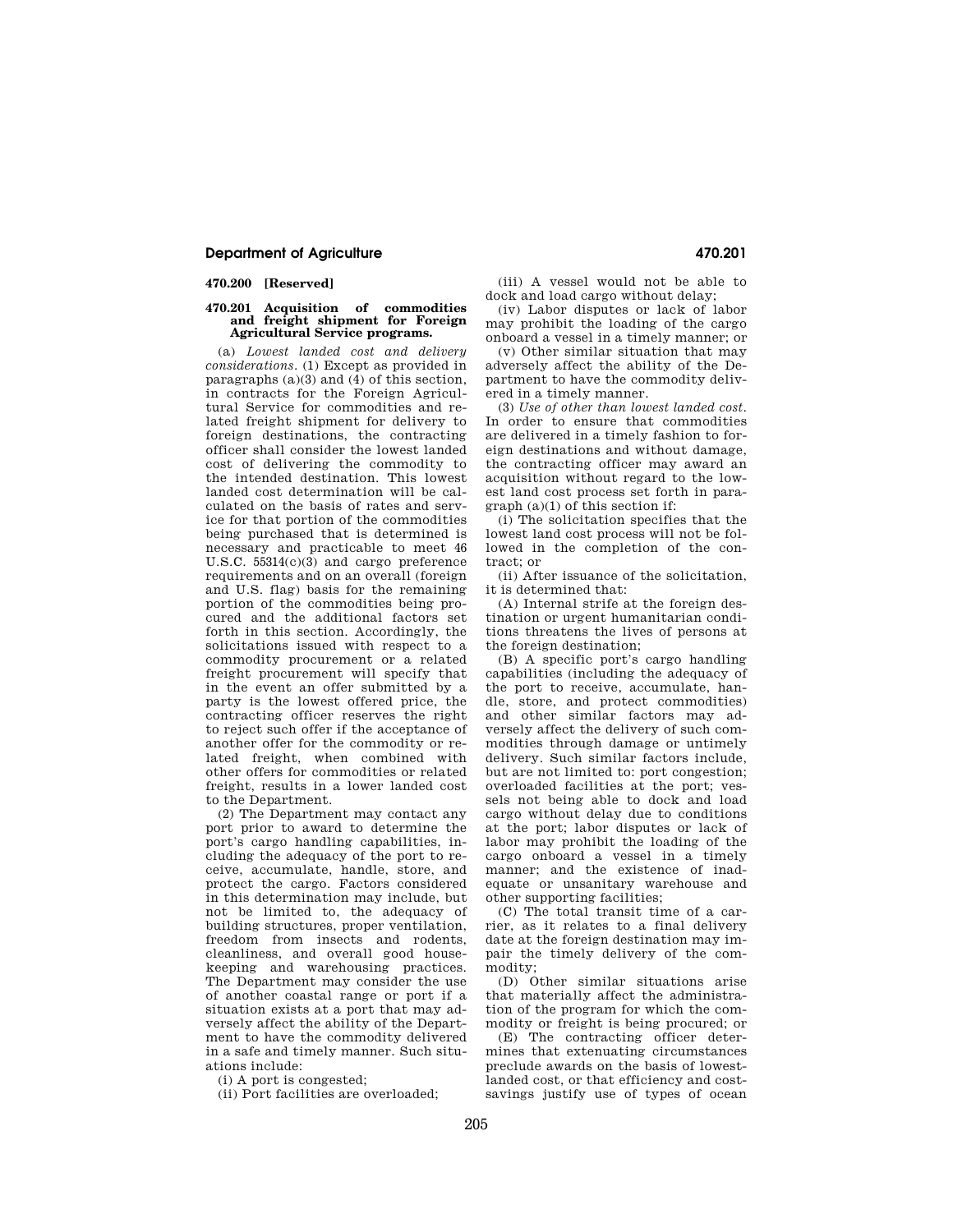service that would not involve an analysis of freight. However, in all such cases, commodities would be transported in compliance with cargo preference requirements. Examples of extenuating circumstances are events such as internal strife at the foreign destination or urgent humanitarian conditions threatening the lives of persons at the foreign destination. Other types of services may include, but are not limited to, multi-trip voyage charters, indefinite delivery/indefinite quantity (IDIQ), delivery cost and freight (C & F), delivery cost insurance and freight (CIF), and indexed ocean freight costs.

(4) If a contracting officer determines that action may be appropriate under paragraph (a)(3) of this section, prior to the acceptance of any applicable offer, the contracting officer will provide to the Head of Contracting Activity Designee a written request to obtain commodities and freight in a manner other than on a lowest landed cost basis consistent with Title 48 Code of Federal Regulations. This request shall include a statement of the reasons for not using lowest landed cost basis. The Head of the Contracting Activity Designee, or the designee one level above the contracting officer, may either accept or reject this request and shall document this determination.

(b) *Multiple offers or delivery points*. If more than one offer for the sale of commodities is received or more than one delivery point has been designated in such offers, in order to achieve a combination of a freight rate and commodity award that produces the lowest landed cost for the delivery of the commodity to the foreign destination, the contracting officer shall evaluate offers submitted on a delivery point by delivery point basis; however, consideration shall be given to prioritized ocean transport service in determining lowest landed cost.

(c) *Freight shipping and rates*. (1) In determining the lowest-landed cost, the Department shall use the freight rates offered in response to solicitations issued by the Department or, if applicable, the grantee organization.

(2) Freight rates offered must be submitted as specified in the solicitation issued by the Department or, if appli-

**470.202 48 CFR Ch. 4 (10–1–12 Edition)** 

cable, the grantee organization. Any such solicitation issued by a grantee organization must contain the following elements:

(i) If directed by the Department, include a closing time for the receipt of written freight offers and state that late written freight offers will not be considered;

(ii) Provide that freight offers are required to have a canceling date no later than the last contract lay day specified in the solicitation;

(iii) Provide the same deadline for receipt of written freight offers from both U.S. flag vessel and non-U.S. flag vessels; and

(iv) Be received and opened prior to any related offer for acquisition of commodities to be shipped.

(3) The Department may require organizations that will receive commodities from the Department to submit information relating to the capacity of a U.S. port, or, if applicable, a terminal, prior to the acquisition of such commodities or freight.

(d) *Freight rate notification*. If the Department is not the party procuring freight with respect to a shipment of an agricultural commodity for delivery to a foreign destination, the organization that will receive commodities from the Department, or its shipping agent, shall be notified by the Department of the vessel freight rate used in determining the commodity contract award and the organization will be responsible for finalizing the charter or booking contract with the vessel representing the freight rate.

#### **470.202 Acquisition of commodities for United States Agency for International Development (USAID) programs.**

(a) *Lowest landed cost and delivery considerations*. (1) Except as provided in paragraphs  $(a)(3)$  and  $(e)(2)$  of this section, with respect to the acquisition of agricultural commodities for delivery to foreign destinations and related freight to transport such commodities under Title II of Public Law 480, contracts will be entered into in a manner that will result in the lowest landed cost of such commodity delivery to the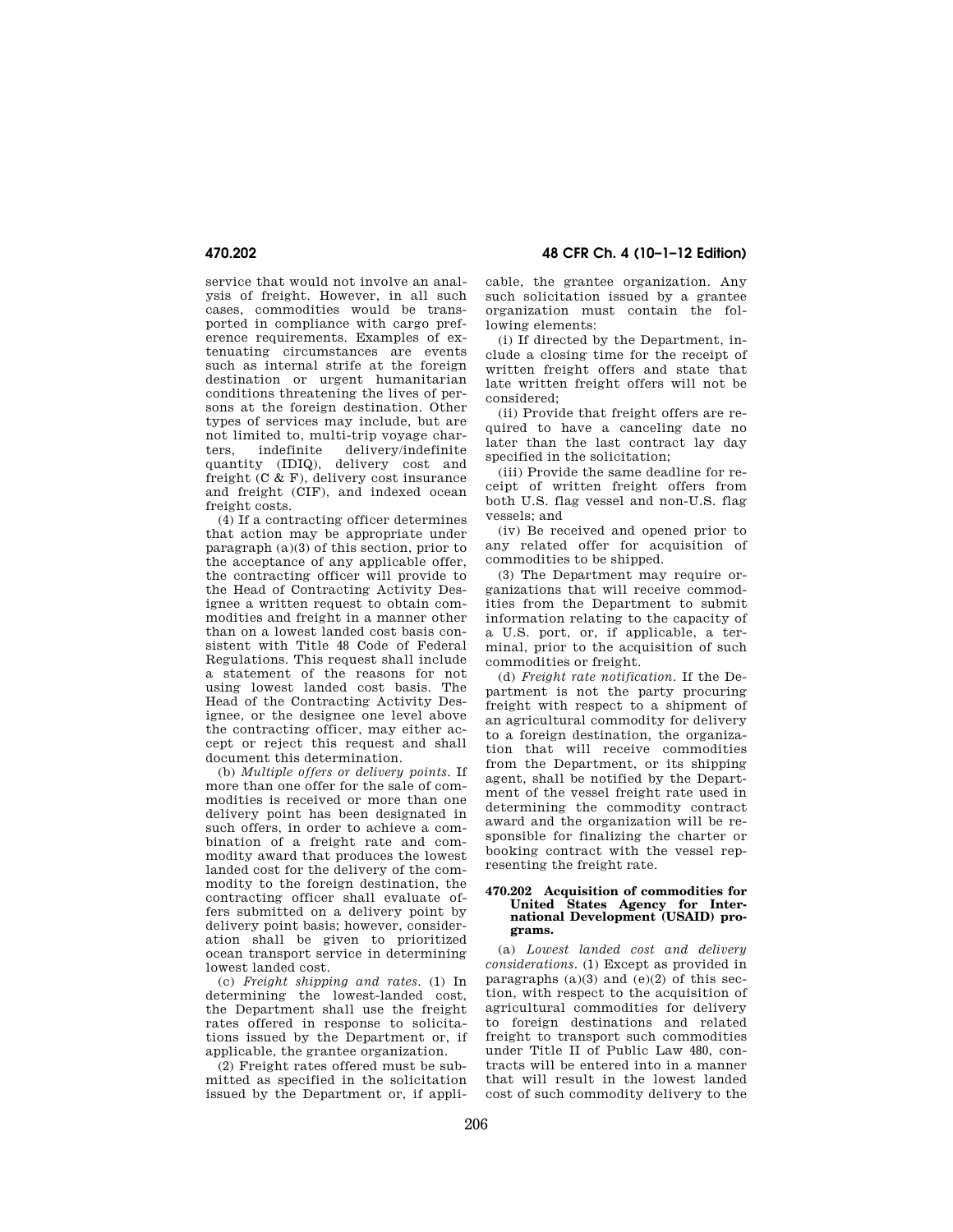## **Department of Agriculture 470.202**

intended destination. This lowest landed cost determination shall be calculated on the basis of rates and service for that portion of the commodities being purchased that is determined is necessary and practicable to meet 46 U.S.C. 55314(c)(3) and cargo preference requirements and on an overall (foreign and U.S. flag) basis for the remaining portion of the commodities being procured and the additional factors set forth in this section. Accordingly, the solicitations issued with respect to a commodity procurement or a freight procurement will specify that in the event an offer submitted by a party is the lowest offered price, the contracting officer reserves the right to reject such offer if the acceptance of another offer for the commodity or freight, when combined with other offers for commodities or freight, results in a lower landed cost to USAID.

(2) The Department may contact any port prior to award to determine the port's cargo handling capabilities, including the adequacy of the port to receive, accumulate, handle, store, and protect the cargo. Factors which will be considered in this determination will include, but not be limited to, the adequacy of building structures, proper ventilation, freedom from insects and rodents, cleanliness, and overall good housekeeping and warehousing practices. The Department may consider the use of another coastal range or port if a situation exists at a port that may adversely affect the ability of the Department to have the commodity delivered in a safe and/or timely manner. Such situations include:

(i) A port is congested;

(ii) Port facilities are overloaded;

(iii) A vessel would not be able to dock and load cargo without delay;

(iv) Labor disputes or lack of labor may prohibit the loading of the cargo onboard a vessel in a timely manner; or

(v) Other similar situation that may adversely affect the ability of the Department to have the commodity delivered in a timely manner.

(3) *Use of other than lowest landed cost.*  In order to ensure that commodities are delivered in a timely fashion to foreign destinations and without damage, the Department may complete an acquisition without regard to the lowest land cost process set forth in paragraph  $(a)(1)$  of this section, if:

(i) The solicitation specifies that the lowest land cost process will not be followed in the completion of the contract; or

(ii) After issuance of the solicitation, it is determined that:

(A) Internal strife at the foreign destination or urgent humanitarian conditions threatens the lives of persons at the foreign destination;

(B) A specific port's cargo handling capabilities (including the adequacy of the port to receive, accumulate, handle, store, and protect commodities) and other similar factors will adversely affect the delivery of such commodities without damage or in a timely manner. Such similar factors include, but are not limited to: port congestion; overloaded facilities at the port; vessels would not be able to dock and load cargo without delay; labor disputes or lack of labor may prohibit the loading of the cargo onboard a vessel in a timely manner; and the existence of inadequate or unsanitary warehouse and other supporting facilities;

(C) The total transit time of a carrier, as it relates to a final delivery date at the foreign destination may impair the ability of the Department to achieve timely delivery of the commodity; or

(D) Other similar situations arise that materially affect the administration of the program for which the commodity or freight is being procured.

(4) If the contracting officer determines that action may be appropriate under paragraph (a)(3) of this section, prior to the acceptance of any applicable offer, the contracting officer shall provide to the head of contracting activity designee and to USAID, a written request to obtain commodities and freight in a manner other than on a lowest landed cost basis. This request shall include a statement of the reasons for not using lowest landed cost basis. The head of contracting authority designee, or one level above the contracting officer, with the concurrence of USAID, shall, on an expedited basis, either accept or reject this request and shall document this determination in writing and provide a copy to USAID.